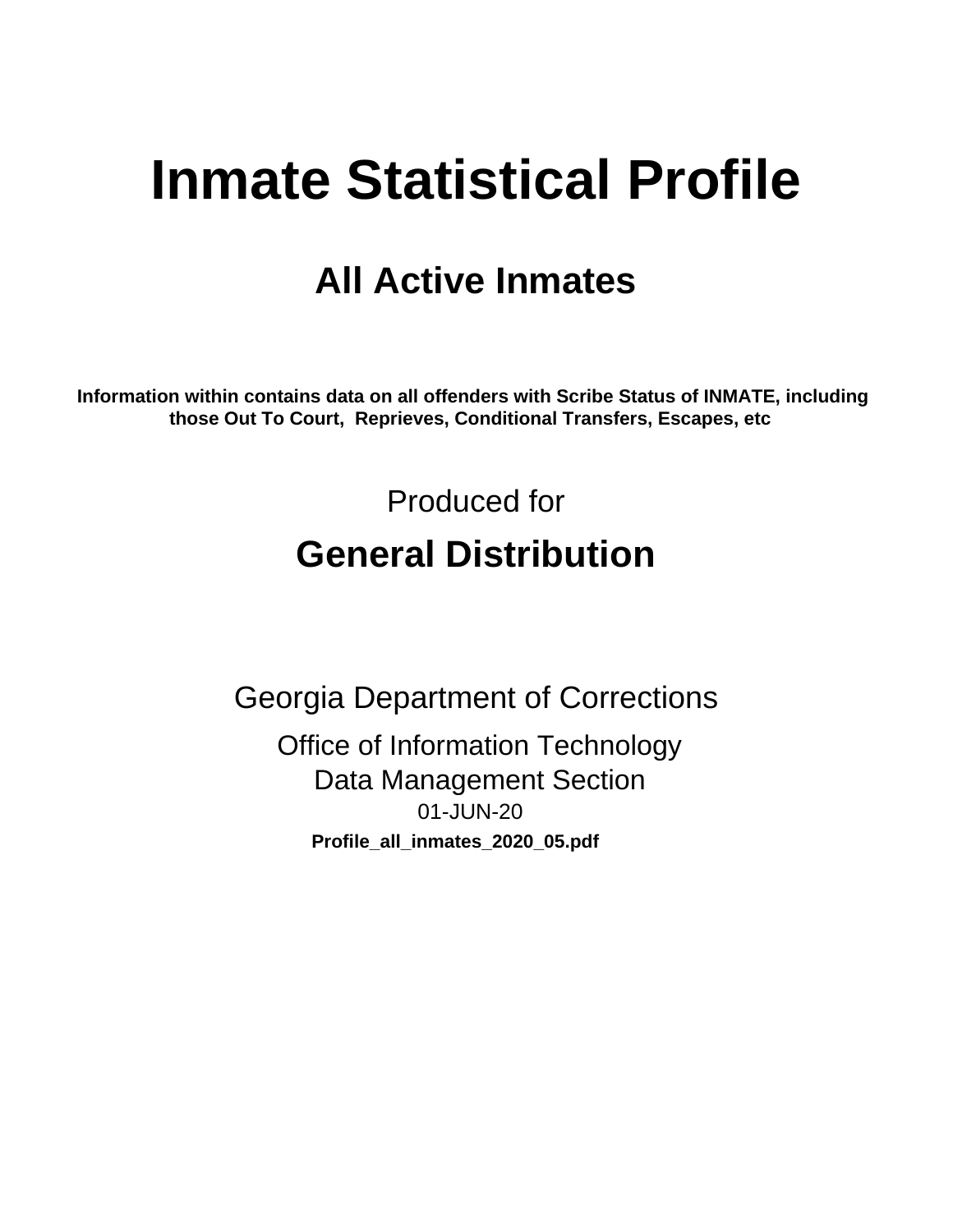## **Inmate Statistical Profile 01-JUN-20**

Contents

**All Active Inmates** 

Produced for General Distribution

## **Table of Contents**

| <b>Demographic information</b>                                        |
|-----------------------------------------------------------------------|
| 4 Current age, broken out in ten year age groups                      |
| 5 Race group                                                          |
| 6 Marital status, self-reported at entry to prison                    |
| 7 Number of Inmates with Dependents, self-reported at entry to prison |
| 8 Religious affiliation, self-reported at entry to prison             |
| 9 Home county - self-reported at entry to prison                      |
| 14 Employment status before prison, self-reported at entry to prison  |
| 15 Age at admission                                                   |
| 17 Age at admission                                                   |
| 20 Height, measured at entry to prison                                |
| 22 Weight, measured at entry to prison                                |
| 23 Military service                                                   |
| <b>Correctional information</b>                                       |
| 24 Type of admission to prison                                        |
| 25 Current / last supervision level                                   |
| 26 Current / last institution type                                    |
| 27 Institution type - transitional centers                            |
| 28 Institution type - county prisons                                  |
| 30 Institution type - state prisons                                   |
| 32 Institution type - private prisons                                 |
| 33 Institution type - inmate boot camp                                |
| 34 Number of disciplinary reports                                     |
| 35 Number of transfers                                                |
| 36 Number of escapes                                                  |
| 37 Split sentence - Probation to follow                               |
| 38 Probable future release type of still active inmates               |
| 39 Time served in current (or last) institution                       |
| Educational, psychological and physical information                   |
| 40 Highest grade level attained                                       |
| 41 Culture fair IQ scores                                             |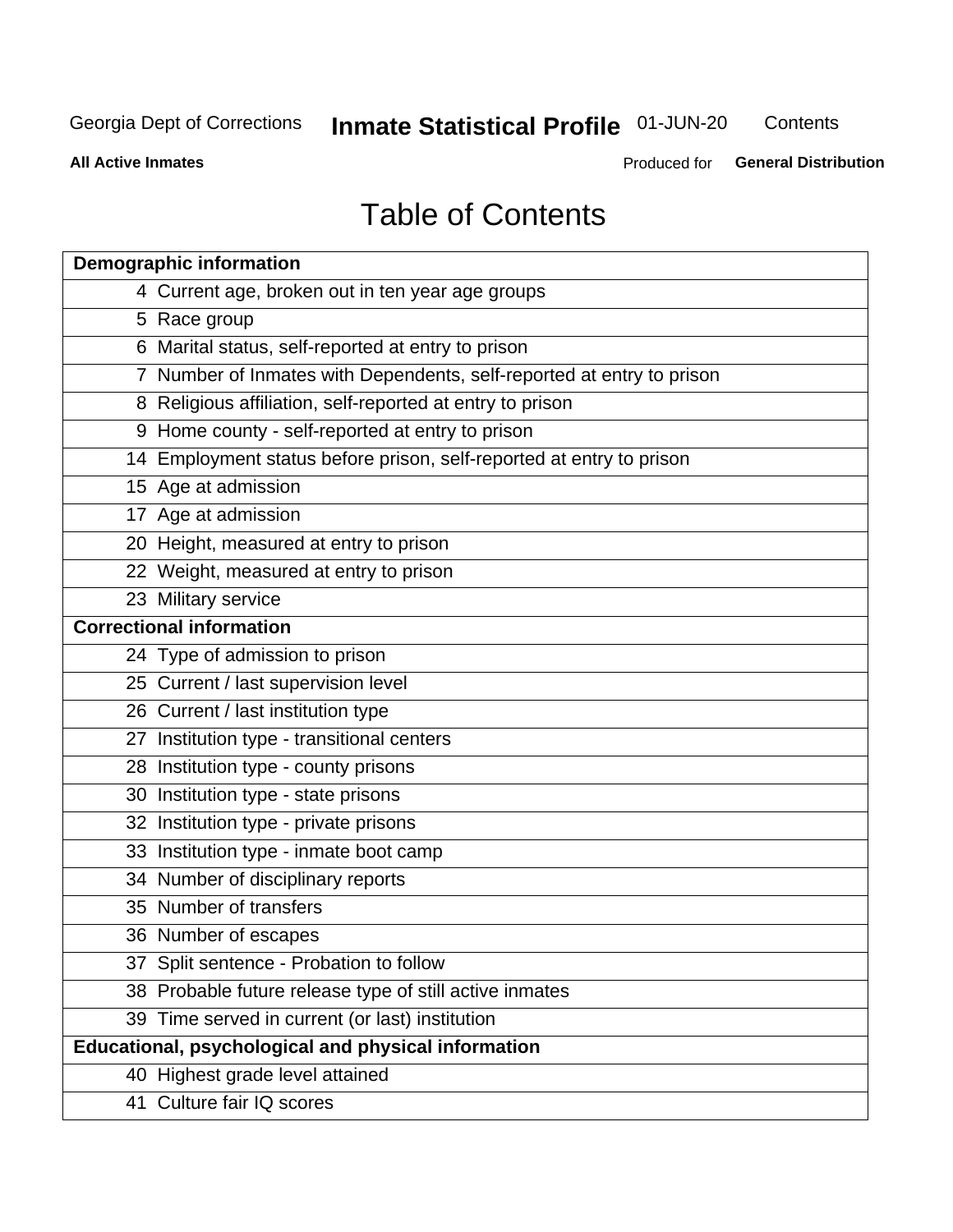## **Inmate Statistical Profile 01-JUN-20**

Contents

**All Active Inmates** 

Produced for General Distribution

## **Table of Contents**

| Educational, psychological and physical information              |
|------------------------------------------------------------------|
| 42 Wide Range Achievement Test (WRAT) reading score              |
| 43 Wide Range Achievement Test (WRAT) math score                 |
| 44 Wide Range Achievement Test (WRAT) spelling score             |
| 45 Current / last mental health treatment level                  |
| 46 PULHESDWIT medical scale - 'P' overall condition ('P'hysical) |
| 47 PULHESDWIT medical scale - 'U' upper body                     |
| 48 PULHESDWIT medical scale - 'L' lower body                     |
| 49 PULHESDWIT medical scale - 'H' hearing                        |
| 50 PULHESDWIT medical scale - 'E' vision                         |
| 51 PULHESDWIT medical scale -'S' psychiatric                     |
| 52 PULHESDWIT medical scale - 'D' dental                         |
| 53 PULHESDWIT medical scale - 'W' work ability                   |
| 54 PULHESDWIT medical scale - 'I' impairment                     |
| 55 PULHESDWIT medical scale - 'T' transportability               |
| <b>Crimes and criminal history information</b>                   |
| 56 Number of prior Georgia incarcerations                        |
| 57 Prison sentence in years                                      |
| 58 Primary offense, broken out into felonies vs misdemeanors     |
| 59 Primary offense, broken out into six broad crime categories   |
| 60 Primary offense, detailed offense code                        |
| 68 County of conviction of primary offense                       |
| 73 Circuit of conviction of primary offense                      |
| 75 Years served (jail + prison) in this incarceration            |
| <b>Medical information</b>                                       |
| 76 Results of most recent HIV test                               |
| 77 Results of most recent tuberculosis test                      |
| 78 Results of most recent syphilis test                          |
| 79 Results of most recent Hepatitis-C test                       |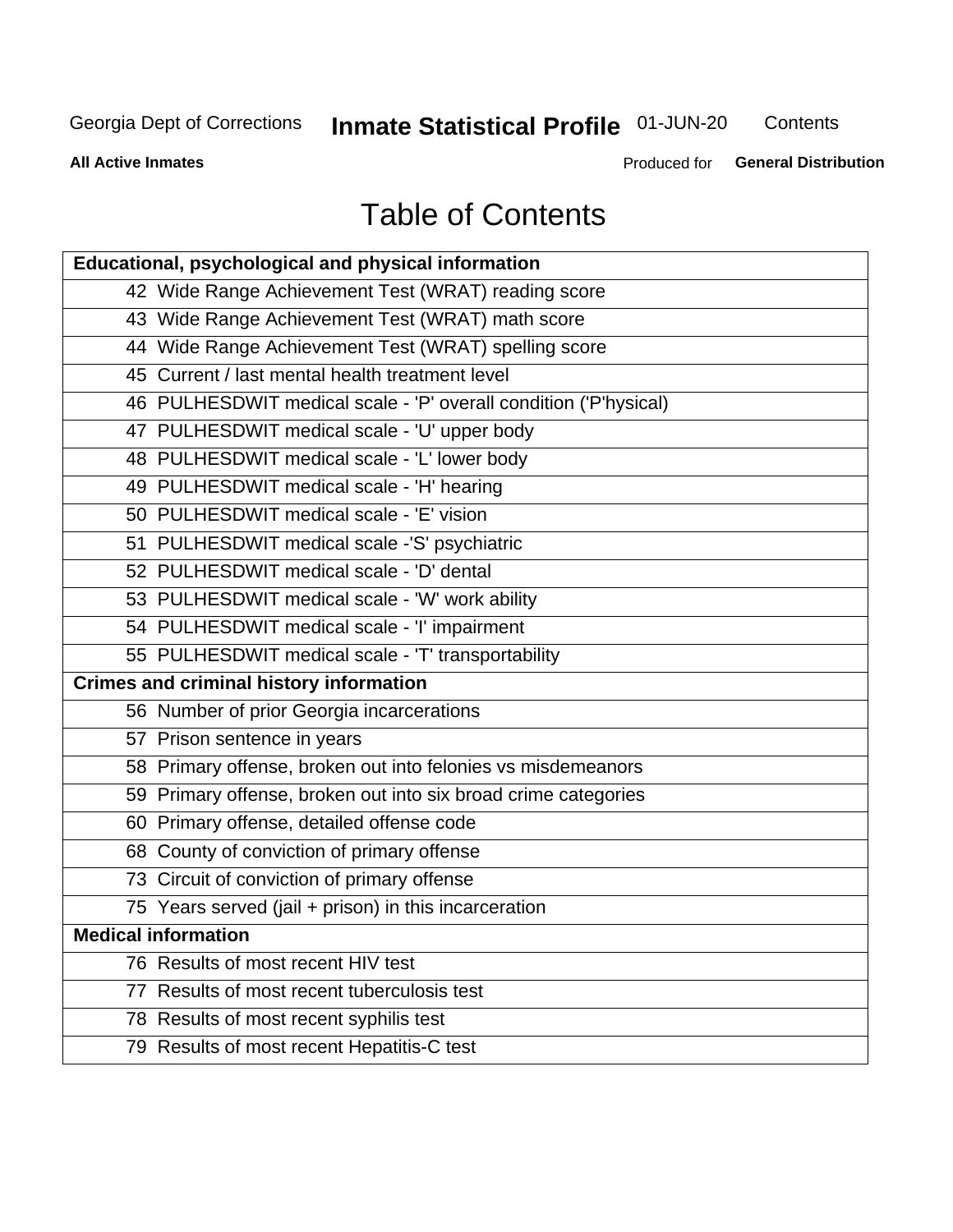#### Inmate Statistical Profile 01-JUN-20 Page 4

## **All Active Inmates**

## Produced for General Distribution

## Current age, broken out in ten-year age groups

COL % - percent each COUNT is of its particular column

|                          | <b>Male</b>  |        |        | <b>Female</b>   |          |          | <b>Total</b> |        |
|--------------------------|--------------|--------|--------|-----------------|----------|----------|--------------|--------|
| <b>Current Age</b>       | <b>Count</b> | Col %  | Row %  | <b>Count</b>    | Col %    | Row %    | <b>Total</b> | Col %  |
| <b>Teens (1-19)</b>      | 552          | 1.15%  | 95.67% | 25              | 0.72%    | 4.33%    | 577          | 1.12%  |
| <b>Twenties (20-29)</b>  | 12,272       | 25.46% | 93.53% | 849             | 24.33%   | $6.47\%$ | 13,121       | 25.39% |
| Thirties (30-39)         | 14,717       | 30.54% | 92.07% | 1,267           | 36.31%   | 7.93%    | 15,984       | 30.93% |
| <b>Forties (40-49)</b>   | 10,566       | 21.92% | 93.16% | 776             | 22.24%   | 6.84%    | 11,342       | 21.95% |
| <b>Fifties (50-59)</b>   | 6,707        | 13.92% | 93.96% | 431             | 12.35%   | $6.04\%$ | 7,138        | 13.81% |
| <b>Sixties (60-69)</b>   | 2,682        | 5.57%  | 95.68% | 121             | $3.47\%$ | 4.32%    | 2,803        | 5.42%  |
| Seventy + (70 and above) | 698          | 1.45%  | 97.21% | 20 <sub>1</sub> | 0.57%    | 2.79%    | 718          | 1.39%  |
| <b>Total Reported</b>    | 48,194       | 100%   | 93.25% | 3,489           | 100%     | 6.75%    | 51,683       | 100.0% |

| <b>Not Repo</b><br><b>Enorted</b> | 200<br>JUZ |               | 303  |
|-----------------------------------|------------|---------------|------|
| Total                             | 48,496     | . ⊿ര∩<br>4J J | .986 |

| Mean<br>(average)       | 38.94   | 37.85 | 38.87     |
|-------------------------|---------|-------|-----------|
| <b>Median (middle)</b>  | ົ<br>J. | 36    | $-$<br>o. |
| Mode<br>(most frequent) | 30      | 30    | 30        |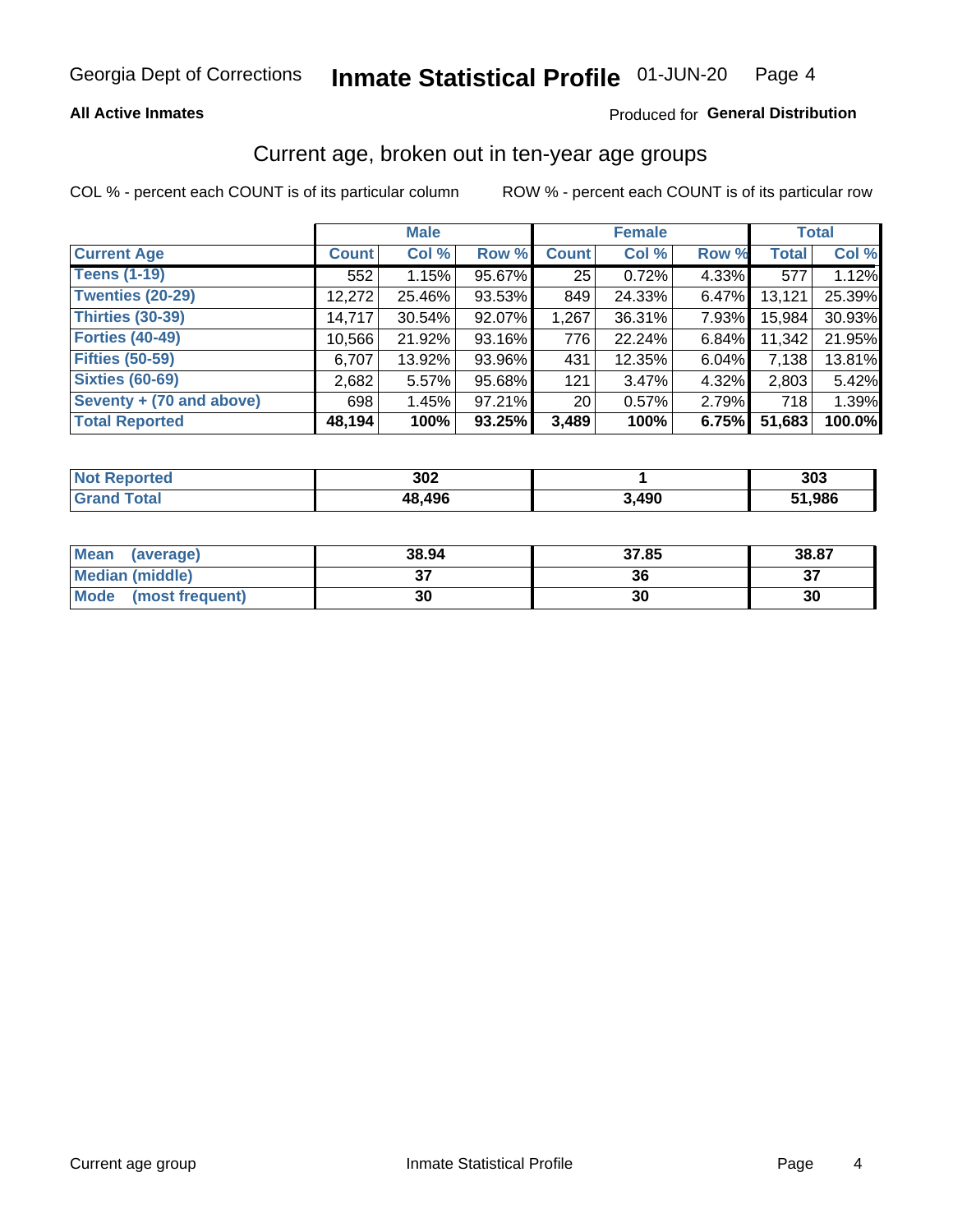### Inmate Statistical Profile 01-JUN-20 Page 5

### **All Active Inmates**

## **Produced for General Distribution**

## Race group

COL % - percent each COUNT is of its particular column

|                                   |              | <b>Male</b> |         |             | <b>Female</b> |          |              | <b>Total</b> |  |
|-----------------------------------|--------------|-------------|---------|-------------|---------------|----------|--------------|--------------|--|
| <b>Race Group</b>                 | <b>Count</b> | Col %       |         | Row % Count | Col %         | Row %    | <b>Total</b> | Col %        |  |
| <b>White</b>                      | 16,498       | 34.02%      | 89.09%  | 2,021       | 57.91%        | 10.91%   | 18,519       | 35.62%       |  |
| <b>Black</b><br>2                 | 29,803       | 61.45%      | 95.49%  | 1,406       | 40.29%        | $4.51\%$ | 31,209       | 60.03%       |  |
| <b>Other</b><br>5.                | 4            | $.01\%$     | 80.00%  |             | .03%          | 20.00%   | 5            | .01%         |  |
| <b>Asian</b><br>6                 | 165          | .34%        | 95.38%  | 8           | .23%          | 4.62%    | 173          | .33%         |  |
| <b>Unknown</b><br>9               |              | $.01\%$     | 100.00% |             |               |          |              | .01%         |  |
| <b>Hispanic</b><br>10             | 2,001        | 4.13%       | 97.37%  | 54          | 1.55%         | 2.63%    | 2,055        | 3.95%        |  |
| <b>Native American</b><br>$12 \,$ | 24           | .05%        | 100.00% |             |               |          | 24           | .05%         |  |
| <b>Total Reported</b>             | 48,496       | 100%        | 93.29%  | 3,490       | 100%          | 6.71%    | 51,986       | 100%         |  |

| eported<br>∵N∩t        |        |       |        |
|------------------------|--------|-------|--------|
| <b>Total</b><br>'Grano | 48,496 | 3,490 | 51,986 |

| M | . |  |
|---|---|--|
|   |   |  |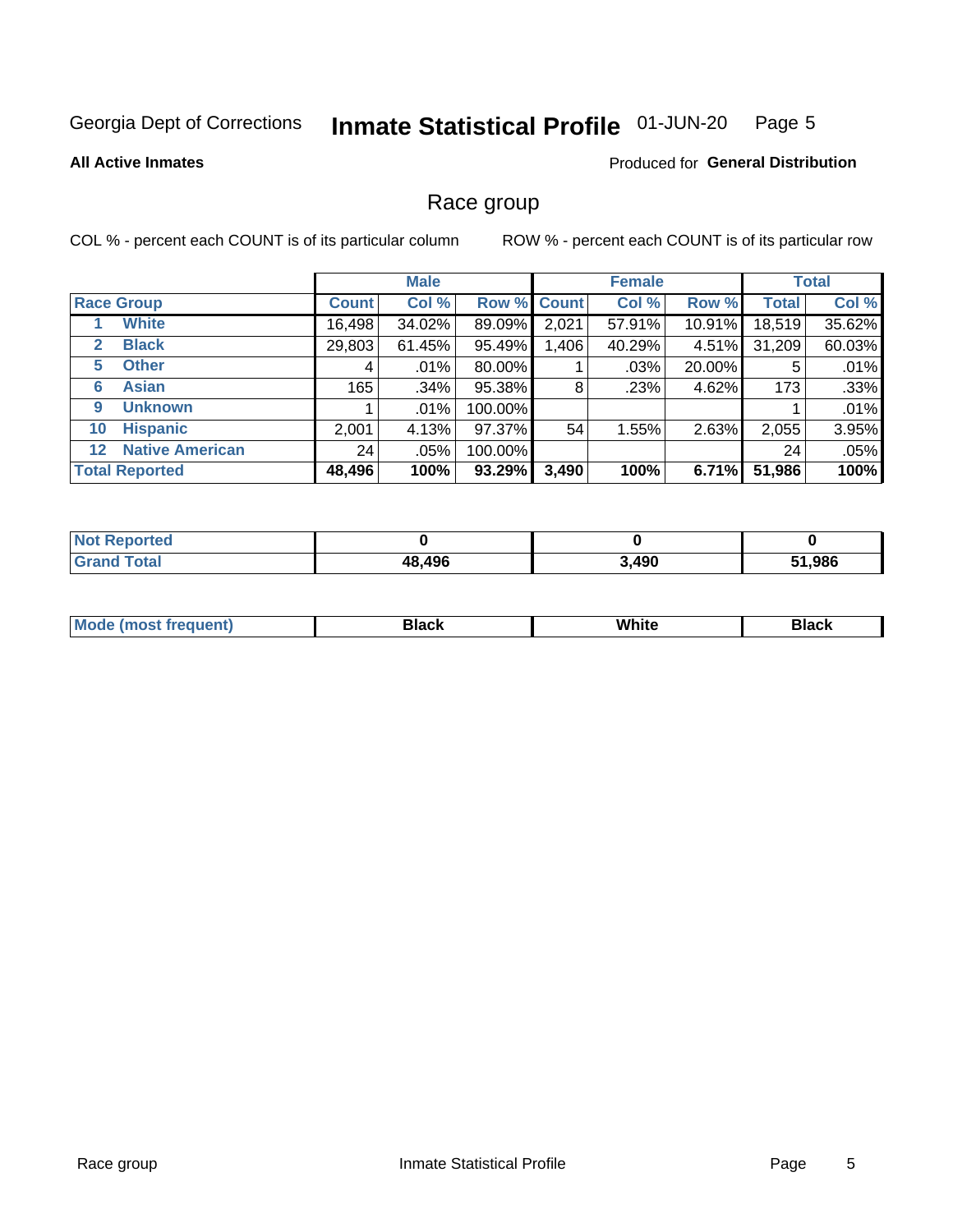### Inmate Statistical Profile 01-JUN-20 Page 6

**All Active Inmates** 

## Produced for General Distribution

## Marital status, self-reported at entry to prison

COL % - percent each COUNT is of its particular column

|                            | <b>Male</b>  |        |        | <b>Female</b> |        |        | <b>Total</b> |        |
|----------------------------|--------------|--------|--------|---------------|--------|--------|--------------|--------|
| <b>Marital Status</b>      | <b>Count</b> | Col %  | Row %  | <b>Count</b>  | Col %  | Row %  | <b>Total</b> | Col %  |
| <b>Unknown</b><br>$\bf{0}$ | 1,543        | 3.18%  | 91.68% | 140           | 4.01%  | 8.32%  | 1,683        | 3.24%  |
| <b>Divorced</b><br>D       | 4,551        | 9.38%  | 90.62% | 471           | 13.50% | 9.38%  | 5,022        | 9.66%  |
| <b>Married</b><br>M        | 6,239        | 12.86% | 90.92% | 623           | 17.85% | 9.08%  | 6,862        | 13.20% |
| <b>S</b> Separated         | 1,659        | 3.42%  | 89.19% | 201           | 5.76%  | 10.81% | 1,860        | 3.58%  |
| <b>Unmarried</b><br>U      | 33,927       | 69.96% | 94.64% | 1,922         | 55.07% | 5.36%  | 35,849       | 68.96% |
| <b>Widow</b><br>W          | 577          | 1.19%  | 81.27% | 133           | 3.81%  | 18.73% | 710          | 1.37%  |
| <b>Total Reported</b>      | 48,496       | 100%   | 93.29% | 3,490         | 100%   | 6.71%  | 51,986       | 100%   |

| <b>orted</b><br>I NOT |        |       |        |
|-----------------------|--------|-------|--------|
| int                   | 48,496 | 3,490 | 51.986 |

|--|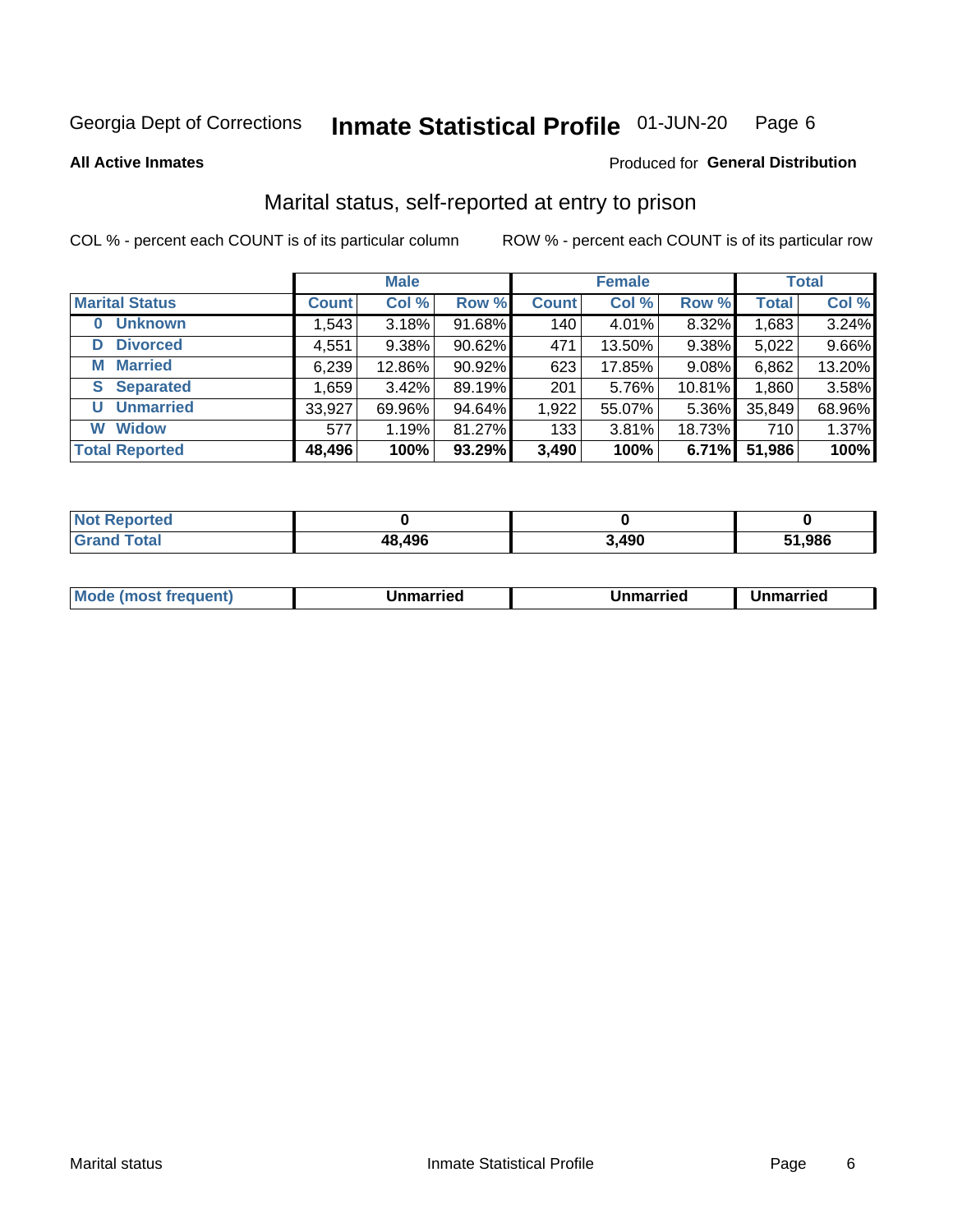#### Inmate Statistical Profile 01-JUN-20 Page 7

## **All Active Inmates**

## Produced for General Distribution

## Number of Inmates with Dependents, Self-Reported at Entry to Prison

COL % - percent each COUNT is of its particular column

|                             |              | <b>Male</b> |        |              | <b>Female</b> |       | <b>Total</b> |        |
|-----------------------------|--------------|-------------|--------|--------------|---------------|-------|--------------|--------|
| <b>Number of dependents</b> | <b>Count</b> | Col %       | Row %  | <b>Count</b> | Col %         | Row % | <b>Total</b> | Col %  |
| l 0                         | 14,866       | 36.63%      | 92.43% | 1,217        | 40.23%        | 7.57% | 16,083       | 36.88% |
|                             | 9,315        | 22.95%      | 93.95% | 600          | 19.83%        | 6.05% | 9,915        | 22.73% |
| $\overline{2}$              | 7,155        | 17.63%      | 93.20% | 522          | 17.26%        | 6.80% | 7,677        | 17.60% |
| $\mathbf{3}$                | 4,337        | 10.69%      | 91.91% | 382          | 12.63%        | 8.09% | 4,719        | 10.82% |
| $\overline{\mathbf{4}}$     | 2,317        | 5.71%       | 92.90% | 177          | 5.85%         | 7.10% | 2,494        | 5.72%  |
| 5                           | 1,199        | 2.95%       | 94.93% | 64           | 2.12%         | 5.07% | 1,263        | 2.90%  |
| 6                           | 639          | 1.57%       | 95.09% | 33           | 1.09%         | 4.91% | 672          | 1.54%  |
| 7                           | 303          | 0.75%       | 96.19% | 12           | 0.40%         | 3.81% | 315          | 0.72%  |
| 8                           | 183          | 0.45%       | 94.33% | 11           | 0.36%         | 5.67% | 194          | 0.44%  |
| 9                           | 88           | 0.22%       | 96.70% | 3            | 0.10%         | 3.30% | 91           | 0.21%  |
| 10                          | 77           | 0.19%       | 96.25% | 3            | 0.10%         | 3.75% | 80           | 0.18%  |
| Over 10                     | 108          | 0.27%       | 99.08% |              | 0.03%         | 0.92% | 109          | 0.25%  |
| <b>Total Reported</b>       | 40,587       | 100%        | 93.06% | 3,025        | 100%          | 6.94% | 43,612       | 100%   |

| 7,909  | 465              | $\sim$ |
|--------|------------------|--------|
| 18.496 | <b>100</b><br>юu | ,986   |

| Mean (average)         | 1.54 | l 42 | l.53 |
|------------------------|------|------|------|
| <b>Median (middle)</b> |      |      |      |
| Mode (most frequent)   |      |      |      |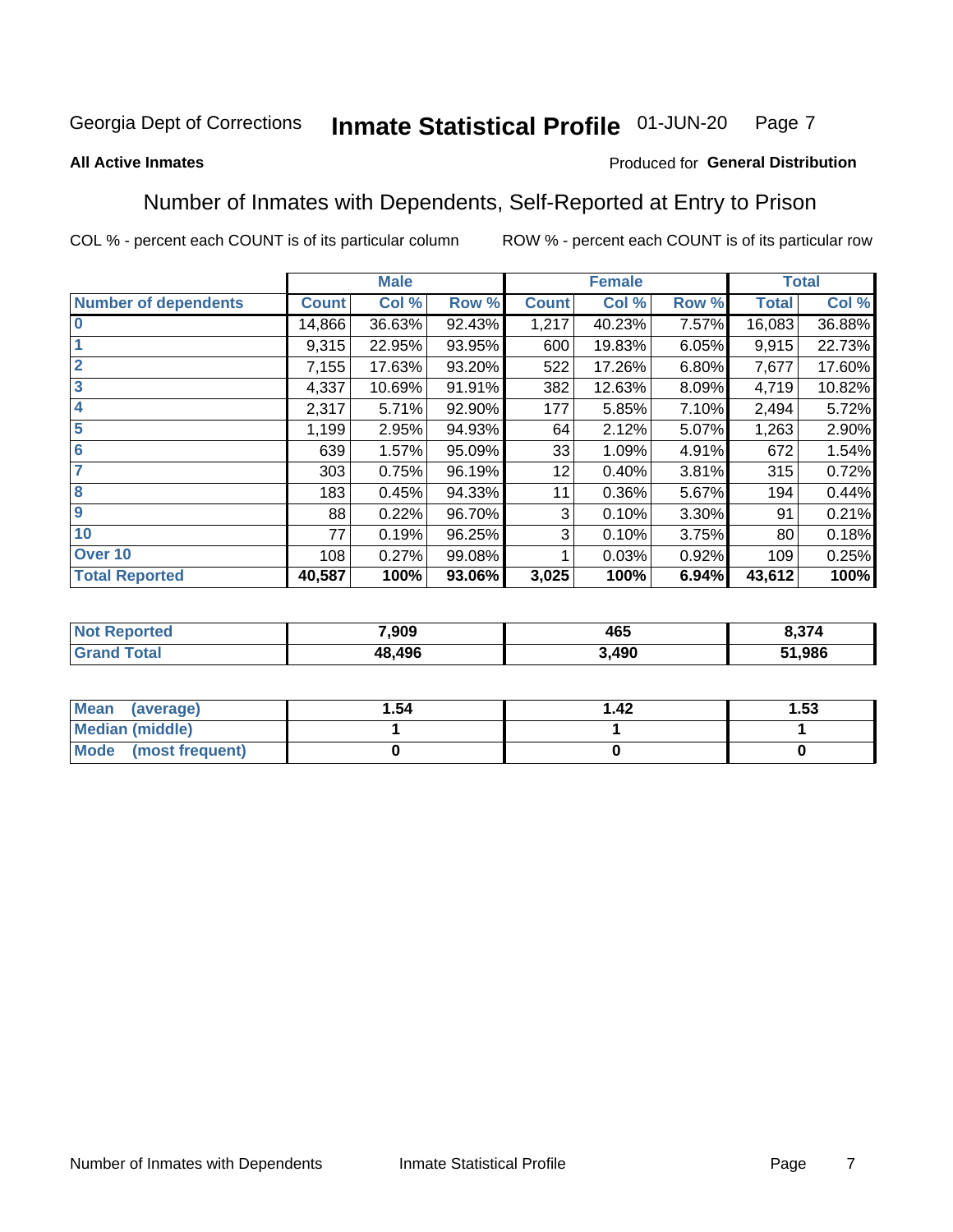### Inmate Statistical Profile 01-JUN-20 Page 8

### **All Active Inmates**

## Produced for General Distribution

## Religious affiliation, self-reported at entry to prison

COL % - percent each COUNT is of its particular column

|                         |                              |                 | <b>Male</b> |         |                         | <b>Female</b> |                  |                | <b>Total</b> |
|-------------------------|------------------------------|-----------------|-------------|---------|-------------------------|---------------|------------------|----------------|--------------|
|                         | <b>Religious Affiliation</b> | <b>Count</b>    | Col %       | Row %   | <b>Count</b>            | Col %         | Row <sup>%</sup> | <b>Total</b>   | Col %        |
| $\overline{\mathbf{1}}$ | <b>Islam</b>                 | 2,056           | 8.00%       | 96.84%  | 67                      | 2.29%         | 3.16%            | 2,123          | 7.42%        |
| $\overline{\mathbf{2}}$ | <b>Catholic</b>              | 1,164           | 4.53%       | 89.26%  | 140                     | 4.78%         | 10.74%           | 1,304          | 4.56%        |
| 3                       | <b>Baptist</b>               | 11,975          | 46.61%      | 89.43%  | 1,415                   | 48.29%        | 10.57%           | 13,390         | 46.78%       |
| 4                       | <b>Methodist</b>             | 371             | 1.44%       | 87.09%  | 55                      | 1.88%         | 12.91%           | 426            | 1.49%        |
| 5                       | <b>Episcopal</b>             | 35              | .14%        | 87.50%  | 5                       | .17%          | 12.50%           | 40             | .14%         |
| $\overline{6}$          | <b>Presbyterian</b>          | 60              | .23%        | 93.75%  | $\overline{4}$          | .14%          | 6.25%            | 64             | .22%         |
| 7                       | <b>Church Of God</b>         | 328             | 1.28%       | 92.66%  | 26                      | .89%          | 7.34%            | 354            | 1.24%        |
| 8                       | <b>Holiness</b>              | 454             | 1.77%       | 85.02%  | 80                      | 2.73%         | 14.98%           | 534            | 1.87%        |
| $\overline{9}$          | <b>Jewish</b>                | 81              | .32%        | 86.17%  | 13                      | .44%          | 13.83%           | 94             | .33%         |
| 10                      | <b>Anglican</b>              | 30              | .12%        | 88.24%  | $\overline{\mathbf{4}}$ | .14%          | 11.76%           | 34             | .12%         |
| 11                      | <b>Greek Orthodox</b>        | 6               | .02%        | 66.67%  | $\overline{3}$          | .10%          | 33.33%           | $\overline{9}$ | .03%         |
| 12                      | <b>Hindu</b>                 | 18              | .07%        | 94.74%  | $\mathbf{1}$            | .03%          | 5.26%            | 19             | .07%         |
| 13                      | <b>Buddhist</b>              | 60              | .23%        | 92.31%  | 5                       | .17%          | 7.69%            | 65             | .23%         |
| 14                      | <b>Taoist</b>                | $\mathbf{3}$    | .01%        | 100.00% |                         |               |                  | 3              | .01%         |
| 15                      | <b>Shintoist</b>             | $\overline{2}$  | .01%        | 100.00% |                         |               |                  | $\overline{2}$ | .01%         |
| 16                      | <b>Seventh Day Adventist</b> | 68              | .26%        | 91.89%  | $6\phantom{1}6$         | .20%          | 8.11%            | 74             | .26%         |
| 17                      | <b>Jehovah Witness</b>       | 273             | 1.06%       | 87.50%  | 39                      | 1.33%         | 12.50%           | 312            | 1.09%        |
| 18                      | <b>Latter Day Saints</b>     | 30              | .12%        | 85.71%  | 5                       | .17%          | 14.29%           | 35             | .12%         |
| 19                      | Quaker                       | $\overline{2}$  | .01%        | 100.00% |                         |               |                  | $\overline{2}$ | .01%         |
| 20                      | <b>Other Prot</b>            | 1,339           | 5.21%       | 97.67%  | 32                      | 1.09%         | 2.33%            | 1,371          | 4.79%        |
| $\overline{21}$         | <b>Messianic Judaism</b>     | 50              | .19%        | 81.97%  | 11                      | .38%          | 18.03%           | 61             | .21%         |
| 22                      | <b>Asatru-Odinism</b>        | $\overline{2}$  | .01%        | 100.00% |                         |               |                  | $\overline{2}$ | .01%         |
| 23                      | <b>Hebrew Israelite</b>      | 67              | .26%        | 97.10%  | $\sqrt{2}$              | .07%          | 2.90%            | 69             | .24%         |
| 24                      | <b>Nation Of Islam</b>       | 44              | .17%        | 88.00%  | 6                       | .20%          | 12.00%           | 50             | .17%         |
| 25                      | <b>Native American</b>       | 20              | .08%        | 100.00% |                         |               |                  | 20             | .07%         |
| 26                      | Pagan                        | 8               | .03%        | 88.89%  | $\mathbf{1}$            | .03%          | 11.11%           | 9              | .03%         |
| $\overline{27}$         | <b>Pentecostal</b>           | 98              | .38%        | 77.17%  | 29                      | .99%          | 22.83%           | 127            | .44%         |
| 28                      | <b>Rastafari</b>             | 10              | .04%        | 76.92%  | $\mathfrak{S}$          | .10%          | 23.08%           | 13             | .05%         |
| 29                      | <b>Wiccan</b>                | $\overline{27}$ | .11%        | 81.82%  | $6\phantom{1}$          | .20%          | 18.18%           | 33             | .12%         |
| 30                      | <b>No Religion</b>           | 1,615           | 6.29%       | 89.03%  | 199                     | 6.79%         | 10.97%           | 1,814          | 6.34%        |
| 31                      | Christian -                  | 4,082           | 15.89%      | 84.13%  | 770                     | 26.28%        | 15.87%           | 4,852          | 16.95%       |
|                         | <b>Unspecified</b>           |                 |             |         |                         |               |                  |                |              |
| 96                      | <b>None</b>                  | 1,314           | 5.11%       | 99.77%  | 3                       | .10%          | .23%             | 1,317          | 4.60%        |
|                         | <b>Total Reported</b>        | 25,692          | 100%        | 89.76%  | 2,930                   | 100%          | 10.24%           | 28,622         | 100%         |

| <b>orted</b> | 22,804<br>__ | 560   | 23.364 |
|--------------|--------------|-------|--------|
| المقماد      | 48,496       | 3,490 | 51,986 |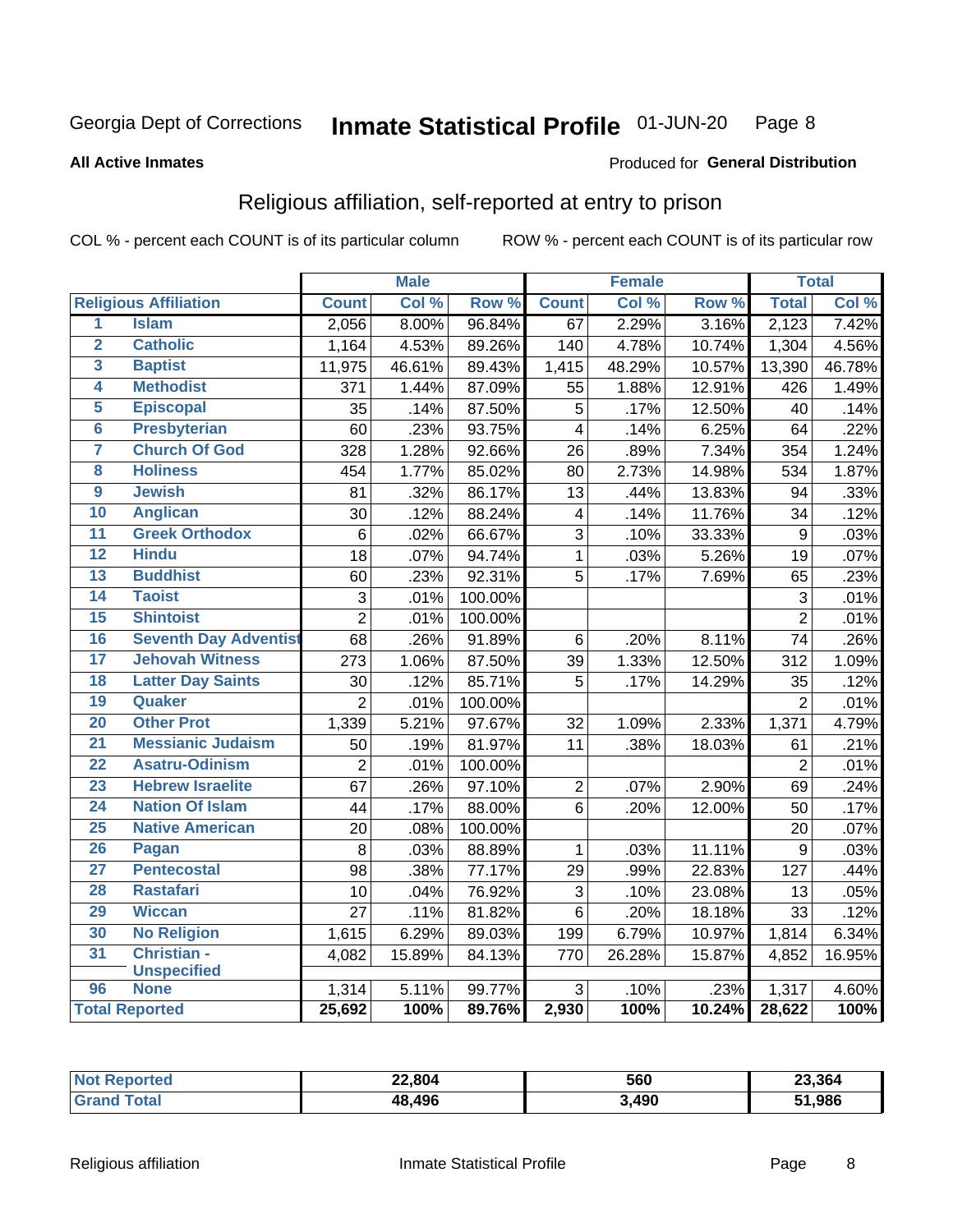#### Inmate Statistical Profile 01-JUN-20 Georgia Dept of Corrections Page 9

**All Active Inmates** 

| <b>Produced for General Distribution</b> |  |
|------------------------------------------|--|
|------------------------------------------|--|

## Religious affiliation, self-reported at entry to prison

COL % - percent each COUNT is of its particular column ROW % - percent each COUNT is of its particular row

| <b>Mode (most frequent)</b> | Baptist | Baptist | <b>Baptist</b> |
|-----------------------------|---------|---------|----------------|
|-----------------------------|---------|---------|----------------|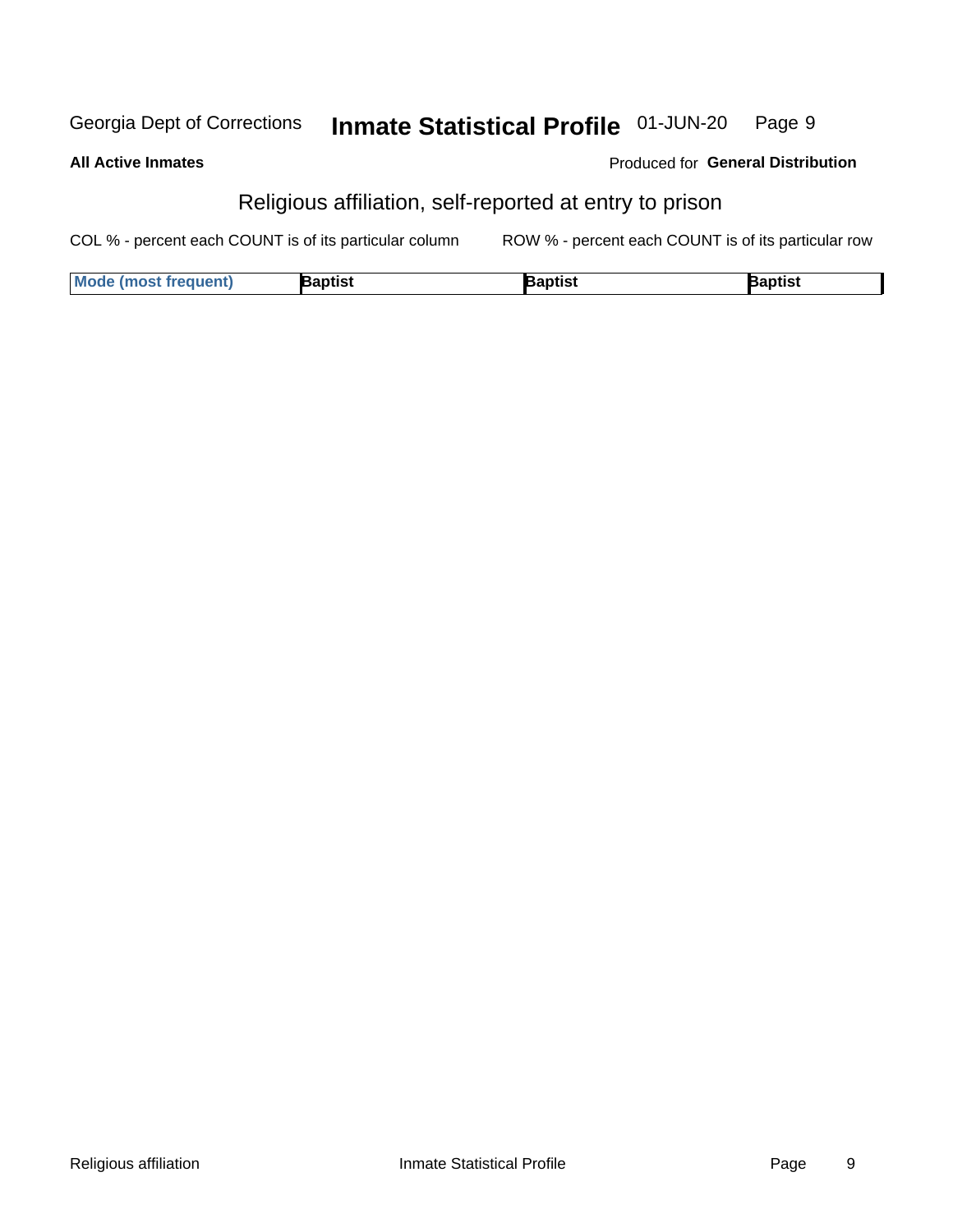### Inmate Statistical Profile 01-JUN-20 Page 9

**All Active Inmates** 

## Produced for General Distribution

## Home county, self-reported at entry to prison

COL % - percent each COUNT is of its particular column

|     |                             |              | <b>Male</b> |         |                | <b>Female</b> |        | <b>Total</b> |        |
|-----|-----------------------------|--------------|-------------|---------|----------------|---------------|--------|--------------|--------|
|     | <b>Home County</b>          | <b>Count</b> | Col %       | Row %   | <b>Count</b>   | Col %         | Row %  | <b>Total</b> | Col %  |
| 000 | <b>Unknown</b>              | 7,698        | 15.87%      | 92.50%  | 624            | 17.88%        | 7.50%  | 8,322        | 16.01% |
| 001 | <b>Appling County</b>       | 123          | .25%        | 93.18%  | 9              | .26%          | 6.82%  | 132          | .25%   |
| 002 | <b>Atkinson County</b>      | 40           | .08%        | 93.02%  | 3              | .09%          | 6.98%  | 43           | .08%   |
| 003 | <b>Bacon County</b>         | 86           | .18%        | 96.63%  | 3              | .09%          | 3.37%  | 89           | .17%   |
| 004 | <b>Baker County</b>         | 21           | .04%        | 91.30%  | $\overline{c}$ | .06%          | 8.70%  | 23           | .04%   |
| 005 | <b>Baldwin County</b>       | 245          | .51%        | 92.11%  | 21             | .60%          | 7.89%  | 266          | .51%   |
| 006 | <b>Banks County</b>         | 82           | .17%        | 93.18%  | $\,6$          | .17%          | 6.82%  | 88           | .17%   |
| 007 | <b>Barrow County</b>        | 292          | .60%        | 90.97%  | 29             | .83%          | 9.03%  | 321          | .62%   |
| 008 | <b>Bartow County</b>        | 457          | .94%        | 88.57%  | 59             | 1.69%         | 11.43% | 516          | .99%   |
| 009 | <b>Ben Hill County</b>      | 166          | .34%        | 96.51%  | $\,6$          | .17%          | 3.49%  | 172          | .33%   |
| 010 | <b>Berrien County</b>       | 79           | .16%        | 97.53%  | $\overline{2}$ | .06%          | 2.47%  | 81           | .16%   |
| 011 | <b>Bibb County</b>          | 1,064        | 2.19%       | 95.60%  | 49             | 1.40%         | 4.40%  | 1,113        | 2.14%  |
| 012 | <b>Bleckley County</b>      | 72           | .15%        | 88.89%  | 9              | .26%          | 11.11% | 81           | .16%   |
| 013 | <b>Brantley County</b>      | 76           | .16%        | 86.36%  | 12             | .34%          | 13.64% | 88           | .17%   |
| 014 | <b>Brooks County</b>        | 176          | .36%        | 98.32%  | 3              | .09%          | 1.68%  | 179          | .34%   |
| 015 | <b>Bryan County</b>         | 69           | .14%        | 92.00%  | 6              | .17%          | 8.00%  | 75           | .14%   |
| 016 | <b>Bulloch County</b>       | 321          | .66%        | 93.59%  | 22             | .63%          | 6.41%  | 343          | .66%   |
| 017 | <b>Burke County</b>         | 203          | .42%        | 97.13%  | $\,6$          | .17%          | 2.87%  | 209          | .40%   |
| 018 | <b>Butts County</b>         | 147          | .30%        | 94.84%  | $\bf 8$        | .23%          | 5.16%  | 155          | .30%   |
| 019 | <b>Calhoun County</b>       | 58           | .12%        | 92.06%  | 5              | .14%          | 7.94%  | 63           | .12%   |
| 020 | <b>Camden County</b>        | 124          | .26%        | 92.54%  | 10             | .29%          | 7.46%  | 134          | .26%   |
| 021 | <b>Candler County</b>       | 91           | .19%        | 94.79%  | 5              | .14%          | 5.21%  | 96           | .18%   |
| 022 | <b>Carroll County</b>       | 500          | 1.03%       | 90.09%  | 55             | 1.58%         | 9.91%  | 555          | 1.07%  |
| 023 | <b>Catoosa County</b>       | 186          | .38%        | 91.63%  | 17             | .49%          | 8.37%  | 203          | .39%   |
| 024 | <b>Charlton County</b>      | 40           | .08%        | 88.89%  | 5              | .14%          | 11.11% | 45           | .09%   |
| 025 | <b>Chatham County</b>       | 1,543        | 3.18%       | 95.84%  | 67             | 1.92%         | 4.16%  | 1,610        | 3.10%  |
| 026 | <b>Chattahoochee County</b> | 20           | .04%        | 100.00% |                |               |        | 20           | .04%   |
| 027 | <b>Chattooga County</b>     | 196          | .40%        | 88.29%  | 26             | .74%          | 11.71% | 222          | .43%   |
| 028 | <b>Cherokee County</b>      | 400          | .82%        | 89.49%  | 47             | 1.35%         | 10.51% | 447          | .86%   |
| 029 | <b>Clarke County</b>        | 457          | .94%        | 93.46%  | 32             | .92%          | 6.54%  | 489          | .94%   |
| 030 | <b>Clay County</b>          | 30           | .06%        | 85.71%  | $\overline{5}$ | .14%          | 14.29% | 35           | .07%   |
| 031 | <b>Clayton County</b>       | 1,422        | 2.93%       | 93.99%  | 91             | 2.61%         | 6.01%  | 1,513        | 2.91%  |
| 032 | <b>Clinch County</b>        | 40           | .08%        | 86.96%  | 6              | .17%          | 13.04% | 46           | .09%   |
| 033 | <b>Cobb County</b>          | 1,546        | 3.19%       | 92.63%  | 123            | 3.52%         | 7.37%  | 1,669        | 3.21%  |
| 034 | <b>Coffee County</b>        | 259          | .53%        | 94.53%  | 15             | .43%          | 5.47%  | 274          | .53%   |
| 035 | <b>Colquitt County</b>      | 210          | .43%        | 96.77%  | $\overline{7}$ | .20%          | 3.23%  | 217          | .42%   |
| 036 | <b>Columbia County</b>      | 267          | .55%        | 89.90%  | 30             | .86%          | 10.10% | 297          | .57%   |
| 037 | <b>Cook County</b>          | 130          | .27%        | 96.30%  | $\mathbf 5$    | .14%          | 3.70%  | 135          | .26%   |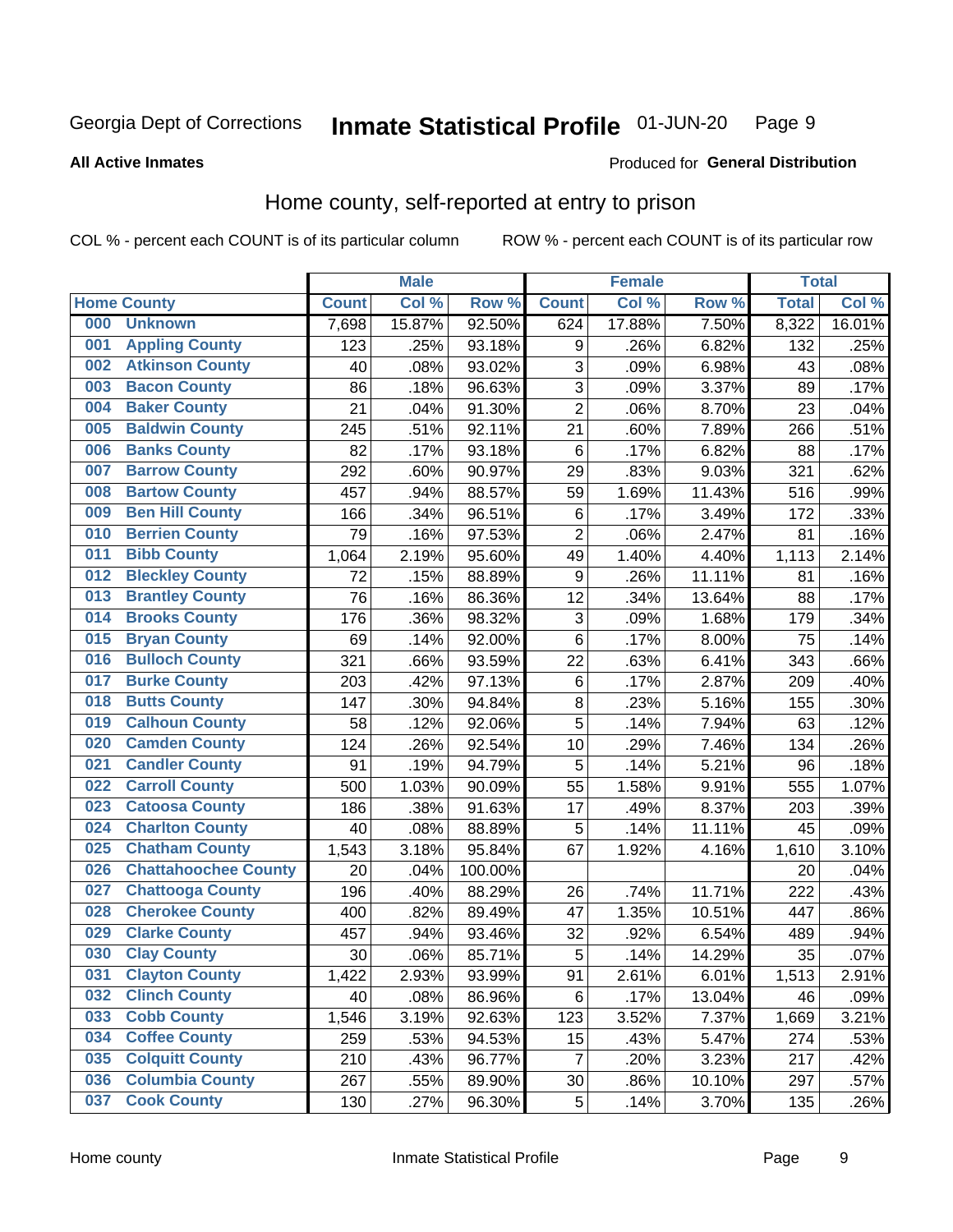### Inmate Statistical Profile 01-JUN-20 Page 10

## **All Active Inmates**

## Produced for General Distribution

## Home county, self-reported at entry to prison

COL % - percent each COUNT is of its particular column

|     |                         |                | <b>Male</b> |         |                 | <b>Female</b> |        | <b>Total</b> |       |
|-----|-------------------------|----------------|-------------|---------|-----------------|---------------|--------|--------------|-------|
|     | <b>Home County</b>      | <b>Count</b>   | Col %       | Row %   | <b>Count</b>    | Col %         | Row %  | <b>Total</b> | Col%  |
| 038 | <b>Coweta County</b>    | 451            | .93%        | 93.96%  | $\overline{29}$ | .83%          | 6.04%  | 480          | .92%  |
| 039 | <b>Crawford County</b>  | 36             | .07%        | 92.31%  | 3               | .09%          | 7.69%  | 39           | .08%  |
| 040 | <b>Crisp County</b>     | 235            | .48%        | 95.14%  | 12              | .34%          | 4.86%  | 247          | .48%  |
| 041 | <b>Dade County</b>      | 51             | .11%        | 89.47%  | 6               | .17%          | 10.53% | 57           | .11%  |
| 042 | <b>Dawson County</b>    | 82             | .17%        | 89.13%  | 10              | .29%          | 10.87% | 92           | .18%  |
| 043 | <b>Decatur County</b>   | 212            | .44%        | 94.64%  | 12              | .34%          | 5.36%  | 224          | .43%  |
| 044 | <b>Dekalb County</b>    | 2,606          | 5.37%       | 94.80%  | 143             | 4.10%         | 5.20%  | 2,749        | 5.29% |
| 045 | <b>Dodge County</b>     | 108            | .22%        | 92.31%  | 9               | .26%          | 7.69%  | 117          | .23%  |
| 046 | <b>Dooly County</b>     | 132            | .27%        | 97.78%  | 3               | .09%          | 2.22%  | 135          | .26%  |
| 047 | <b>Dougherty County</b> | 645            | 1.33%       | 95.13%  | 33              | .95%          | 4.87%  | 678          | 1.30% |
| 048 | <b>Douglas County</b>   | 526            | 1.08%       | 92.61%  | 42              | 1.20%         | 7.39%  | 568          | 1.09% |
| 049 | <b>Early County</b>     | 57             | .12%        | 91.94%  | 5               | .14%          | 8.06%  | 62           | .12%  |
| 050 | <b>Echols County</b>    | 9              | .02%        | 100.00% |                 |               |        | 9            | .02%  |
| 051 | <b>Effingham County</b> | 190            | .39%        | 90.05%  | 21              | .60%          | 9.95%  | 211          | .41%  |
| 052 | <b>Elbert County</b>    | 109            | .22%        | 91.60%  | 10              | .29%          | 8.40%  | 119          | .23%  |
| 053 | <b>Emanuel County</b>   | 167            | .34%        | 93.82%  | 11              | .32%          | 6.18%  | 178          | .34%  |
| 054 | <b>Evans County</b>     | 58             | .12%        | 90.63%  | 6               | .17%          | 9.38%  | 64           | .12%  |
| 055 | <b>Fannin County</b>    | 85             | .18%        | 89.47%  | 10              | .29%          | 10.53% | 95           | .18%  |
| 056 | <b>Fayette County</b>   | 154            | .32%        | 90.59%  | 16              | .46%          | 9.41%  | 170          | .33%  |
| 057 | <b>Floyd County</b>     | 668            | 1.38%       | 90.27%  | 72              | 2.06%         | 9.73%  | 740          | 1.42% |
| 058 | <b>Forsyth County</b>   | 176            | .36%        | 90.72%  | 18              | .52%          | 9.28%  | 194          | .37%  |
| 059 | <b>Franklin County</b>  | 115            | .24%        | 87.79%  | 16              | .46%          | 12.21% | 131          | .25%  |
| 060 | <b>Fulton County</b>    | 4,398          | 9.07%       | 95.69%  | 198             | 5.67%         | 4.31%  | 4,596        | 8.84% |
| 061 | <b>Gilmer County</b>    | 78             | .16%        | 90.70%  | 8               | .23%          | 9.30%  | 86           | .17%  |
| 062 | <b>Glascock County</b>  | $\overline{7}$ | .01%        | 70.00%  | 3               | .09%          | 30.00% | 10           | .02%  |
| 063 | <b>Glynn County</b>     | 356            | .73%        | 92.23%  | 30              | .86%          | 7.77%  | 386          | .74%  |
| 064 | <b>Gordon County</b>    | 286            | .59%        | 89.38%  | 34              | .97%          | 10.63% | 320          | .62%  |
| 065 | <b>Grady County</b>     | 103            | .21%        | 94.50%  | 6               | .17%          | 5.50%  | 109          | .21%  |
| 066 | <b>Greene County</b>    | 87             | .18%        | 85.29%  | 15              | .43%          | 14.71% | 102          | .20%  |
| 067 | <b>Gwinnett County</b>  | 1,675          | 3.45%       | 94.21%  | 103             | 2.95%         | 5.79%  | 1,778        | 3.42% |
| 068 | <b>Habersham County</b> | 102            | .21%        | 89.47%  | 12              | .34%          | 10.53% | 114          | .22%  |
| 069 | <b>Hall County</b>      | 538            | 1.11%       | 92.12%  | 46              | 1.32%         | 7.88%  | 584          | 1.12% |
| 070 | <b>Hancock County</b>   | 50             | .10%        | 90.91%  | 5               | .14%          | 9.09%  | 55           | .11%  |
| 071 | <b>Haralson County</b>  | 102            | .21%        | 89.47%  | 12              | .34%          | 10.53% | 114          | .22%  |
| 072 | <b>Harris County</b>    | 99             | .20%        | 95.19%  | 5               | .14%          | 4.81%  | 104          | .20%  |
| 073 | <b>Hart County</b>      | 132            | .27%        | 92.96%  | 10              | .29%          | 7.04%  | 142          | .27%  |
| 074 | <b>Heard County</b>     | 49             | .10%        | 90.74%  | 5               | .14%          | 9.26%  | 54           | .10%  |
| 075 | <b>Henry County</b>     | 617            | 1.27%       | 93.34%  | 44              | 1.26%         | 6.66%  | 661          | 1.27% |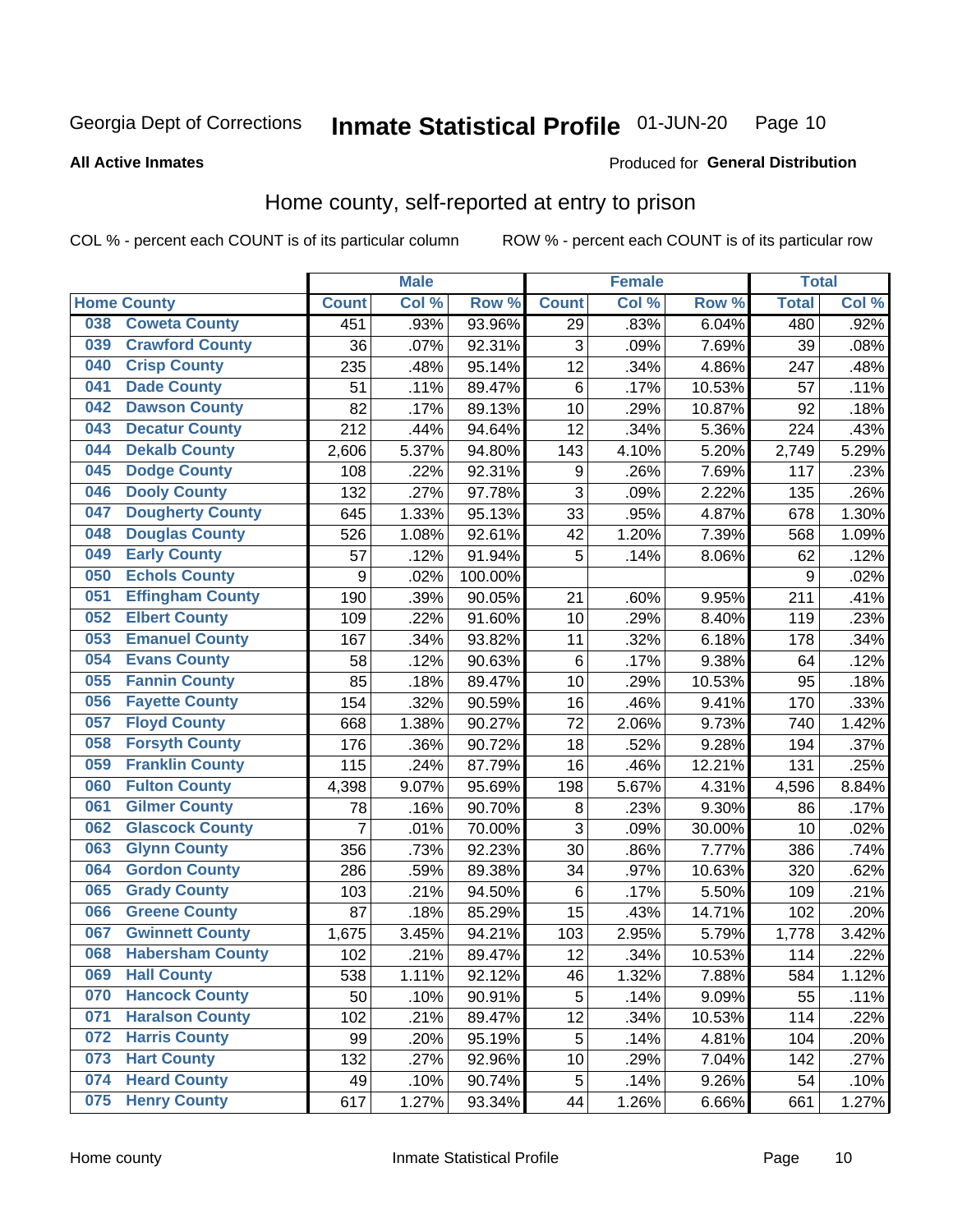### Inmate Statistical Profile 01-JUN-20 Page 11

**All Active Inmates** 

### Produced for General Distribution

## Home county, self-reported at entry to prison

COL % - percent each COUNT is of its particular column

|                  |                          |              | <b>Male</b> |        |                  | <b>Female</b> |                  | <b>Total</b> |       |
|------------------|--------------------------|--------------|-------------|--------|------------------|---------------|------------------|--------------|-------|
|                  | <b>Home County</b>       | <b>Count</b> | Col %       | Row %  | <b>Count</b>     | Col %         | Row <sup>%</sup> | <b>Total</b> | Col % |
| 076              | <b>Houston County</b>    | 546          | 1.13%       | 92.54% | 44               | 1.26%         | 7.46%            | 590          | 1.13% |
| 077              | <b>Irwin County</b>      | 54           | .11%        | 93.10% | 4                | .11%          | 6.90%            | 58           | .11%  |
| 078              | <b>Jackson County</b>    | 225          | .46%        | 92.98% | 17               | .49%          | 7.02%            | 242          | .47%  |
| 079              | <b>Jasper County</b>     | 83           | .17%        | 95.40% | 4                | .11%          | 4.60%            | 87           | .17%  |
| 080              | <b>Jeff Davis County</b> | 78           | .16%        | 93.98% | 5                | .14%          | 6.02%            | 83           | .16%  |
| 081              | <b>Jefferson County</b>  | 169          | .35%        | 94.94% | 9                | .26%          | 5.06%            | 178          | .34%  |
| 082              | <b>Jenkins County</b>    | 70           | .14%        | 94.59% | 4                | .11%          | 5.41%            | 74           | .14%  |
| 083              | <b>Johnson County</b>    | 35           | .07%        | 92.11% | 3                | .09%          | 7.89%            | 38           | .07%  |
| 084              | <b>Jones County</b>      | 103          | .21%        | 91.15% | 10               | .29%          | 8.85%            | 113          | .22%  |
| 085              | <b>Lamar County</b>      | 62           | .13%        | 89.86% | $\overline{7}$   | .20%          | 10.14%           | 69           | .13%  |
| 086              | <b>Lanier County</b>     | 70           | .14%        | 94.59% | 4                | .11%          | 5.41%            | 74           | .14%  |
| 087              | <b>Laurens County</b>    | 258          | .53%        | 92.81% | 20               | .57%          | 7.19%            | 278          | .53%  |
| 088              | <b>Lee County</b>        | 98           | .20%        | 96.08% | 4                | .11%          | 3.92%            | 102          | .20%  |
| 089              | <b>Liberty County</b>    | 187          | .39%        | 93.97% | 12               | .34%          | 6.03%            | 199          | .38%  |
| 090              | <b>Lincoln County</b>    | 33           | .07%        | 89.19% | 4                | .11%          | 10.81%           | 37           | .07%  |
| 091              | <b>Long County</b>       | 40           | .08%        | 88.89% | 5                | .14%          | 11.11%           | 45           | .09%  |
| 092              | <b>Lowndes County</b>    | 383          | .79%        | 95.99% | 16               | .46%          | 4.01%            | 399          | .77%  |
| 093              | <b>Lumpkin County</b>    | 77           | .16%        | 90.59% | 8                | .23%          | 9.41%            | 85           | .16%  |
| 094              | <b>Macon County</b>      | 58           | .12%        | 87.88% | 8                | .23%          | 12.12%           | 66           | .13%  |
| 095              | <b>Madison County</b>    | 158          | .33%        | 90.29% | 17               | .49%          | 9.71%            | 175          | .34%  |
| 096              | <b>Marion County</b>     | 47           | .10%        | 88.68% | $\,6$            | .17%          | 11.32%           | 53           | .10%  |
| 097              | <b>Mcduffie County</b>   | 132          | .27%        | 94.96% | $\overline{7}$   | .20%          | 5.04%            | 139          | .27%  |
| 098              | <b>Mcintosh County</b>   | 55           | .11%        | 93.22% | 4                | .11%          | 6.78%            | 59           | .11%  |
| 099              | <b>Meriwether County</b> | 173          | .36%        | 94.54% | 10               | .29%          | 5.46%            | 183          | .35%  |
| 100              | <b>Miller County</b>     | 28           | .06%        | 90.32% | 3                | .09%          | 9.68%            | 31           | .06%  |
| 101              | <b>Mitchell County</b>   | 150          | .31%        | 95.54% | $\overline{7}$   | .20%          | 4.46%            | 157          | .30%  |
| 102              | <b>Monroe County</b>     | 103          | .21%        | 93.64% | $\overline{7}$   | .20%          | 6.36%            | 110          | .21%  |
| 103              | <b>Montgomery County</b> | 71           | .15%        | 89.87% | 8                | .23%          | 10.13%           | 79           | .15%  |
| 104              | <b>Morgan County</b>     | 105          | .22%        | 94.59% | $\,6$            | .17%          | 5.41%            | 111          | .21%  |
| 105              | <b>Murray County</b>     | 185          | .38%        | 87.26% | 27               | .77%          | 12.74%           | 212          | .41%  |
| 106              | <b>Muscogee County</b>   | 1,007        | 2.08%       | 95.27% | 50               | 1.43%         | 4.73%            | 1,057        | 2.03% |
| 107              | <b>Newton County</b>     | 526          | 1.08%       | 91.64% | 48               | 1.38%         | 8.36%            | 574          | 1.10% |
| 108              | <b>Oconee County</b>     | 50           | .10%        | 90.91% | 5                | .14%          | 9.09%            | 55           | .11%  |
| 109              | <b>Oglethorpe County</b> | 59           | .12%        | 92.19% | 5                | .14%          | 7.81%            | 64           | .12%  |
| 110              | <b>Paulding County</b>   | 309          | .64%        | 88.79% | 39               | 1.12%         | 11.21%           | 348          | .67%  |
| 111              | <b>Peach County</b>      | 104          | .21%        | 92.04% | 9                | .26%          | 7.96%            | 113          | .22%  |
| $\overline{112}$ | <b>Pickens County</b>    | 108          | .22%        | 93.91% | $\overline{7}$   | .20%          | 6.09%            | 115          | .22%  |
| 113              | <b>Pierce County</b>     | 93           | .19%        | 91.18% | $\boldsymbol{9}$ | .26%          | 8.82%            | 102          | .20%  |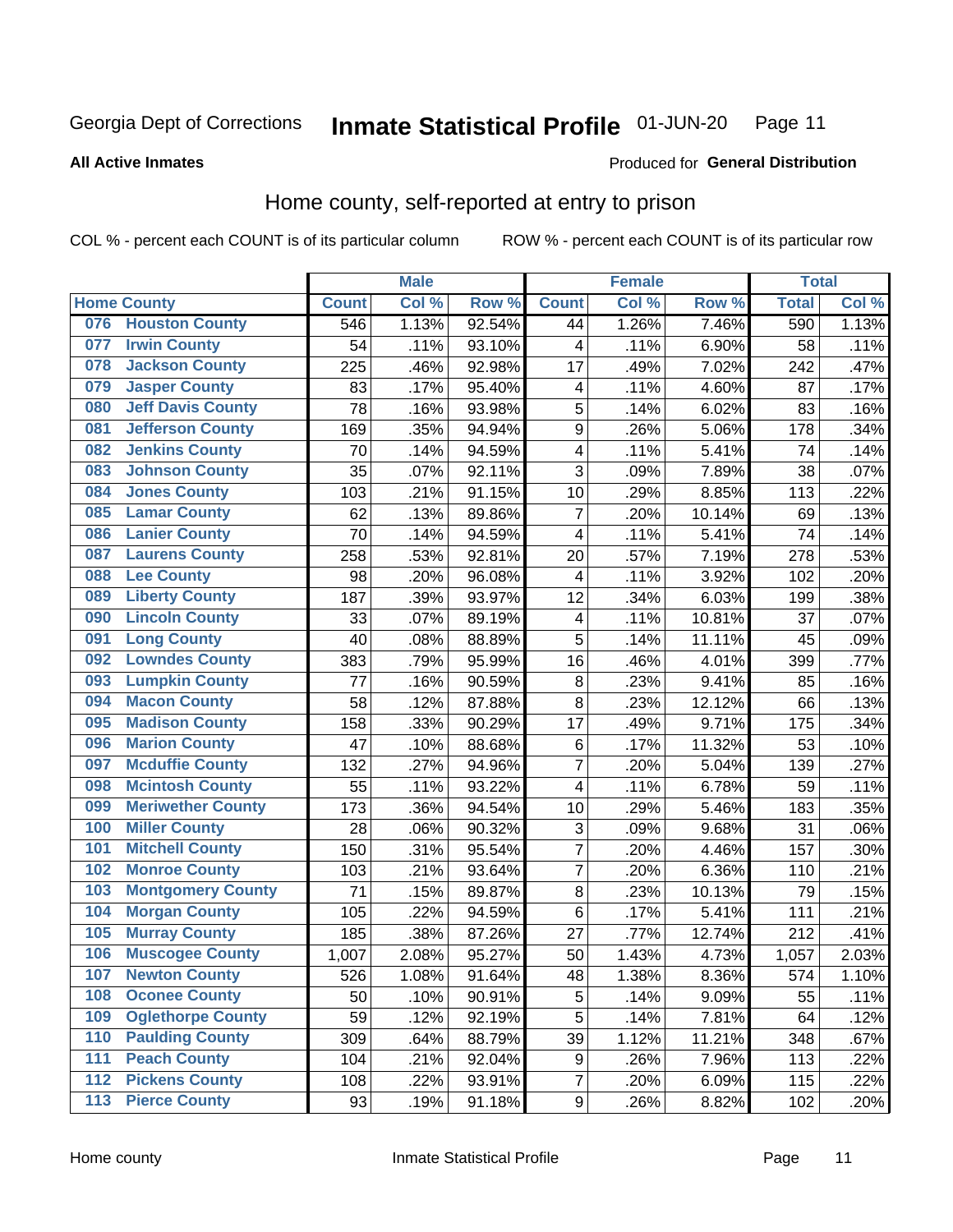### Inmate Statistical Profile 01-JUN-20 Page 12

**All Active Inmates** 

## Produced for General Distribution

## Home county, self-reported at entry to prison

COL % - percent each COUNT is of its particular column

|                  |                          |              | <b>Male</b> |         |                         | <b>Female</b> |        | <b>Total</b>    |       |
|------------------|--------------------------|--------------|-------------|---------|-------------------------|---------------|--------|-----------------|-------|
|                  | <b>Home County</b>       | <b>Count</b> | Col %       | Row %   | <b>Count</b>            | Col %         | Row %  | <b>Total</b>    | Col % |
| 114              | <b>Pike County</b>       | 34           | .07%        | 94.44%  | $\overline{2}$          | .06%          | 5.56%  | $\overline{36}$ | .07%  |
| $\overline{115}$ | <b>Polk County</b>       | 223          | .46%        | 89.92%  | 25                      | .72%          | 10.08% | 248             | .48%  |
| 116              | <b>Pulaski County</b>    | 48           | .10%        | 87.27%  | $\overline{\mathbf{7}}$ | .20%          | 12.73% | 55              | .11%  |
| 117              | <b>Putnam County</b>     | 114          | .24%        | 94.21%  | $\overline{7}$          | .20%          | 5.79%  | 121             | .23%  |
| 118              | <b>Quitman County</b>    | 14           | .03%        | 100.00% |                         |               |        | 14              | .03%  |
| 119              | <b>Rabun County</b>      | 44           | .09%        | 84.62%  | $\bf 8$                 | .23%          | 15.38% | 52              | .10%  |
| 120              | <b>Randolph County</b>   | 51           | .11%        | 91.07%  | 5                       | .14%          | 8.93%  | 56              | .11%  |
| $\overline{121}$ | <b>Richmond County</b>   | 1,608        | 3.32%       | 94.37%  | 96                      | 2.75%         | 5.63%  | 1,704           | 3.28% |
| 122              | <b>Rockdale County</b>   | 334          | .69%        | 92.01%  | 29                      | .83%          | 7.99%  | 363             | .70%  |
| 123              | <b>Schley County</b>     | 19           | .04%        | 100.00% |                         |               |        | 19              | .04%  |
| 124              | <b>Screven County</b>    | 104          | .21%        | 95.41%  | $\sqrt{5}$              | .14%          | 4.59%  | 109             | .21%  |
| 125              | <b>Seminole County</b>   | 67           | .14%        | 91.78%  | $\,6$                   | .17%          | 8.22%  | 73              | .14%  |
| 126              | <b>Spalding County</b>   | 390          | .80%        | 94.43%  | 23                      | .66%          | 5.57%  | 413             | .79%  |
| 127              | <b>Stephens County</b>   | 117          | .24%        | 90.00%  | 13                      | .37%          | 10.00% | 130             | .25%  |
| 128              | <b>Stewart County</b>    | 29           | .06%        | 100.00% |                         |               |        | 29              | .06%  |
| 129              | <b>Sumter County</b>     | 168          | .35%        | 95.45%  | 8                       | .23%          | 4.55%  | 176             | .34%  |
| 130              | <b>Talbot County</b>     | 38           | .08%        | 97.44%  | 1                       | .03%          | 2.56%  | 39              | .08%  |
| 131              | <b>Taliaferro County</b> | 6            | .01%        | 85.71%  | $\mathbf{1}$            | .03%          | 14.29% | $\overline{7}$  | .01%  |
| 132              | <b>Tattnall County</b>   | 192          | .40%        | 91.87%  | 17                      | .49%          | 8.13%  | 209             | .40%  |
| 133              | <b>Taylor County</b>     | 52           | .11%        | 88.14%  | $\overline{7}$          | .20%          | 11.86% | 59              | .11%  |
| 134              | <b>Telfair County</b>    | 83           | .17%        | 97.65%  | $\overline{2}$          | .06%          | 2.35%  | 85              | .16%  |
| 135              | <b>Terrell County</b>    | 64           | .13%        | 100.00% |                         |               |        | 64              | .12%  |
| 136              | <b>Thomas County</b>     | 177          | .36%        | 96.20%  | $\overline{7}$          | .20%          | 3.80%  | 184             | .35%  |
| 137              | <b>Tift County</b>       | 264          | .54%        | 95.31%  | 13                      | .37%          | 4.69%  | 277             | .53%  |
| 138              | <b>Toombs County</b>     | 243          | .50%        | 93.10%  | 18                      | .52%          | 6.90%  | 261             | .50%  |
| 139              | <b>Towns County</b>      | 28           | .06%        | 82.35%  | $\,6$                   | .17%          | 17.65% | 34              | .07%  |
| 140              | <b>Treutlen County</b>   | 38           | .08%        | 90.48%  | 4                       | .11%          | 9.52%  | 42              | .08%  |
| 141              | <b>Troup County</b>      | 501          | 1.03%       | 93.30%  | 36                      | 1.03%         | 6.70%  | 537             | 1.03% |
| 142              | <b>Turner County</b>     | 62           | .13%        | 95.38%  | 3                       | .09%          | 4.62%  | 65              | .13%  |
| 143              | <b>Twiggs County</b>     | 48           | .10%        | 96.00%  | $\mathbf 2$             | .06%          | 4.00%  | 50              | .10%  |
| 144              | <b>Union County</b>      | 96           | .20%        | 89.72%  | 11                      | .32%          | 10.28% | 107             | .21%  |
| 145              | <b>Upson County</b>      | 151          | .31%        | 95.57%  | $\overline{7}$          | .20%          | 4.43%  | 158             | .30%  |
| 146              | <b>Walker County</b>     | 359          | .74%        | 90.43%  | 38                      | 1.09%         | 9.57%  | 397             | .76%  |
| 147              | <b>Walton County</b>     | 426          | .88%        | 91.42%  | 40                      | 1.15%         | 8.58%  | 466             | .90%  |
| 148              | <b>Ware County</b>       | 252          | .52%        | 95.45%  | 12                      | .34%          | 4.55%  | 264             | .51%  |
| 149              | <b>Warren County</b>     | 28           | .06%        | 93.33%  | $\overline{c}$          | .06%          | 6.67%  | 30              | .06%  |
| 150              | <b>Washington County</b> | 183          | .38%        | 92.89%  | 14                      | .40%          | 7.11%  | 197             | .38%  |
| 151              | <b>Wayne County</b>      | 189          | .39%        | 94.03%  | 12                      | .34%          | 5.97%  | 201             | .39%  |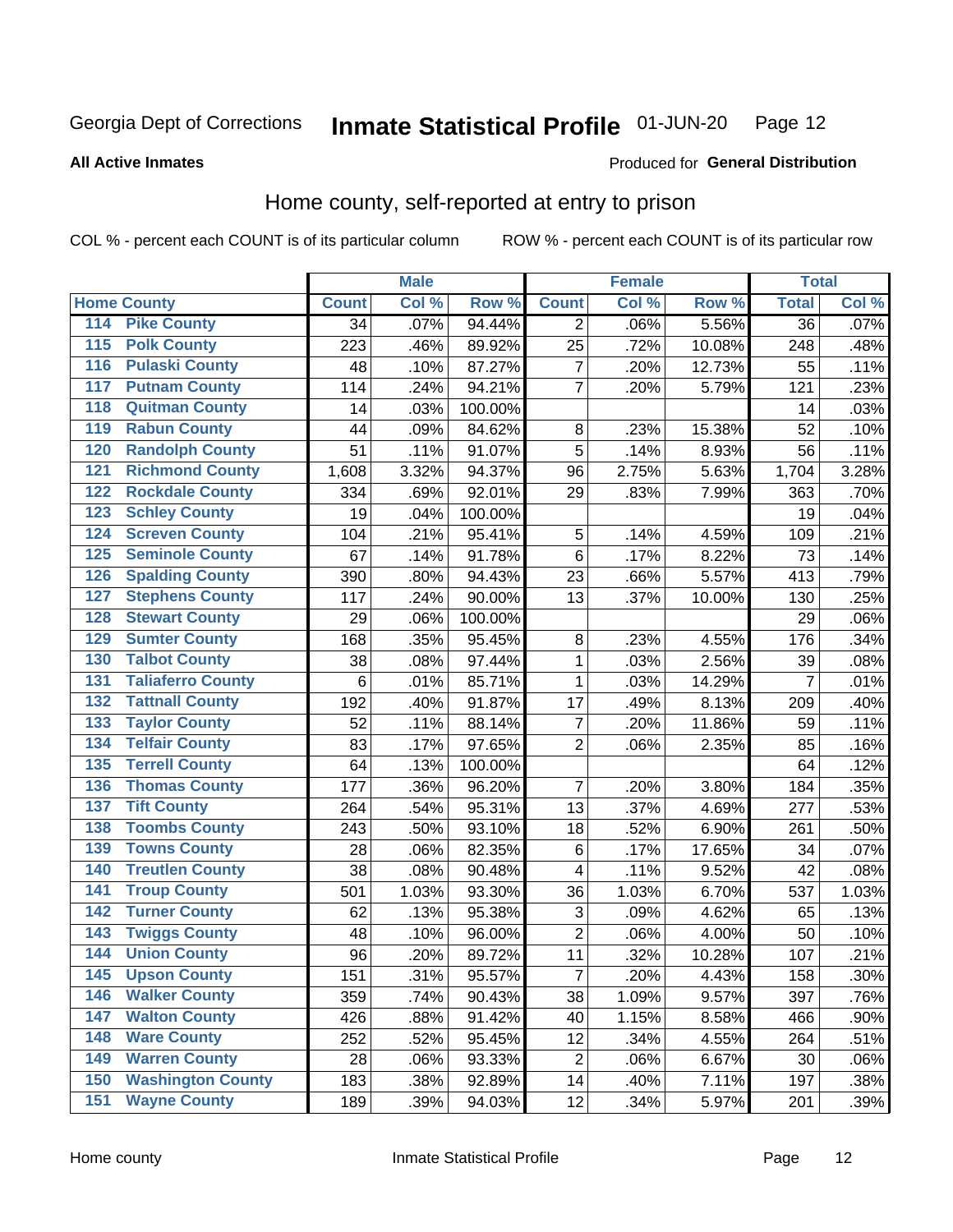### Inmate Statistical Profile 01-JUN-20 Page 13

**All Active Inmates** 

## Produced for General Distribution

## Home county, self-reported at entry to prison

COL % - percent each COUNT is of its particular column

|                                    |                 | <b>Male</b> |        |                | <b>Female</b> |        | <b>Total</b> |       |
|------------------------------------|-----------------|-------------|--------|----------------|---------------|--------|--------------|-------|
| <b>Home County</b>                 | <b>Count</b>    | Col %       | Row %  | <b>Count</b>   | Col %         | Row %  | <b>Total</b> | Col % |
| <b>Webster County</b><br>152       | 8               | .02%        | 80.00% | $\overline{2}$ | .06%          | 20.00% | 10           | .02%  |
| <b>Wheeler County</b><br>153       | 86              | .18%        | 96.63% | 3              | .09%          | 3.37%  | 89           | .17%  |
| <b>White County</b><br>154         | 85              | .18%        | 90.43% | 9              | .26%          | 9.57%  | 94           | .18%  |
| <b>Whitfield County</b><br>155     | 502             | 1.04%       | 90.45% | 53             | 1.52%         | 9.55%  | 555          | 1.07% |
| <b>Wilcox County</b><br>156        | 55              | $.11\%$     | 96.49% | $\overline{2}$ | .06%          | 3.51%  | 57           | .11%  |
| <b>Wilkes County</b><br>157        | 55              | $.11\%$     | 93.22% | 4              | .11%          | 6.78%  | 59           | .11%  |
| <b>Wilkinson County</b><br>158     | 50 <sup>°</sup> | .10%        | 96.15% | $\overline{2}$ | .06%          | 3.85%  | 52           | .10%  |
| <b>Worth County</b><br>159         | 115             | .24%        | 94.26% | 7              | .20%          | 5.74%  | 122          | .23%  |
| <b>Other Custody/Out Of</b><br>999 | 117             | .24%        | 95.12% | 6              | .17%          | 4.88%  | 123          | .24%  |
| <b>State</b>                       |                 |             |        |                |               |        |              |       |
| <b>Total Rported</b>               | 48,496          | 100%        | 93.29% | 3,490          | 100%          | 6.71%  | 51,986       | 100%  |

| Reported<br>Not |        |      |        |
|-----------------|--------|------|--------|
| 'otal           | 48,496 | ,490 | 51,986 |

|  | Mode (most frequent) | <b>Fulton County</b> | <b>Fulton County</b> | <b>Fulton County</b> |
|--|----------------------|----------------------|----------------------|----------------------|
|--|----------------------|----------------------|----------------------|----------------------|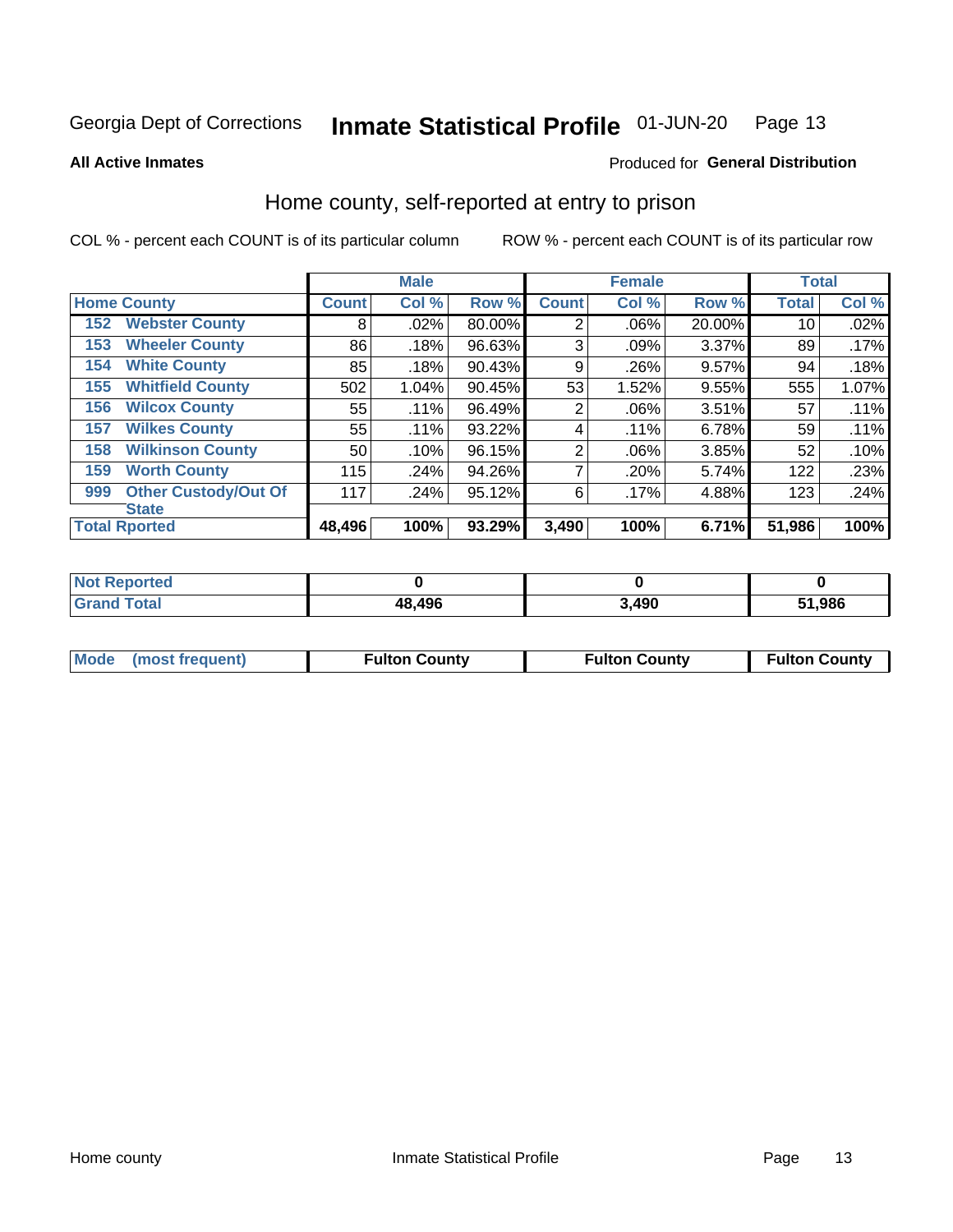### Inmate Statistical Profile 01-JUN-20 Page 14

## **All Active Inmates**

## Produced for General Distribution

## Employment status before prison, self-reported at entry to prison

COL % - percent each COUNT is of its particular column

|                                    | <b>Male</b><br><b>Female</b> |        |         | <b>Total</b>    |        |        |        |        |
|------------------------------------|------------------------------|--------|---------|-----------------|--------|--------|--------|--------|
| <b>Employment Status</b>           | <b>Count</b>                 | Col %  | Row %   | <b>Count</b>    | Col %  | Row %  | Total  | Col %  |
| <b>Full Time</b><br>0 <sub>1</sub> | 13,375                       | 45.33% | 95.45%  | 637             | 33.96% | 4.55%  | 14,012 | 44.65% |
| <b>Part Time</b><br>02             | 2,054                        | 6.96%  | 92.77%  | 160             | 8.53%  | 7.23%  | 2,214  | 7.05%  |
| Unempl $<$ 6M<br>03                | .867                         | 6.33%  | 98.01%  | 38 <sup>1</sup> | 2.03%  | 1.99%  | 1,905  | 6.07%  |
| Unempl > 6M<br>04                  | 6,980                        | 23.66% | 91.63%  | 638             | 34.01% | 8.37%  | 7,618  | 24.27% |
| <b>Never Worked</b><br>05          | 3,177                        | 10.77% | 95.55%  | 148             | 7.89%  | 4.45%  | 3,325  | 10.59% |
| <b>Student</b><br>06               | 805                          | 2.73%  | 95.38%  | 39              | 2.08%  | 4.62%  | 844    | 2.69%  |
| <b>Incapable</b><br>07             | ا 248.⊦                      | 4.23%  | 85.25%  | 216             | 11.51% | 14.75% | 1,464  | 4.66%  |
| <b>UNKNOWN</b><br>20               |                              | .01%   | 100.00% |                 |        |        |        | .01%   |
| <b>Total Reported</b>              | 29,507                       | 100%   | 94.02%  | 1,876           | 100%   | 5.98%  | 31,383 | 100%   |

| <b>Not Reported</b> | 18,990 | .614  | 20,604 |
|---------------------|--------|-------|--------|
| <b>Grand Total</b>  | 48,497 | 3,490 | 51,987 |

| <b>Mode (most frequent)</b> | Unempl > 6M | <b>Full Time</b> |
|-----------------------------|-------------|------------------|
|                             |             |                  |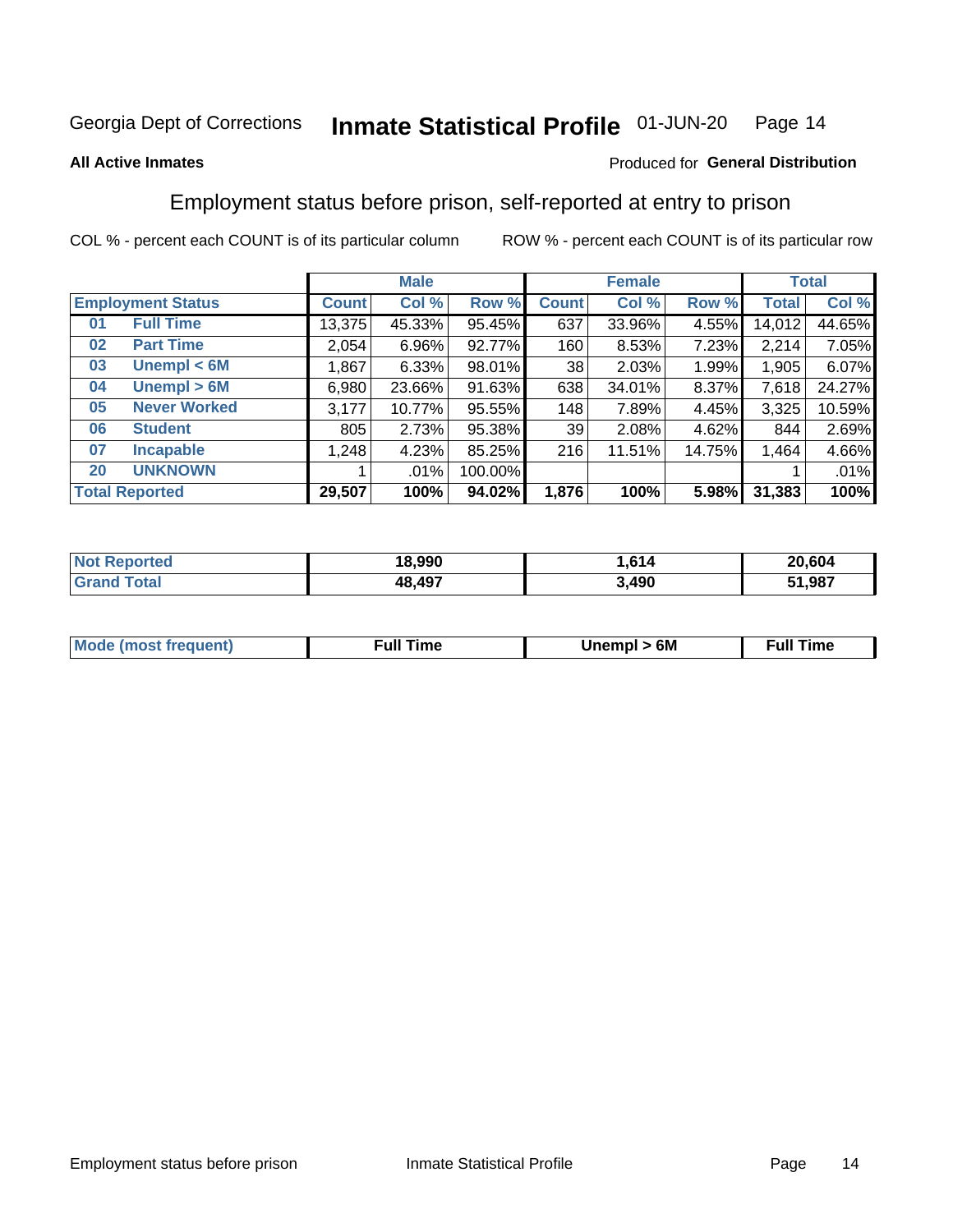### Inmate Statistical Profile 01-JUN-20 Page 15

## **All Active Inmates**

Produced for General Distribution

## Age at admission

COL % - percent each COUNT is of its particular column

|                         |              | <b>Male</b> |         |              | <b>Female</b> |        |              | <b>Total</b> |
|-------------------------|--------------|-------------|---------|--------------|---------------|--------|--------------|--------------|
| <b>Age At Admission</b> | <b>Count</b> | Col %       | Row %   | <b>Count</b> | Col %         | Row %  | <b>Total</b> | Col %        |
| 14                      | 7            | 0.01%       | 87.50%  | 1            | 0.03%         | 12.50% | 8            | 0.02%        |
| $\overline{15}$         | 36           | 0.07%       | 100.00% |              |               |        | 36           | 0.07%        |
| 16                      | 110          | 0.23%       | 98.21%  | 2            | 0.06%         | 1.79%  | 112          | 0.22%        |
| 17                      | 604          | 1.25%       | 95.27%  | 30           | 0.86%         | 4.73%  | 634          | 1.22%        |
| 18                      | 1,258        | 2.59%       | 96.69%  | 43           | 1.23%         | 3.31%  | 1,301        | 2.50%        |
| 19                      | 1,730        | 3.57%       | 96.70%  | 59           | 1.69%         | 3.30%  | 1,789        | 3.44%        |
| 20                      | 1,951        | 4.02%       | 95.64%  | 89           | 2.55%         | 4.36%  | 2,040        | 3.92%        |
| 21                      | 1,921        | 3.96%       | 95.43%  | 92           | 2.64%         | 4.57%  | 2,013        | 3.87%        |
| $\overline{22}$         | 1,954        | 4.03%       | 94.95%  | 104          | 2.98%         | 5.05%  | 2,058        | 3.96%        |
| $\overline{23}$         | 1,885        | 3.89%       | 94.58%  | 108          | 3.09%         | 5.42%  | 1,993        | 3.83%        |
| 24                      | 1,829        | 3.77%       | 93.17%  | 134          | 3.84%         | 6.83%  | 1,963        | 3.78%        |
| 25                      | 1,806        | 3.72%       | 93.24%  | 131          | 3.75%         | 6.76%  | 1,937        | 3.73%        |
| 26                      | 1,811        | 3.73%       | 93.21%  | 132          | 3.78%         | 6.79%  | 1,943        | 3.74%        |
| $\overline{27}$         | 1,843        | 3.80%       | 93.84%  | 121          | 3.47%         | 6.16%  | 1,964        | 3.78%        |
| 28                      | 1,711        | 3.53%       | 92.89%  | 131          | 3.75%         | 7.11%  | 1,842        | 3.54%        |
| 29                      | 1,698        | 3.50%       | 92.13%  | 145          | 4.15%         | 7.87%  | 1,843        | 3.55%        |
| 30                      | 1,634        | 3.37%       | 92.21%  | 138          | 3.95%         | 7.79%  | 1,772        | 3.41%        |
| 31                      | 1,520        | 3.13%       | 92.23%  | 128          | 3.67%         | 7.77%  | 1,648        | 3.17%        |
| 32                      | 1,441        | 2.97%       | 91.14%  | 140          | 4.01%         | 8.86%  | 1,581        | 3.04%        |
| 33                      | 1,436        | 2.96%       | 91.82%  | 128          | 3.67%         | 8.18%  | 1,564        | 3.01%        |
| 34                      | 1,343        | 2.77%       | 91.86%  | 119          | 3.41%         | 8.14%  | 1,462        | 2.81%        |
| 35                      | 1,318        | 2.72%       | 92.43%  | 108          | 3.09%         | 7.57%  | 1,426        | 2.74%        |
| 36                      | 1,270        | 2.62%       | 93.87%  | 83           | 2.38%         | 6.13%  | 1,353        | 2.60%        |
| 37                      | 1,276        | 2.63%       | 92.33%  | 106          | 3.04%         | 7.67%  | 1,382        | 2.66%        |
| 38                      | 1,185        | 2.44%       | 92.29%  | 99           | 2.84%         | 7.71%  | 1,284        | 2.47%        |
| 39                      | 1,101        | 2.27%       | 92.37%  | 91           | 2.61%         | 7.63%  | 1,192        | 2.29%        |
| 40                      | 1,078        | 2.22%       | 92.37%  | 89           | 2.55%         | 7.63%  | 1,167        | 2.24%        |
| 41                      | 1,002        | 2.07%       | 92.27%  | 84           | 2.41%         | 7.73%  | 1,086        | 2.09%        |
| 42                      | 894          | 1.84%       | 93.42%  | 63           | 1.81%         | 6.58%  | 957          | 1.84%        |
| 43                      | 819          | 1.69%       | 91.82%  | 73           | 2.09%         | 8.18%  | 892          | 1.72%        |
| 44                      | 737          | 1.52%       | 91.78%  | 66           | 1.89%         | 8.22%  | 803          | 1.54%        |
| 45                      | 748          | 1.54%       | 92.57%  | 60           | 1.72%         | 7.43%  | 808          | 1.55%        |
| 46                      | 712          | 1.47%       | 91.75%  | 64           | 1.83%         | 8.25%  | 776          | 1.49%        |
| 47                      | 659          | 1.36%       | 90.40%  | 70           | 2.01%         | 9.60%  | 729          | 1.40%        |
| 48                      | 637          | 1.31%       | 91.65%  | 58           | 1.66%         | 8.35%  | 695          | 1.34%        |
| 49                      | 564          | 1.16%       | 91.41%  | 53           | 1.52%         | 8.59%  | 617          | 1.19%        |
| 50                      | 541          | 1.12%       | 90.92%  | 54           | 1.55%         | 9.08%  | 595          | 1.14%        |
| 51                      | 460          | 0.95%       | 94.07%  | 29           | 0.83%         | 5.93%  | 489          | 0.94%        |
| 52                      | 497          | 1.02%       | 94.13%  | 31           | 0.89%         | 5.87%  | 528          | 1.02%        |
| 53                      | 463          | 0.95%       | 92.05%  | 40           | 1.15%         | 7.95%  | 503          | 0.97%        |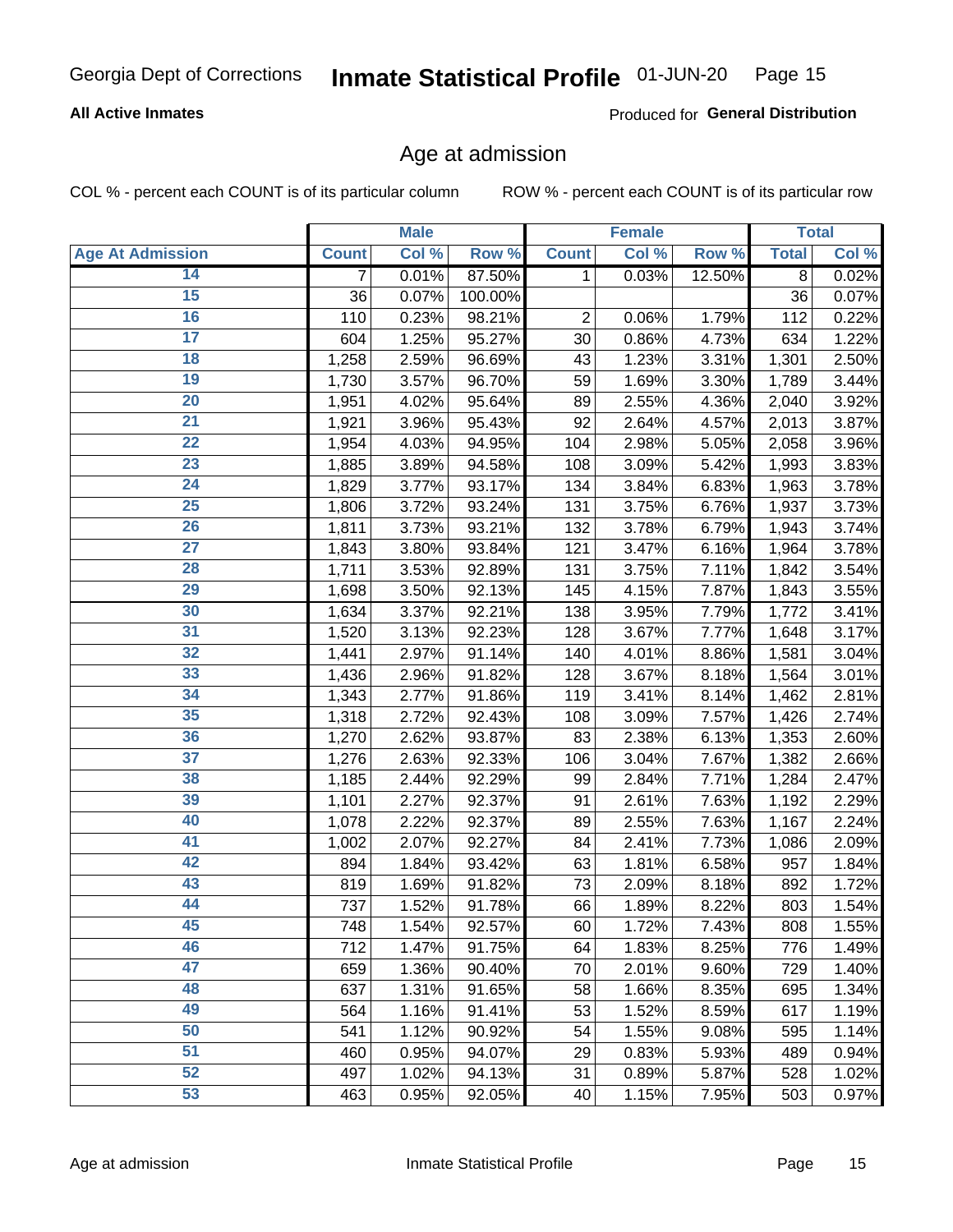### Inmate Statistical Profile 01-JUN-20 Page 16

## **All Active Inmates**

Produced for General Distribution

## Age at admission

COL % - percent each COUNT is of its particular column

|                         |                         | <b>Male</b> |         |                 | <b>Female</b> |                  |                | <b>Total</b> |
|-------------------------|-------------------------|-------------|---------|-----------------|---------------|------------------|----------------|--------------|
| <b>Age At Admission</b> | <b>Count</b>            | Col %       | Row %   | <b>Count</b>    | Col %         | Row <sup>%</sup> | <b>Total</b>   | Col %        |
| 54                      | 390                     | 0.80%       | 92.42%  | $\overline{32}$ | 0.92%         | 7.58%            | 422            | 0.81%        |
| 55                      | 373                     | 0.77%       | 92.79%  | 29              | 0.83%         | 7.21%            | 402            | 0.77%        |
| 56                      | 334                     | 0.69%       | 92.78%  | 26              | 0.74%         | 7.22%            | 360            | 0.69%        |
| 57                      | 302                     | 0.62%       | 94.67%  | $\overline{17}$ | 0.49%         | 5.33%            | 319            | 0.61%        |
| 58                      | 261                     | 0.54%       | 93.55%  | 18              | 0.52%         | 6.45%            | 279            | 0.54%        |
| 59                      | 210                     | 0.43%       | 92.51%  | 17              | 0.49%         | 7.49%            | 227            | 0.44%        |
| 60                      | 196                     | 0.40%       | 94.69%  | 11              | 0.32%         | 5.31%            | 207            | 0.40%        |
| 61                      | 174                     | 0.36%       | 95.08%  | 9               | 0.26%         | 4.92%            | 183            | 0.35%        |
| 62                      | 137                     | 0.28%       | 93.84%  | 9               | 0.26%         | 6.16%            | 146            | 0.28%        |
| 63                      | 117                     | 0.24%       | 93.60%  | 8               | 0.23%         | 6.40%            | 125            | 0.24%        |
| 64                      | 86                      | 0.18%       | 97.73%  | $\overline{2}$  | 0.06%         | 2.27%            | 88             | 0.17%        |
| 65                      | 76                      | 0.16%       | 97.44%  | $\overline{2}$  | 0.06%         | 2.56%            | 78             | 0.15%        |
| 66                      | 57                      | 0.12%       | 95.00%  | $\overline{3}$  | 0.09%         | 5.00%            | 60             | 0.12%        |
| 67                      | 57                      | 0.12%       | 98.28%  | $\mathbf{1}$    | 0.03%         | 1.72%            | 58             | 0.11%        |
| 68                      | 47                      | 0.10%       | 92.16%  | 4               | 0.11%         | 7.84%            | 51             | 0.10%        |
| 69                      | 36                      | 0.07%       | 97.30%  | $\mathbf{1}$    | 0.03%         | 2.70%            | 37             | 0.07%        |
| 70                      | 30                      | 0.06%       | 100.00% |                 |               |                  | 30             | 0.06%        |
| $\overline{71}$         | 20                      | 0.04%       | 95.24%  | 1               | 0.03%         | 4.76%            | 21             | 0.04%        |
| $\overline{72}$         | 20                      | 0.04%       | 90.91%  | $\overline{2}$  | 0.06%         | 9.09%            | 22             | 0.04%        |
| $\overline{73}$         | 22                      | 0.05%       | 100.00% |                 |               |                  | 22             | 0.04%        |
| $\overline{74}$         | $\boldsymbol{9}$        | 0.02%       | 90.00%  | 1               | 0.03%         | 10.00%           | 10             | 0.02%        |
| 75                      | 11                      | 0.02%       | 91.67%  | $\mathbf{1}$    | 0.03%         | 8.33%            | 12             | 0.02%        |
| 76                      | 9                       | 0.02%       | 100.00% |                 |               |                  | 9              | 0.02%        |
| $\overline{77}$         | $\overline{\mathbf{4}}$ | 0.01%       | 100.00% |                 |               |                  | 4              | 0.01%        |
| 78                      | 8                       | 0.02%       | 100.00% |                 |               |                  | 8              | 0.02%        |
| 80                      | 3                       | 0.01%       | 100.00% |                 |               |                  | 3              | 0.01%        |
| 81                      | $\overline{\mathbf{4}}$ | 0.01%       | 100.00% |                 |               |                  | 4              | 0.01%        |
| $\overline{82}$         | 6                       | 0.01%       | 100.00% |                 |               |                  | $\overline{6}$ | 0.01%        |
| 83                      | 3                       | 0.01%       | 100.00% |                 |               |                  | $\overline{3}$ | 0.01%        |
| 84                      | $\overline{2}$          | 0.01%       | 100.00% |                 |               |                  | $\overline{2}$ | 0.01%        |
| 86                      | $\mathbf{1}$            | 0.01%       | 100.00% |                 |               |                  | $\mathbf{1}$   | 0.01%        |
| 87                      | $\mathbf{1}$            | 0.01%       | 100.00% |                 |               |                  | $\mathbf{1}$   | 0.01%        |
| <b>Total Reported</b>   | 48,495                  | 100%        | 93.29%  | 3,490           | 100%          |                  | 6.71% 51,985   | 100%         |

| <b>Not Reported</b> |        |       |        |
|---------------------|--------|-------|--------|
| Tota'               | 48,496 | 3,490 | 51,986 |

| <b>Mean</b><br>aaverade) – | 33.06 | 34.40    | <b>AP</b><br>JJ.IJ |
|----------------------------|-------|----------|--------------------|
| middle,<br>Me              |       | ^'<br>ູບ | ັ                  |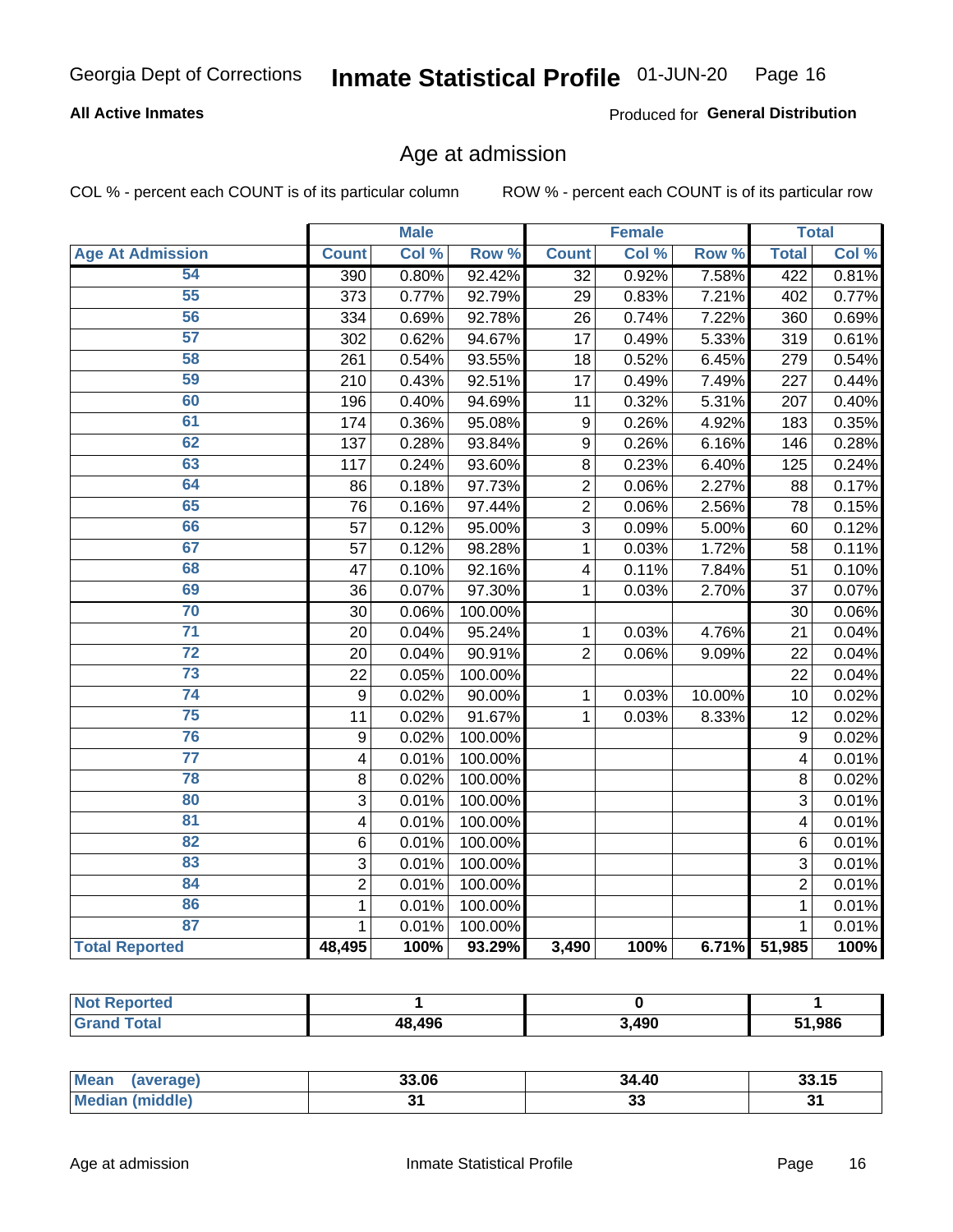Age at admission

### Inmate Statistical Profile 01-JUN-20 Page 17

## **All Active Inmates**

Georgia Dept of Corrections

Produced for General Distribution

## Age at admission

COL % - percent each COUNT is of its particular column

|                            | <b>Male</b> | <b>Female</b> | Total |
|----------------------------|-------------|---------------|-------|
| Modiae 22 Mest 29e) quent) | ົ<br>LL     |               |       |
| <b>Grand Total</b>         |             |               |       |
|                            |             |               |       |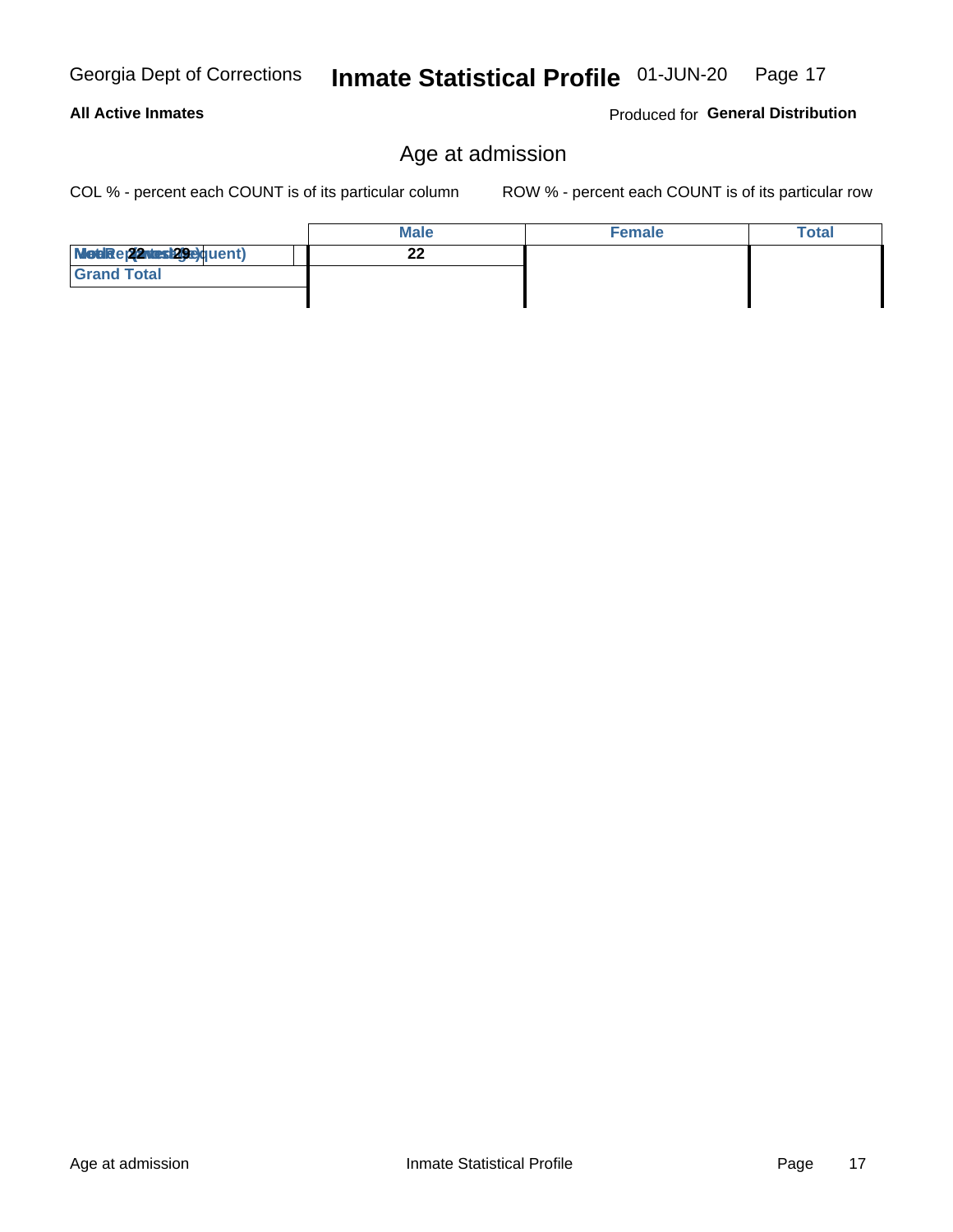### Inmate Statistical Profile 01-JUN-20 Page 20

## **All Active Inmates**

## Produced for General Distribution

## Height, measured at entry to prison

COL % - percent each COUNT is of its particular column

|                       |              | <b>Male</b> |         |                | <b>Female</b> |        |                 | <b>Total</b> |
|-----------------------|--------------|-------------|---------|----------------|---------------|--------|-----------------|--------------|
| <b>Height</b>         | <b>Count</b> | Col %       | Row %   | <b>Count</b>   | Col %         | Row %  | <b>Total</b>    | Col %        |
| $\bf{0}$              | 558          | 1.15%       | 96.88%  | 18             | 0.52%         | 3.13%  | 576             | 1.11%        |
| 4'02''                | 1            | 0.01%       | 100.00% |                |               |        | 1               | 0.01%        |
| 4'03''                | 3            | 0.01%       | 100.00% |                |               |        | 3               | 0.01%        |
| 4'04"                 | 1            | 0.01%       | 100.00% |                |               |        | 1               | 0.01%        |
| 4'05"                 | 3            | 0.01%       | 75.00%  | $\mathbf 1$    | 0.03%         | 25.00% | 4               | 0.01%        |
| 4'06"                 | 1            | 0.01%       | 100.00% |                |               |        | 1               | 0.01%        |
| 4'07"                 | $\mathbf{1}$ | 0.01%       | 33.33%  | $\overline{2}$ | 0.06%         | 66.67% | $\sqrt{3}$      | 0.01%        |
| 4'08"                 | 6            | 0.01%       | 60.00%  | 4              | 0.11%         | 40.00% | 10              | 0.02%        |
| 4'09"                 | 1            | 0.01%       | 8.33%   | 11             | 0.32%         | 91.67% | 12              | 0.02%        |
| 4'10"                 | 6            | 0.01%       | 33.33%  | 12             | 0.34%         | 66.67% | 18              | 0.03%        |
| 4'11''                | 22           | 0.05%       | 20.00%  | 88             | 2.52%         | 80.00% | 110             | 0.21%        |
| 5'00''                | 98           | 0.20%       | 44.95%  | 120            | 3.44%         | 55.05% | 218             | 0.42%        |
| 5'01"                 | 103          | 0.21%       | 34.56%  | 195            | 5.59%         | 65.44% | 298             | 0.57%        |
| 5'02"                 | 264          | 0.54%       | 44.82%  | 325            | 9.31%         | 55.18% | 589             | 1.13%        |
| 5'03''                | 396          | 0.82%       | 46.37%  | 458            | 13.12%        | 53.63% | 854             | 1.64%        |
| 5'04"                 | 911          | 1.88%       | 64.15%  | 509            | 14.58%        | 35.85% | 1,420           | 2.73%        |
| 5'05"                 | 1,711        | 3.53%       | 80.07%  | 426            | 12.21%        | 19.93% | 2,137           | 4.11%        |
| 5'06''                | 3,331        | 6.87%       | 88.03%  | 453            | 12.98%        | 11.97% | 3,784           | 7.28%        |
| 5'07"                 | 3,876        | 7.99%       | 91.67%  | 352            | 10.09%        | 8.33%  | 4,228           | 8.13%        |
| 5'08''                | 4,713        | 9.72%       | 95.62%  | 216            | 6.19%         | 4.38%  | 4,929           | 9.48%        |
| 5'09''                | 6,152        | 12.69%      | 97.64%  | 149            | 4.27%         | 2.36%  | 6,301           | 12.12%       |
| 5'10''                | 5,252        | 10.83%      | 98.43%  | 84             | 2.41%         | 1.57%  | 5,336           | 10.26%       |
| 5'11''                | 5,750        | 11.86%      | 99.43%  | 33             | 0.95%         | 0.57%  | 5,783           | 11.12%       |
| 6'00''                | 5,392        | 11.12%      | 99.63%  | 20             | 0.57%         | 0.37%  | 5,412           | 10.41%       |
| 6'01''                | 3,942        | 8.13%       | 99.77%  | 9              | 0.26%         | 0.23%  | 3,951           | 7.60%        |
| 6'02"                 | 2,898        | 5.98%       | 100.00% |                |               |        | 2,898           | 5.57%        |
| 6'03''                | 1,601        | 3.30%       | 99.75%  | 4              | 0.11%         | 0.25%  | 1,605           | 3.09%        |
| 6'04"                 | 848          | 1.75%       | 99.88%  | 1              | 0.03%         | 0.12%  | 849             | 1.63%        |
| 6'05"                 | 361          | 0.74%       | 100.00% |                |               |        | 361             | 0.69%        |
| 6'06''                | 165          | 0.34%       | 100.00% |                |               |        | 165             | 0.32%        |
| 6'07''                | 53           | 0.11%       | 100.00% |                |               |        | 53              | 0.10%        |
| 6'08"                 | 30           | 0.06%       | 100.00% |                |               |        | $\overline{30}$ | 0.06%        |
| 6'09''                | 23           | 0.05%       | 100.00% |                |               |        | 23              | 0.04%        |
| 6'10''                | 7            | 0.01%       | 100.00% |                |               |        | $\overline{7}$  | 0.01%        |
| 6'11''                | 8            | 0.02%       | 100.00% |                |               |        | $\bf 8$         | 0.02%        |
| 7'00"                 | 6            | 0.01%       | 100.00% |                |               |        | $\,6$           | 0.01%        |
| 7'02"                 | 1            | 0.01%       | 100.00% |                |               |        | 1               | 0.01%        |
| 7'03''                | 1            | 0.01%       | 100.00% |                |               |        | 1               | 0.01%        |
| <b>Total Reported</b> | 48,496       | 100%        | 93.29%  | 3,490          | 100%          | 6.71%  | 51,986          | 100%         |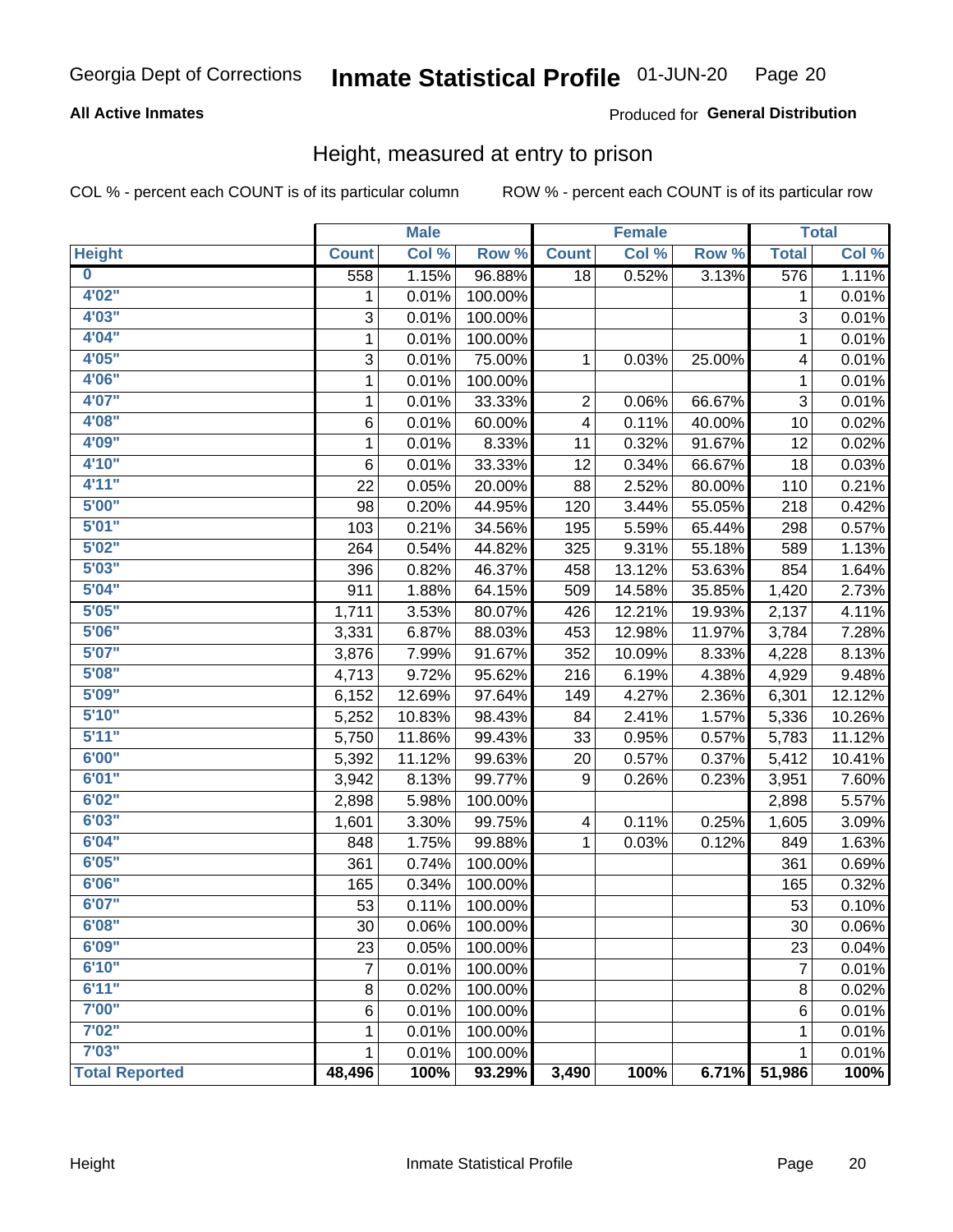## Inmate Statistical Profile 01-JUN-20 Page 21

## **All Active Inmates**

Produced for General Distribution

## Height, measured at entry to prison

COL % - percent each COUNT is of its particular column

|                     | <b>Male</b> | Female | $\tau$ otal |
|---------------------|-------------|--------|-------------|
| <b>Not Reported</b> |             |        |             |
| <b>Grand Total</b>  | 48,496      | 3,490  | 51,986      |

| <b>Mean</b> | erage) | 5'10" | 5'05" | <b>CIA AIL</b><br>. . |
|-------------|--------|-------|-------|-----------------------|
|             |        |       |       |                       |
| <b>Mode</b> |        | 5'09" | 5'04" | 5'09"                 |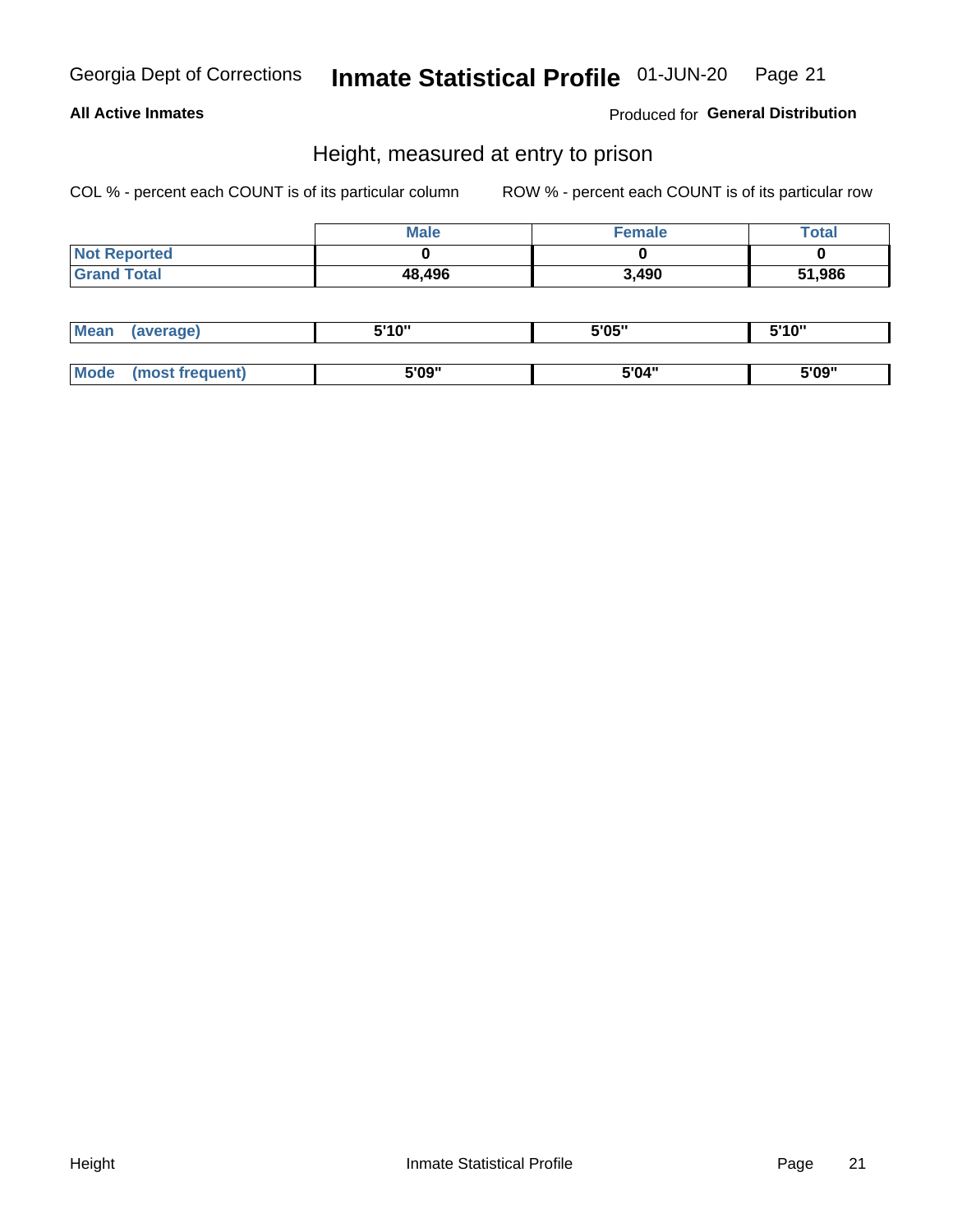#### Inmate Statistical Profile 01-JUN-20 Page 22

**All Active Inmates** 

Produced for General Distribution

## Weight, measured at entry to prison

COL % - percent each COUNT is of its particular column ROW % - percent each COUNT is of its particular row

|                                |              | <b>Male</b> |         |                         | <b>Female</b>   |        |              | <b>Total</b> |
|--------------------------------|--------------|-------------|---------|-------------------------|-----------------|--------|--------------|--------------|
| Weight                         | <b>Count</b> | Col %       | Row %   | <b>Count</b>            | Col %           | Row %  | <b>Total</b> | Col %        |
| <b>Under 80 pounds</b>         | 9            | 0.02%       | 100.00% |                         |                 |        | 9            | 0.02%        |
| 90 - 99 pounds                 | 3            | 0.01%       | 50.00%  | 3                       | 0.09%           | 50.00% | 6            | 0.01%        |
| 100 - 109 pounds               | 39           | 0.08%       | 51.32%  | 37                      | 1.07%           | 48.68% | 76           | 0.15%        |
| 110 - 119 pounds               | 127          | 0.26%       | 64.14%  | 71                      | 2.04%           | 35.86% | 198          | 0.38%        |
| 120 - 129 pounds               | 553          | 1.15%       | 76.59%  | 169                     | 4.87%           | 23.41% | 722          | 1.40%        |
| 130 - 139 pounds               | 1,651        | 3.44%       | 86.53%  | 257                     | 7.40%           | 13.47% | 1,908        | 3.71%        |
| 140 - 149 pounds               | 3,266        | 6.81%       | 90.80%  | 331                     | 9.53%           | 9.20%  | 3,597        | 6.99%        |
| 150 - 159 pounds               | 4,925        | 10.27%      | 92.64%  | 391                     | 11.26%          | 7.36%  | 5,316        | 10.34%       |
| 160 - 169 pounds               | 6,278        | 13.09%      | 94.09%  | 394                     | 11.34%          | 5.91%  | 6,672        | 12.97%       |
| 170 - 179 pounds               | 5,932        | 12.37%      | 94.14%  | 369                     | 10.62%          | 5.86%  | 6,301        | 12.25%       |
| 180 - 189 pounds               | 6,209        | 12.95%      | 94.82%  | 339                     | 9.76%           | 5.18%  | 6,548        | 12.73%       |
| 190 - 199 pounds               | 4,233        | 8.83%       | 95.32%  | 208                     | 5.99%           | 4.68%  | 4,441        | 8.63%        |
| 200 - 209 pounds               | 3,889        | 8.11%       | 94.03%  | 247                     | 7.11%           | 5.97%  | 4,136        | 8.04%        |
| 210 - 219 pounds               | 2,810        | 5.86%       | 95.55%  | 131                     | 3.77%           | 4.45%  | 2,941        | 5.72%        |
| 220 - 229 pounds               | 2,372        | 4.95%       | 94.54%  | 137                     | 3.94%           | 5.46%  | 2,509        | 4.88%        |
| 230 - 239 pounds               | 1,556        | 3.24%       | 93.96%  | 100                     | 2.88%           | 6.04%  | 1,656        | 3.22%        |
| 240 - 249 pounds               | 1,237        | 2.58%       | 94.64%  | 70                      | 2.02%           | 5.36%  | 1,307        | 2.54%        |
| 250 - 259 pounds               | 899          | 1.87%       | 93.65%  | 61                      | 1.76%           | 6.35%  | 960          | 1.87%        |
| 260 - 269 pounds               | 568          | 1.18%       | 92.06%  | 49                      | 1.41%           | 7.94%  | 617          | 1.20%        |
| 270 - 279 pounds               | 379          | 0.79%       | 93.58%  | 26                      | 0.75%           | 6.42%  | 405          | 0.79%        |
| 280 - 289 pounds               | 327          | 0.68%       | 93.16%  | 24                      | 0.69%           | 6.84%  | 351          | 0.68%        |
| 290 - 299 pounds               | 169          | 0.35%       | 92.35%  | 14                      | 0.40%           | 7.65%  | 183          | 0.36%        |
| 300 - 309 pounds               | 178          | 0.37%       | 90.36%  | 19                      | 0.55%           | 9.64%  | 197          | 0.38%        |
| 310 - 319 pounds               | 78           | 0.16%       | 91.76%  | $\overline{7}$          | 0.20%           | 8.24%  | 85           | 0.17%        |
| 320 - 329 pounds               | 80           | 0.17%       | 95.24%  | $\overline{\mathbf{4}}$ | 0.12%           | 4.76%  | 84           | 0.16%        |
| 330 - 339 pounds               | 47           | 0.10%       | 92.16%  | 4                       | 0.12%           | 7.84%  | 51           | 0.10%        |
| 340 - 349 pounds               | 33           | 0.07%       | 91.67%  | $\sqrt{3}$              | 0.09%           | 8.33%  | 36           | 0.07%        |
| 350 - 359 pounds               | 43           | 0.09%       | 91.49%  | 4                       | 0.12%           | 8.51%  | 47           | 0.09%        |
| 360 - 369 pounds               | 15           | 0.03%       | 100.00% |                         |                 |        | 15           | 0.03%        |
| 370 - 379 pounds               | 16           | 0.03%       | 100.00% |                         |                 |        | 16           | 0.03%        |
| 380 - 389 pounds               | 10           | 0.02%       | 83.33%  | $\overline{2}$          | 0.06%           | 16.67% | 12           | 0.02%        |
| 390 - 399 pounds               | 8            | 0.02%       | 88.89%  | 1                       | 0.03%           | 11.11% | 9            | 0.02%        |
| 400 pounds and over            | 21           | 0.04%       | 95.45%  | $\mathbf 1$             | 0.03%           | 4.55%  | 22           | 0.04%        |
| <b>Total Reported</b>          | 47,960       | 100%        | 93.25%  | 3,473                   | 100%            | 6.75%  | 51,433       | 100%         |
|                                |              |             |         |                         |                 |        |              |              |
| <b>Not Reported</b>            |              | 536         |         |                         | $\overline{17}$ |        |              | 553          |
| <b>Grand Total</b>             |              | 48,496      |         |                         | 3,490           |        |              | 51,986       |
| <b>Mean</b><br>(average)       |              | 185         |         |                         | 177             |        |              | 185          |
| <b>Median (middle)</b>         |              | 180         |         |                         | 170             |        |              | 180          |
| <b>Mode</b><br>(most frequent) |              | 180         |         |                         |                 |        |              |              |
|                                |              |             |         | 160                     |                 |        | 180          |              |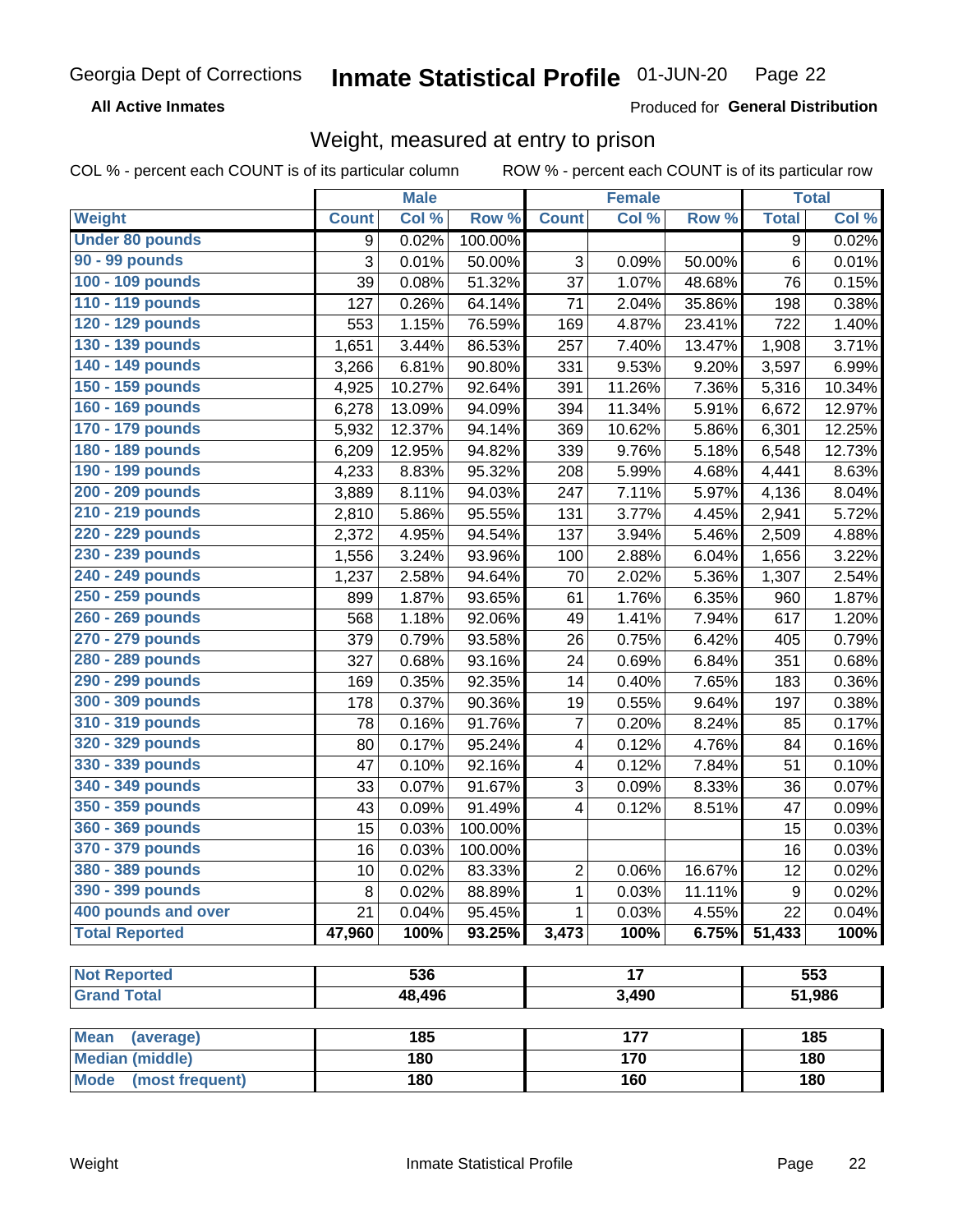### Inmate Statistical Profile 01-JUN-20 Page 23

**All Active Inmates** 

## Produced for General Distribution

## Veterans validated by Veteran's Administration

COL % - percent each COUNT is of its particular column

|                             |              | <b>Male</b> |             |    | <b>Female</b> |          |              | <b>Total</b> |
|-----------------------------|--------------|-------------|-------------|----|---------------|----------|--------------|--------------|
| <b>Military service</b>     | <b>Count</b> | Col %       | Row % Count |    | Col %         | Row %    | <b>Total</b> | Col %        |
| <b>Others</b><br>0          | 768          | 29.49%      | 96.60%      | 27 | 48.21%        | 3.40%    | 795          | 29.89%       |
| <b>Air Force</b>            | 1,075        | 41.28%      | 98.08%      | 21 | 37.50%        | 1.92%    | 1,096        | 41.20%       |
| <b>Army</b><br>$\mathbf{2}$ | 150          | 5.76%       | 98.68%      | 2  | 3.57%         | 1.32%    | 152          | 5.71%        |
| <b>Navy</b><br>3            | 340          | 13.06%      | 99.13%      | 3  | 5.36%         | .87%     | 343          | 12.89%       |
| <b>Marines</b><br>4         | 17           | .65%        | 100.00%     |    |               |          | 17           | .64%         |
| <b>Coast Guard</b><br>5.    | 254          | 9.75%       | 98.83%      | 3  | 5.36%         | $1.17\%$ | 257          | 9.66%        |
| <b>Total Reported</b>       | 2,604        | 100%        | 97.89%      | 56 | 100%          | 2.11%    | 2,660        | 100%         |

| ported<br><b>Not</b> | 45,892 | 3.434 | 49,326        |
|----------------------|--------|-------|---------------|
| <b>otal</b>          | 48,496 | 3,490 | <b>51,986</b> |

|  |  | <b>Mode (most frequent)</b> | <b>Force</b><br>Aır | วthers | orce |
|--|--|-----------------------------|---------------------|--------|------|
|--|--|-----------------------------|---------------------|--------|------|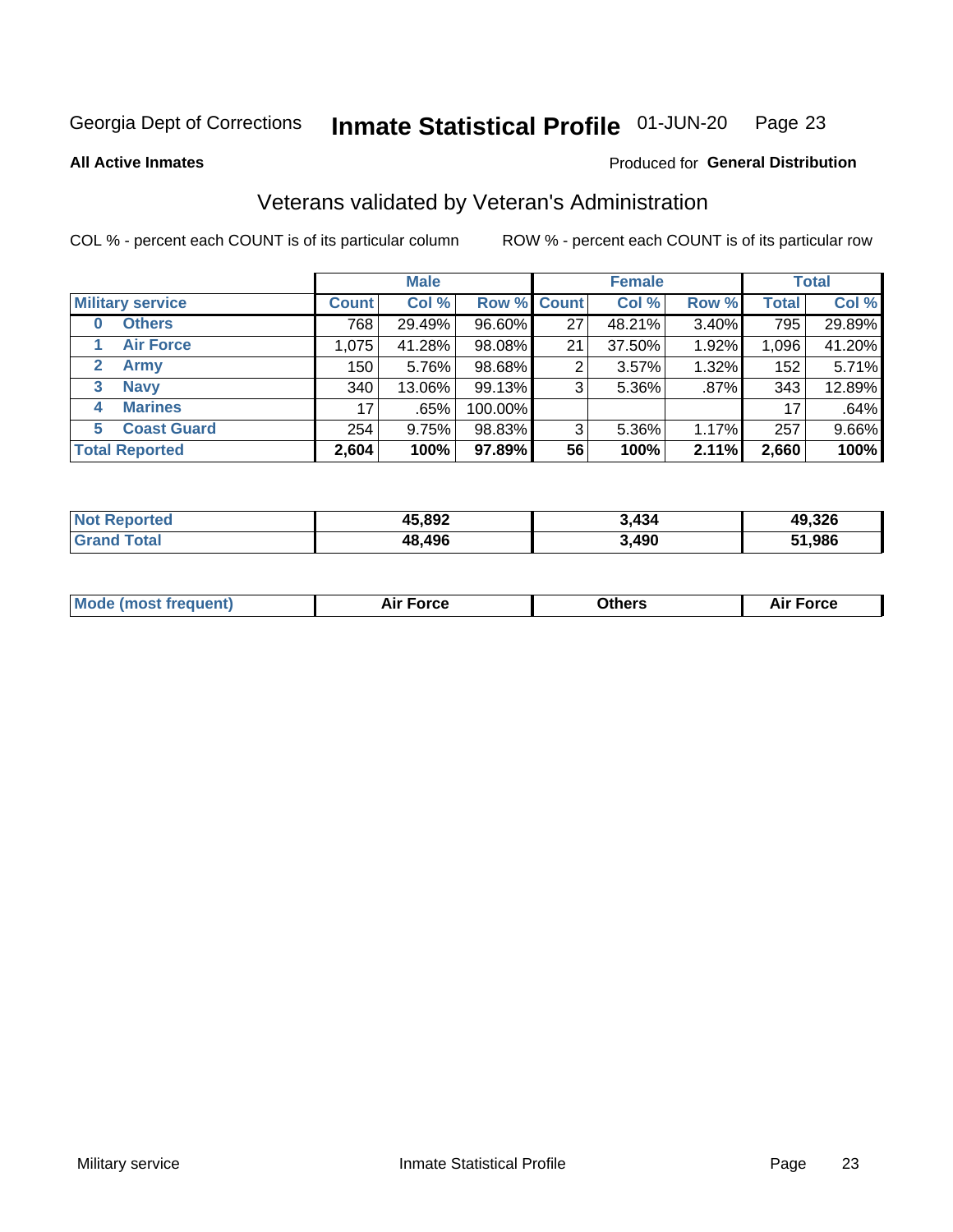### Inmate Statistical Profile 01-JUN-20 Page 24

**All Active Inmates** 

## Produced for General Distribution

## Type of admission to prison

COL % - percent each COUNT is of its particular column

|    |                                  |                | <b>Male</b> |                    |       | <b>Female</b> |       |                | <b>Total</b> |
|----|----------------------------------|----------------|-------------|--------------------|-------|---------------|-------|----------------|--------------|
|    | <b>Type of Admission</b>         | <b>Count</b>   | Col %       | <b>Row % Count</b> |       | Col %         | Row % | <b>Total</b>   | Col %        |
| 16 | <b>Population Redistribution</b> | 3              | .01%        | 100.00%            |       |               |       | 3              | .01%         |
| 27 | <b>Boot Camp Plus</b>            |                | .01%        | 100.00%            |       |               |       |                | .01%         |
| 28 | <b>Initial Assignment</b>        | 8              | .02%        | 100.00%            |       |               |       | 8              | .02%         |
| 52 | <b>New Sentence</b>              | 38,976         | 80.39%      | 93.00%             | 2,934 | 84.07%        | 7.00% | 41,910         | 80.63%       |
| 53 | <b>Probation Rev Partial</b>     | 2,066          | 4.26%       | 93.53%             | 143   | 4.10%         | 6.47% | 2,209          | 4.25%        |
| 54 | <b>Probation Rev Remainder</b>   | 3,201          | 6.60%       | 92.97%             | 242   | 6.93%         | 7.03% | 3,443          | 6.62%        |
| 55 | <b>Parole Rev New Sentence</b>   | 2,623          | 5.41%       | 95.83%             | 114   | 3.27%         | 4.17% | 2,737          | 5.27%        |
| 56 | <b>Parole Rev No New</b>         | 1,545          | 3.19%       | 96.50%             | 56    | 1.60%         | 3.50% | 1,601          | 3.08%        |
|    | Sentence                         |                |             |                    |       |               |       |                |              |
| 57 | <b>Released In Error</b>         | 11             | .02%        | 91.67%             | 1     | .03%          | 8.33% | 12             | .02%         |
| 65 | <b>Return Appeal/Bond</b>        | 2              | .01%        | 100.00%            |       |               |       | $\overline{2}$ | .01%         |
| 67 | <b>Admit Fm Other Cust</b>       | 3              | .01%        | 100.00%            |       |               |       | 3              | .01%         |
| 69 | <b>New Sent/Par Rev Pnd</b>      | $\overline{2}$ | .01%        | 100.00%            |       |               |       | 2              | .01%         |
| 70 | <b>Life W/O Parole</b>           | 14             | .03%        | 100.00%            |       |               |       | 14             | .03%         |
| 72 | <b>Par Rev/Rsn Unknown</b>       | 22             | .05%        | 100.00%            |       |               |       | 22             | .04%         |
| 76 | <b>Par Rev/Revoc Center</b>      |                | .01%        | 100.00%            |       |               |       |                | .01%         |
| 82 | <b>Unknown</b>                   | 8              | .02%        | 100.00%            |       |               |       | 8              | .02%         |
|    | <b>Total Reported</b>            | 48,486         | 100%        | 93.29% 3,490       |       | 100%          | 6.71% | 51,976         | 100%         |

| <b>Not Reported</b> |        |       | 10     |
|---------------------|--------|-------|--------|
| <b>Total</b>        | 48,496 | 3,490 | 51,986 |

| <b>Mode (most frequent)</b> | <b>New Sentence</b> | <b>New Sentence</b> | <b>New Sentence</b> |
|-----------------------------|---------------------|---------------------|---------------------|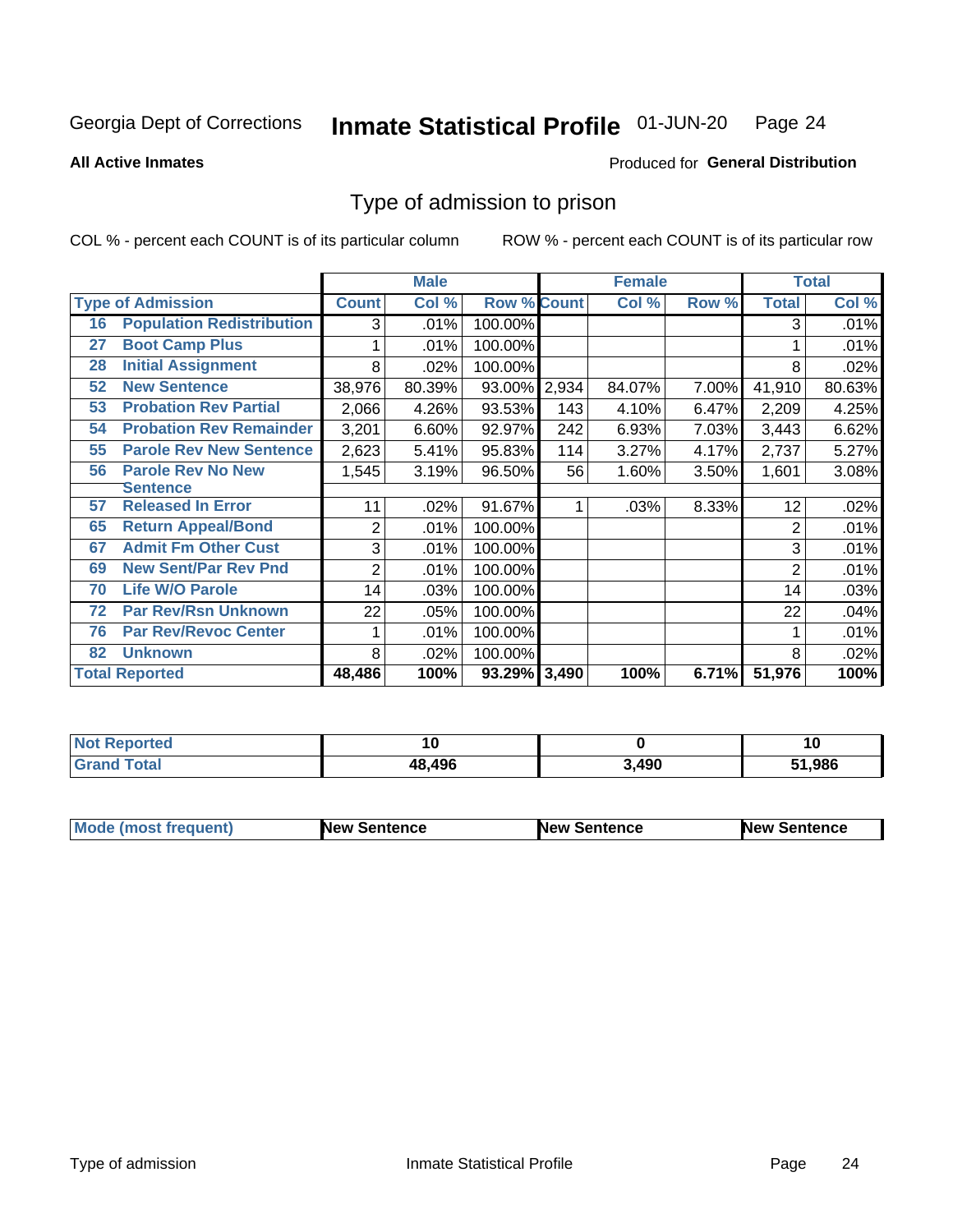### Inmate Statistical Profile 01-JUN-20 Page 25

**All Active Inmates** 

## Produced for General Distribution

## Current / last supervision level

COL % - percent each COUNT is of its particular column

|                        |              | <b>Male</b> |                    |       | <b>Female</b> |          |        | <b>Total</b> |
|------------------------|--------------|-------------|--------------------|-------|---------------|----------|--------|--------------|
| <b>Security Status</b> | <b>Count</b> | Col %       | <b>Row % Count</b> |       | Col %         | Row %    | Total  | Col %        |
| 3 Minimum              | 3.343        | $6.89\%$    | 72.17%I            | 1,289 | 36.93%        | 27.83%   | 4,632  | 8.91%        |
| 4 Medium               | 34,762       | 71.69%      | 94.52%             | 2,016 | 57.77%        | $5.48\%$ | 36,778 | 70.76%       |
| 5 Close                | 10.382       | 21.41%      | 98.25%             | 185   | 5.30%         | 1.75%    | 10.567 | 20.33%       |
| <b>Total Reported</b>  | 48,487       | 100%        | 93.29%             | 3,490 | 100%          | $6.71\%$ | 51,977 | 100%         |

| <b>Still being diagnosed</b> |        |       |        |
|------------------------------|--------|-------|--------|
| <b>Not Reported</b>          |        |       |        |
| <b>Grand Total</b>           | 48,496 | 3,490 | 51,986 |

| M | M | . . |
|---|---|-----|
|   |   |     |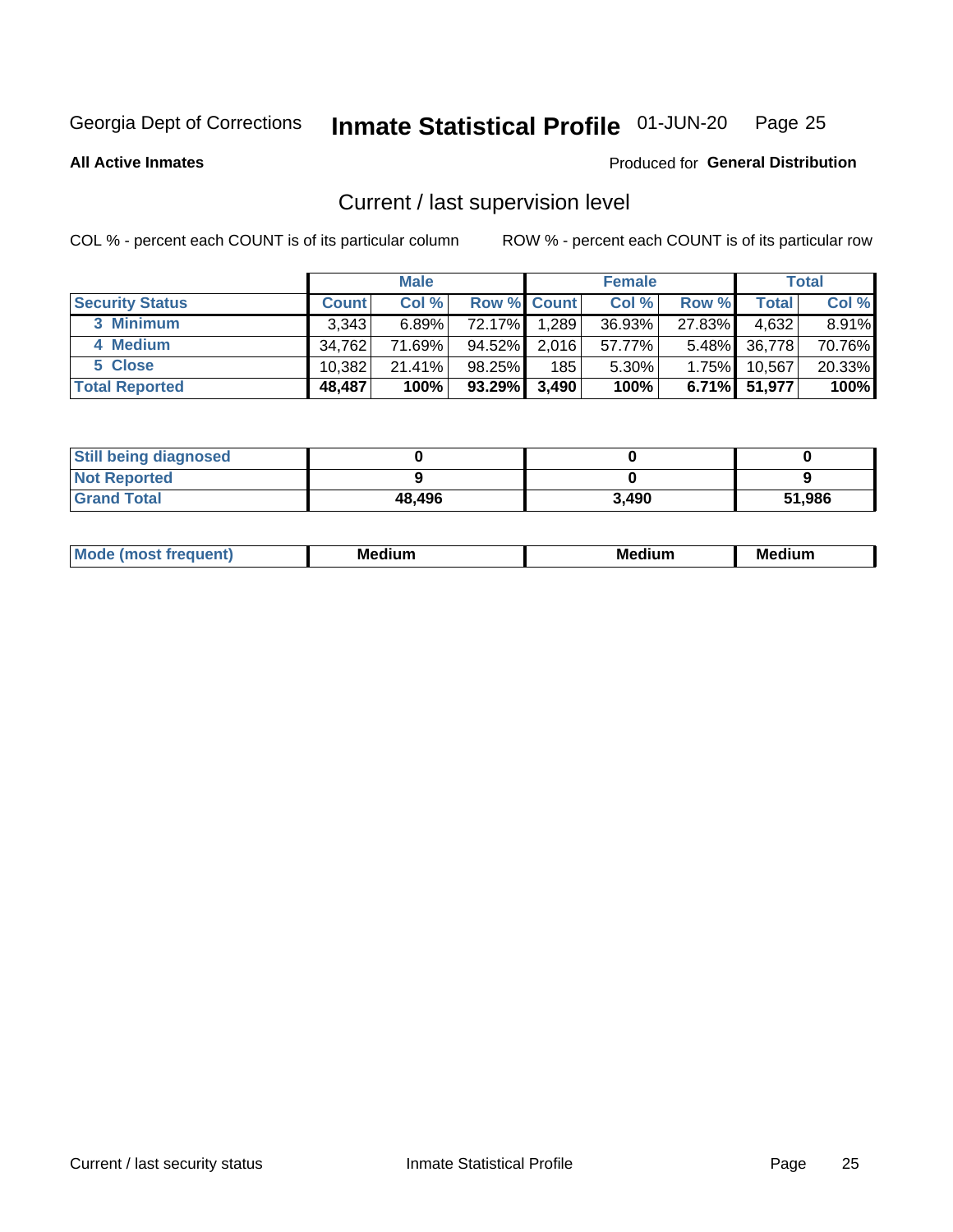### Inmate Statistical Profile 01-JUN-20 Page 26

**All Active Inmates** 

## Produced for General Distribution

## Current / last type of institution

COL % - percent each COUNT is of its particular column

|                            |              | <b>Male</b> |             |                 | <b>Female</b> |         |              | <b>Total</b> |
|----------------------------|--------------|-------------|-------------|-----------------|---------------|---------|--------------|--------------|
| <b>Type of Institution</b> | <b>Count</b> | Col %       | Row % Count |                 | Col %         | Row %   | <b>Total</b> | Col %        |
| <b>County Ci</b>           | 4,476        | 9.29%       | 99.98%      |                 | $.03\%$       | $.02\%$ | 4,477        | 8.66%        |
| <b>State Prison</b>        | 34,345       | 71.28%      | 91.23%      | 3,303           | 94.67%        | 8.77%   | 37,648       | 72.86%       |
| <b>Transitional Center</b> | 1,471        | 3.05%       | $90.52\%$   | 154             | 4.41%         | 9.48%   | 1,625        | 3.14%        |
| <b>Private Prison</b>      | 7,883        | 16.36%      | 100.00%     |                 |               |         | 7,883        | 15.26%       |
| <b>County Jail</b>         | 6            | $.01\%$     | 100.00%     |                 |               |         | 6            | .01%         |
| <b>Rsat - Center</b>       |              |             |             | 30 <sup>1</sup> | .86%          | 100.00% | 30           | .06%         |
| <b>State Hospital</b>      | 3            | $.01\%$     | 75.00%      |                 | .03%          | 25.00%  | 4            | .01%         |
| <b>Total Reported</b>      | 48,184       | 100%        | 93.25%      | 3,489           | 100%          | 6.75%   | 51,673       | 100%         |

| ported<br>' NOT |        |       |        |
|-----------------|--------|-------|--------|
| <b>otal</b>     | 48,184 | 3,489 | 51,673 |

| <b>Mode (most frequent)</b> | <b>State Prison</b> | <b>State Prison</b> | <b>State Prison</b> |
|-----------------------------|---------------------|---------------------|---------------------|
|                             |                     |                     |                     |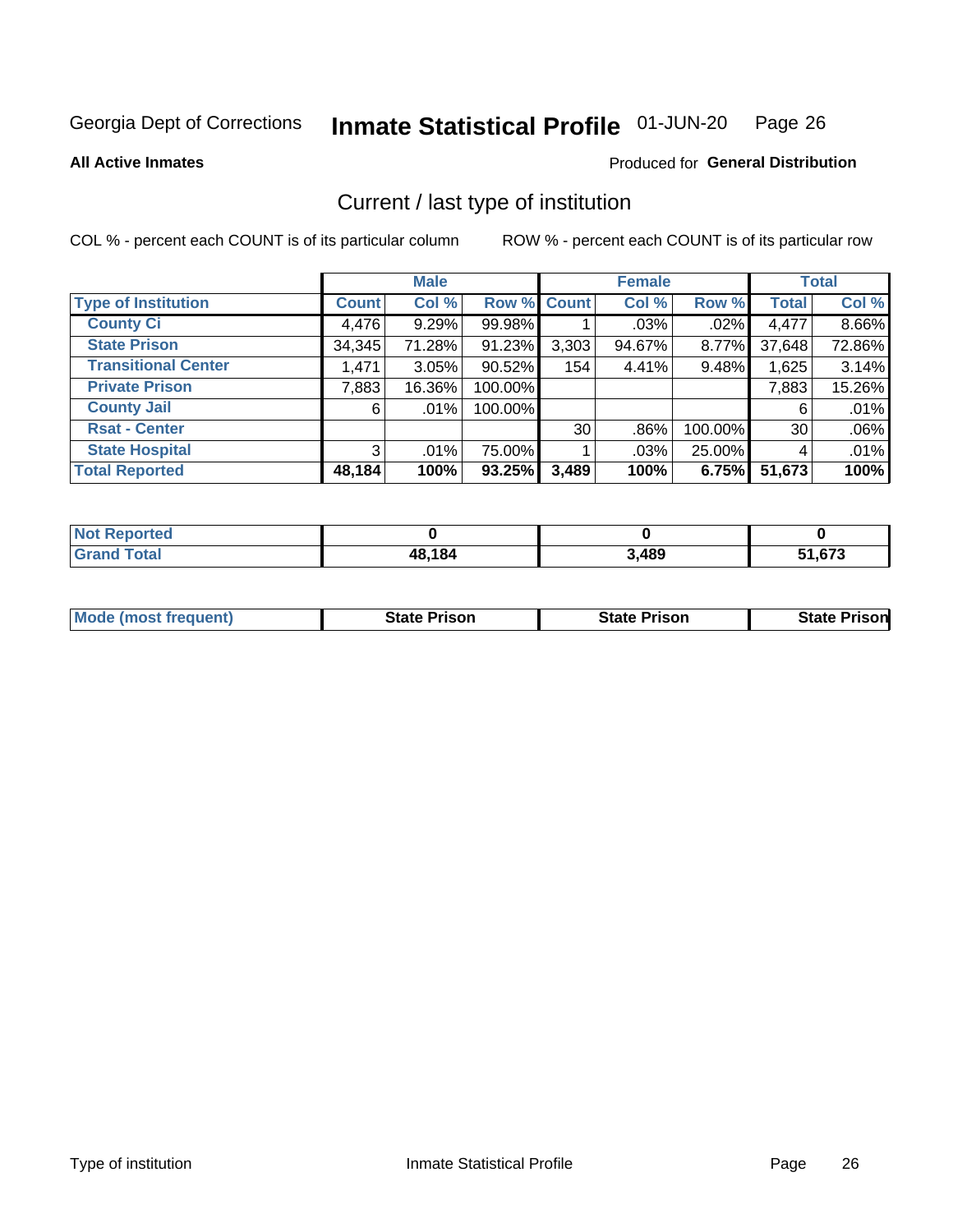### Inmate Statistical Profile 01-JUN-20 Page 27

**All Active Inmates** 

## Produced for General Distribution

## Institution type - transitional centers

COL % - percent each COUNT is of its particular column

|                                          |              | <b>Male</b> |         |              | <b>Female</b> |         |                | <b>Total</b> |
|------------------------------------------|--------------|-------------|---------|--------------|---------------|---------|----------------|--------------|
| <b>Institution Type - Trans. Centers</b> | <b>Count</b> | Col %       | Row %   | <b>Count</b> | Col %         | Row %   | <b>Total</b>   | Col %        |
| <b>Albany Tc</b>                         | 2            | .12%        | 100.00% |              |               |         | 2              | .11%         |
| <b>Arrendale State Prison</b>            |              |             |         | 76           | 33.04%        | 100.00% | 76             | 4.11%        |
| <b>Atlanta Tc</b>                        | 231          | 14.25%      | 100.00% |              |               |         | 231            | 12.48%       |
| <b>Augusta Tc</b>                        | 160          | 9.87%       | 100.00% |              |               |         | 160            | 8.64%        |
| <b>Bacon Tc</b>                          | 27           | 1.67%       | 100.00% |              |               |         | 27             | 1.46%        |
| <b>Charles D. Hudson Tc</b>              | 125          | 7.71%       | 100.00% |              |               |         | 125            | 6.75%        |
| <b>Clayton Tc</b>                        | 273          | 16.84%      | 100.00% |              |               |         | 273            | 14.75%       |
| <b>Coastal Tc</b>                        | 184          | 11.35%      | 100.00% |              |               |         | 184            | 9.94%        |
| <b>Columbus Tc</b>                       | 111          | 6.85%       | 100.00% |              |               |         | 111            | 6.00%        |
| <b>Macon Tc</b>                          | 108          | 6.66%       | 100.00% |              |               |         | 108            | 5.83%        |
| <b>Macon Womens Tc</b>                   |              |             |         | 2            | .87%          | 100.00% | $\overline{2}$ | .11%         |
| <b>Metro Tc</b>                          |              |             |         | 152          | 66.09%        | 100.00% | 152            | 8.21%        |
| <b>Phillips State Prison</b>             | 150          | 9.25%       | 100.00% |              |               |         | 150            | 8.10%        |
| <b>Savannah Mens Tc</b>                  | 1            | .06%        | 100.00% |              |               |         |                | $.05\%$      |
| <b>Smith Tc</b>                          | 140          | 8.64%       | 100.00% |              |               |         | 140            | 7.56%        |
| <b>Valdosta Tc</b>                       | 109          | 6.72%       | 100.00% |              |               |         | 109            | 5.89%        |
| <b>Total Reported</b>                    | 1,621        | 100%        | 87.57%  | 230          | 100%          | 12.43%  | 1,851          | 100%         |

| <b>Reported</b> |       |            |     |
|-----------------|-------|------------|-----|
| <b>otal</b>     | 1,621 | າາດ<br>25V | 851 |

| Mode (most frequent) | <b>Clayton Tc</b> | Metro Tc | <b>Clayton Tc</b> |
|----------------------|-------------------|----------|-------------------|
|                      |                   |          |                   |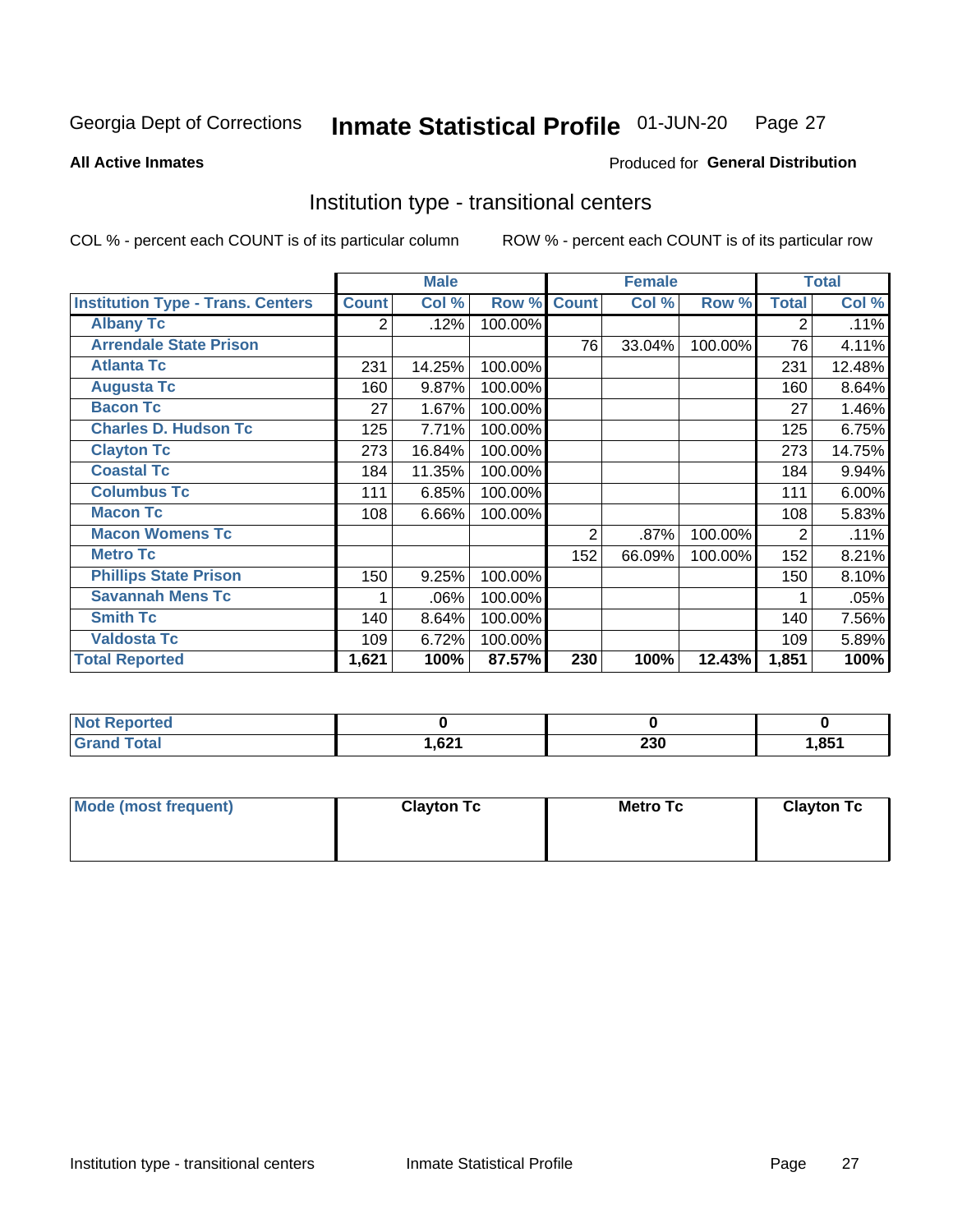### Inmate Statistical Profile 01-JUN-20 Page 28

**All Active Inmates** 

## Produced for General Distribution

## Institution type - county prisons

COL % - percent each COUNT is of its particular column

|                                          |                         | <b>Male</b> |         |             | <b>Female</b> |       |                         | <b>Total</b> |
|------------------------------------------|-------------------------|-------------|---------|-------------|---------------|-------|-------------------------|--------------|
| <b>Institution Type - County Prisons</b> | <b>Count</b>            | Col %       |         | Row % Count | Col %         | Row % | <b>Total</b>            | Col %        |
| <b>Adoc</b>                              | 10                      | .22%        | 100.00% |             |               |       | 10                      | .22%         |
| <b>Baldwin County Ci</b>                 | 1                       | .02%        | 100.00% |             |               |       | 1                       | .02%         |
| <b>Bulloch County Ci</b>                 | 140                     | 3.13%       | 100.00% |             |               |       | 140                     | 3.13%        |
| <b>Calhoun County Ci</b>                 | 1                       | .02%        | 100.00% |             |               |       | 1                       | .02%         |
| <b>Carroll County Ci</b>                 | 203                     | 4.54%       | 100.00% |             |               |       | 203                     | 4.53%        |
| <b>Chattooga County Ci</b>               | 1                       | .02%        | 100.00% |             |               |       | 1                       | .02%         |
| <b>Clarke County Ci</b>                  | 123                     | 2.75%       | 100.00% |             |               |       | 123                     | 2.75%        |
| <b>Clayton County Ci</b>                 | 220                     | 4.92%       | 100.00% |             |               |       | 220                     | 4.91%        |
| <b>Colquitt County Ci</b>                | 179                     | 4.00%       | 100.00% |             |               |       | 179                     | 4.00%        |
| <b>Coweta County Ci</b>                  | 205                     | 4.58%       | 100.00% |             |               |       | 205                     | 4.58%        |
| <b>Decatur County Ci</b>                 | 162                     | 3.62%       | 100.00% |             |               |       | 162                     | 3.62%        |
| <b>Effingham County Ci</b>               | 180                     | 4.02%       | 100.00% |             |               |       | 180                     | 4.02%        |
| <b>Floyd County Ci</b>                   | 400                     | 8.94%       | 100.00% |             |               |       | 400                     | 8.93%        |
| <b>Fulton County Ci</b>                  | 7                       | .16%        | 100.00% |             |               |       | $\overline{7}$          | .16%         |
| <b>Gilmer County Ci</b>                  | $\overline{2}$          | .04%        | 100.00% |             |               |       | $\boldsymbol{2}$        | .04%         |
| <b>Grady County Ci</b>                   | $\overline{2}$          | .04%        | 100.00% |             |               |       | $\overline{2}$          | .04%         |
| <b>Gwinnett County Ci</b>                | 192                     | 4.29%       | 100.00% |             |               |       | 192                     | 4.29%        |
| <b>Hall County Ci</b>                    | 188                     | 4.20%       | 100.00% |             |               |       | 188                     | 4.20%        |
| <b>Hancock County Ci</b>                 | 1                       | .02%        | 100.00% |             |               |       | 1                       | .02%         |
| <b>Harris County Ci</b>                  | 142                     | 3.17%       | 100.00% |             |               |       | 142                     | 3.17%        |
| <b>Hart County Ci</b>                    | 4                       | .09%        | 100.00% |             |               |       | 4                       | .09%         |
| <b>Jackson County Ci</b>                 | 128                     | 2.86%       | 100.00% |             |               |       | 128                     | 2.86%        |
| <b>Jefferson County Ci</b>               | 184                     | 4.11%       | 100.00% |             |               |       | 184                     | 4.11%        |
| <b>Meriwether County Ci</b>              | $\overline{2}$          | .04%        | 100.00% |             |               |       | 2                       | .04%         |
| <b>Miller County Ci</b>                  | 1                       | .02%        | 100.00% |             |               |       | $\mathbf{1}$            | .02%         |
| <b>Mitchell County Ci</b>                | 124                     | 2.77%       | 100.00% |             |               |       | 124                     | 2.77%        |
| <b>Morgan County Ci</b>                  | 1                       | .02%        | 100.00% |             |               |       | 1                       | .02%         |
| <b>Muscogee County Ci</b>                | 484                     | 10.81%      | 100.00% |             |               |       | 484                     | 10.81%       |
| <b>Richmond County Ci</b>                | 217                     | 4.85%       | 100.00% |             |               |       | 217                     | 4.85%        |
| <b>Screven County Ci</b>                 | 140                     | 3.13%       | 100.00% |             |               |       | 140                     | 3.13%        |
| <b>Spalding County Ci</b>                | 350                     | 7.82%       | 100.00% |             |               |       | 350                     | 7.82%        |
| <b>Stewart County Ci</b>                 | $\overline{2}$          | .04%        | 100.00% |             |               |       | $\overline{2}$          | .04%         |
| <b>Sumter County Ci</b>                  | 327                     | 7.31%       | 100.00% |             |               |       | 327                     | 7.30%        |
| <b>Terrell County Ci</b>                 | 137                     | 3.06%       | 100.00% |             |               |       | 137                     | 3.06%        |
| <b>Thomas County Ci</b>                  | 4                       | .09%        | 100.00% |             |               |       | 4                       | .09%         |
| <b>Tift County Ci</b>                    | 3                       | .07%        | 100.00% |             |               |       | 3                       | .07%         |
| <b>Upson County Ci</b>                   | 1                       | .02%        | 100.00% |             |               |       | 1                       | .02%         |
| <b>Walker County Ci</b>                  | $\overline{\mathbf{4}}$ | .09%        | 100.00% |             |               |       | $\overline{\mathbf{4}}$ | .09%         |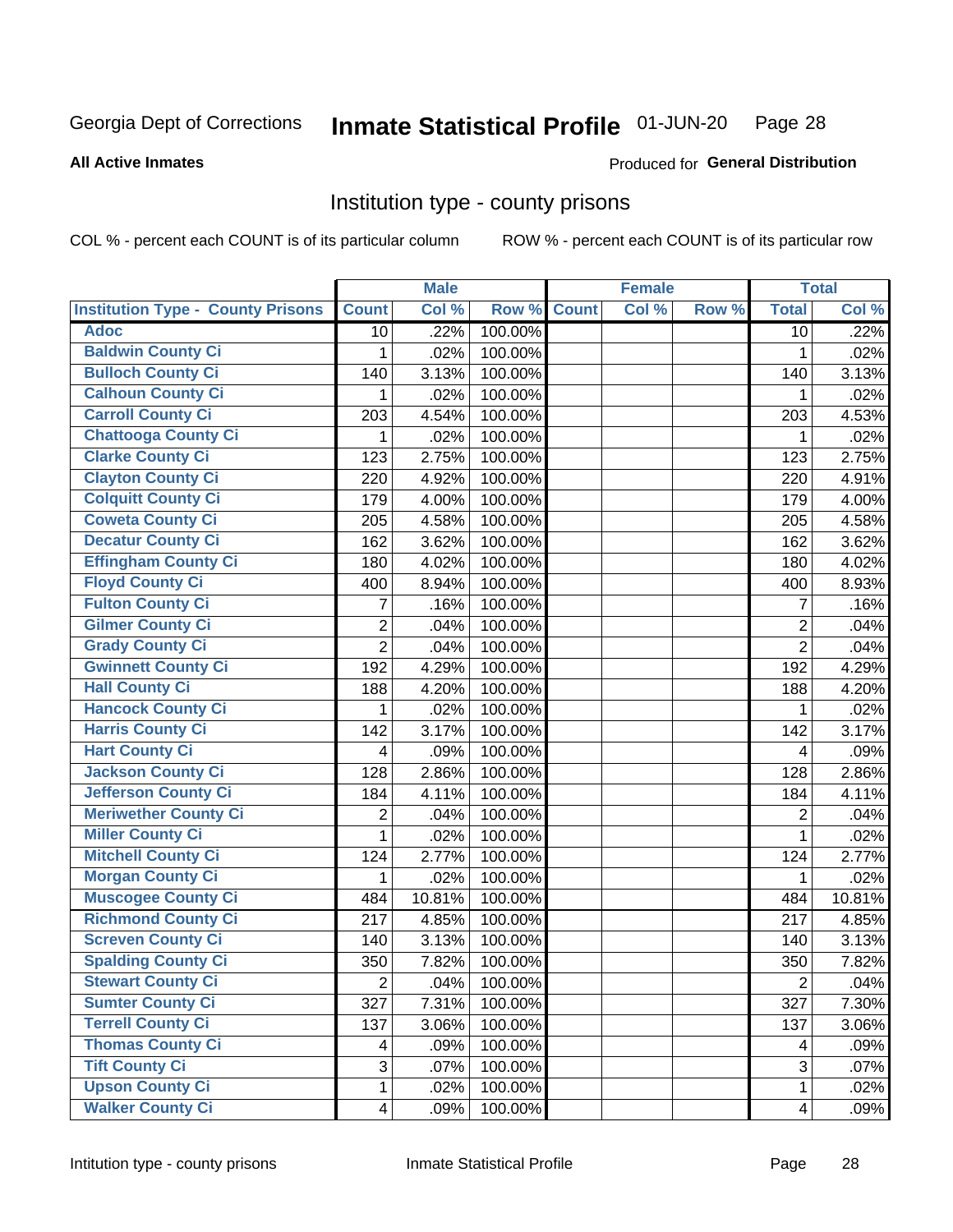### Inmate Statistical Profile 01-JUN-20 Page 29

### **All Active Inmates**

## Produced for General Distribution

## Institution type - county prisons

COL % - percent each COUNT is of its particular column

|                                          |              | <b>Male</b> |                    | <b>Female</b> |         |       | <b>Total</b> |
|------------------------------------------|--------------|-------------|--------------------|---------------|---------|-------|--------------|
| <b>Institution Type - County Prisons</b> | <b>Count</b> | Col%        | <b>Row % Count</b> | Col%          | Row %   | Total | Col %        |
| <b>Walton County Ci</b>                  | ⌒            | $.04\%$     | 100.00%            |               |         |       | .04%         |
| <b>Wilkes County Ci</b>                  |              | $.04\%$     | 100.00%            |               |         |       | .04%         |
| <b>Womens Ci</b>                         |              |             |                    | 100.00%       | 100.00% |       | .02%         |
| <b>Total Reported</b>                    | 4.476        | 100%        | 99.98%             | 100%          | $.02\%$ | 4.477 | 100%         |

| いこし                                |               |         |
|------------------------------------|---------------|---------|
| $\sim$ $\sim$ $\sim$ $\sim$ $\sim$ | $\rightarrow$ | $- - -$ |

| Mode (most frequent) | <b>Muscogee County Ci</b> | <b>Womens Cil Muscogee County</b> |
|----------------------|---------------------------|-----------------------------------|
|                      |                           |                                   |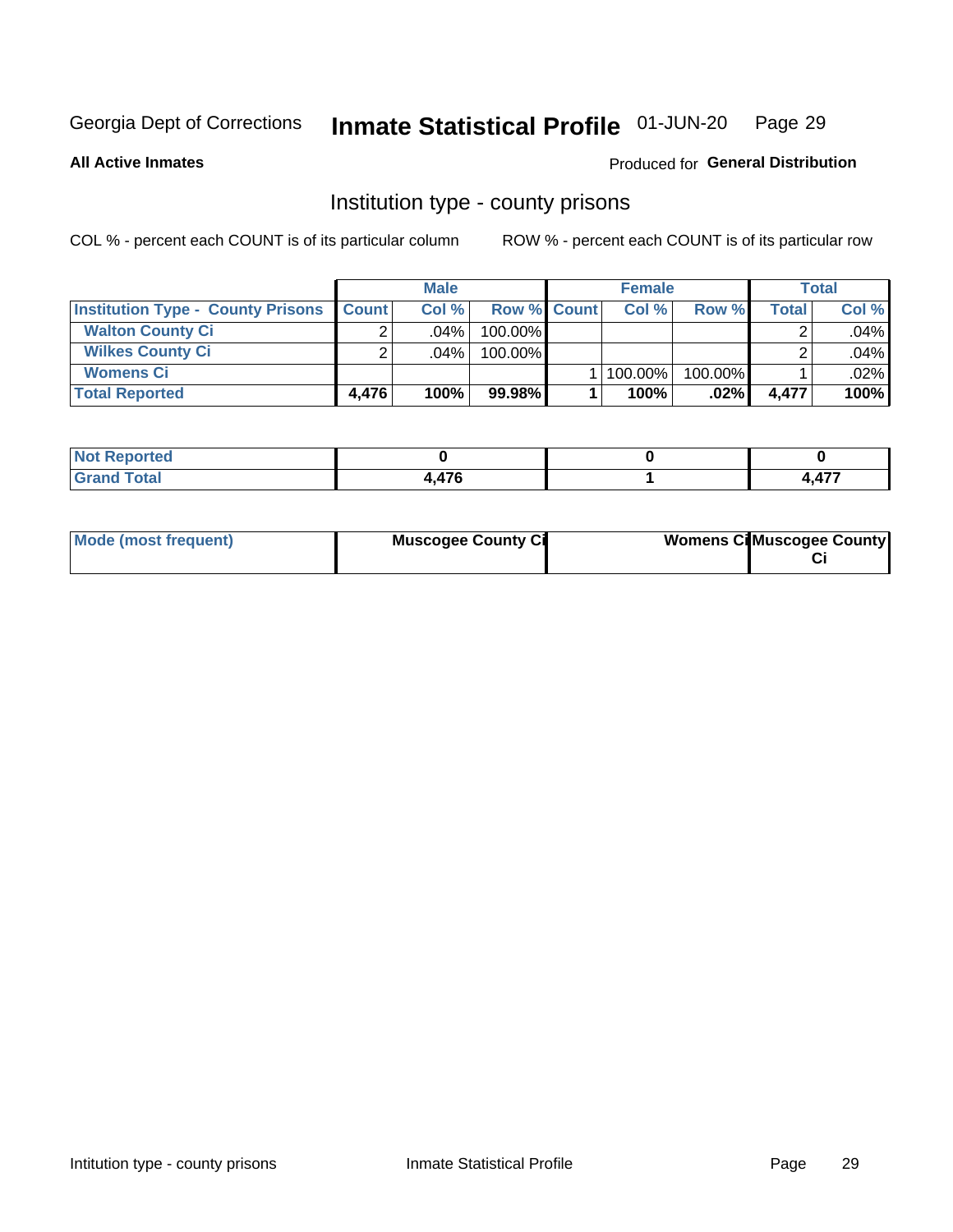### Inmate Statistical Profile 01-JUN-20 Page 30

Produced for General Distribution

### **All Active Inmates**

## Institution type - state prisons

COL % - percent each COUNT is of its particular column

|                                         |              | <b>Male</b> |         |              | <b>Female</b> |         | <b>Total</b> |       |
|-----------------------------------------|--------------|-------------|---------|--------------|---------------|---------|--------------|-------|
| <b>Institution Type - State Prisons</b> | <b>Count</b> | Col %       | Row %   | <b>Count</b> | Col %         | Row %   | <b>Total</b> | Col % |
| <b>Arrendale State Prison</b>           |              |             |         | 1,426        | 43.17%        | 100.00% | 1,426        | 3.79% |
| <b>Augusta State Med. Prison</b>        | 1,216        | 3.54%       | 100.00% |              |               |         | 1,216        | 3.23% |
| <b>Autry State Prison</b>               | 1,287        | 3.75%       | 100.00% |              |               |         | 1,287        | 3.42% |
| <b>Baldwin State Prison</b>             | 921          | 2.68%       | 100.00% |              |               |         | 921          | 2.45% |
| <b>Burruss Correctional Training</b>    | 731          | 2.13%       | 100.00% |              |               |         | 731          | 1.94% |
| <b>Ctr</b>                              |              |             |         |              |               |         |              |       |
| <b>Calhoun State Prison</b>             | 1,601        | 4.66%       | 100.00% |              |               |         | 1,601        | 4.25% |
| <b>Central State Prison</b>             | 1,126        | 3.28%       | 100.00% |              |               |         | 1,126        | 2.99% |
| <b>Chatham State Prison</b>             | 5            | .01%        | 100.00% |              |               |         | 5            | .01%  |
| <b>Coastal State Prison</b>             | 1,422        | 4.14%       | 100.00% |              |               |         | 1,422        | 3.78% |
| <b>Dodge State Prison</b>               | 1,206        | 3.51%       | 100.00% |              |               |         | 1,206        | 3.20% |
| <b>Dooly State Prison</b>               | 1,672        | 4.87%       | 100.00% |              |               |         | 1,672        | 4.44% |
| <b>Emanuel Womens Facility</b>          |              |             |         | 371          | 11.23%        | 100.00% | 371          | .99%  |
| <b>Ga Diag Class Prison</b>             | 3,047        | 8.87%       | 100.00% |              |               |         | 3,047        | 8.09% |
| <b>Ga State Prison</b>                  | 1,417        | 4.13%       | 100.00% |              |               |         | 1,417        | 3.76% |
| <b>Hancock State Prison</b>             | 1,141        | 3.32%       | 100.00% |              |               |         | 1,141        | 3.03% |
| <b>Hays State Prison</b>                | 1,039        | 3.03%       | 100.00% |              |               |         | 1,039        | 2.76% |
| <b>Helms Facility</b>                   |              |             |         | 16           | .48%          | 100.00% | 16           | .04%  |
| <b>Johnson State Prison</b>             | 1,450        | 4.22%       | 100.00% |              |               |         | 1,450        | 3.85% |
| <b>Lee State Prison</b>                 | 709          | 2.06%       | 100.00% |              |               |         | 709          | 1.88% |
| <b>Long Unit</b>                        | 194          | .56%        | 100.00% |              |               |         | 194          | .52%  |
| <b>Lowndes Unit</b>                     | 5            | .01%        | 100.00% |              |               |         | 5            | .01%  |
| <b>Macon State Prison</b>               | 1,650        | 4.80%       | 100.00% |              |               |         | 1,650        | 4.38% |
| <b>Metro Reentry Facility</b>           | 329          | .96%        | 100.00% |              |               |         | 329          | .87%  |
| <b>Metro State Prison (W)</b>           |              |             |         | 1            | .03%          | 100.00% | 1            | .01%  |
| <b>Montgomery State Prison</b>          | 392          | 1.14%       | 100.00% |              |               |         | 392          | 1.04% |
| <b>Phillips State Prison</b>            | 1,033        | 3.01%       | 100.00% |              |               |         | 1,033        | 2.74% |
| <b>Pulaski State Prison</b>             |              |             |         | 1,097        | 33.21%        | 100.00% | 1,097        | 2.91% |
| <b>Putnam State Prison</b>              | 1            | .01%        | 100.00% |              |               |         | 1            | .01%  |
| <b>Rogers State Prison</b>              | 1,330        | 3.87%       | 100.00% |              |               |         | 1,330        | 3.53% |
| <b>Rutledge State Prison</b>            | 634          | 1.85%       | 100.00% |              |               |         | 634          | 1.68% |
| <b>Smith State Prison</b>               | 1,450        | 4.22%       | 100.00% |              |               |         | 1,450        | 3.85% |
| <b>Telfair State Prison</b>             | 1,335        | 3.89%       | 100.00% |              |               |         | 1,335        | 3.55% |
| <b>Valdosta State Prison</b>            | 793          | 2.31%       | 100.00% |              |               |         | 793          | 2.11% |
| <b>Walker State Prison</b>              | 404          | 1.18%       | 100.00% |              |               |         | 404          | 1.07% |
| <b>Ware State Prison</b>                | 1,492        | 4.34%       | 100.00% |              |               |         | 1,492        | 3.96% |
| <b>Washington State Prison</b>          | 1,529        | 4.45%       | 100.00% |              |               |         | 1,529        | 4.06% |
| <b>Wayne State Prison</b>               | $\mathbf 1$  | .01%        | 100.00% |              |               |         | $\mathbf{1}$ | .01%  |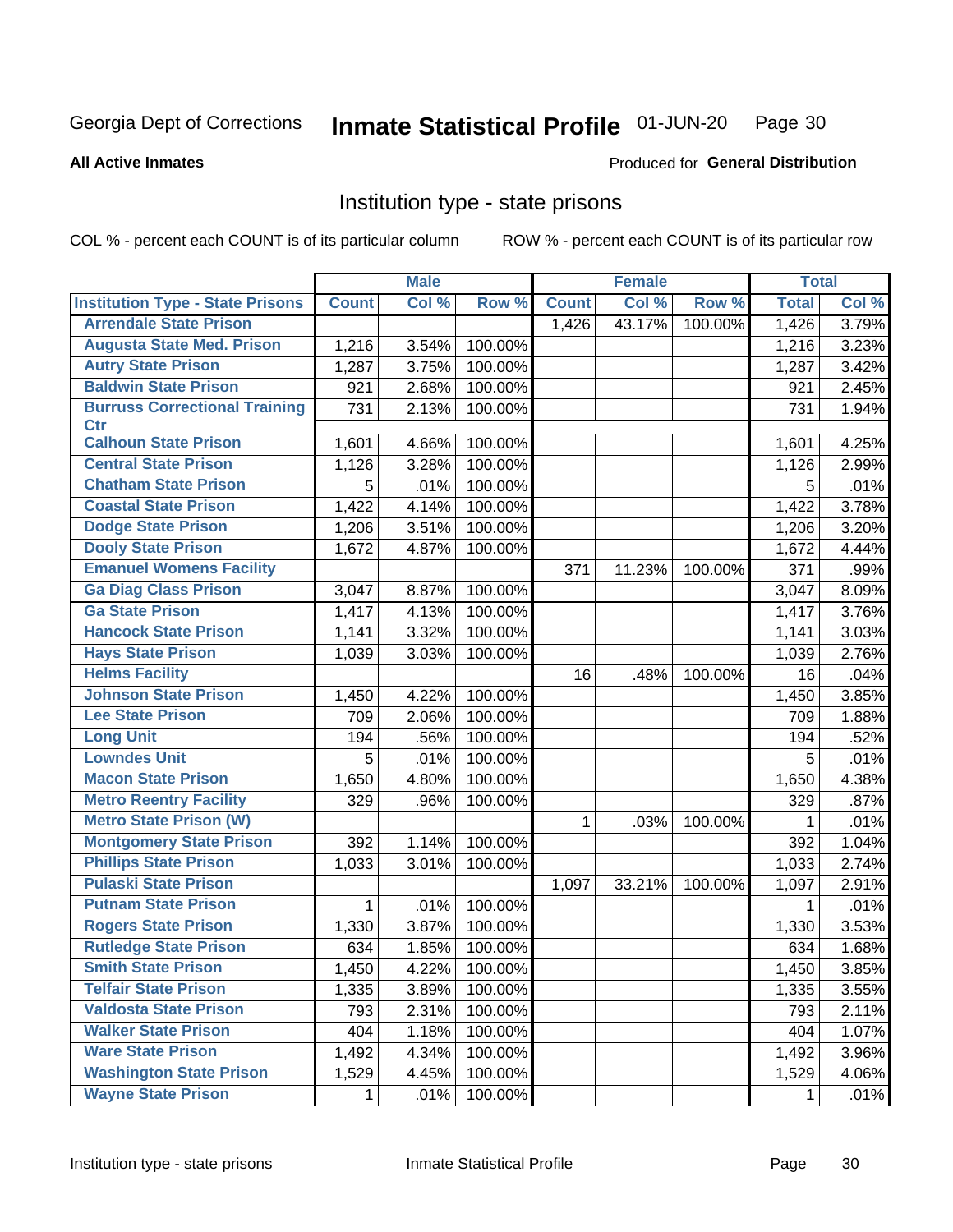### Inmate Statistical Profile 01-JUN-20 Page 31

**All Active Inmates** 

Produced for General Distribution

## Institution type - state prisons

COL % - percent each COUNT is of its particular column

|                                         |              | <b>Male</b>                 |         |              | <b>Female</b>                 |         | <b>Total</b>                   |       |
|-----------------------------------------|--------------|-----------------------------|---------|--------------|-------------------------------|---------|--------------------------------|-------|
| <b>Institution Type - State Prisons</b> | <b>Count</b> | Col %                       | Row %   | <b>Count</b> | Col %                         | Row %   | <b>Total</b>                   | Col % |
| <b>Whitworth Women'S Facility</b>       |              |                             |         | 392          | 11.87%                        | 100.00% | 392                            | 1.04% |
| <b>Wilcox State Prison</b>              | 1,783        | 5.19%                       | 100.00% |              |                               |         | 1,783                          | 4.74% |
| <b>Total Reported</b>                   | 34,345       | 100%                        | 91.23%  | 3,303        | 100%                          | 8.77%   | 37,648                         | 100%  |
|                                         |              |                             |         |              |                               |         |                                |       |
| <b>Not Reported</b>                     |              | 0                           |         |              | 0                             |         | 0                              |       |
| <b>Grand Total</b>                      |              | 34,345                      |         |              | 3,303                         |         | 37,648                         |       |
| <b>Mode (most frequent)</b>             |              | <b>Ga Diag Class Prison</b> |         |              | <b>Arrendale State Prison</b> |         | <b>Ga Diag Class</b><br>Prison |       |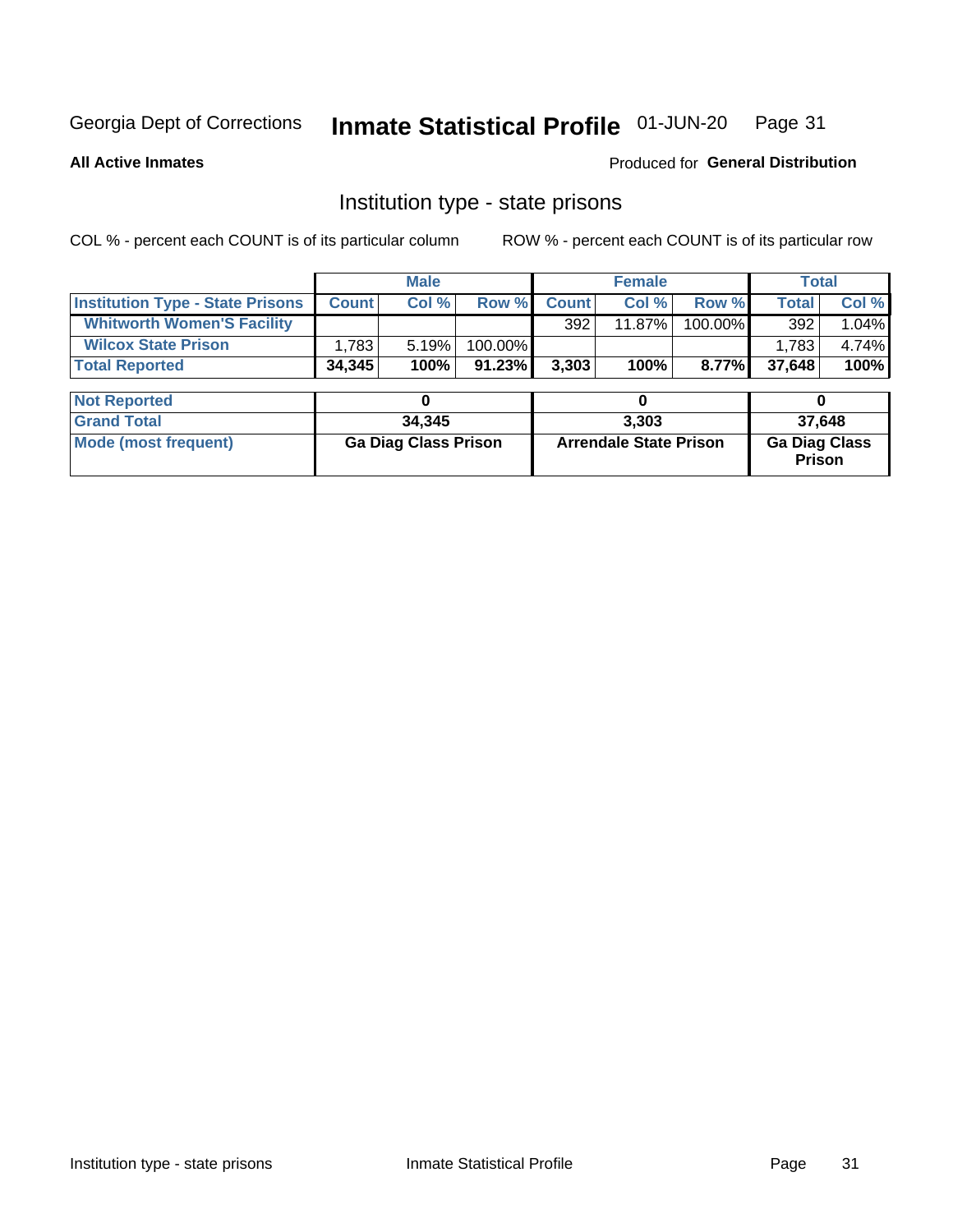### Inmate Statistical Profile 01-JUN-20 Page 32

**All Active Inmates** 

## Produced for General Distribution

## Institution type - private prisons

COL % - percent each COUNT is of its particular column

|                                           |              | <b>Male</b> |                    | <b>Female</b> |       |       | <b>Total</b> |
|-------------------------------------------|--------------|-------------|--------------------|---------------|-------|-------|--------------|
| <b>Institution Type - Private Prisons</b> | <b>Count</b> | Col %       | <b>Row % Count</b> | Col %         | Row % | Total | Col %        |
| <b>Coffee Corr Facility</b>               | 2.608        | 33.08%      | 100.00%            |               |       | 2,608 | 33.08%       |
| <b>Jenkins Corr Facility</b>              | 1,123        | 14.25%      | 100.00%            |               |       | 1,123 | 14.25%       |
| <b>Riverbend Corr Facility</b>            | .460         | 18.52%      | 100.00%            |               |       | 1,460 | 18.52%       |
| <b>Wheeler Corr Facility</b>              | 2.692        | 34.15%      | 100.00%            |               |       | 2,692 | 34.15%       |
| <b>Total Reported</b>                     | 7,883        | 100%        | $100\%$            |               | %     | 7,883 | 100%         |

| <b>Not</b><br>Reported |       |       |
|------------------------|-------|-------|
| <b>Total</b>           | 7,883 | 7,883 |

| <b>Mode (most frequent)</b> | <b>Wheeler Corr Facility</b> | <b>Null</b> | <b>Wheeler Corr</b><br><b>Facility</b> |
|-----------------------------|------------------------------|-------------|----------------------------------------|
|-----------------------------|------------------------------|-------------|----------------------------------------|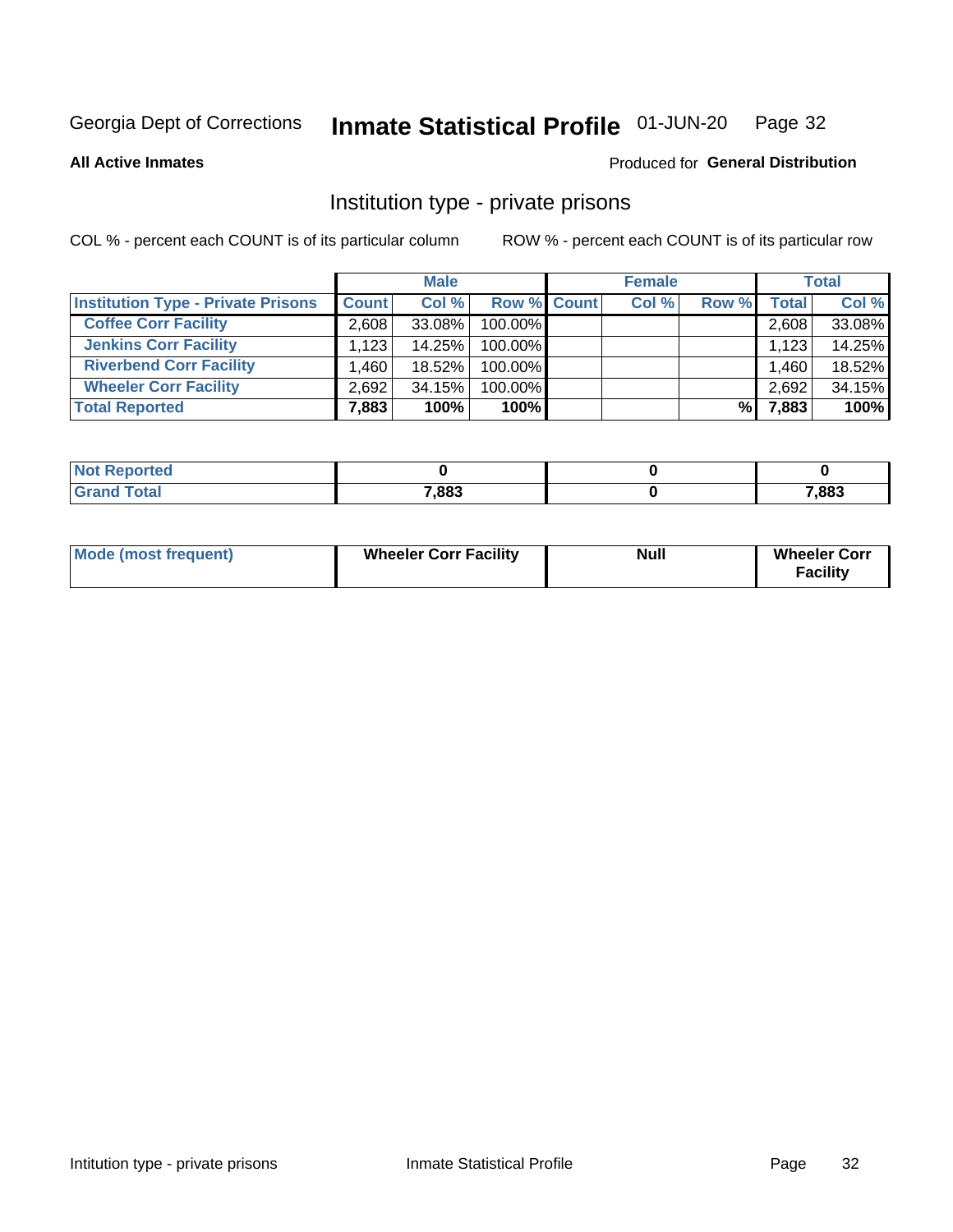### Inmate Statistical Profile 01-JUN-20 Page 33

**All Active Inmates** 

## Produced for General Distribution

## Institution type - inmate boot camp

COL % - percent each COUNT is of its particular column

|                                      |                  | <b>Male</b> |              |              | <b>Female</b> |             | <b>Total</b> |
|--------------------------------------|------------------|-------------|--------------|--------------|---------------|-------------|--------------|
| <b>Institution Type - Boot Camps</b> | <b>I</b> Count I | Col %       | <b>Row %</b> | <b>Count</b> | Col %         | Row % Total | Col %        |
| <b>Total Rported</b>                 |                  |             |              |              |               |             |              |

| <b>Not Reported</b>            |  |  |
|--------------------------------|--|--|
| <b>Total</b><br>C <sub>r</sub> |  |  |

| Mod<br>uamo | Nul.<br>$- - - - - -$ | <b>Null</b> | <br>uu.<br>------ |
|-------------|-----------------------|-------------|-------------------|
|             |                       |             |                   |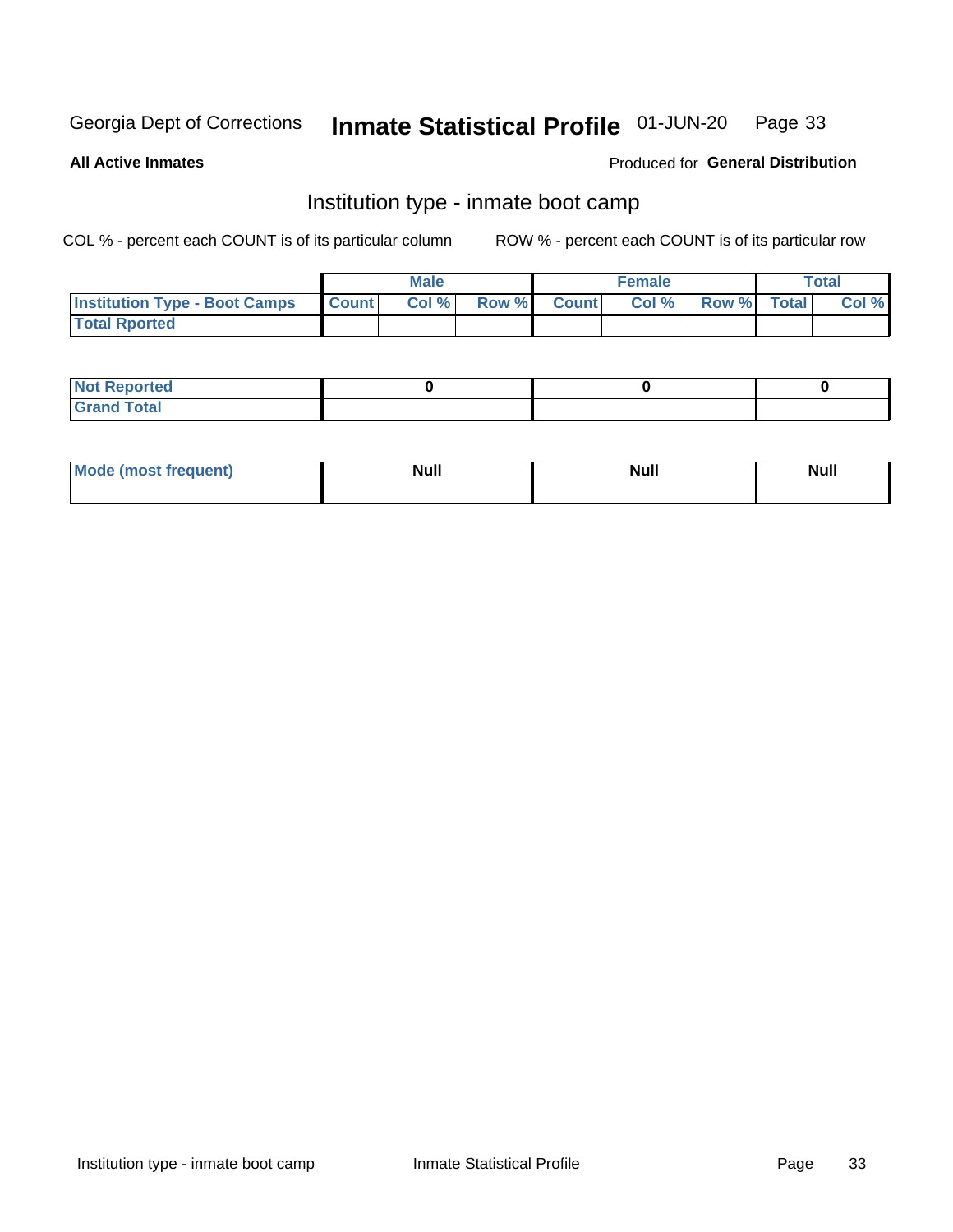### Inmate Statistical Profile 01-JUN-20 Page 34

### **All Active Inmates**

## Produced for General Distribution

## Number of disciplinary reports

COL % - percent each COUNT is of its particular column

|                                       |              | <b>Male</b> |        |              | <b>Female</b> |          |              | <b>Total</b> |
|---------------------------------------|--------------|-------------|--------|--------------|---------------|----------|--------------|--------------|
| <b>Number of Disciplinary Reports</b> | <b>Count</b> | Col %       | Row %  | <b>Count</b> | Col %         | Row %    | <b>Total</b> | Col %        |
|                                       | 22,317       | 46.02%      | 90.49% | 2,346        | 67.22%        | $9.51\%$ | 24,663       | 47.44%       |
|                                       | 6,304        | 13.00%      | 93.39% | 446          | 12.78%        | 6.61%    | 6,750        | 12.98%       |
| $\mathbf{2}$                          | 3,719        | 7.67%       | 95.51% | 175          | 5.01%         | 4.49%    | 3,894        | 7.49%        |
| 3                                     | 2,571        | $5.30\%$    | 96.04% | 106          | 3.04%         | 3.96%    | 2,677        | 5.15%        |
|                                       | 1,834        | 3.78%       | 96.32% | 70           | 2.01%         | 3.68%    | 1,904        | 3.66%        |
| 5                                     | 1,439        | 2.97%       | 96.97% | 45           | 1.29%         | $3.03\%$ | 1,484        | 2.85%        |
| <b>More Than 5</b>                    | 10,312       | 21.26%      | 97.15% | 302          | 8.65%         | 2.85%    | 10,614       | 20.42%       |
| <b>Total Reported</b>                 | 48,496       | 100%        | 93.29% | 3,490        | 100%          | 6.71%    | 51,986       | 100%         |

| Reported<br>Not <b>I</b> |        |       |        |
|--------------------------|--------|-------|--------|
| <b>Total</b>             | 48.496 | 3,490 | 51.986 |

| Mean (average)       | 4.75 | 2.03 | 4.56 |
|----------------------|------|------|------|
| Median (middle)      |      |      |      |
| Mode (most frequent) |      |      |      |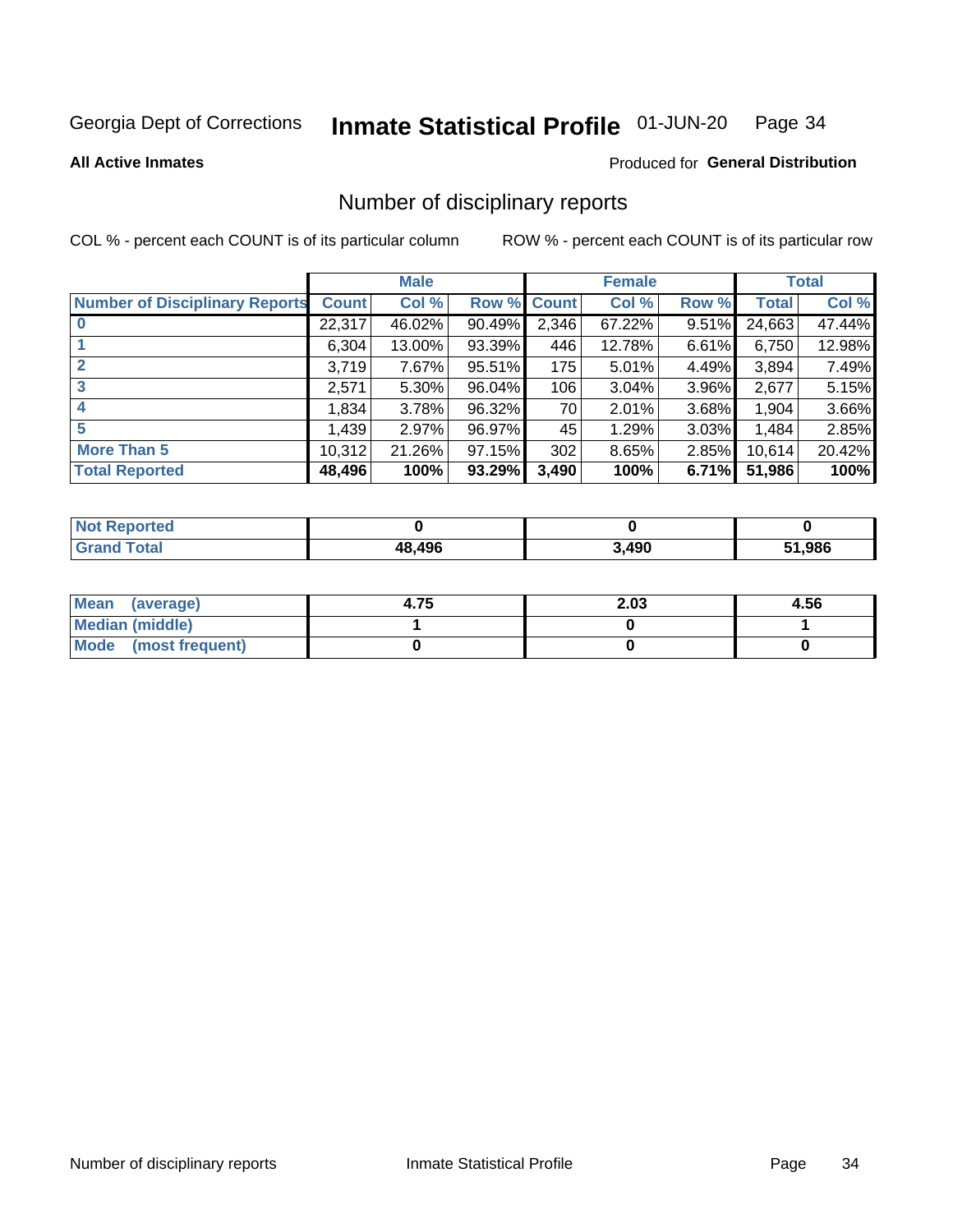### Inmate Statistical Profile 01-JUN-20 Page 35

**All Active Inmates** 

## **Produced for General Distribution**

## Number of transfers

COL % - percent each COUNT is of its particular column

|                            |              | <b>Male</b> |        |             | <b>Female</b> |        |        | <b>Total</b> |
|----------------------------|--------------|-------------|--------|-------------|---------------|--------|--------|--------------|
| <b>Number of Transfers</b> | <b>Count</b> | Col %       |        | Row % Count | Col %         | Row %  | Total  | Col %        |
| $\bf{0}$                   | 3,716        | 7.66%       | 82.50% | 788         | 22.58%        | 17.50% | 4,504  | 8.66%        |
|                            | 15,203       | 31.35%      | 91.09% | 1,487       | 42.61%        | 8.91%  | 16,690 | 32.10%       |
| $\mathbf{2}$               | 7,712        | 15.90%      | 92.50% | 625         | 17.91%        | 7.50%  | 8,337  | 16.04%       |
| 3                          | 5,022        | 10.36%      | 95.42% | 241         | 6.91%         | 4.58%  | 5,263  | 10.12%       |
|                            | 3,366        | 6.94%       | 96.56% | 120         | 3.44%         | 3.44%  | 3,486  | 6.71%        |
| 5                          | 2,482        | 5.12%       | 97.10% | 74          | 2.12%         | 2.90%  | 2,556  | 4.92%        |
| <b>More Than 5</b>         | 10,995       | 22.67%      | 98.61% | 155         | 4.44%         | 1.39%  | 11,150 | 21.45%       |
| <b>Total Reported</b>      | 48,496       | 100%        | 93.29% | 3,490       | 100.0%        | 6.71%  | 51,986 | 100%         |

| Reported<br>Not <b>I</b> |        |       |        |
|--------------------------|--------|-------|--------|
| <b>Total</b>             | 48.496 | 3,490 | 51.986 |

| Mean (average)         | 4.24 | 1.62 | 4.07 |
|------------------------|------|------|------|
| <b>Median (middle)</b> |      |      |      |
| Mode (most frequent)   |      |      |      |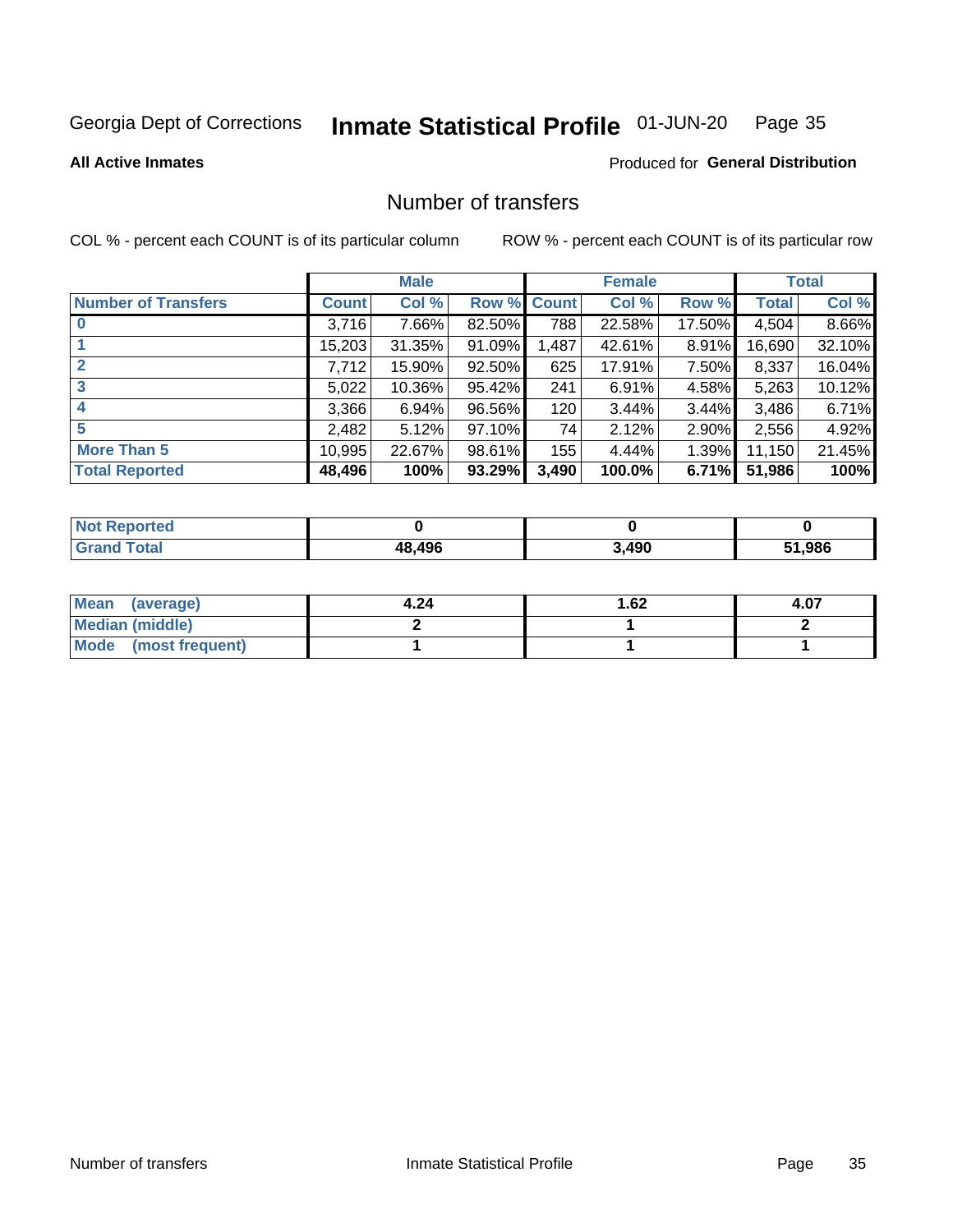### Inmate Statistical Profile 01-JUN-20 Page 36

**All Active Inmates** 

## Produced for General Distribution

## Number of escapes

COL % - percent each COUNT is of its particular column

|                          |              | <b>Male</b> |             |       | <b>Female</b> |       |        | <b>Total</b> |
|--------------------------|--------------|-------------|-------------|-------|---------------|-------|--------|--------------|
| <b>Number of Escapes</b> | <b>Count</b> | Col %       | Row % Count |       | Col %         | Row % | Total  | Col %        |
|                          | 47,935       | 98.84%      | $93.24\%$   | 3,478 | 99.66%        | 6.76% | 51,413 | 98.90%       |
|                          | 536          | 1.11%       | 97.81%      | 12    | 0.34%         | 2.19% | 548    | 1.05%        |
|                          | 22           | 0.05%       | 100.00%     |       |               |       | 22     | 0.04%        |
|                          |              | 0.01%       | 100.00%     |       |               |       | ⌒      | 0.01%        |
|                          |              | 0.01%       | 100.00%     |       |               |       |        | 0.01%        |
| <b>Total Reported</b>    | 48,496       | 100%        | 93.29%      | 3,490 | 100%          | 6.71% | 51,986 | 100.0%       |

| Reported |        |       |        |
|----------|--------|-------|--------|
| Total    | 48.496 | 3,490 | 51.986 |

| Mean (average)         |  | .0 <sup>4</sup> |
|------------------------|--|-----------------|
| <b>Median (middle)</b> |  |                 |
| Mode (most frequent)   |  |                 |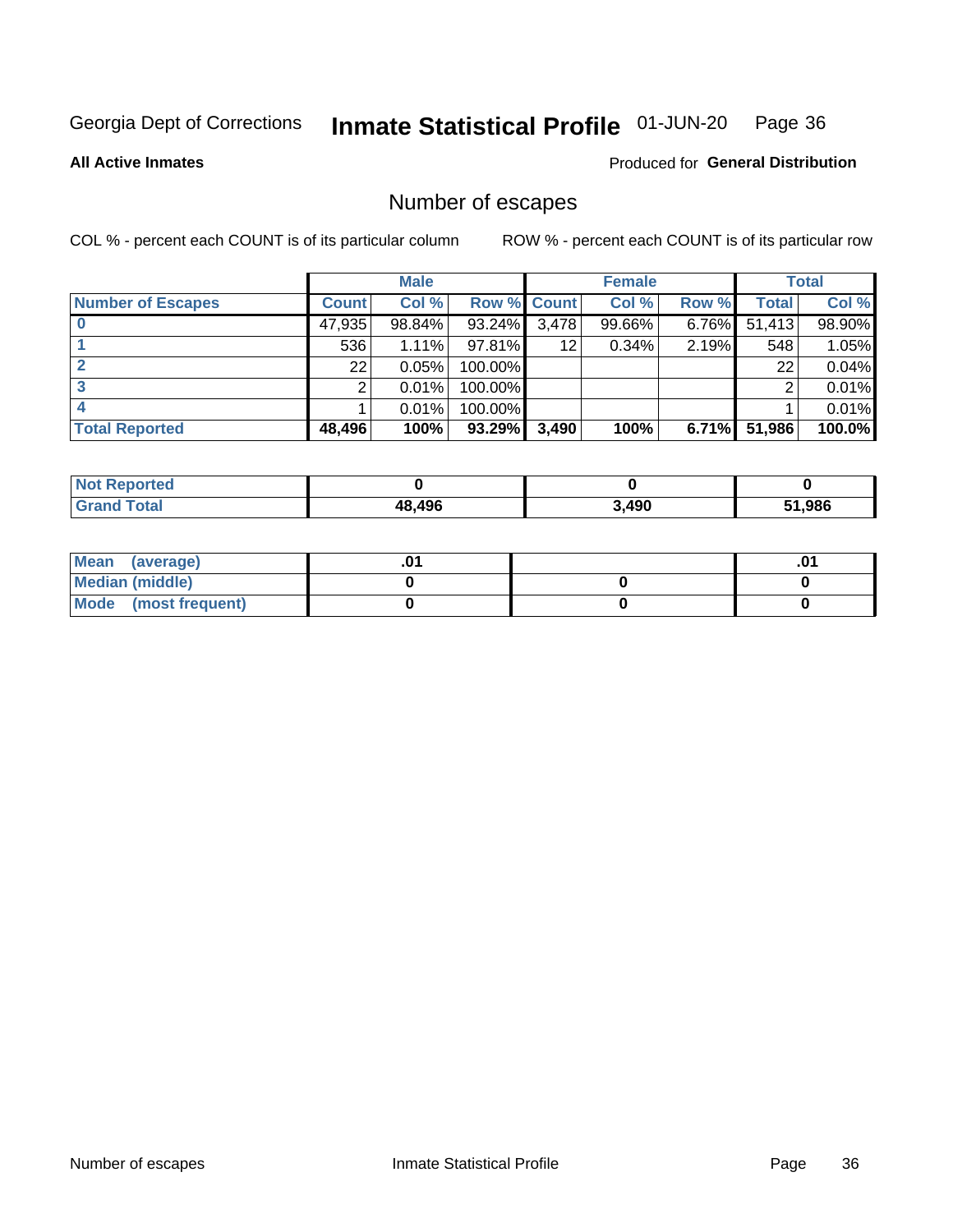### Inmate Statistical Profile 01-JUN-20 Page 37

**All Active Inmates** 

## Produced for General Distribution

## Split sentences - Probation to follow

COL % - percent each COUNT is of its particular column

|                            |              | <b>Male</b> |                    |     | <b>Female</b> |          |                 | <b>Total</b> |
|----------------------------|--------------|-------------|--------------------|-----|---------------|----------|-----------------|--------------|
| <b>Probation to follow</b> | <b>Count</b> | Col%        | <b>Row % Count</b> |     | Col %         | Row %    | Total           | Col %        |
| <b>Yes</b>                 | 36.387       | 75.03%      | $93.18\%$ 2.665    |     | 76.36%        |          | $6.82\%$ 39.052 | 75.12%       |
| <b>No</b>                  | 12.109       | 24.97%      | 93.62%             | 825 | 23.64%        | $6.38\%$ | 12.934          | 24.88%       |
| <b>Total Reported</b>      | 48,496       | 100%        | 93.29% 3,490       |     | 100%          |          | $6.71\%$ 51,986 | 100%         |

|  | _____ | AC<br>ля | .490 | .986 |
|--|-------|----------|------|------|
|--|-------|----------|------|------|

| $Moo$<br>requent<br>′es<br>Yes<br><b>YAC</b><br>. |
|---------------------------------------------------|
|---------------------------------------------------|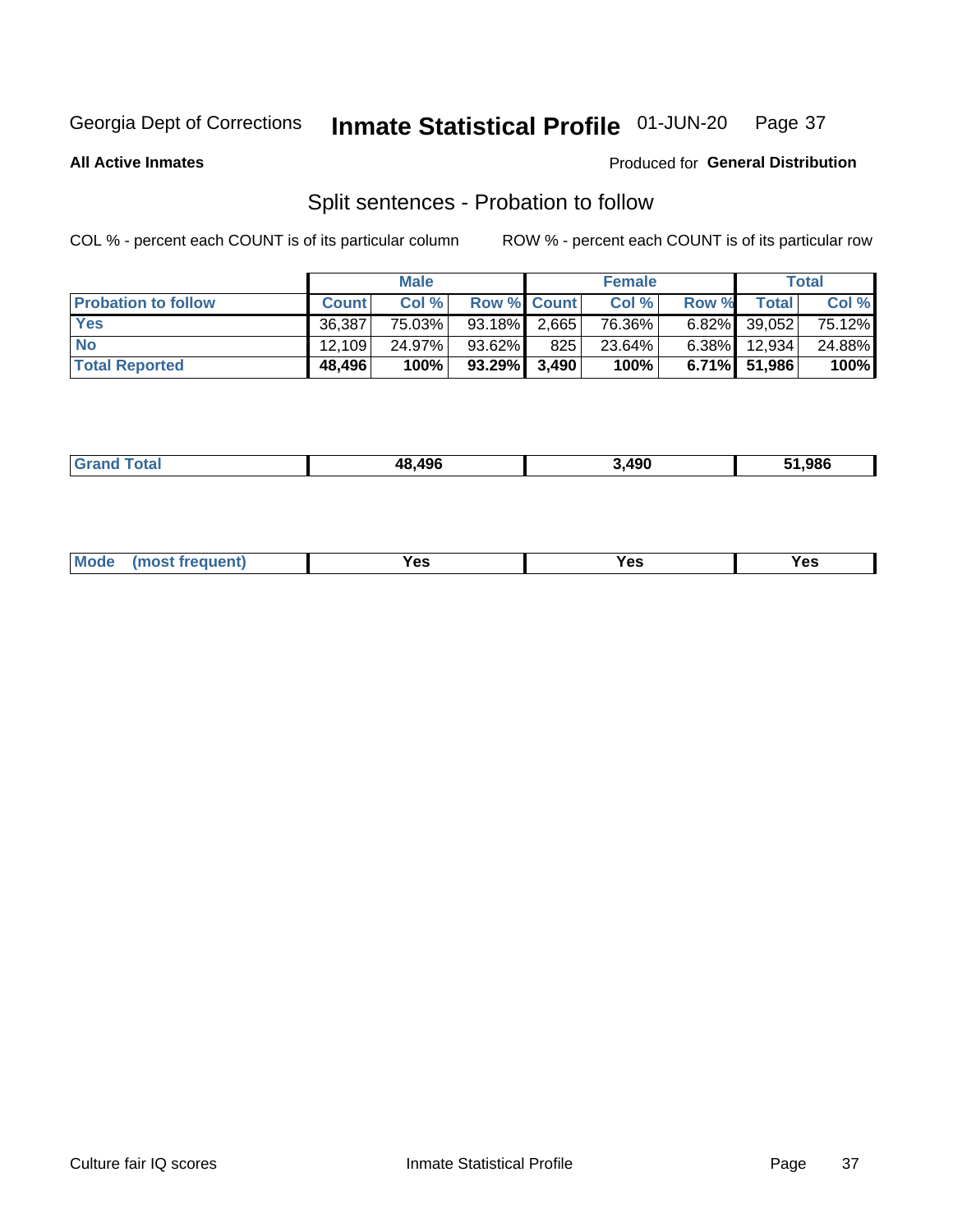#### Inmate Statistical Profile 01-JUN-20 Page 38

### **All Active Inmates**

# Produced for General Distribution

# Probable future release type of still active inmates

COL % - percent each COUNT is of its particular column

|                                         |              | <b>Male</b> |                    |     | <b>Female</b> |          | <b>Total</b> |        |
|-----------------------------------------|--------------|-------------|--------------------|-----|---------------|----------|--------------|--------|
| <b>Probable Future Release Type</b>     | <b>Count</b> | Col %       | <b>Row % Count</b> |     | Col %         | Row %    | <b>Total</b> | Col %  |
| <b>Paroled with probation to follow</b> | 20,608       | 43.83%      | 91.65% 1,877       |     | 54.42%        | 8.35%    | 22,485       | 44.55% |
| Paroled w/o probation to follow         | 5,586        | 11.88%      | 91.26%             | 535 | 15.51%        | 8.74%    | 6,121        | 12.13% |
| <b>Maxout with probation to follow</b>  | 13,296       | 28.28%      | 94.84%             | 723 | 20.96%        | 5.16%    | 14,019       | 27.78% |
| <b>Maxout w/o probation to follow</b>   | 1,776        | 3.78%       | 95.23%             | 89  | 2.58%         | 4.77%    | 1,865        | 3.70%  |
| Life, LWOP or death sentence            | 5,751        | 12.23%      | 96.23%             | 225 | 6.52%         | $3.77\%$ | 5,976        | 11.84% |
| <b>Total Reported</b>                   | 47,017       | 100%        | $93.17\%$ 3,449    |     | 100%          | 6.83%    | 50,466       | 100%   |

| <b>cotal</b> | 17 N17 | $\boldsymbol{\Lambda}$ $\boldsymbol{\Lambda}$<br>- 3 | ,466<br>50. |
|--------------|--------|------------------------------------------------------|-------------|

| Mode (most frequent) | <b>PAR with PROB follow</b> | <b>PAR with PROB follow</b> | <b>PAR with PROB</b><br>follow |
|----------------------|-----------------------------|-----------------------------|--------------------------------|
|                      |                             |                             |                                |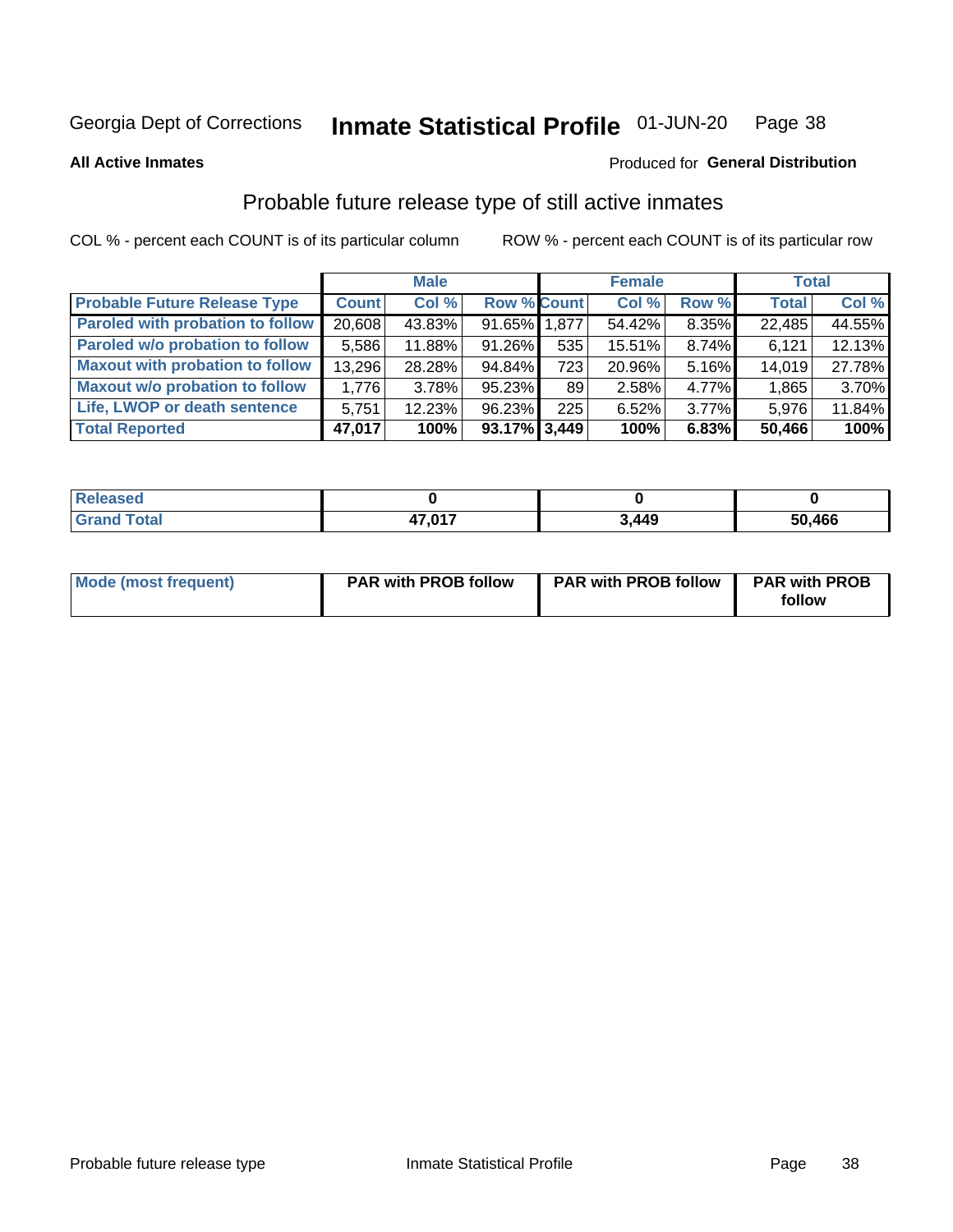# **All Active Inmates**

# Produced for General Distribution

# Time served in current (or last) institution

COL % - percent each COUNT is of its particular column

|                            |              | <b>Male</b> |        |              | <b>Female</b> |        |              | <b>Total</b> |
|----------------------------|--------------|-------------|--------|--------------|---------------|--------|--------------|--------------|
| <b>Time In Institution</b> | <b>Count</b> | Col %       | Row %  | <b>Count</b> | Col %         | Row %  | <b>Total</b> | Col %        |
| 0 to 3 months              | 6,969        | 14.37%      | 93.42% | 491          | 14.07%        | 6.58%  | 7,460        | 14.35%       |
| <b>3.01 to 6 months</b>    | 8,021        | 16.54%      | 92.04% | 694          | 19.89%        | 7.96%  | 8,715        | 16.76%       |
| 6.01 to 9 months           | 6,100        | 12.58%      | 93.53% | 422          | 12.09%        | 6.47%  | 6,522        | 12.55%       |
| 9.01 to 12 months          | 4,075        | 8.40%       | 93.48% | 284          | 8.14%         | 6.52%  | 4,359        | 8.38%        |
| 12.01 to 18 months         | 6,130        | 12.64%      | 93.52% | 425          | 12.18%        | 6.48%  | 6,555        | 12.61%       |
| <b>18.01 to 24 months</b>  | 3,957        | 8.16%       | 94.35% | 237          | 6.79%         | 5.65%  | 4,194        | 8.07%        |
| $2.01$ to 3 years          | 4,665        | 9.62%       | 93.81% | 308          | 8.83%         | 6.19%  | 4,973        | 9.57%        |
| 3.01 to 4 years            | 2,521        | 5.20%       | 94.70% | 141          | 4.04%         | 5.30%  | 2,662        | 5.12%        |
| $4.01$ to 5 years          | 1,810        | 3.73%       | 94.22% | 111          | 3.18%         | 5.78%  | 1,921        | 3.70%        |
| 5.01 to 6 years            | 1,349        | 2.78%       | 94.20% | 83           | 2.38%         | 5.80%  | 1,432        | 2.75%        |
| 6.01 to 7 years            | 740          | 1.53%       | 93.79% | 49           | 1.40%         | 6.21%  | 789          | 1.52%        |
| 7.01 to 8 years            | 466          | 0.96%       | 89.62% | 54           | 1.55%         | 10.38% | 520          | 1.00%        |
| $8.01$ to 9 years          | 406          | 0.84%       | 92.69% | 32           | 0.92%         | 7.31%  | 438          | 0.84%        |
| 9.01 to 10 years           | 249          | 0.51%       | 77.33% | 73           | 2.09%         | 22.67% | 322          | 0.62%        |
| Over 10 years              | 1,038        | 2.14%       | 92.35% | 86           | 2.46%         | 7.65%  | 1,124        | 2.16%        |
| <b>Total Reported</b>      | 48,496       | 100%        | 93.29% | 3,490        | 100%          | 6.71%  | 51,986       | 100%         |

| Not R<br>Renorted |        |       |        |
|-------------------|--------|-------|--------|
| Total             | 48,496 | 3.490 | 51,986 |

| <b>Mean</b><br>(average) | 28 months | 24 months | 28 months |
|--------------------------|-----------|-----------|-----------|
| Median (middle)          | 11 months | 11 months | 11 months |
| Mode (most frequent)     | 0 months  | months    | ∣ months  |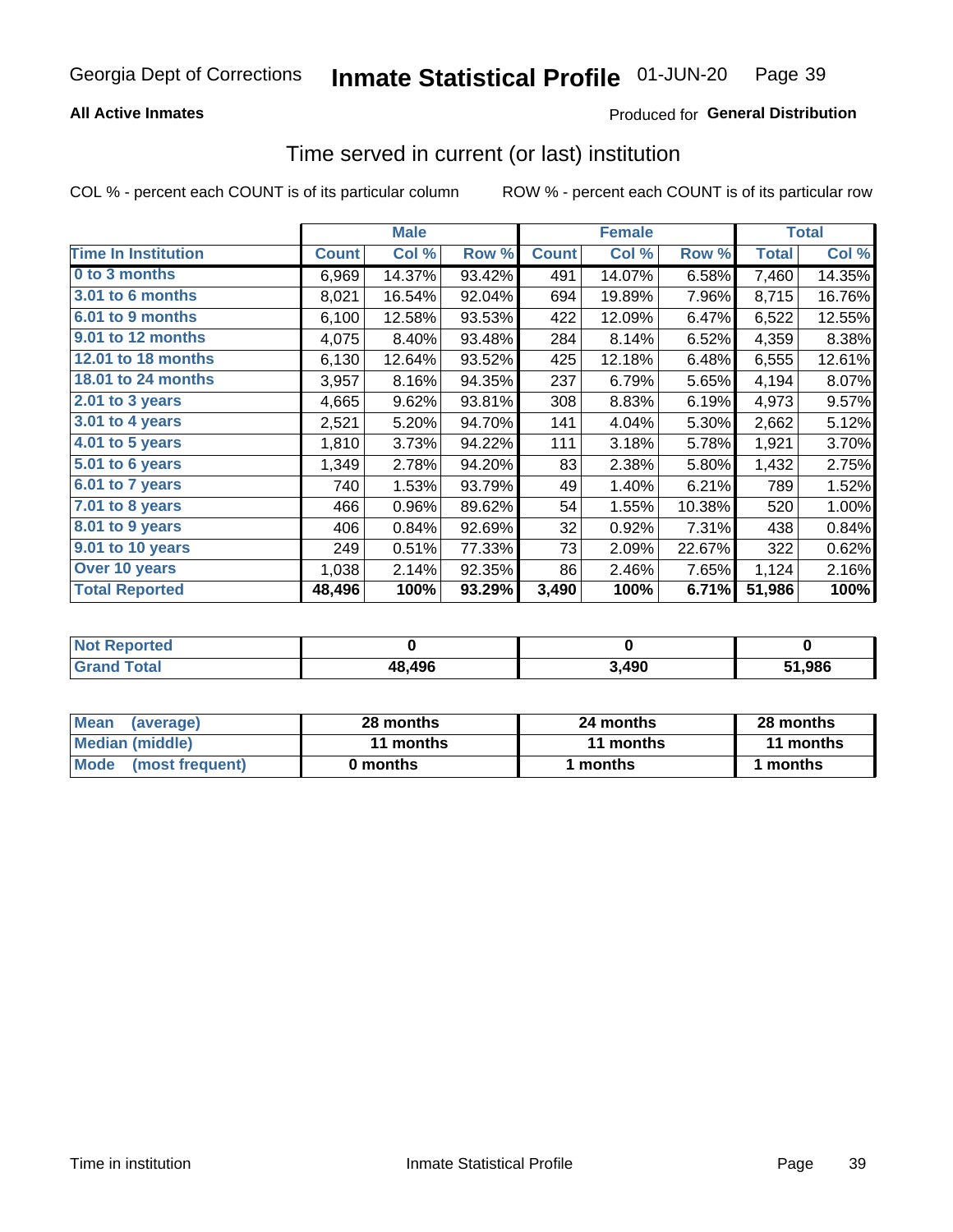### **All Active Inmates**

### Produced for General Distribution

# Highest grade level attained

COL % - percent each COUNT is of its particular column

|                              |                 | <b>Male</b> |         |                | <b>Female</b> |        |                 | <b>Total</b> |
|------------------------------|-----------------|-------------|---------|----------------|---------------|--------|-----------------|--------------|
| <b>Grade Level</b>           | <b>Count</b>    | Col %       | Row %   | <b>Count</b>   | Col %         | Row %  | <b>Total</b>    | Col %        |
| No school at all             | $\overline{12}$ | 0.04%       | 100.00% |                |               |        | $\overline{12}$ | 0.03%        |
| <b>Grade 1</b>               | 20              | 0.06%       | 100.00% |                |               |        | 20              | 0.06%        |
| <b>Grade 2</b>               | 23              | 0.07%       | 100.00% |                |               |        | 23              | 0.07%        |
| Grade 3                      | 58              | 0.17%       | 98.31%  | $\mathbf{1}$   | 0.05%         | 1.69%  | 59              | 0.17%        |
| Grade 4                      | 64              | 0.19%       | 94.12%  | 4              | 0.21%         | 5.88%  | 68              | 0.19%        |
| Grade 5                      | 89              | 0.27%       | 95.70%  | 4              | 0.21%         | 4.30%  | 93              | 0.26%        |
| Grade 6                      | 307             | 0.92%       | 97.46%  | 8              | 0.42%         | 2.54%  | 315             | 0.89%        |
| <b>Grade 7</b>               | 605             | 1.82%       | 94.98%  | 32             | 1.68%         | 5.02%  | 637             | 1.81%        |
| Grade 8                      | 2,198           | 6.59%       | 95.15%  | 112            | 5.89%         | 4.85%  | 2,310           | 6.56%        |
| Grade 9                      | 4,126           | 12.38%      | 96.31%  | 158            | 8.30%         | 3.69%  | 4,284           | 12.16%       |
| Grade 10                     | 5,582           | 16.75%      | 96.19%  | 221            | 11.61%        | 3.81%  | 5,803           | 16.47%       |
| Grade 11                     | 5,596           | 16.79%      | 95.66%  | 254            | 13.35%        | 4.34%  | 5,850           | 16.60%       |
| <b>Grade 12 or GED</b>       | 11,561          | 34.69%      | 94.05%  | 731            | 38.41%        | 5.95%  | 12,292          | 34.89%       |
| <b>Some tech school</b>      | 221             | 0.66%       | 83.08%  | 45             | 2.36%         | 16.92% | 266             | 0.75%        |
| <b>Completed tech school</b> | 250             | 0.75%       | 84.18%  | 47             | 2.47%         | 15.82% | 297             | 0.84%        |
| College, 1 year              | 904             | 2.71%       | 91.96%  | 79             | 4.15%         | 8.04%  | 983             | 2.79%        |
| College, 2 year              | 1,015           | 3.05%       | 88.57%  | 131            | 6.88%         | 11.43% | 1,146           | 3.25%        |
| College, 3 year              | 272             | 0.82%       | 89.18%  | 33             | 1.73%         | 10.82% | 305             | 0.87%        |
| <b>Bachelor's degree</b>     | 336             | 1.01%       | 91.06%  | 33             | 1.73%         | 8.94%  | 369             | 1.05%        |
| <b>Master's degree</b>       | 57              | 0.17%       | 90.48%  | $\,6$          | 0.32%         | 9.52%  | 63              | 0.18%        |
| Ph.D. degree                 | 6               | 0.02%       | 75.00%  | $\overline{2}$ | 0.11%         | 25.00% | 8               | 0.02%        |
| Law degree                   | 18              | 0.05%       | 94.74%  | $\mathbf{1}$   | 0.05%         | 5.26%  | 19              | 0.05%        |
| <b>Some medical school</b>   | $\overline{2}$  | 0.01%       | 66.67%  | 1              | 0.05%         | 33.33% | 3               | 0.01%        |
| <b>Medical degree</b>        | $\overline{7}$  | 0.02%       | 100.00% |                |               |        | $\overline{7}$  | 0.02%        |
|                              | $\mathbf 1$     | 0.01%       | 100.00% |                |               |        | 1               | 0.01%        |
| <b>Total Reported</b>        | 33,330          | 100%        | 94.60%  | 1,903          | 100%          | 5.40%  | 35,233          | 100%         |

| .166   | .,587 | 77 <sub>2</sub><br>753 |
|--------|-------|------------------------|
| 18.496 | 3,490 | .986<br>E4             |

| <b>Mean</b><br>(average) | 10.84           | 11.41           | 10.87           |
|--------------------------|-----------------|-----------------|-----------------|
| Median (middle)          | Grade 11        | Grade 12 or GED | Grade 11        |
| Mode<br>(most frequent)  | Grade 12 or GED | Grade 12 or GED | Grade 12 or GED |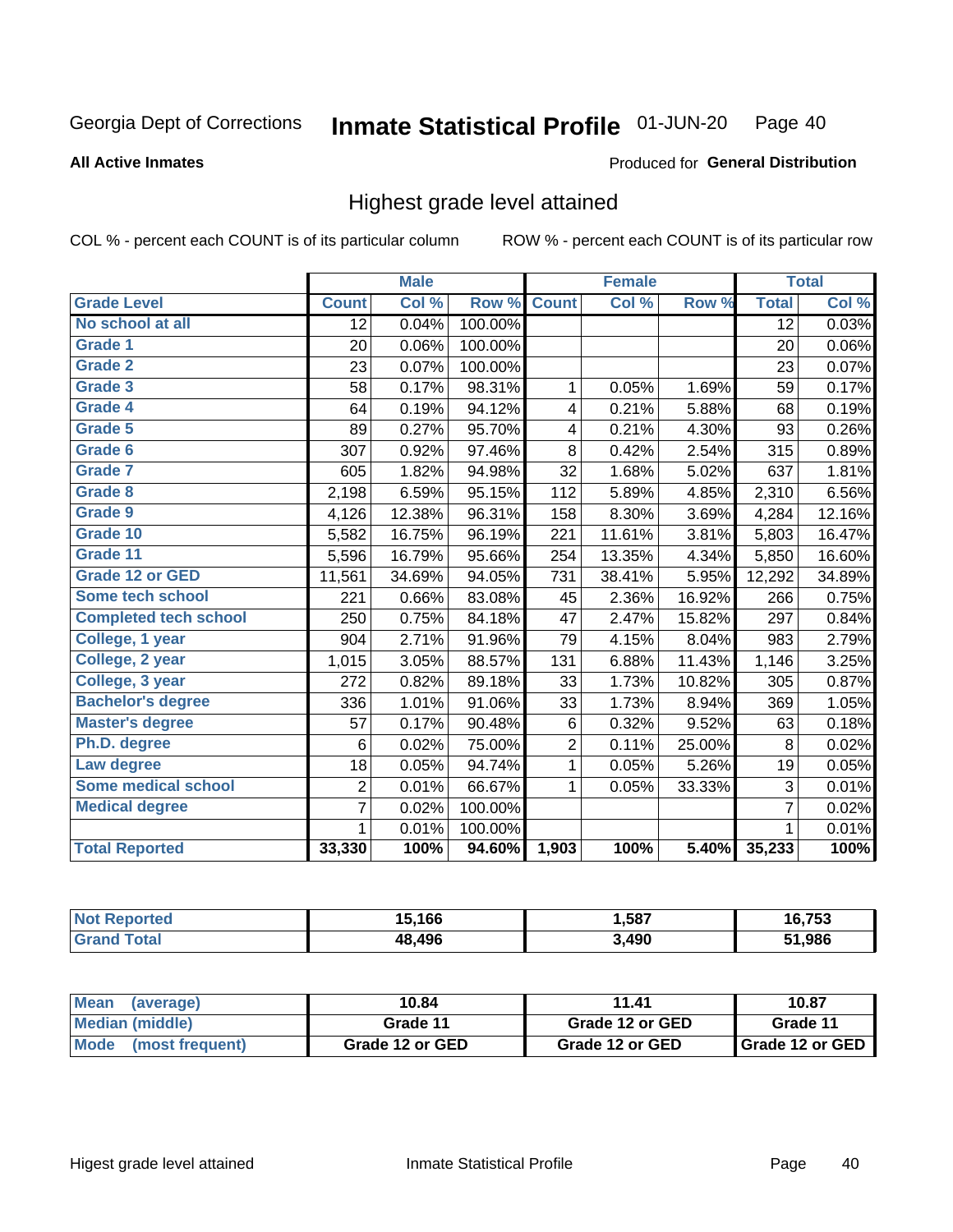#### Inmate Statistical Profile 01-JUN-20 Page 41

### **All Active Inmates**

# **Produced for General Distribution**

# Culture fair IQ scores

COL % - percent each COUNT is of its particular column

|                       |              | <b>Male</b> |        |              | <b>Female</b> |        |              | <b>Total</b> |
|-----------------------|--------------|-------------|--------|--------------|---------------|--------|--------------|--------------|
| <b>IQ Scores</b>      | <b>Count</b> | Col %       | Row %  | <b>Count</b> | Col %         | Row %  | <b>Total</b> | Col %        |
| $60 - 69$             | 920          | 2.32%       | 93.78% | 61           | 2.04%         | 6.22%  | 981          | 2.30%        |
| $70 - 79$             | 2,659        | 6.72%       | 92.94% | 202          | 6.74%         | 7.06%  | 2,861        | 6.72%        |
| $80 - 89$             | 5,756        | 14.55%      | 88.96% | 714          | 23.83%        | 11.04% | 6,470        | 15.20%       |
| $90 - 99$             | 10,803       | 27.30%      | 90.18% | 1,176        | 39.25%        | 9.82%  | 11,979       | 28.14%       |
| $100 - 109$           | 11,061       | 27.95%      | 95.65% | 503          | 16.79%        | 4.35%  | 11,564       | 27.17%       |
| $110 - 119$           | 6,888        | 17.41%      | 97.34% | 188          | 6.28%         | 2.66%  | 7,076        | 16.62%       |
| $120 - 129$           | 1,422        | 3.59%       | 93.43% | 100          | 3.34%         | 6.57%  | 1,522        | 3.58%        |
| $130 - 139$           | 60 l         | 0.15%       | 59.41% | 41           | 1.37%         | 40.59% | 101          | 0.24%        |
| 140 & Up              | 2            | 0.01%       | 15.38% | 11           | 0.37%         | 84.62% | 13           | 0.03%        |
| <b>Total Reported</b> | 39,571       | 100%        | 92.96% | 2,996        | 100.0%        | 7.04%  | 42,567       | 100%         |

| <b>Not Reported</b>         | 8,231  | 360   | 8,591  |
|-----------------------------|--------|-------|--------|
| <b>Not Valid (under 60)</b> | 694    | 134   | 828    |
| <b>Grand Total</b>          | 48,496 | 3,490 | 51,986 |

| <b>Mean</b><br>(average) | 98  | 95 | 98 |
|--------------------------|-----|----|----|
| Median (middle)          | 99  | 94 | 99 |
| Mode<br>(most frequent)  | 101 | 92 | 99 |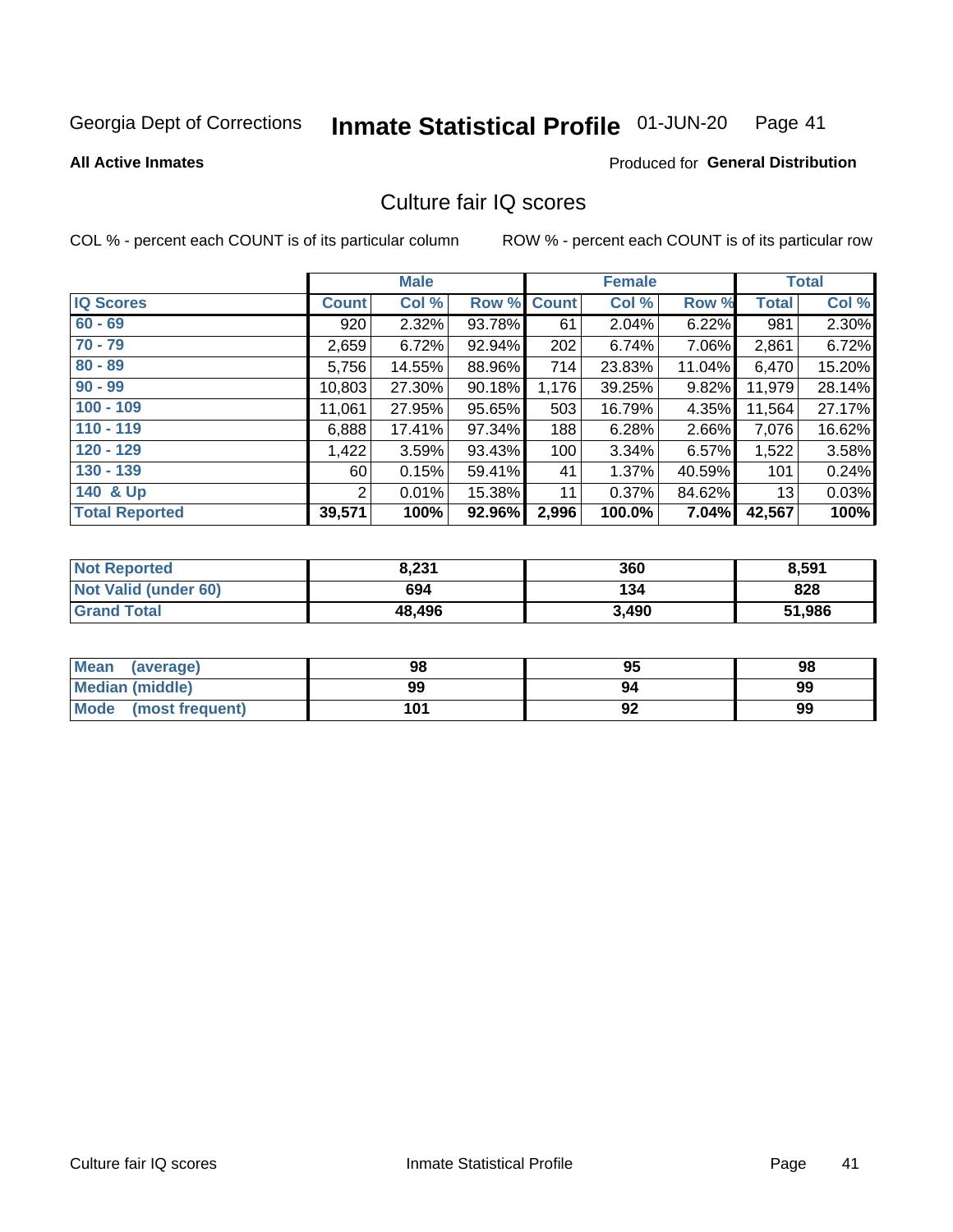#### Inmate Statistical Profile 01-JUN-20 Page 42

**All Active Inmates** 

# Produced for General Distribution

# Wide Range Achievement Test (WRAT) reading score

COL % - percent each COUNT is of its particular column

|                           |              | <b>Male</b> |        |              | <b>Female</b> |        |              | <b>Total</b> |
|---------------------------|--------------|-------------|--------|--------------|---------------|--------|--------------|--------------|
| <b>WRAT Reading Score</b> | <b>Count</b> | Col %       | Row %  | <b>Count</b> | Col %         | Row %  | <b>Total</b> | Col %        |
| 0.1 to 0.9                | 854          | 1.98%       | 99.53% | 4            | 0.13%         | 0.47%  | 858          | 1.85%        |
| 1.0 to 1.9                | 855          | 1.98%       | 98.73% | 11           | 0.35%         | 1.27%  | 866          | 1.87%        |
| 2.0 to 2.9                | 1,458        | 3.38%       | 97.72% | 34           | 1.09%         | 2.28%  | 1,492        | 3.22%        |
| 3.0 to 3.9                | 2,899        | 6.72%       | 96.79% | 96           | 3.07%         | 3.21%  | 2,995        | 6.47%        |
| 4.0 to 4.9                | 3,484        | 8.07%       | 95.11% | 179          | 5.72%         | 4.89%  | 3,663        | 7.92%        |
| 5.0 to 5.9                | 3,553        | 8.23%       | 95.74% | 158          | 5.05%         | 4.26%  | 3,711        | 8.02%        |
| 6.0 to 6.9                | 3,762        | 8.72%       | 95.14% | 192          | 6.13%         | 4.86%  | 3,954        | 8.54%        |
| 7.0 to 7.9                | 1,916        | 4.44%       | 95.66% | 87           | 2.78%         | 4.34%  | 2,003        | 4.33%        |
| 8.0 to 8.9                | 3,470        | 8.04%       | 94.52% | 201          | 6.42%         | 5.48%  | 3,671        | 7.93%        |
| 9.0 to 9.9                | 1,779        | 4.12%       | 94.03% | 113          | 3.61%         | 5.97%  | 1,892        | 4.09%        |
| 10.0 to 10.9              | 2,741        | 6.35%       | 92.38% | 226          | 7.22%         | 7.62%  | 2,967        | 6.41%        |
| 11.0 to 11.9              | 3,268        | 7.57%       | 89.27% | 393          | 12.55%        | 10.73% | 3,661        | 7.91%        |
| 12.0 to 12.9              | 12,585       | 29.17%      | 90.18% | 1,370        | 43.76%        | 9.82%  | 13,955       | 30.15%       |
| 13                        | 524          | 1.21%       | 88.66% | 67           | 2.14%         | 11.34% | 591          | 1.28%        |
| <b>Total Reported</b>     | 43,148       | 100%        | 93.23% | 3,131        | 100.0%        | 6.77%  | 46,279       | 100%         |

| <b>orted</b><br>NO | 5,348  | 359   | 5,707  |
|--------------------|--------|-------|--------|
| $T$ otol $T$       | 48.496 | 3,490 | 51,986 |

| <b>Mean</b><br>(average)       | 8.55 | 10.24 | 8.66 |
|--------------------------------|------|-------|------|
| <b>Median (middle)</b>         | 8.9  | 11.9  | 8.9  |
| <b>Mode</b><br>(most frequent) | 12.9 | 12.9  | 12.9 |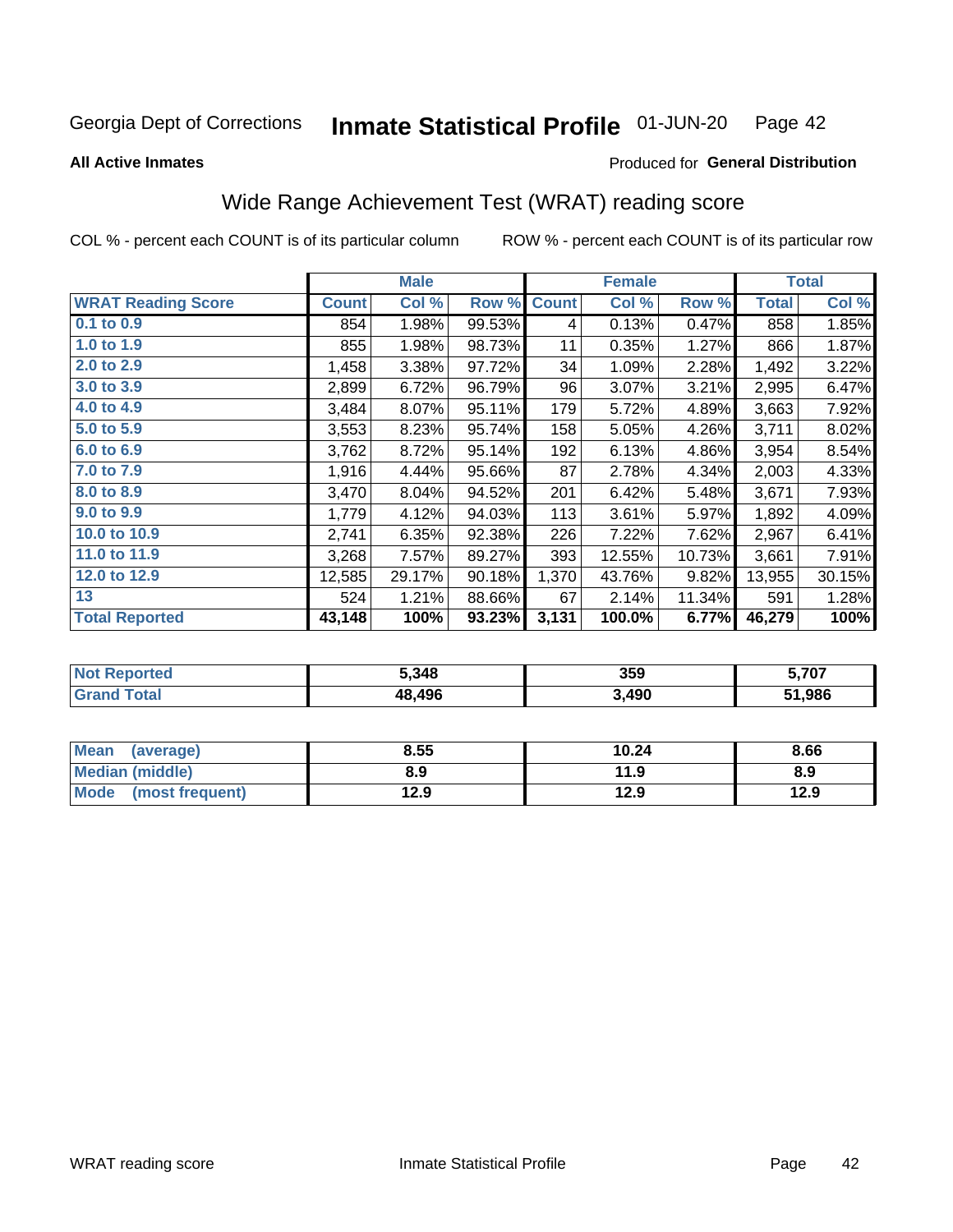#### Inmate Statistical Profile 01-JUN-20 Page 43

**All Active Inmates** 

### Produced for General Distribution

# Wide Range Achievement Test (WRAT) math score

COL % - percent each COUNT is of its particular column

|                              |              | <b>Male</b> |         |              | <b>Female</b> |        |              | <b>Total</b> |
|------------------------------|--------------|-------------|---------|--------------|---------------|--------|--------------|--------------|
| <b>WRAT Mathematic Score</b> | <b>Count</b> | Col %       | Row %   | <b>Count</b> | Col %         | Row %  | <b>Total</b> | Col %        |
| $0.1$ to $0.9$               | 310          | 0.72%       | 100.00% |              |               |        | 310          | 0.67%        |
| 1.0 to 1.9                   | 629          | 1.46%       | 98.90%  | 7            | 0.22%         | 1.10%  | 636          | 1.37%        |
| 2.0 to 2.9                   | 1,230        | 2.85%       | 97.16%  | 36           | 1.15%         | 2.84%  | 1,266        | 2.74%        |
| 3.0 to 3.9                   | 2,898        | 6.72%       | 97.12%  | 86           | 2.75%         | 2.88%  | 2,984        | 6.45%        |
| 4.0 to 4.9                   | 5,523        | 12.80%      | 93.99%  | 353          | 11.27%        | 6.01%  | 5,876        | 12.70%       |
| 5.0 to 5.9                   | 6,968        | 16.15%      | 92.73%  | 546          | 17.43%        | 7.27%  | 7,514        | 16.24%       |
| 6.0 to 6.9                   | 7,955        | 18.44%      | 91.91%  | 700          | 22.35%        | 8.09%  | 8,655        | 18.70%       |
| 7.0 to 7.9                   | 3,466        | 8.03%       | 93.60%  | 237          | 7.57%         | 6.40%  | 3,703        | $8.00\%$     |
| 8.0 to 8.9                   | 3,939        | 9.13%       | 91.16%  | 382          | 12.20%        | 8.84%  | 4,321        | 9.34%        |
| 9.0 to 9.9                   | 2,444        | 5.66%       | 93.39%  | 173          | 5.52%         | 6.61%  | 2,617        | 5.65%        |
| 10.0 to 10.9                 | 936          | 2.17%       | 98.84%  | 11           | 0.35%         | 1.16%  | 947          | 2.05%        |
| 11.0 to 11.9                 | 1,180        | 2.73%       | 89.73%  | 135          | 4.31%         | 10.27% | 1,315        | 2.84%        |
| 12.0 to 12.9                 | 5,609        | 13.00%      | 92.59%  | 449          | 14.34%        | 7.41%  | 6,058        | 13.09%       |
| 13                           | 61           | 0.14%       | 78.21%  | 17           | 0.54%         | 21.79% | 78           | 0.17%        |
| <b>Total Reported</b>        | 43,148       | 100%        | 93.23%  | 3,132        | 100%          | 6.77%  | 46,280       | 100.0%       |

| NO | 5,348  | 358   | ,706   |
|----|--------|-------|--------|
|    | 48.496 | 3,490 | 51,986 |

| <b>Mean</b><br>(average)       | $^{\circ}$ .07 | 7.58 | 7.10 |
|--------------------------------|----------------|------|------|
| Median (middle)                | 6.5            | 6.9  | ს.ე  |
| <b>Mode</b><br>(most frequent) | 12.9           | 12.9 | 12.9 |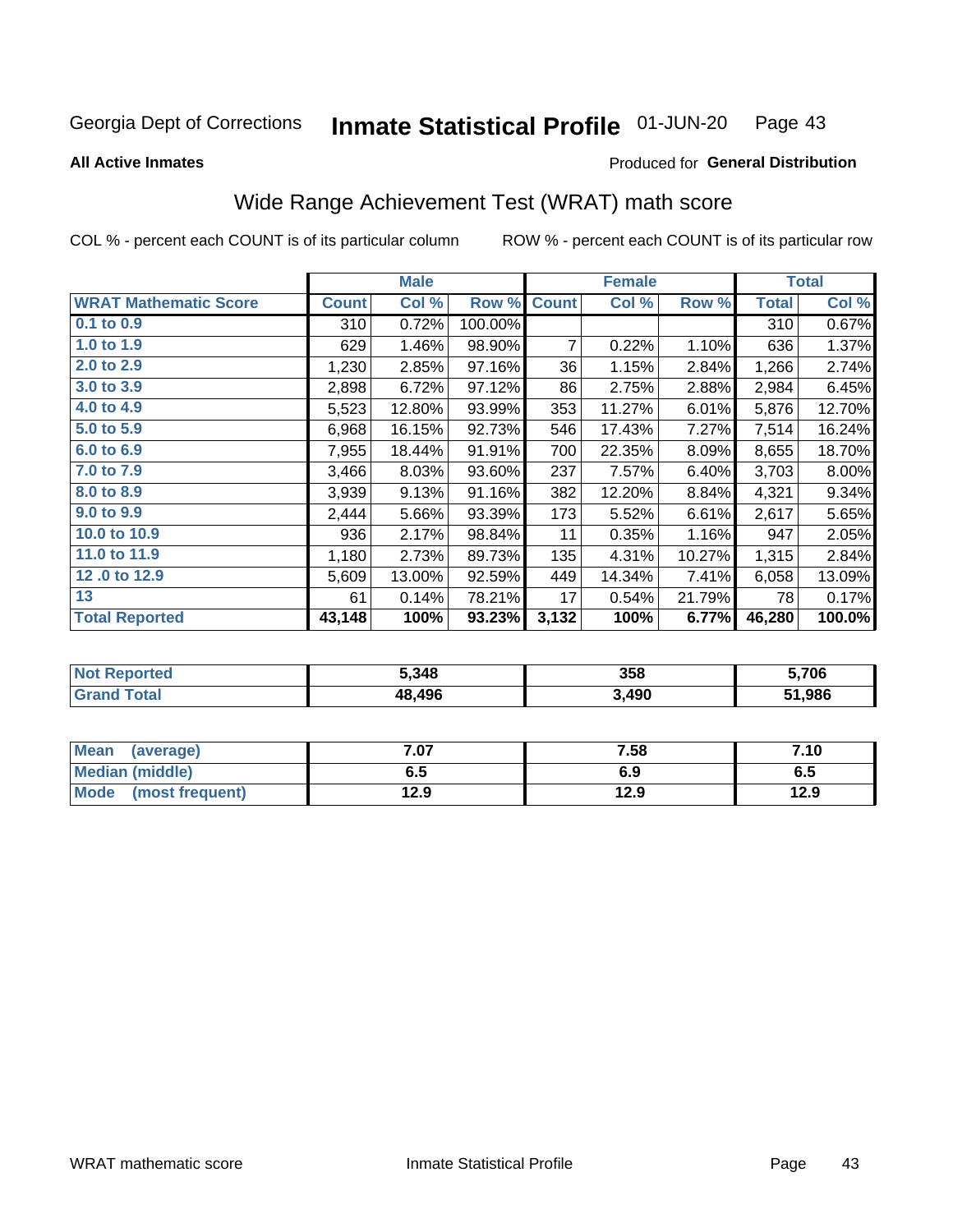#### Inmate Statistical Profile 01-JUN-20 Page 44

### **All Active Inmates**

### Produced for General Distribution

# Wide Range Achievement Test (WRAT) spelling score

COL % - percent each COUNT is of its particular column

|                            |              | <b>Male</b> |        |                 | <b>Female</b> |        |              | <b>Total</b> |
|----------------------------|--------------|-------------|--------|-----------------|---------------|--------|--------------|--------------|
| <b>WRAT Spelling Score</b> | <b>Count</b> | Col %       | Row %  | <b>Count</b>    | Col %         | Row %  | <b>Total</b> | Col %        |
| 0.1 to 0.9                 | 953          | 2.21%       | 99.48% | 5               | 0.16%         | 0.52%  | 958          | 2.07%        |
| 1.0 to 1.9                 | 1,271        | 2.94%       | 98.83% | 15 <sub>2</sub> | 0.48%         | 1.17%  | 1,286        | 2.78%        |
| 2.0 to 2.9                 | 2,348        | 5.44%       | 98.74% | 30              | 0.96%         | 1.26%  | 2,378        | 5.14%        |
| 3.0 to 3.9                 | 3,426        | 7.94%       | 98.05% | 68              | 2.17%         | 1.95%  | 3,494        | 7.55%        |
| 4.0 to 4.9                 | 2,949        | 6.83%       | 97.17% | 86              | 2.74%         | 2.83%  | 3,035        | 6.56%        |
| 5.0 to 5.9                 | 3,910        | 9.06%       | 95.25% | 195             | 6.22%         | 4.75%  | 4,105        | 8.87%        |
| 6.0 to 6.9                 | 3,993        | 9.25%       | 95.32% | 196             | 6.26%         | 4.68%  | 4,189        | 9.05%        |
| 7.0 to 7.9                 | 3,768        | 8.73%       | 94.65% | 213             | 6.80%         | 5.35%  | 3,981        | 8.60%        |
| 8.0 to 8.9                 | 3,796        | 8.79%       | 94.01% | 242             | 7.72%         | 5.99%  | 4,038        | 8.72%        |
| 9.0 to 9.9                 | 2,067        | 4.79%       | 93.36% | 147             | 4.69%         | 6.64%  | 2,214        | 4.78%        |
| 10.0 to 10.9               | 2,085        | 4.83%       | 93.00% | 157             | 5.01%         | 7.00%  | 2,242        | 4.84%        |
| 11.0 to 11.9               | 2,909        | 6.74%       | 89.43% | 344             | 10.98%        | 10.57% | 3,253        | 7.03%        |
| 12.0 to 12.9               | 9,442        | 21.88%      | 87.10% | 1,398           | 44.62%        | 12.90% | 10,840       | 23.42%       |
| 13                         | 244          | 0.57%       | 86.83% | 37              | 1.18%         | 13.17% | 281          | 0.61%        |
| <b>Total Reported</b>      | 43,161       | 100%        | 93.23% | 3,133           | 100%          | 6.77%  | 46,294       | 100.0%       |

| Reported<br>' NOT      | 5,335  | 357   | 5,692 |
|------------------------|--------|-------|-------|
| <b>Total</b><br>'Grand | 48.496 | 3,490 | ,986  |

| <b>Mean</b><br>(average) | 7.83 | 10.22 | 7.99 |
|--------------------------|------|-------|------|
| Median (middle)          | .    | 11.6  | .    |
| Mode<br>(most frequent)  | 12.9 | 12.9  | 12.9 |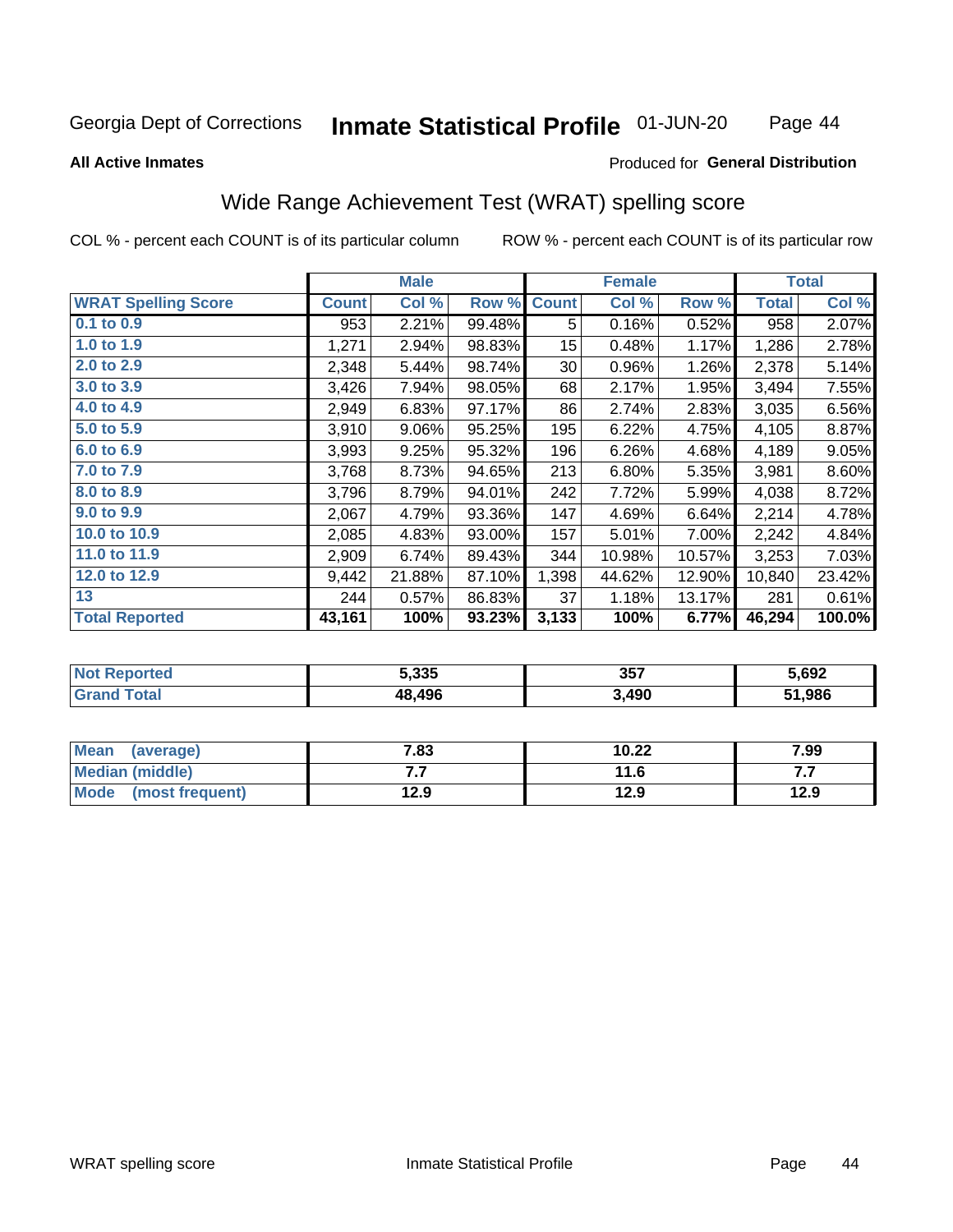#### Inmate Statistical Profile 01-JUN-20 Page 45

**All Active Inmates** 

# **Produced for General Distribution**

# Current / last mental health treatment level

COL % - percent each COUNT is of its particular column

|                                    |              | <b>Male</b> |         |              | <b>Female</b> |        |              | <b>Total</b> |
|------------------------------------|--------------|-------------|---------|--------------|---------------|--------|--------------|--------------|
| <b>Mental Health Treatment Lev</b> | <b>Count</b> | Col %       | Row %   | <b>Count</b> | Col %         | Row %  | <b>Total</b> | Col %        |
| 1 No problem at current time       | 8,227        | 48.49%      | 92.87%  | 632          | 22.71%        | 7.13%  | 8,859        | 44.86%       |
| 2 Receiving outpatient             | 7,001        | 41.26%      | 76.86%  | 2,108        | 75.75%        | 23.14% | 9,109        | 46.12%       |
| <b>Treatment</b>                   |              |             |         |              |               |        |              |              |
| 3 Inpatient, moderate              | 1,358        | 8.00%       | 97.56%  | 34           | 1.22%         | 2.44%  | 1,392        | 7.05%        |
| <b>Treatment</b>                   |              |             |         |              |               |        |              |              |
| 4 Inpatient, intensive             | 349          | 2.06%       | 97.49%  | 9            | 0.32%         | 2.51%  | 358          | 1.81%        |
| <b>Treatment</b>                   |              |             |         |              |               |        |              |              |
| <b>5 Undergoing crisis</b>         | 31           | 0.18%       | 100.00% |              |               |        | 31           | 0.16%        |
| <b>stabilization</b>               |              |             |         |              |               |        |              |              |
| <b>6 Hospital for criminally</b>   |              | 0.01%       | 100.00% |              |               |        |              | 0.01%        |
| <b>Tinsane</b>                     |              |             |         |              |               |        |              |              |
| <b>Total Evaluated</b>             | 16,967       | 100%        | 85.91%  | 2,783        | 100%          | 14.09% | 19,750       | 100.0%       |

| <b>Never had MH evaluation</b> | 31,529 | 707<br>ו טו | 32,236 |
|--------------------------------|--------|-------------|--------|
| <b>Grand Total</b>             | 48,496 | 3,490       | 51,986 |

| <b>Median (middle)</b>         | <b>Receiving outpatient</b><br>treatment | <b>Receiving outpatient</b><br>treatment | <b>Receiving</b><br>outpatient<br>treatment |  |
|--------------------------------|------------------------------------------|------------------------------------------|---------------------------------------------|--|
| <b>Mode</b><br>(most frequent) | No problem at current time               | <b>Receiving outpatient</b><br>treatment | Receiving<br>outpatient<br>treatment        |  |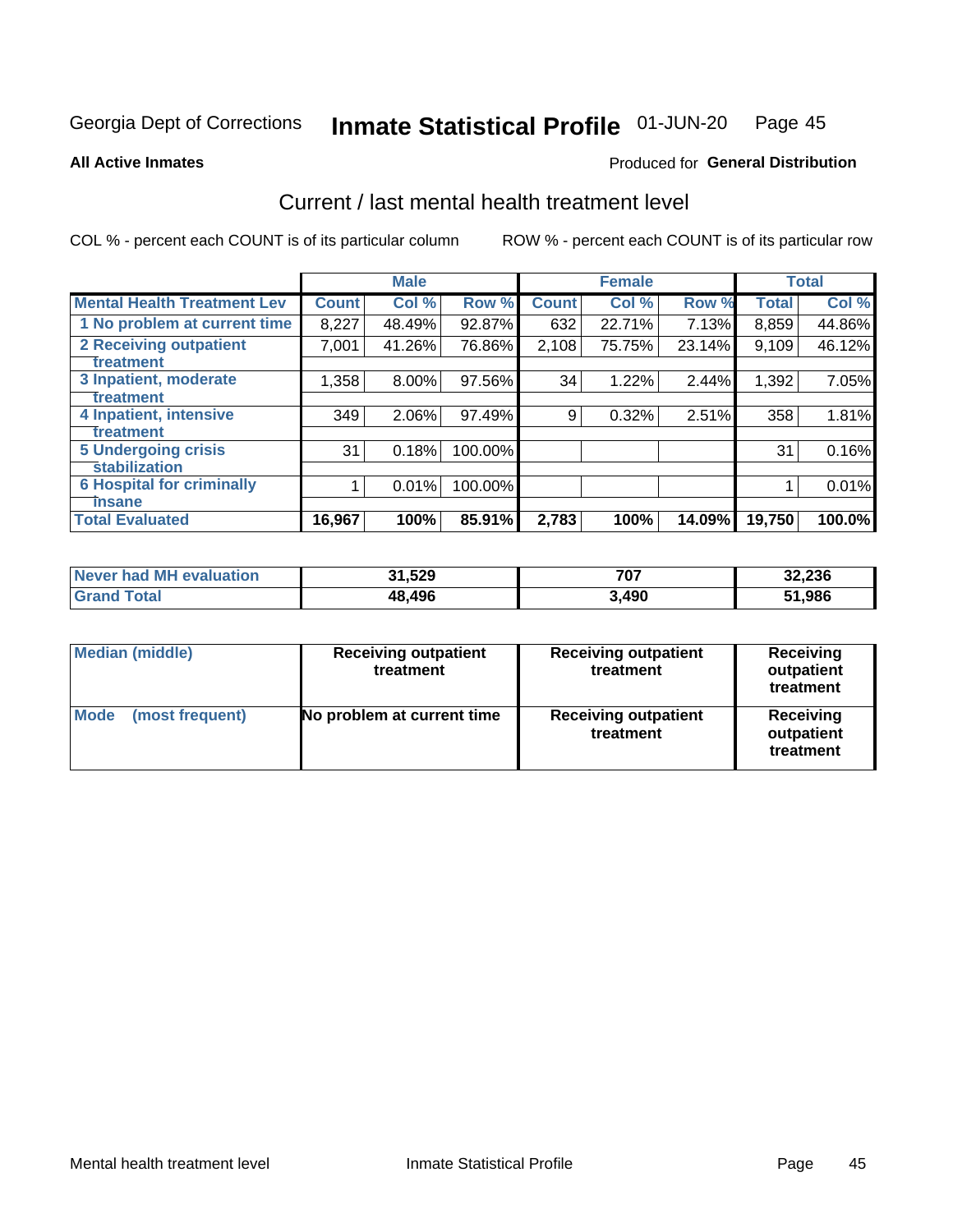# **All Active Inmates**

# Produced for General Distribution

# PULHESDWIT medical scale - 'P' overall condition ('P'hysical)

COL % - percent each COUNT is of its particular column

|                                  |              | <b>Male</b> |        |                 | <b>Female</b> |        |                 | <b>Total</b> |
|----------------------------------|--------------|-------------|--------|-----------------|---------------|--------|-----------------|--------------|
| <b>P' Overall Condition</b>      | <b>Count</b> | Col %       | Row %  | <b>Count</b>    | Col %         | Row %  | <b>Total</b>    | Col %        |
| 1 No medical illness             | 32,808       | 74.16%      | 94.22% | 2,012           | 61.47%        | 5.78%  | 34,820          | 73.29%       |
| 2 Well-controlled chronic        | 10,399       | 23.51%      | 89.97% | 1,159           | 35.41%        | 10.03% | 11,558          | 24.33%       |
| <b>lilness</b>                   |              |             |        |                 |               |        |                 |              |
| 3 Poorly-controlled chronic      | 939          | 2.12%       | 92.15% | 80              | 2.44%         | 7.85%  | 1,019           | 2.14%        |
| <b>illness</b>                   |              |             |        |                 |               |        |                 |              |
| 4 Significant problems requiring | 81           | 0.18%       | 89.01% | 10 <sup>1</sup> | 0.31%         | 10.99% | 91              | 0.19%        |
| special housing                  |              |             |        |                 |               |        |                 |              |
| 5 Terminal illness, < 6 months   | 9            | 0.02%       | 90.00% |                 | 0.03%         | 10.00% | 10              | 0.02%        |
| to live                          |              |             |        |                 |               |        |                 |              |
| 6 Inmate is pregnant             |              | 0.01%       | 8.33%  | 11              | $0.34\%$      | 91.67% | 12 <sup>2</sup> | 0.03%        |
| <b>Total Reported</b>            | 44,237       | 100%        | 93.11% | 3,273           | 100%          | 6.89%  | 47,510          | 100%         |

| orted      | 1,259  | 247<br>4 I I | 170  |
|------------|--------|--------------|------|
| <b>ota</b> | 48 496 | 490          | ,986 |

| Mode | (most frequent) | 1 No medical illness | 1 No medical illness | 1 No medical<br>illness |
|------|-----------------|----------------------|----------------------|-------------------------|
|------|-----------------|----------------------|----------------------|-------------------------|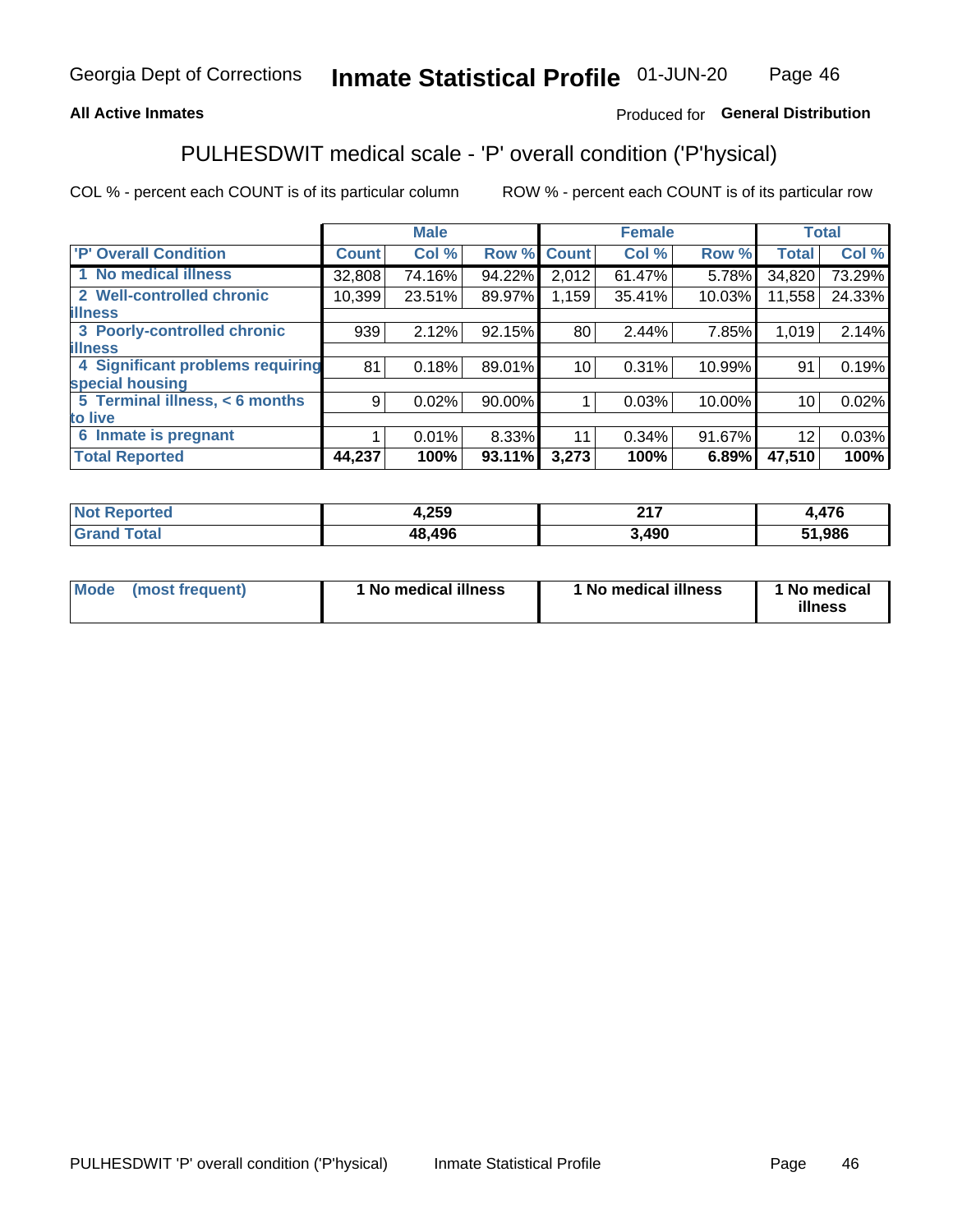### **All Active Inmates**

# Produced for General Distribution

# PULHESDWIT medical scale - 'U' upper body

COL % - percent each COUNT is of its particular column

|                              |               | <b>Male</b> |         |              | <b>Female</b> |       |              | <b>Total</b> |
|------------------------------|---------------|-------------|---------|--------------|---------------|-------|--------------|--------------|
| <b>U' Upper Body</b>         | <b>Count!</b> | Col %       | Row %   | <b>Count</b> | Col %         | Row % | <b>Total</b> | Col %        |
| 1 Upper bones, joints,       | 42,022        | 95.48%      | 93.11%  | 3,109        | 95.11%        | 6.89% | 45,131       | 95.45%       |
| muscles all OK               |               |             |         |              |               |       |              |              |
| 2 One or both arms minimally | 1,735         | 3.94%       | 92.73%  | 136          | 4.16%         | 7.27% | 1,871        | 3.96%        |
| limited                      |               |             |         |              |               |       |              |              |
| 3 One or both arms           | 207           | 0.47%       | 90.79%  | 21           | 0.64%         | 9.21% | 228          | 0.48%        |
| moderately limited           |               |             |         |              |               |       |              |              |
| 4 One arm disabled,          | 45            | 0.10%       | 93.75%  | 3            | 0.09%         | 6.25% | 48           | 0.10%        |
| paralyzed, or amputated      |               |             |         |              |               |       |              |              |
| 5 Both arms disabled,        | 3             | 0.01%       | 100.00% |              |               |       | 3            | 0.01%        |
| paralyzed, or amputated      |               |             |         |              |               |       |              |              |
| <b>Total Reported</b>        | 44,012        | 100%        | 93.09%  | 3,269        | 100%          | 6.91% | 47,281       | 100%         |

| <b>Not Reported</b> | 4,484  | つつ 1<br>44 I | 1,705  |
|---------------------|--------|--------------|--------|
| <b>Grand Total</b>  | 48,496 | 3,490        | 51,986 |

|  | Mode (most frequent) | 1 Upper bones, joints,<br>muscles all OK | 1 Upper bones, joints,<br>muscles all OK | 1 Upper bones,<br>ljoints, muscles all<br>ΟK |
|--|----------------------|------------------------------------------|------------------------------------------|----------------------------------------------|
|--|----------------------|------------------------------------------|------------------------------------------|----------------------------------------------|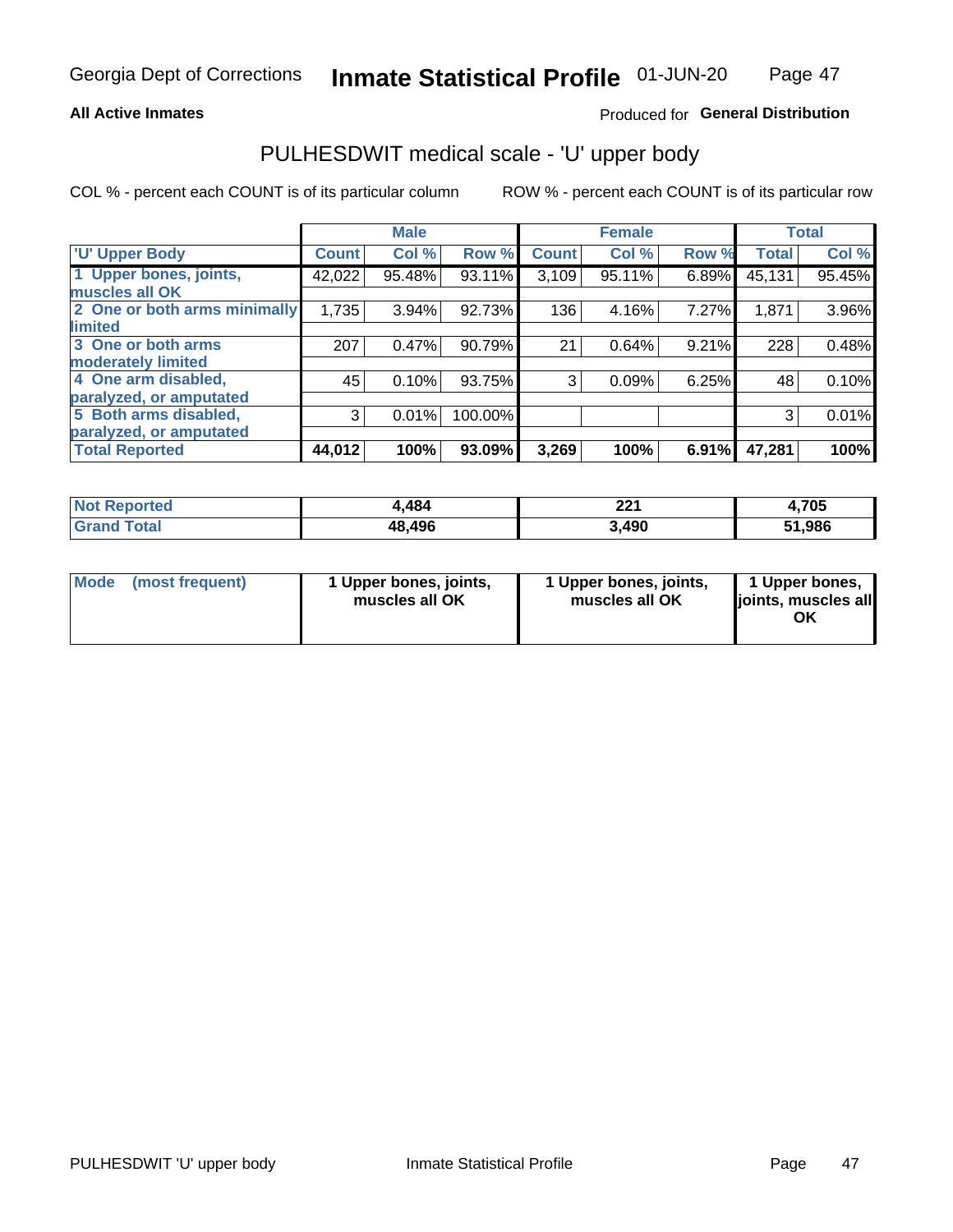### **All Active Inmates**

# Produced for General Distribution

# PULHESDWIT medical scale - 'L' lower body

COL % - percent each COUNT is of its particular column

|                                |              | <b>Male</b> |         |                 | <b>Female</b> |       |              | <b>Total</b> |
|--------------------------------|--------------|-------------|---------|-----------------|---------------|-------|--------------|--------------|
| 'L' Lower Body                 | <b>Count</b> | Col %       | Row %   | <b>Count</b>    | Col %         | Row % | <b>Total</b> | Col %        |
| 1 Lower bones, joints,         | 39,775       | 90.38%      | 93.07%  | 2,962           | 90.66%        | 6.93% | 42,737       | 90.40%       |
| muscles all OK                 |              |             |         |                 |               |       |              |              |
| 2 One or both legs minimally   | 3,479        | 7.90%       | 93.10%  | 258             | 7.90%         | 6.90% | 3,737        | 7.90%        |
| limited                        |              |             |         |                 |               |       |              |              |
| 3 One or both legs             | 603          | 1.37%       | 94.22%  | 37              | 1.13%         | 5.78% | 640          | 1.35%        |
| moderately limited             |              |             |         |                 |               |       |              |              |
| 4 One leg disabled, paralyzed, | 129          | 0.29%       | 92.81%  | 10 <sub>1</sub> | 0.31%         | 7.19% | 139          | 0.29%        |
| or amputated                   |              |             |         |                 |               |       |              |              |
| 5 Both legs disabled,          | 25           | 0.06%       | 100.00% |                 |               |       | 25           | 0.05%        |
| paralyzed, or amputated        |              |             |         |                 |               |       |              |              |
| <b>Total Reported</b>          | 44,011       | 100%        | 93.09%  | 3,267           | 100%          | 6.91% | 47,278       | 100%         |

| <b>Not Reported</b> | 4,485  | 223   | ,708   |
|---------------------|--------|-------|--------|
| <b>Total</b>        | 48,496 | 3,490 | 51,986 |

| Mode (most frequent) | 1 Lower bones, joints,<br>muscles all OK | 1 Lower bones, joints,<br>muscles all OK | 1 Lower bones,<br>joints, muscles all<br>ΟK |
|----------------------|------------------------------------------|------------------------------------------|---------------------------------------------|
|----------------------|------------------------------------------|------------------------------------------|---------------------------------------------|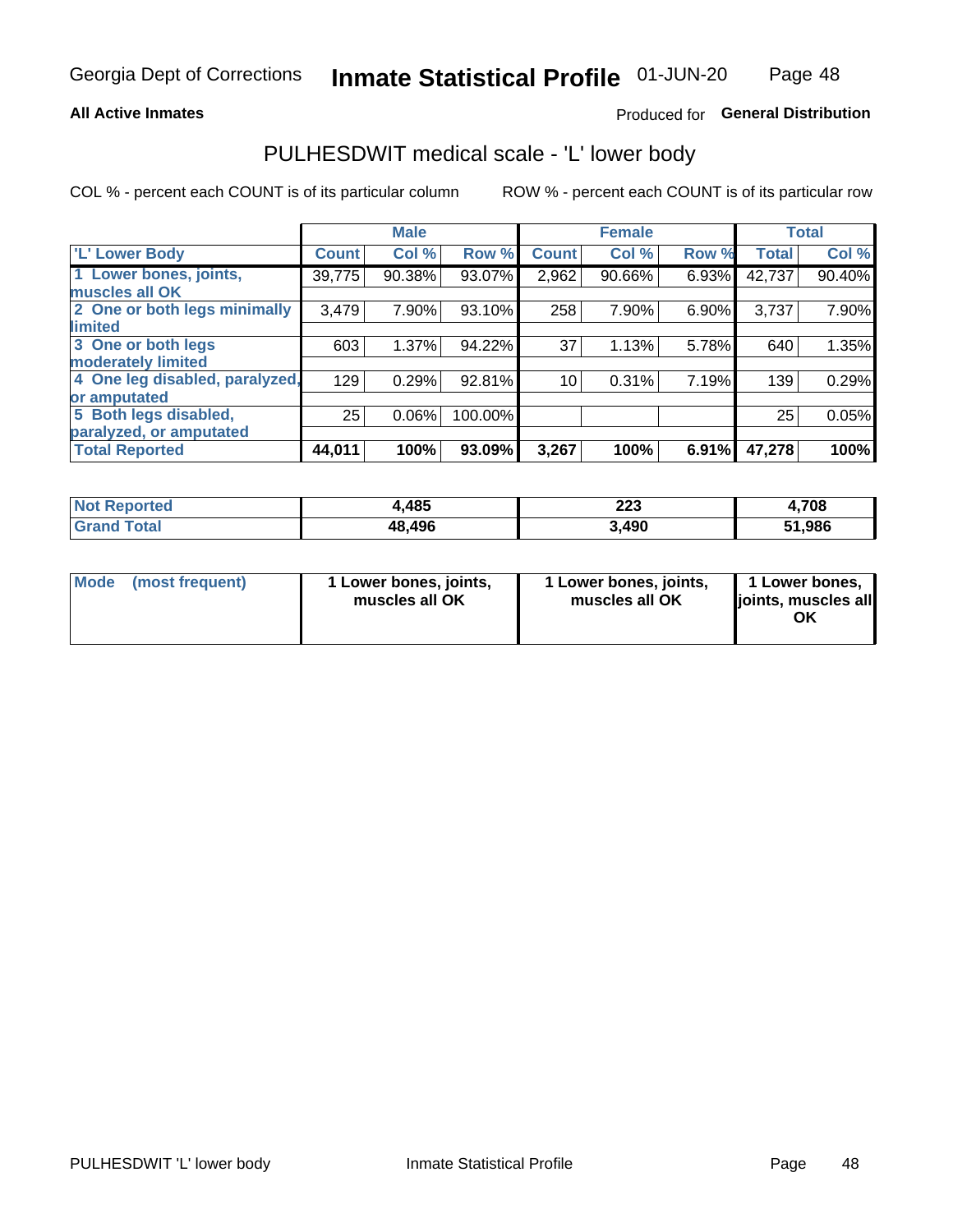### **All Active Inmates**

# Produced for General Distribution

# PULHESDWIT medical scale - 'H' hearing

COL % - percent each COUNT is of its particular column

|                                |              | <b>Male</b> |         |             | <b>Female</b> |        | <b>Total</b> |        |
|--------------------------------|--------------|-------------|---------|-------------|---------------|--------|--------------|--------|
| <b>H'</b> Hearing              | <b>Count</b> | Col %       |         | Row % Count | Col %         | Row %  | <b>Total</b> | Col %  |
| 1 Normal hearing both ears     | 43,349       | 98.59%      | 93.11%  | 3,210       | 98.41%        | 6.89%  | 46,559       | 98.58% |
| 2 Some loss in one ear with    | 468          | 1.06%       | 91.94%  | 41          | 1.26%         | 8.06%  | 509          | 1.08%  |
| other OK, or mild loss in both |              |             |         |             |               |        |              |        |
| 3 Total loss in one ear with   | 104          | 0.24%       | 92.86%  | 8           | 0.25%         | 7.14%  | 112          | 0.24%  |
| mild loss in other             |              |             |         |             |               |        |              |        |
| 4 Severe loss in both ears     | 27           | 0.06%       | 90.00%  | 3           | 0.09%         | 10.00% | 30           | 0.06%  |
| 5 Total loss in both ears,     | 20           | 0.05%       | 100.00% |             |               |        | 20           | 0.04%  |
| requiring special housing      |              |             |         |             |               |        |              |        |
| <b>Total Reported</b>          | 43,968       | 100%        | 93.09%  | 3,262       | 100%          | 6.91%  | 47,230       | 100%   |

| <b>Not Renc</b><br><b>oorted</b> | 1,528  | າາດ<br>ZZO | .,756 |
|----------------------------------|--------|------------|-------|
| Total                            | 48,496 | ,490       | 1,986 |

| Mode (most frequent) | 1 Normal hearing both ears 1 Normal hearing both ears 1 Normal hearing | both ears |
|----------------------|------------------------------------------------------------------------|-----------|
|                      |                                                                        |           |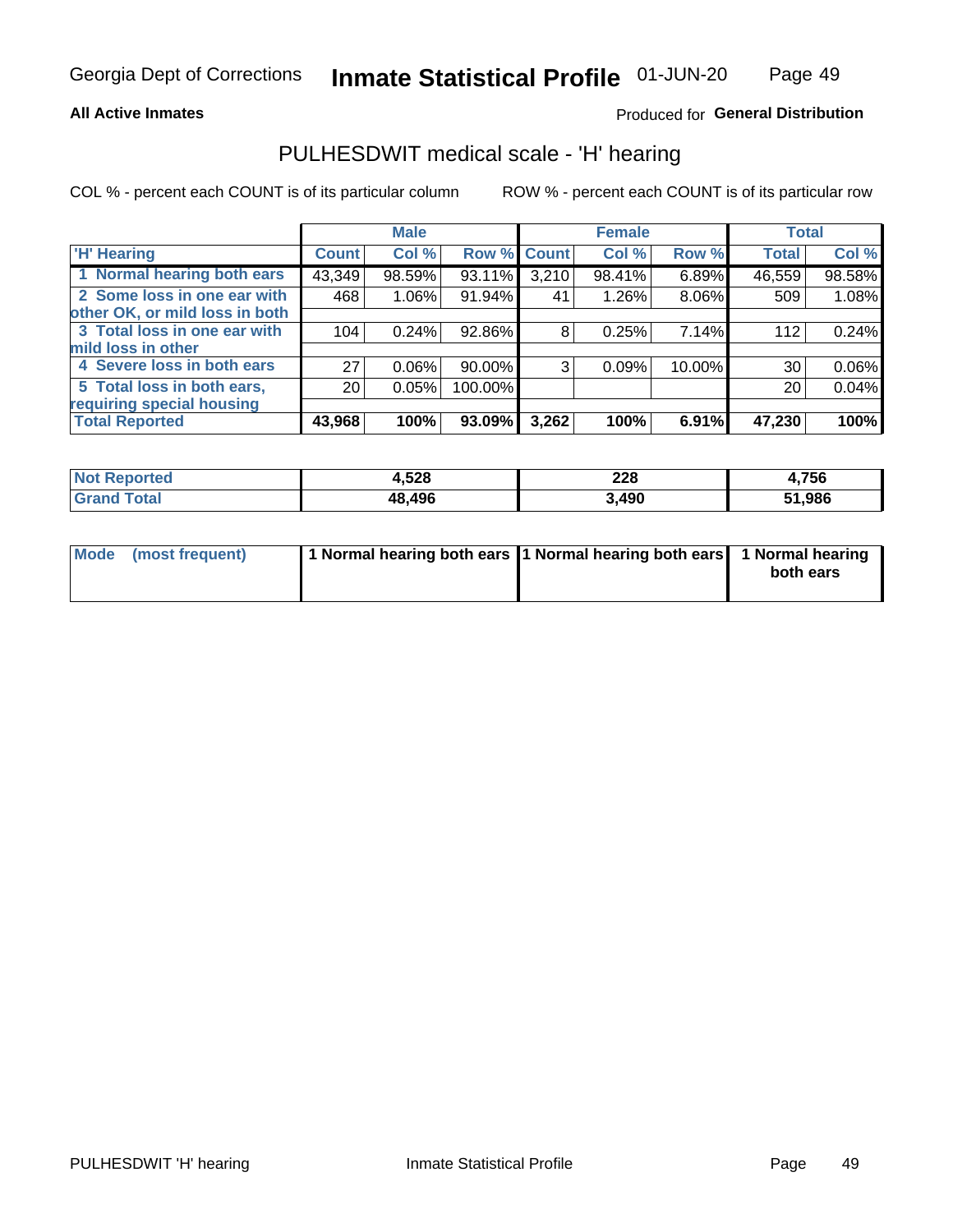### **All Active Inmates**

### Produced for General Distribution

# PULHESDWIT medical scale - 'E' vision

COL % - percent each COUNT is of its particular column

|                                 |              | <b>Male</b> |        |              | <b>Female</b> |        |              | <b>Total</b> |
|---------------------------------|--------------|-------------|--------|--------------|---------------|--------|--------------|--------------|
| 'E' Vision                      | <b>Count</b> | Col %       | Row %  | <b>Count</b> | Col %         | Row %  | <b>Total</b> | Col %        |
| 1 Correctable to 20/40 in both  | 33,762       | 77.37%      | 95.06% | ا 755.ا      | 54.03%        | 4.94%  | 35,517       | 75.75%       |
| eyes                            |              |             |        |              |               |        |              |              |
| 2 Correctable to 20/70 in one   | 8,726        | 20.00%      | 87.72% | 1,222        | 37.62%        | 12.28% | 9,948        | 21.22%       |
| eye, may be blind in other      |              |             |        |              |               |        |              |              |
| 3 Correctable to 20/200 in one  | 970          | 2.22%       | 81.17% | 225          | 6.93%         | 18.83% | 1,195        | 2.55%        |
| eye, may be blind in other      |              |             |        |              |               |        |              |              |
| 4 One eye not correctable to    | 160          | 0.37%       | 78.82% | 43           | 1.32%         | 21.18% | 203          | 0.43%        |
| 20/200, other may be blind      |              |             |        |              |               |        |              |              |
| 5 Blind in both eyes, requiring | 21           | 0.05%       | 87.50% | 3            | 0.09%         | 12.50% | 24           | 0.05%        |
| special housing                 |              |             |        |              |               |        |              |              |
| <b>Total Reported</b>           | 43,639       | 100%        | 93.07% | 3,248        | 100%          | 6.93%  | 46,887       | 100%         |

| <b>Not Reported</b> | 4,857  | 242   | 5,099  |
|---------------------|--------|-------|--------|
| <b>fota</b>         | 48,496 | 3,490 | 51,986 |

| Mode (most frequent) | 1 Correctable to 20/40 in both<br>eves | 1 Correctable to 20/40 in   1 Correctable to  <br>both eves | 20/40 in both eyes |
|----------------------|----------------------------------------|-------------------------------------------------------------|--------------------|
|                      |                                        |                                                             |                    |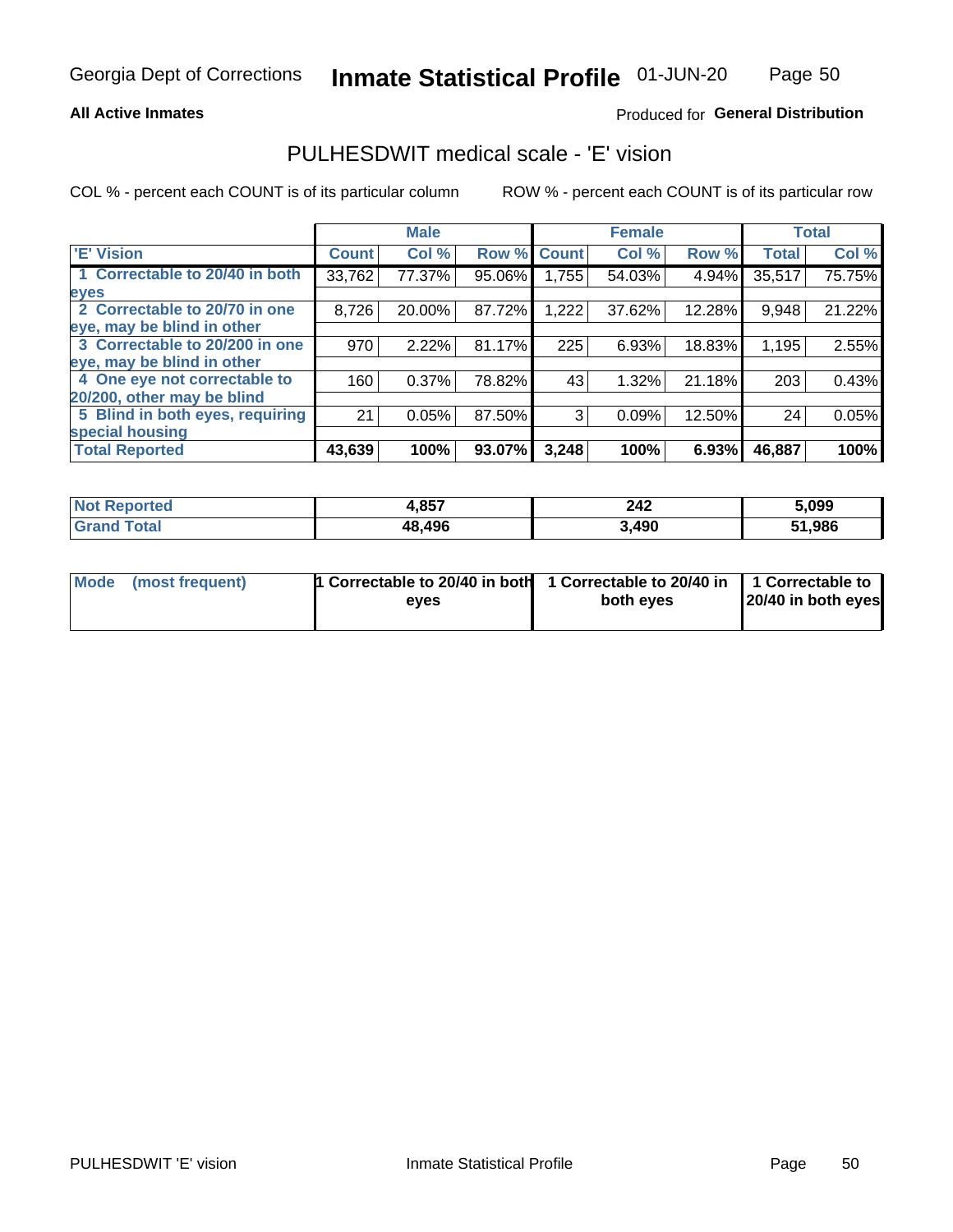### **All Active Inmates**

# Produced for General Distribution

# PULHESDWIT medical scale - 'S' pSychiatric

COL % - percent each COUNT is of its particular column

|                                        |              | <b>Male</b> |         |              | <b>Female</b> |        |              | <b>Total</b> |
|----------------------------------------|--------------|-------------|---------|--------------|---------------|--------|--------------|--------------|
| 'S' pSychiatric                        | <b>Count</b> | Col %       | Row %   | <b>Count</b> | Col %         | Row %  | <b>Total</b> | Col %        |
| 1 No impairment or disorders           | 39,636       | 90.08%      | 97.08%  | 194.ا        | 38.62%        | 2.92%  | 40,830       | 86.70%       |
| 2 Stable, or in remission, or          | 3,511        | 7.98%       | 65.18%  | 1,876        | 60.67%        | 34.82% | 5,387        | 11.44%       |
| mild impairment or retardation         |              |             |         |              |               |        |              |              |
| 3 Requires moderate inpatient          | 684          | 1.55%       | 97.71%  | 16           | 0.52%         | 2.29%  | 700          | 1.49%        |
| treatment                              |              |             |         |              |               |        |              |              |
| 4 Requires intensive inpatient         | 167          | 0.38%       | 96.53%  | 6            | 0.19%         | 3.47%  | 173          | 0.37%        |
| treatment                              |              |             |         |              |               |        |              |              |
| <b>5 Requires Crisis Stabilization</b> | 5            | 0.01%       | 100.00% |              |               |        | 5            | 0.01%        |
| Unit (CSU) inpatient care              |              |             |         |              |               |        |              |              |
| <b>Total Reported</b>                  | 44,003       | 100%        | 93.43%  | 3,092        | 100%          | 6.57%  | 47,095       | 100.0%       |

| <b>Not Reported</b>   | .,493  | 398   | 4,891  |
|-----------------------|--------|-------|--------|
| <b>Total</b><br>Grand | 48,496 | 3,490 | 51,986 |

| Mode (most frequent) | <b>t No impairment or disorders 2 Stable, or in remission, 1 No impairment or</b> |                       |           |
|----------------------|-----------------------------------------------------------------------------------|-----------------------|-----------|
|                      |                                                                                   | or mild impairment or | disorders |
|                      |                                                                                   | retardation           |           |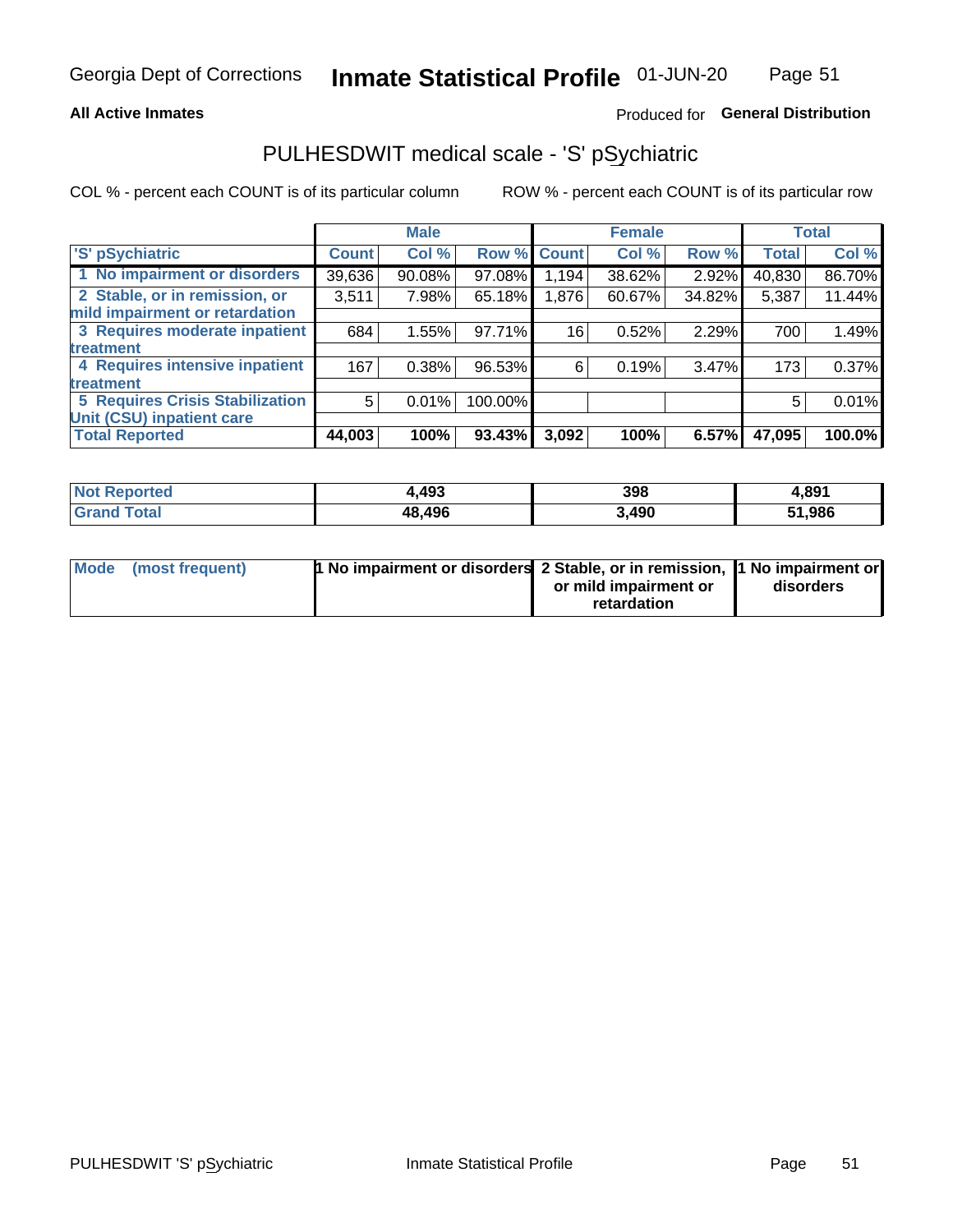### **All Active Inmates**

# Produced for General Distribution

# PULHESDWIT medical scale - 'D' dental

COL % - percent each COUNT is of its particular column

|                                 |              | <b>Male</b> |        |              | <b>Female</b> |          |              | <b>Total</b> |
|---------------------------------|--------------|-------------|--------|--------------|---------------|----------|--------------|--------------|
| <b>D'</b> Dental                | <b>Count</b> | Col %       | Row %  | <b>Count</b> | Col %         | Row %    | <b>Total</b> | Col %        |
| 1 Minimal routine dental health | 25,310       | 61.50%      | 91.47% | 2,361        | 75.53%        | $8.53\%$ | 27,671       | 62.49%       |
| <b>needs</b>                    |              |             |        |              |               |          |              |              |
| 2 Moderate cavities and/or gum  | 13,834       | 33.62%      | 96.20% | 546          | 17.47%        | 3.80%    | 14,380       | 32.48%       |
| disease                         |              |             |        |              |               |          |              |              |
| 3 Extensive gum disease         | 1,982        | 4.82%       | 90.13% | 217          | 6.94%         | 9.87%    | 2,199        | 4.97%        |
| and/or widespread decay         |              |             |        |              |               |          |              |              |
| 4 Urgent need for dental        | 28           | $0.07\%$    | 93.33% |              | 0.06%         | $6.67\%$ | 30           | 0.07%        |
| <b>services</b>                 |              |             |        |              |               |          |              |              |
| <b>Total Reported</b>           | 41,154       | 100%        | 92.94% | 3,126        | 100%          | 7.06%    | 44,280       | 100.0%       |

| <b>Not Reported</b> | 7,342  | 364   | 7,706  |
|---------------------|--------|-------|--------|
| Total<br>Grand      | 48,496 | 3,490 | 51,986 |

| <b>Mode</b> | (most frequent) | <b>Minimal routine dental</b><br>health needs | 1 Minimal routine dental   1 Minimal routine  <br>health needs | dental health<br>needs |
|-------------|-----------------|-----------------------------------------------|----------------------------------------------------------------|------------------------|
|-------------|-----------------|-----------------------------------------------|----------------------------------------------------------------|------------------------|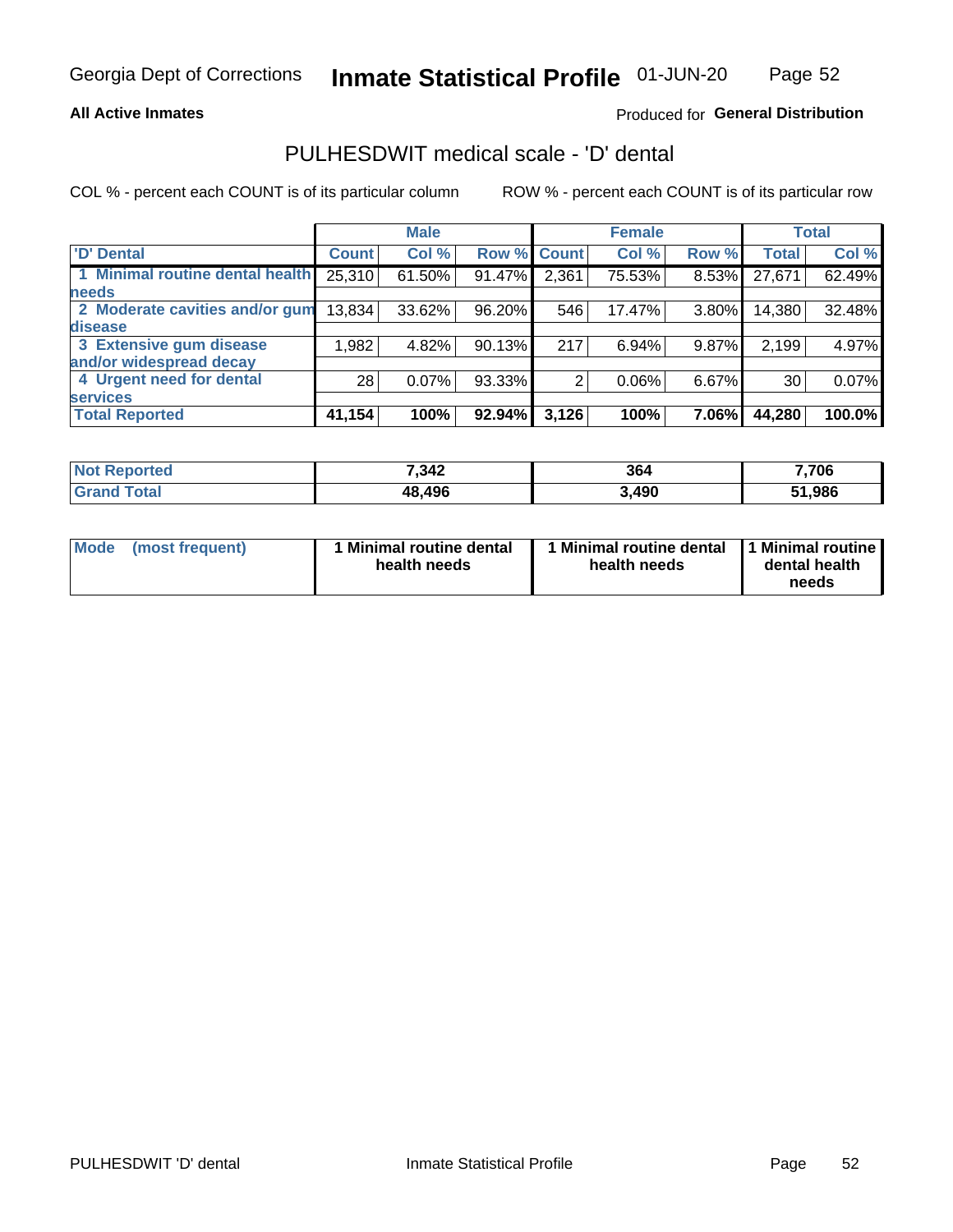### **All Active Inmates**

# Produced for General Distribution

# PULHESDWIT medical scale - 'W' work ability

COL % - percent each COUNT is of its particular column

|                                 |              | <b>Male</b> |        |             | <b>Female</b> |        |              | <b>Total</b> |
|---------------------------------|--------------|-------------|--------|-------------|---------------|--------|--------------|--------------|
| <b>W' work ability</b>          | <b>Count</b> | Col %       |        | Row % Count | Col %         | Row %  | <b>Total</b> | Col %        |
| 1 Unrestricted work or activity | 37,237       | 84.64%      | 93.31% | 2,669       | 81.60%        | 6.69%  | 39,906       | 84.42%       |
| 2 Minor restrictions on type of | 5,358        | 12.18%      | 91.29% | 511         | 15.62%        | 8.71%  | 5,869        | 12.42%       |
| <b>work</b>                     |              |             |        |             |               |        |              |              |
| 3 Moderate restrictions on type | 955          | 2.17%       | 94.46% | 56          | 1.71%         | 5.54%  | 1,011        | 2.14%        |
| lof work                        |              |             |        |             |               |        |              |              |
| 4 Major restrictions on type of | 313          | 0.71%       | 94.28% | 19          | 0.58%         | 5.72%  | 332          | 0.70%        |
| <b>work</b>                     |              |             |        |             |               |        |              |              |
| 5 Cannot work under any         | 134          | $0.30\%$    | 89.33% | 16          | 0.49%         | 10.67% | 150          | 0.32%        |
| <b>circumstances</b>            |              |             |        |             |               |        |              |              |
| <b>Total Reported</b>           | 43,997       | 100%        | 93.08% | 3,271       | 100%          | 6.92%  | 47,268       | 100%         |

| <b>Not Reported</b>    | ,499   | 219   | <b>740</b><br>- 10 |
|------------------------|--------|-------|--------------------|
| <b>Total</b><br>'Grand | 48,496 | 3,490 | 51,986             |

| Mode            | 1 Unrestricted work or | 1 Unrestricted work or | 1 Unrestricted   |
|-----------------|------------------------|------------------------|------------------|
| (most frequent) | activity               | activity               | work or activity |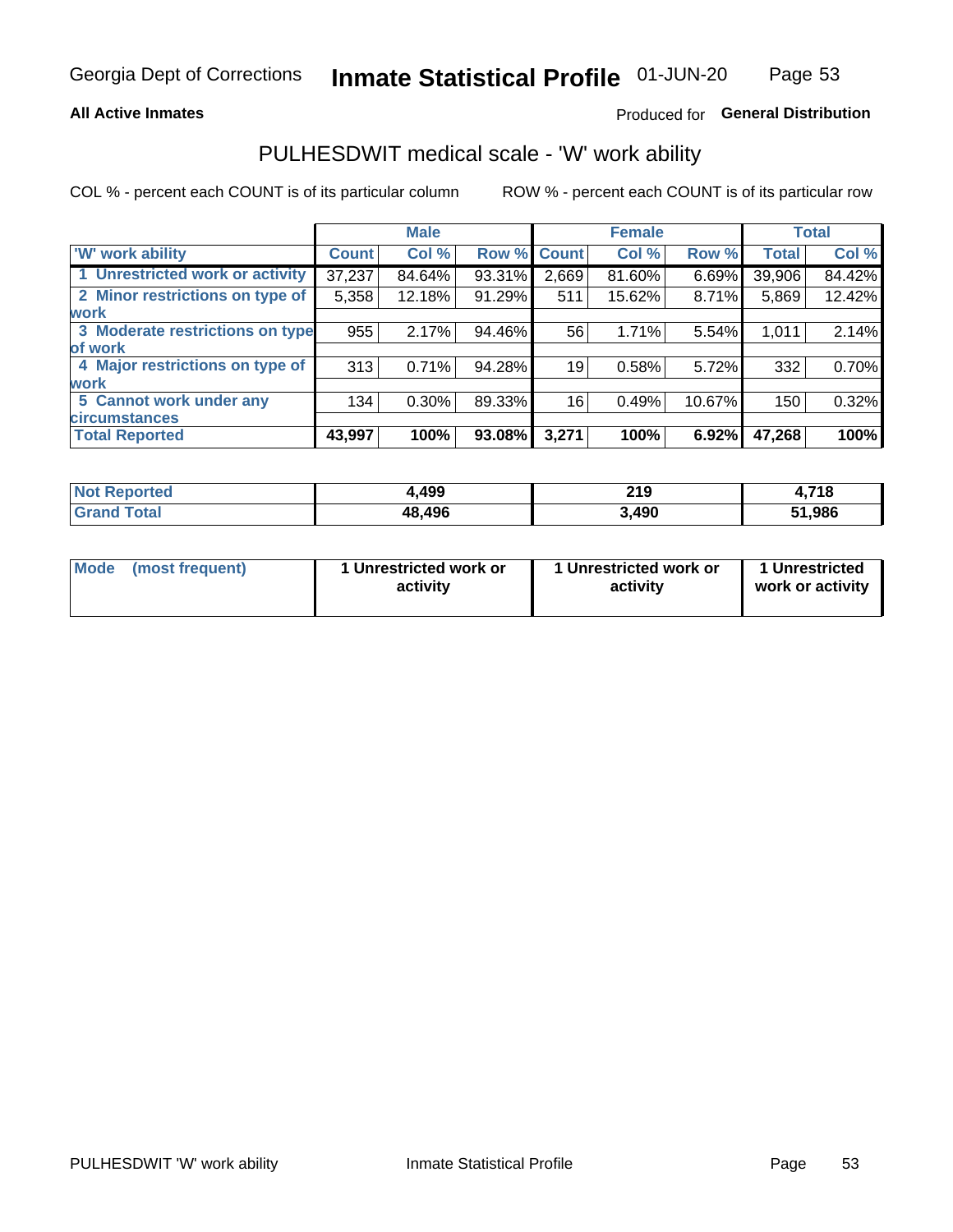### **All Active Inmates**

# Produced for General Distribution

# PULHESDWIT medical scale - 'I' impairment

COL % - percent each COUNT is of its particular column ROW % - percent each COUNT is of its particular row

|                                   |              | <b>Male</b> |        |             | <b>Female</b> |       |              | <b>Total</b> |
|-----------------------------------|--------------|-------------|--------|-------------|---------------|-------|--------------|--------------|
| <b>T</b> Impairment               | <b>Count</b> | Col %       |        | Row % Count | Col %         | Row % | <b>Total</b> | Col %        |
| 1 No impairments or               | 43,523       | 98.94%      | 93.05% | 3,251       | 99.54%        | 6.95% | 46,774       | 98.98%       |
| disabilities                      |              |             |        |             |               |       |              |              |
| 2 Wheelchair-bound but            | 261          | 0.59%       | 98.12% | 5           | 0.15%         | 1.88% | 266          | 0.56%        |
| otherwise OK                      |              |             |        |             |               |       |              |              |
| <b>3 Needs low-level Assisted</b> | 51           | 0.12%       | 96.23% | 2           | 0.06%         | 3.77% | 53           | 0.11%        |
| Living (level I)                  |              |             |        |             |               |       |              |              |
| 4 Needs moderate Assisted         | 27           | $0.06\%$    | 96.43% |             | 0.03%         | 3.57% | 28           | $0.06\%$     |
| <b>Living (level II)</b>          |              |             |        |             |               |       |              |              |
| <b>5 Needs maximal Assisted</b>   | 127          | 0.29%       | 94.78% | 7           | 0.21%         | 5.22% | 134          | 0.28%        |
| <b>Living (level III)</b>         |              |             |        |             |               |       |              |              |
| <b>Total Reported</b>             | 43,989       | 100%        | 93.09% | 3,266       | 100%          | 6.91% | 47,255       | 100%         |

| ported              | 4,507  | 224   | 724    |
|---------------------|--------|-------|--------|
| <b>NOT</b>          |        |       | 4,7J.  |
| <b>otal</b><br>. Gr | 48,496 | 3,490 | 51,986 |

| <b>Mode</b> | (most frequent) | <b>No impairments or</b><br>disabilities | 1 No impairments or<br>disabilities | 1 No impairments<br>or disabilities |
|-------------|-----------------|------------------------------------------|-------------------------------------|-------------------------------------|
|-------------|-----------------|------------------------------------------|-------------------------------------|-------------------------------------|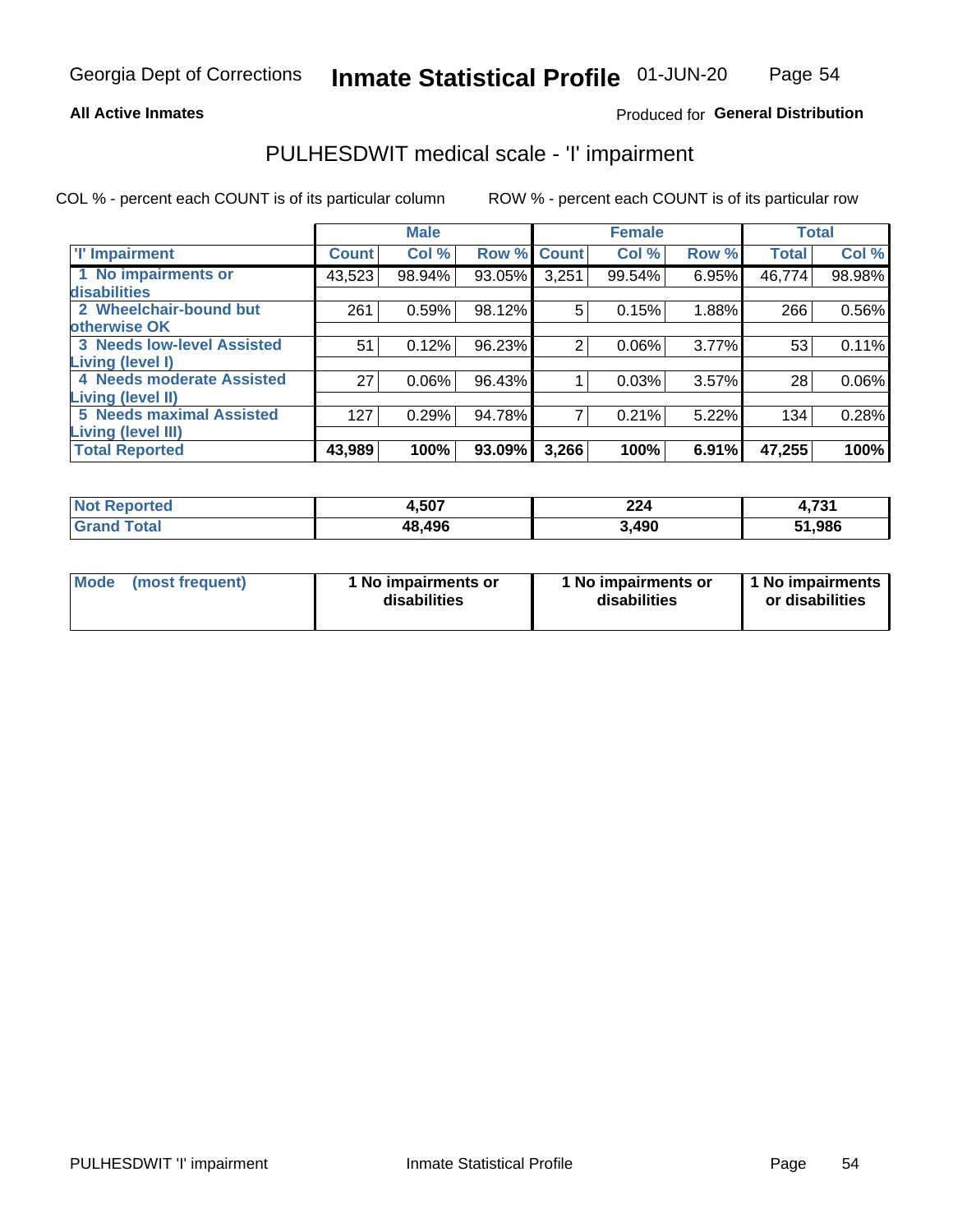### **All Active Inmates**

# Produced fo General Distribution

# PULHESDWIT medical scale - 'T' transportability

COL % - percent each COUNT is of its particular column

|                              |              | <b>Male</b> |         |              | <b>Female</b> |        |              | <b>Total</b> |
|------------------------------|--------------|-------------|---------|--------------|---------------|--------|--------------|--------------|
| <b>T' Transportability</b>   | <b>Count</b> | Col %       | Row %   | <b>Count</b> | Col %         | Row %  | <b>Total</b> | Col %        |
| 1 Can be transported in any  | 43,956       | 99.15%      | 93.13%  | 3,245        | 99.63%        | 6.87%  | 47,201       | 99.18%       |
| ordinary approved vehicle    |              |             |         |              |               |        |              |              |
| 2 Wheelchair-bound, not      | 99           | 0.22%       | 99.00%  |              | 0.03%         | 1.00%  | 100          | 0.21%        |
| needing special vehicle      |              |             |         |              |               |        |              |              |
| 3 Wheelchair-bound, requires | 21           | 0.05%       | 100.00% |              |               |        | 21           | 0.04%        |
| special vehicle              |              |             |         |              |               |        |              |              |
| 4 Needs specially-equipped   |              | 0.02%       | 87.50%  |              | 0.03%         | 12.50% | 8            | 0.02%        |
| medical vehicle              |              |             |         |              |               |        |              |              |
| <b>5 Requires ambulance</b>  | 252          | 0.57%       | 96.18%  | 10           | 0.31%         | 3.82%  | 262          | 0.55%        |
| transport                    |              |             |         |              |               |        |              |              |
| <b>Total Reported</b>        | 44,335       | 100%        | 93.16%  | 3,257        | 100%          | 6.84%  | 47,592       | 100%         |

| $'$ Not $_1$<br>Reported | 1C1<br>101 | 233   | 4,394  |
|--------------------------|------------|-------|--------|
| <b>Total</b><br>' Grang  | 48,496     | 3,490 | 51,986 |

|  | Mode (most frequent) | 1 Can be transported in any 1 Can be transported in any<br>ordinary approved vehicle   ordinary approved vehicle   transported in any |  | 1 Can be<br>  ordinary approved  <br>vehicle |
|--|----------------------|---------------------------------------------------------------------------------------------------------------------------------------|--|----------------------------------------------|
|--|----------------------|---------------------------------------------------------------------------------------------------------------------------------------|--|----------------------------------------------|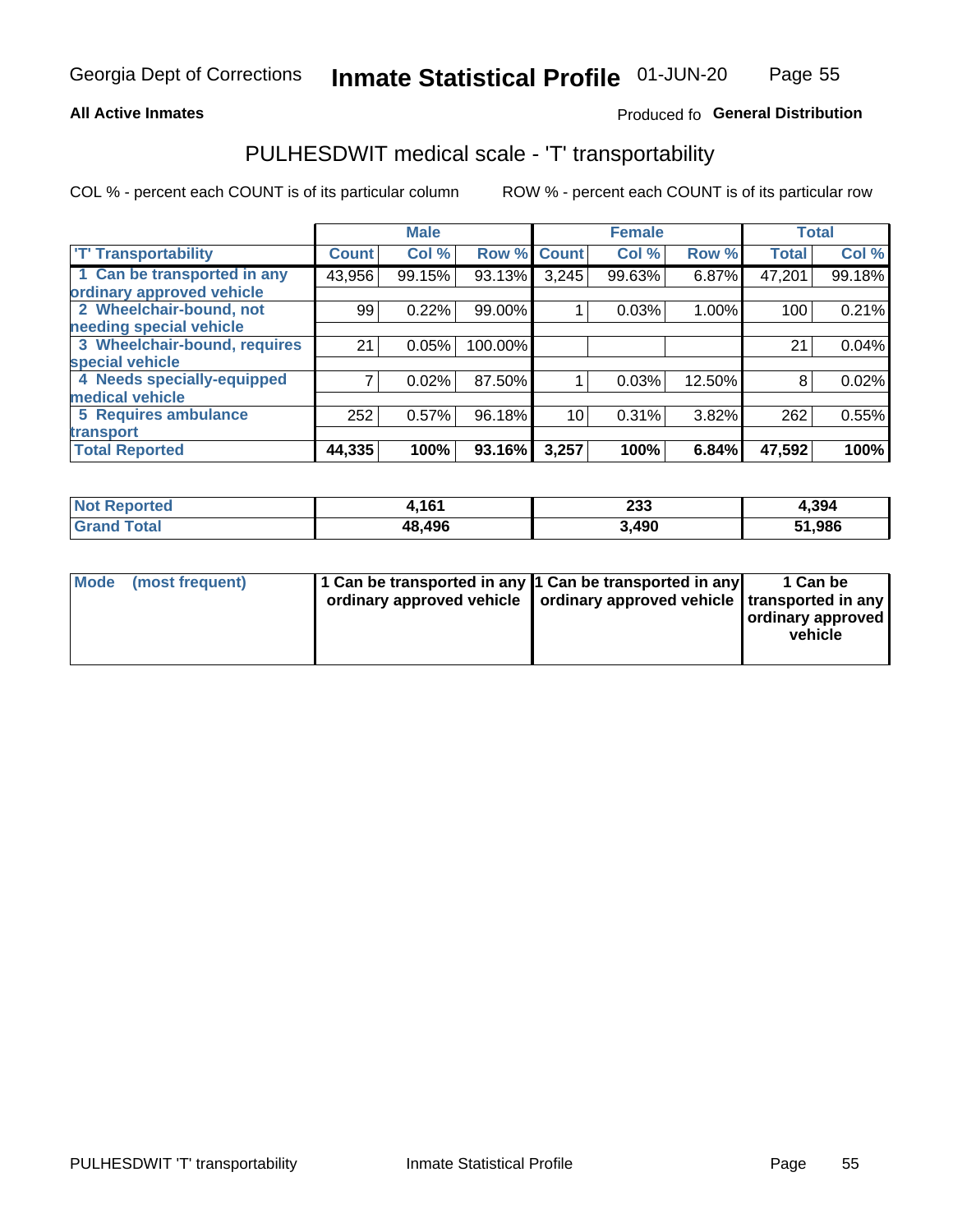#### Inmate Statistical Profile 01-JUN-20 Page 56

**All Active Inmates** 

### **Produced for General Distribution**

# Number of prior Georgia incarcerations

COL % - percent each COUNT is of its particular column

|                                       |              | <b>Male</b> |             |       | <b>Female</b> |       |        | <b>Total</b> |
|---------------------------------------|--------------|-------------|-------------|-------|---------------|-------|--------|--------------|
| <b>Num of Prior GA Incarcerations</b> | <b>Count</b> | Col %       | Row % Count |       | Col %         | Row % | Total  | Col %        |
|                                       | 27,182       | 56.05%      | 91.33%      | 2,582 | 73.98%        | 8.67% | 29,764 | 57.25%       |
|                                       | 8,806        | 18.16%      | 94.95%      | 468   | 13.41%        | 5.05% | 9,274  | 17.84%       |
| $\overline{2}$                        | 5,122        | 10.56%      | 96.13%      | 206   | 5.90%         | 3.87% | 5,328  | 10.25%       |
| 3                                     | 3,161        | 6.52%       | $96.90\%$   | 101   | 2.89%         | 3.10% | 3,262  | 6.27%        |
| $\boldsymbol{4}$                      | 1,747        | 3.60%       | 97.38%      | 47    | 1.35%         | 2.62% | 1,794  | 3.45%        |
| 5                                     | 1,017        | 2.10%       | 96.49%      | 37    | 1.06%         | 3.51% | 1,054  | 2.03%        |
| <b>More Than 5</b>                    | 1,461        | 3.01%       | 96.75%      | 49    | 1.40%         | 3.25% | 1,510  | 2.90%        |
| <b>Total Reported</b>                 | 48,496       | 100%        | 93.29%      | 3,490 | 100%          | 6.71% | 51,986 | 100%         |

| <b>Not Reported</b> |        |       |            |
|---------------------|--------|-------|------------|
| <b>Grand Total</b>  | 48,496 | 3,490 | ,986<br>C4 |

| Mean (average)         | 1.06 | .55 | 1.02 |
|------------------------|------|-----|------|
| <b>Median (middle)</b> |      |     |      |
| Mode (most frequent)   |      |     |      |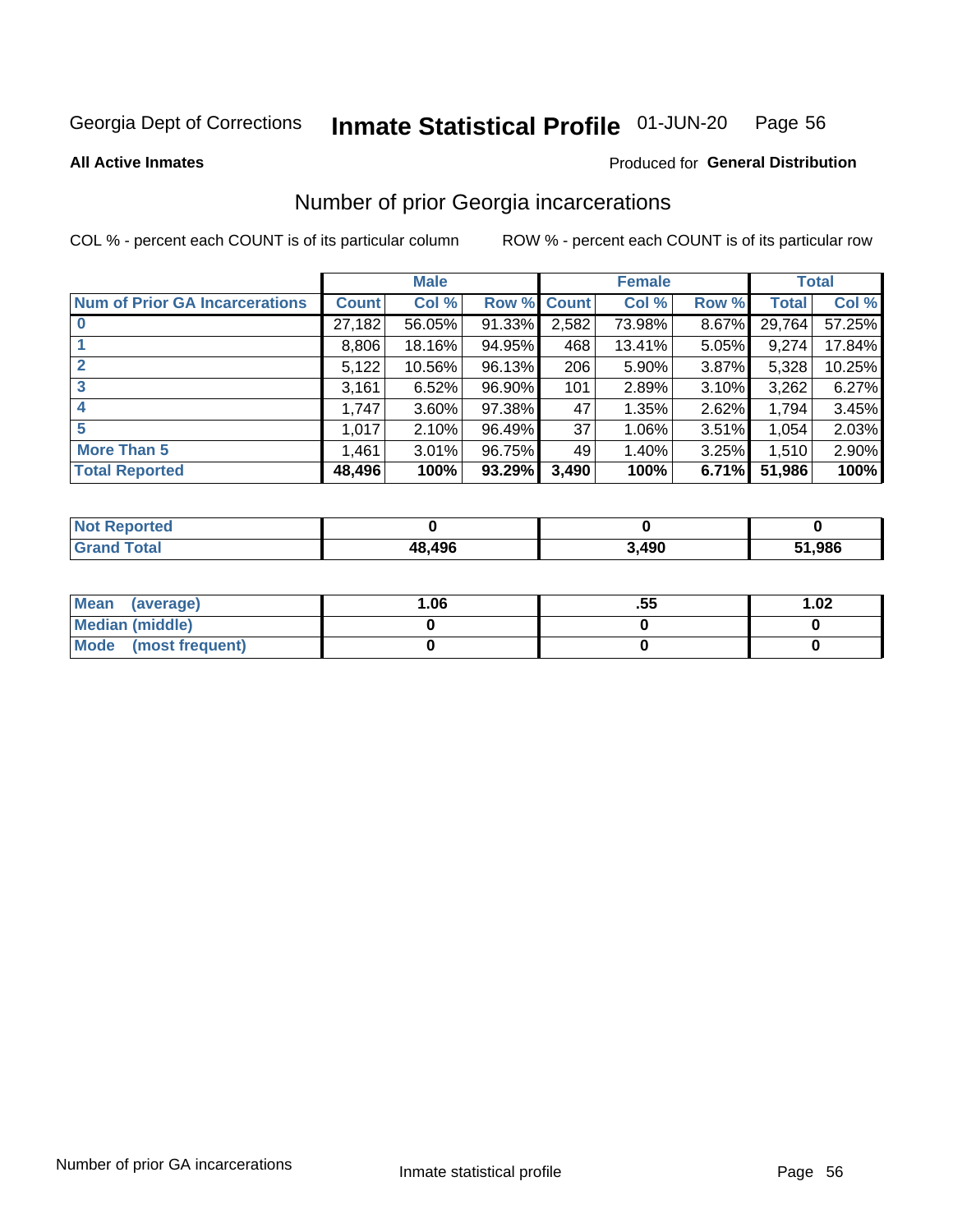#### Inmate Statistical Profile 01-JUN-20 Page 57

**All Active Inmates** 

### Produced for General Distribution

# Prison sentence in years

COL % - percent each COUNT is of its particular column

ROW % - percent each COUNT is of its particular row

|                                 |              | <b>Male</b> |        |              | <b>Female</b> |        |              | <b>Total</b> |
|---------------------------------|--------------|-------------|--------|--------------|---------------|--------|--------------|--------------|
| <b>Prison Sentence In Years</b> | <b>Count</b> | Col %       | Row %  | <b>Count</b> | Col %         | Row %  | <b>Total</b> | Col %        |
| $0 - 1$                         | 416          | 0.86%       | 93.69% | 28           | 0.80%         | 6.31%  | 444          | 0.85%        |
| $1.1 - 2$                       | 645          | 1.33%       | 92.14% | 55           | 1.58%         | 7.86%  | 700          | 1.35%        |
| $2.1 - 3$                       | 1,042        | 2.15%       | 88.91% | 130          | 3.72%         | 11.09% | 1,172        | 2.25%        |
| $3.1 - 4$                       | 860          | 1.77%       | 90.53% | 90           | 2.58%         | 9.47%  | 950          | 1.83%        |
| $4.1 - 5$                       | 1,628        | 3.36%       | 90.90% | 163          | 4.67%         | 9.10%  | 1,791        | 3.45%        |
| $5.1 - 6$                       | 976          | 2.01%       | 90.12% | 107          | 3.07%         | 9.88%  | 1,083        | 2.08%        |
| $6.1 - 7$                       | 933          | 1.92%       | 92.47% | 76           | 2.18%         | 7.53%  | 1,009        | 1.94%        |
| $7.1 - 8$                       | 1,013        | 2.09%       | 92.34% | 84           | 2.41%         | 7.66%  | 1,097        | 2.11%        |
| $8.1 - 9$                       | 1,104        | 2.28%       | 93.32% | 79           | 2.26%         | 6.68%  | 1,183        | 2.28%        |
| $9.1 - 10$                      | 3,194        | 6.59%       | 89.77% | 364          | 10.43%        | 10.23% | 3,558        | 6.84%        |
| $10.1 - 12$                     | 1,988        | 4.10%       | 91.11% | 194          | 5.56%         | 8.89%  | 2,182        | 4.20%        |
| $12.1 - 15$                     | 4,683        | 9.66%       | 92.81% | 363          | 10.40%        | 7.19%  | 5,046        | 9.71%        |
| $15.1 - 20$                     | 9,129        | 18.82%      | 93.45% | 640          | 18.34%        | 6.55%  | 9,769        | 18.79%       |
| 20.1 - Over                     | 11,759       | 24.25%      | 94.53% | 680          | 19.48%        | 5.47%  | 12,439       | 23.93%       |
| <b>Life</b>                     | 7,400        | 15.26%      | 95.18% | 375          | 10.74%        | 4.82%  | 7,775        | 14.96%       |
| <b>Life Without Parole</b>      | 1,602        | 3.30%       | 96.51% | 58           | 1.66%         | 3.49%  | 1,660        | 3.19%        |
| <b>Death</b>                    | 77           | 0.16%       | 98.72% |              | 0.03%         | 1.28%  | 78           | 0.15%        |
| <b>Youthful Offenders</b>       | 47           | 0.10%       | 94.00% | 3            | 0.09%         | 6.00%  | 50           | 0.10%        |
| <b>Total Reported</b>           | 48,496       | 100%        | 93.29% | 3,490        | 100%          | 6.71%  | 51,986       | 100.0%       |

| : Reported<br>I NOT |        |              |        |
|---------------------|--------|--------------|--------|
| <b>otal</b>         | 48.496 | . മറ<br>4J V | 51,986 |

### **Determinate (numeric) sentences only**

| <b>Mea</b> | 25.67 | ^^<br>____ | $\sim$ $\sim$<br>אפ<br>----<br>____ |
|------------|-------|------------|-------------------------------------|
|            |       |            |                                     |

All sentences (including determinate), with life, life without parole, and death sentences figured at 45 years

| <b>Me</b> | 36.94 | -- --<br>38<br>. . | 37.00 |
|-----------|-------|--------------------|-------|
|           |       |                    |       |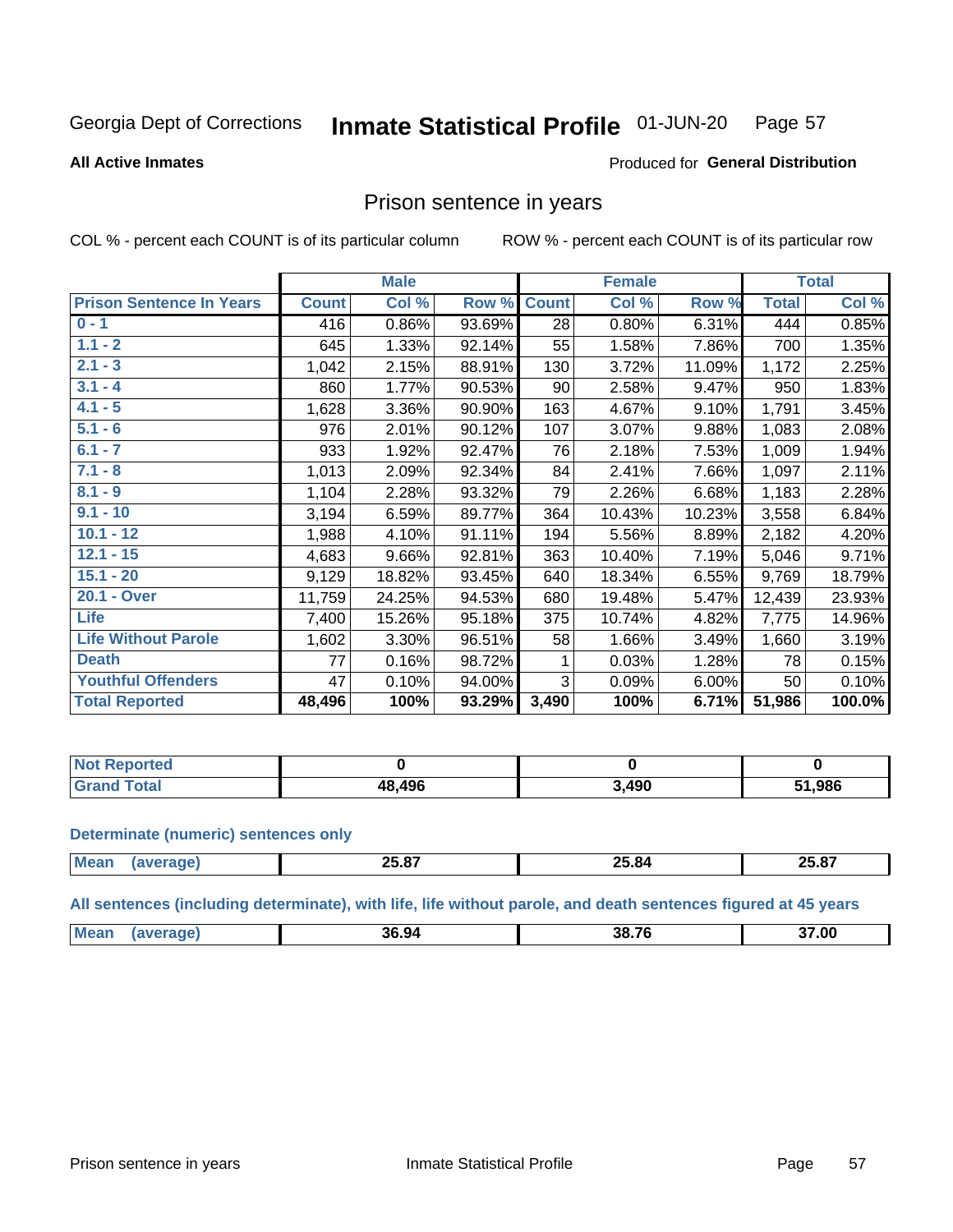#### Inmate Statistical Profile 01-JUN-20 Page 58

### **All Active Inmates**

### **Produced for General Distribution**

# Primary offense, broken out into felonies vs misdemeanors

COL % - percent each COUNT is of its particular column

|                                  |              | <b>Male</b> |           |             | <b>Female</b> |       | Total        |        |
|----------------------------------|--------------|-------------|-----------|-------------|---------------|-------|--------------|--------|
| <b>Felonies and Misdemeanors</b> | <b>Count</b> | Col %       |           | Row % Count | Col %         | Row % | <b>Total</b> | Col %  |
| <b>Felonies</b>                  | 48,263       | 99.80%      | 93.27%    | 3.481       | 99.91%        | 6.73% | 51.744       | 99.81% |
| <b>Misdemeanors</b>              | 98           | .20%        | 97.03%    |             | .09%          | 2.97% | 101          | .19%   |
| <b>Total Reported</b>            | 48,361       | 100%        | $93.28\%$ | 3,484       | 100%          | 6.72% | 51,845       | 100%   |

| <b>Not</b><br>Reported | 1 M F<br>טטו |        |        |
|------------------------|--------------|--------|--------|
| ™otal<br><b>Grand</b>  | 48.496       | 48,367 | 51,986 |

| M      | .    | nes | onies |
|--------|------|-----|-------|
| nuenti | ____ | .   | .     |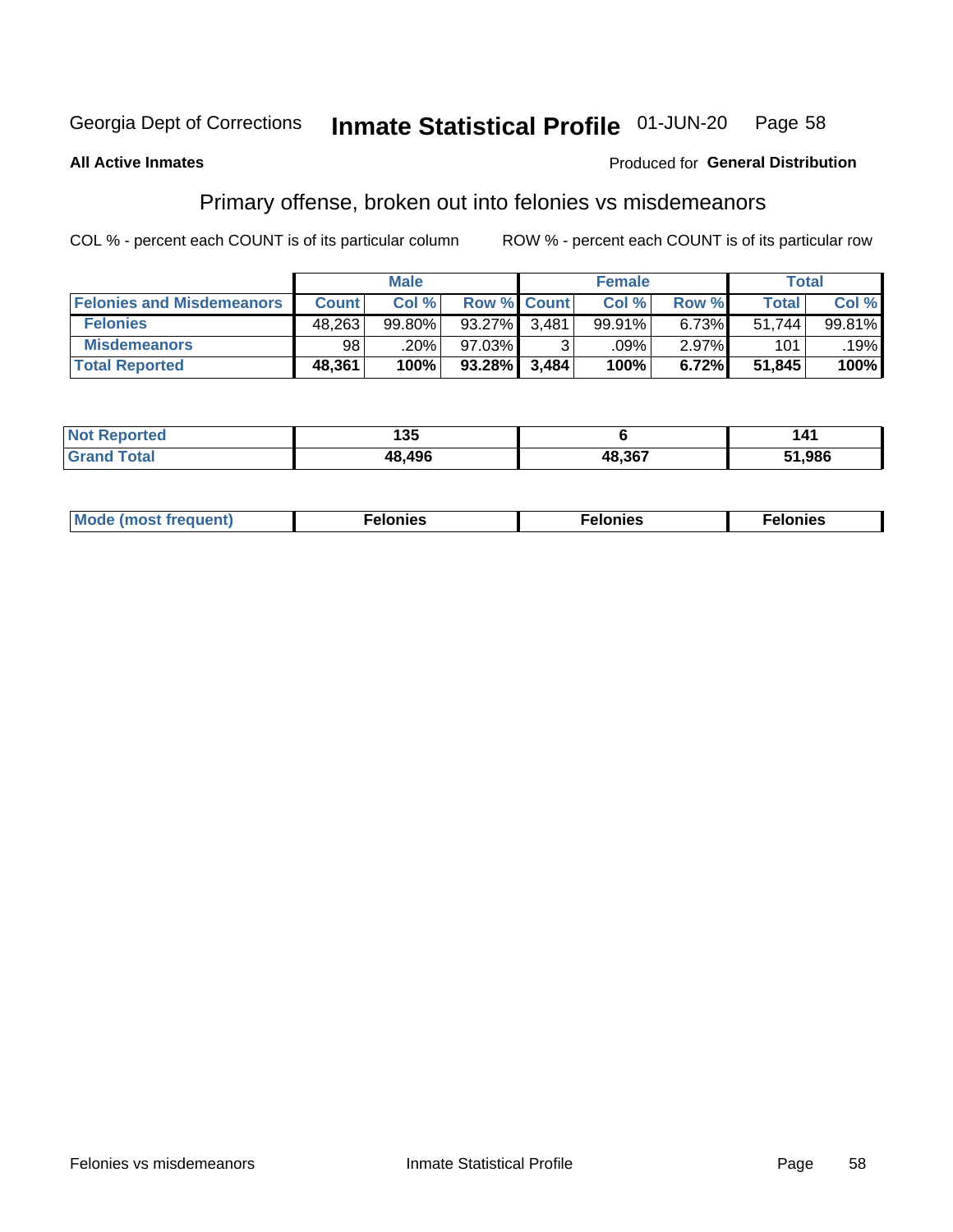#### Inmate Statistical Profile 01-JUN-20 Page 59

**All Active Inmates** 

### Produced for General Distribution

# Primary offense, broken out into six broad crime categories

COL % - percent each COUNT is of its particular column

|                                 | <b>Male</b>  |        |             | <b>Female</b>   |         |        | <b>Total</b> |        |
|---------------------------------|--------------|--------|-------------|-----------------|---------|--------|--------------|--------|
| <b>Crime Categories</b>         | <b>Count</b> | Col %  | Row % Count |                 | Col %   | Row %  | <b>Total</b> | Col %  |
| <b>Violent</b>                  | 26,334       | 54.41% | 93.87%      | 1,721           | 49.31%  | 6.13%  | 28,055       | 54.06% |
| <b>Sex Crime</b><br>2           | 8,585        | 17.74% | 98.50%      | 131             | 3.75%   | 1.50%  | 8,716        | 16.80% |
| $\mathbf{3}$<br><b>Property</b> | 6,357        | 13.13% | $90.14\%$   | 695             | 19.91%  | 9.86%  | 7,052        | 13.59% |
| <b>Drug</b><br>4                | 4,585        | 9.47%  | 85.86%      | 755             | 21.63%  | 14.14% | 5,340        | 10.29% |
| <b>Habit/DUI</b><br>5           | 87           | .18%   | 89.69%      | 10 <sup>1</sup> | $.29\%$ | 10.31% | 97           | .19%   |
| <b>Other</b><br>6               | 2,454        | 5.07%  | 93.24%      | 178             | 5.10%   | 6.76%  | 2,632        | 5.07%  |
| <b>Total Reported</b>           | 48,402       | 100%   | $93.27\%$   | 3,490           | 100%    | 6.73%  | 51,892       | 100%   |

| <b>Not Reported</b> | 94     |               | 94    |
|---------------------|--------|---------------|-------|
| <b>Total</b>        | 48,496 | חמו. ג<br>496 | 1,986 |

| M | - --<br>100011 | .<br><b>VIOIGIIL</b> | 1.91311 |
|---|----------------|----------------------|---------|
|   |                |                      |         |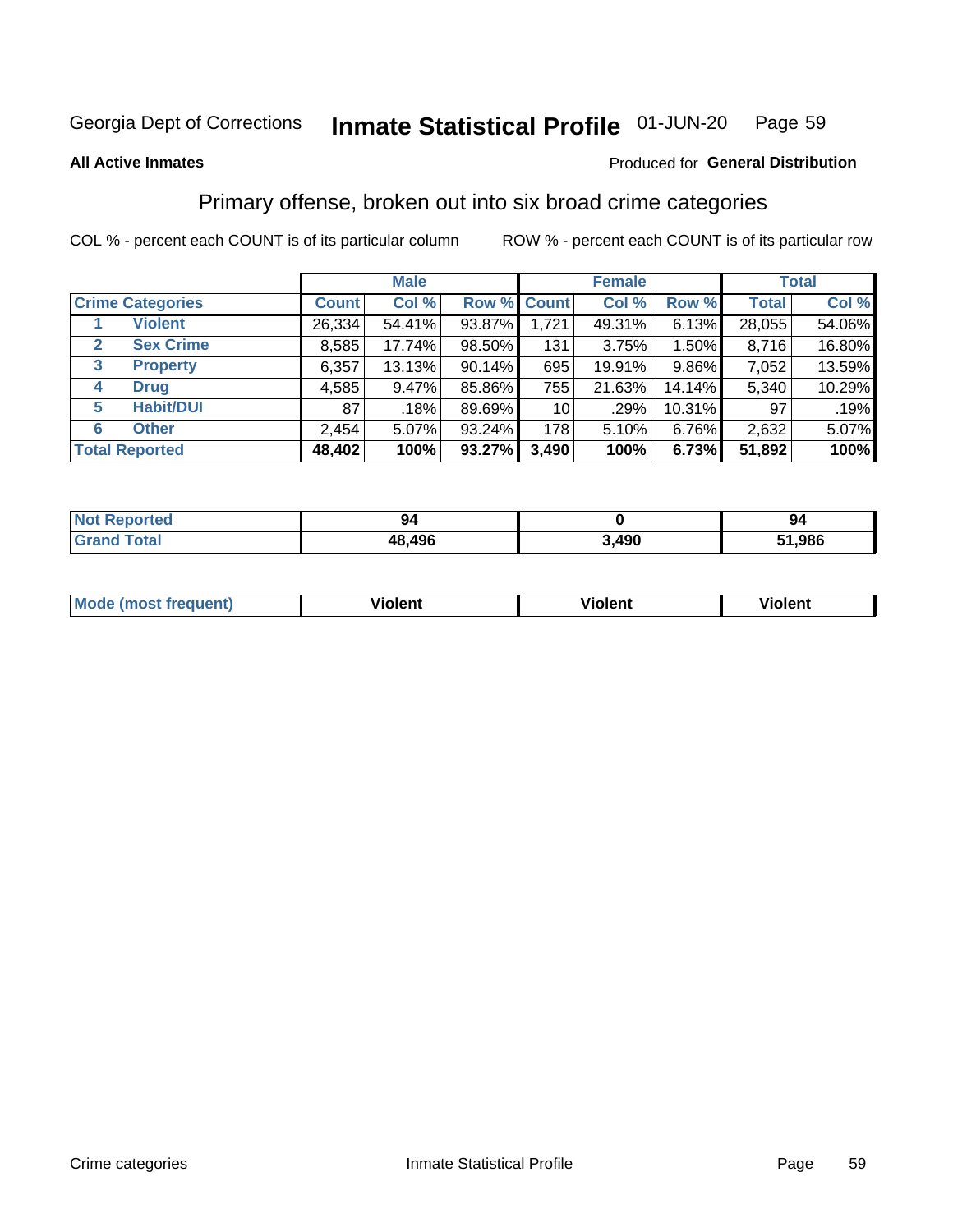#### Inmate Statistical Profile 01-JUN-20 Page 60

### **All Active Inmates**

# **Produced for General Distribution**

# Primary offense, detailed offense code

COL % - percent each COUNT is of its particular column

|                                            |                         | <b>Male</b> |         |                | <b>Female</b> |         |                           | <b>Total</b> |
|--------------------------------------------|-------------------------|-------------|---------|----------------|---------------|---------|---------------------------|--------------|
| <b>Primary Offense</b>                     | <b>Count</b>            | Col %       | Row %   | <b>Count</b>   | Col %         | Row %   | <b>Total</b>              | Col %        |
| <b>Abuse Neglect Elder/Disab (2812)</b>    | $\overline{39}$         | .08%        | 69.64%  | 17             | .49%          | 30.36%  | 56                        | .11%         |
| Agg Aslt W Intnt To Rape (2095)            | 74                      | .15%        | 100.00% |                |               |         | 74                        | .14%         |
| <b>Agg Sex Battery Atmpt (2099)</b>        | 3                       | .01%        | 100.00% |                |               |         | 3                         | .01%         |
| <b>Aggrav Assault (1302)</b>               | 5,170                   | 10.68%      | 94.50%  | 301            | 8.62%         | 5.50%   | 5,471                     | 10.54%       |
| <b>Aggrav Assault Peace Ofcr</b><br>(1314) | 376                     | .78%        | 94.95%  | 20             | .57%          | 5.05%   | 396                       | .76%         |
| <b>Aggrav Battery (1305)</b>               | 1,337                   | 2.76%       | 93.50%  | 93             | 2.66%         | 6.50%   | 1,430                     | 2.76%        |
| <b>Aggrav Battery Peace Ofcr</b><br>(1315) | 28                      | .06%        | 96.55%  | 1              | .03%          | 3.45%   | 29                        | .06%         |
| <b>Aggrav Ch Molest Atmpt (2096)</b>       | 4                       | .01%        | 100.00% |                |               |         | 4                         | .01%         |
| <b>Aggrav Child Molestation (2021)</b>     | 1,308                   | 2.70%       | 98.49%  | 20             | .57%          | 1.51%   | 1,328                     | 2.56%        |
| <b>Aggrav Cruelty To Animals</b><br>(2972) | 15                      | .03%        | 88.24%  | $\overline{2}$ | .06%          | 11.76%  | 17                        | .03%         |
| <b>Aggrav Sexual Battery (2009)</b>        | 234                     | .48%        | 99.15%  | $\overline{2}$ | .06%          | .85%    | 236                       | .45%         |
| <b>Aggrav Sodomy (2003)</b>                | 228                     | .47%        | 98.70%  | $\overline{3}$ | .09%          | 1.30%   | 231                       | .45%         |
| <b>Aggrav Stalking (1321)</b>              | 312                     | .64%        | 96.89%  | 10             | .29%          | 3.11%   | 322                       | .62%         |
| <b>Aggravated Assault On 65+</b><br>(1304) | 5                       | .01%        | 83.33%  | 1              | .03%          | 16.67%  | 6                         | .01%         |
| <b>Aiding Escape (2502)</b>                |                         |             |         | $\overline{2}$ | .06%          | 100.00% | $\overline{2}$            | .01%         |
| <b>Alter Id (1506)</b>                     | 1                       | .01%        | 100.00% |                |               |         | 1                         | .01%         |
| <b>Armed Robbery (1902)</b>                | 5,675                   | 11.72%      | 96.48%  | 207            | 5.93%         | 3.52%   | 5,882                     | 11.34%       |
| Arson 1st Degree (1401)                    | 51                      | .11%        | 82.26%  | 11             | .32%          | 17.74%  | 62                        | .12%         |
| <b>Arson 2nd Degree (1402)</b>             | 9                       | .02%        | 100.00% |                |               |         | 9                         | .02%         |
| <b>Arson 3rd Degree (1403)</b>             | 3                       | .01%        | 100.00% |                |               |         | $\ensuremath{\mathsf{3}}$ | .01%         |
| <b>Ass W/ Int Transmit Hiv (1313)</b>      | 1                       | .01%        | 100.00% |                |               |         | 1                         | .01%         |
| <b>Atmpt Aggrav Assault (1303)</b>         | 8                       | .02%        | 100.00% |                |               |         | 8                         | .02%         |
| <b>Atmpt Aggrav Sodomy (2093)</b>          | 4                       | .01%        | 100.00% |                |               |         | 4                         | .01%         |
| <b>Atmpt Armed Robbery (1992)</b>          | 98                      | .20%        | 95.15%  | 5              | .14%          | 4.85%   | 103                       | .20%         |
| <b>Atmpt Burglary (1690)</b>               | 20                      | .04%        | 95.24%  | 1              | .03%          | 4.76%   | 21                        | .04%         |
| <b>Atmpt Child Molestation (2094)</b>      | 35                      | .07%        | 97.22%  | 1              | .03%          | 2.78%   | 36                        | .07%         |
| <b>Atmpt Kidnap (1390)</b>                 | $\overline{2}$          | .01%        | 100.00% |                |               |         | $\overline{2}$            | .01%         |
| <b>Atmpt Murder (1190)</b>                 | 164                     | .34%        | 92.66%  | 13             | .37%          | 7.34%   | 177                       | .34%         |
| Atmpt Rape (2091)                          | 49                      | .10%        | 98.00%  | $\mathbf{1}$   | .03%          | 2.00%   | 50                        | .10%         |
| <b>Atmpt Robbery (1991)</b>                | 28                      | .06%        | 96.55%  | 1              | .03%          | 3.45%   | 29                        | .06%         |
| <b>Atmpt Sodomy (2092)</b>                 | 1                       | .01%        | 100.00% |                |               |         | $\mathbf 1$               | .01%         |
| <b>Atmpt Theft By Taking (1812)</b>        | $\overline{\mathbf{4}}$ | .01%        | 100.00% |                |               |         | $\overline{\mathbf{4}}$   | .01%         |
| <b>Atmpt Viol Substance Act (4090)</b>     | 11                      | .02%        | 91.67%  | 1              | .03%          | 8.33%   | 12                        | .02%         |
| <b>Att/Consprcy Commt C/S/Of</b><br>(4134) | 37                      | .08%        | 82.22%  | 8              | .23%          | 17.78%  | 45                        | .09%         |
| <b>Bad Checks (1704)</b>                   | 1                       | .01%        | 100.00% |                |               |         | $\mathbf{1}$              | .01%         |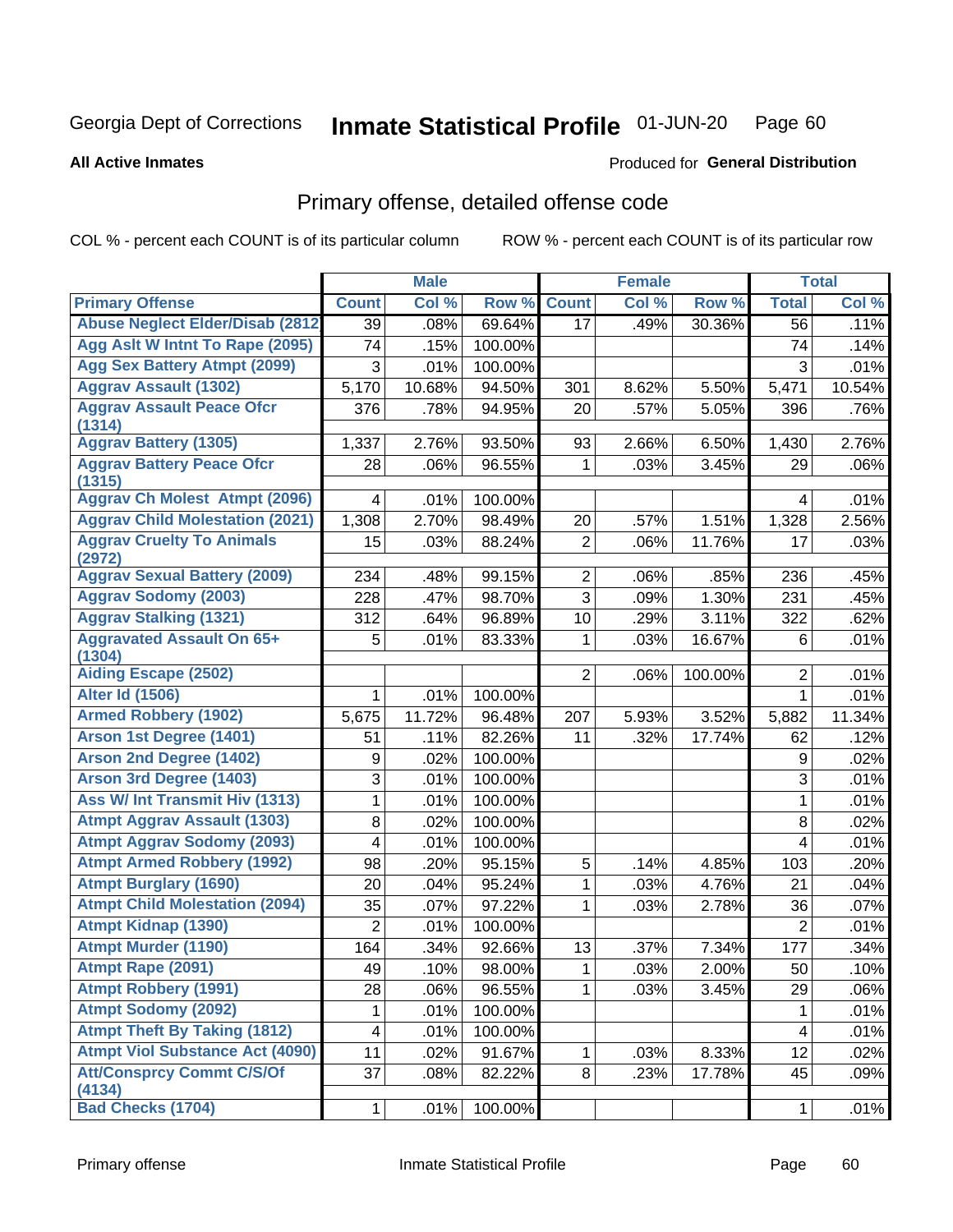#### Inmate Statistical Profile 01-JUN-20 Page 61

**All Active Inmates** 

### Produced for General Distribution

# Primary offense, detailed offense code

COL % - percent each COUNT is of its particular column

|                                            |                | <b>Male</b> |         |                | <b>Female</b> |         |                | <b>Total</b> |
|--------------------------------------------|----------------|-------------|---------|----------------|---------------|---------|----------------|--------------|
| <b>Primary Offense</b>                     | <b>Count</b>   | Col %       | Row %   | <b>Count</b>   | Col %         | Row %   | <b>Total</b>   | Col %        |
| <b>Bail Jumping (2511)</b>                 | 3              | .01%        | 100.00% |                |               |         | 3              | .01%         |
| <b>Bestiality (2004)</b>                   | 1              | .01%        | 100.00% |                |               |         | $\mathbf{1}$   | .01%         |
| <b>Bigamy (2007)</b>                       | 2              | .01%        | 100.00% |                |               |         | $\overline{2}$ | .01%         |
| <b>Bribery Govt Officer (2301)</b>         |                |             |         | 1              | .03%          | 100.00% | 1              | .01%         |
| Burg 1st Aft 6/30/12 (1611)                | 1,895          | 3.92%       | 93.81%  | 125            | 3.58%         | 6.19%   | 2,020          | 3.89%        |
| Burg 2nd Aft 6/30/12 (1612)                | 619            | 1.28%       | 96.87%  | 20             | .57%          | 3.13%   | 639            | 1.23%        |
| Burg Bef 7/1/12 (1601)                     | 1,592          | 3.29%       | 97.61%  | 39             | 1.12%         | 2.39%   | 1,631          | 3.14%        |
| <b>Carry Pistl Without Licns (2903)</b>    | 1              | .01%        | 100.00% |                |               |         | 1              | .01%         |
| <b>Carry Weapon At School (2915)</b>       | 4              | .01%        | 100.00% |                |               |         | 4              | .01%         |
| <b>Child Molestation (2019)</b>            | 2,595          | 5.36%       | 97.92%  | 55             | 1.58%         | 2.08%   | 2,650          | 5.11%        |
| <b>Cnspire Traffic Cntrl Sub (4130)</b>    | 5              | .01%        | 83.33%  | 1              | .03%          | 16.67%  | 6              | .01%         |
| <b>Computer Pornography (1760)</b>         | 102            | .21%        | 100.00% |                |               |         | 102            | .20%         |
| <b>Computer Theft (1761)</b>               | 4              | .01%        | 80.00%  | 1              | .03%          | 20.00%  | 5              | .01%         |
| <b>Computer Trespass (1762)</b>            | $\overline{2}$ | .01%        | 66.67%  | 1              | .03%          | 33.33%  | 3              | .01%         |
| <b>Conceal Death Of Another (1125)</b>     | 12             | .02%        | 66.67%  | 6              | .17%          | 33.33%  | 18             | .03%         |
| <b>Conspiracy (9901)</b>                   | 19             | .04%        | 90.48%  | $\overline{2}$ | .06%          | 9.52%   | 21             | .04%         |
| <b>Conspire Restrain Free (2308)</b>       |                |             |         | 1              | .03%          | 100.00% | 1              | .01%         |
| <b>Convsn Paymnts Real Propy</b><br>(1811) | 1              | .01%        | 100.00% |                |               |         | 1              | .01%         |
| Crim Use W/Alt Id Mark (7010)              | $\overline{2}$ | .01%        | 100.00% |                |               |         | $\overline{2}$ | .01%         |
| <b>Crml Atmpt Felony (7027)</b>            | 10             | .02%        | 83.33%  | $\overline{2}$ | .06%          | 16.67%  | 12             | .02%         |
| <b>Crmnl Atmpt (9905)</b>                  | 2              | .01%        | 100.00% |                |               |         | $\overline{2}$ | .01%         |
| Crmnl Damage 1st Degree (1501)             | 19             | .04%        | 100.00% |                |               |         | 19             | .04%         |
| <b>Crmnl Damage 2nd Degree</b>             | 65             | .13%        | 89.04%  | 8              | .23%          | 10.96%  | 73             | .14%         |
| (1502)                                     |                |             |         |                |               |         |                |              |
| Crmnl Interfere Govt Prop (2613)           | 14             | .03%        | 77.78%  | $\overline{4}$ | .11%          | 22.22%  | 18             | .03%         |
| <b>Cruelty To An Inmate (2810)</b>         | 1              | .01%        | 100.00% |                |               |         | 1              | .01%         |
| <b>Cruelty To Children (2801)</b>          | 297            | .61%        | 75.77%  | 95             | 2.72%         | 24.23%  | 392            | .76%         |
| <b>Cruelty To Elder Person (2811)</b>      | 22             | .05%        | 64.71%  | 12             | .34%          | 35.29%  | 34             | .07%         |
| <b>Distr Mat Depict Nudity (2102)</b>      | 1              | .01%        | 100.00% |                |               |         | 1              | .01%         |
| Dogfighting (2718)                         | 1              | .01%        | 100.00% |                |               |         | 1              | .01%         |
| Drv W/ Improp Veh Reg (7013)               | 1              | .01%        | 50.00%  | 1              | .03%          | 50.00%  | $\overline{2}$ | .01%         |
| <b>Drv W/Susp License (7011)</b>           | 1              | .01%        | 100.00% |                |               |         | 1              | .01%         |
| <b>Drvng Habtl Violator (5004)</b>         | 6              | .01%        | 85.71%  | 1              | .03%          | 14.29%  | 7              | .01%         |
| <b>Embracery (2407)</b>                    | 1              | .01%        | 100.00% |                |               |         | 1              | .01%         |
| <b>Entering Vehicle (1880)</b>             | 87             | .18%        | 97.75%  | $\overline{2}$ | .06%          | 2.25%   | 89             | .17%         |
| <b>Entice Child Attempted (2090)</b>       | 6              | .01%        | 100.00% |                |               |         | 6              | .01%         |
| <b>Enticing Child-Indec Purp (2020)</b>    | 73             | .15%        | 91.25%  | $\overline{7}$ | .20%          | 8.75%   | 80             | .15%         |
| <b>Escape (2501)</b>                       | 29             | .06%        | 90.63%  | 3              | .09%          | 9.38%   | 32             | .06%         |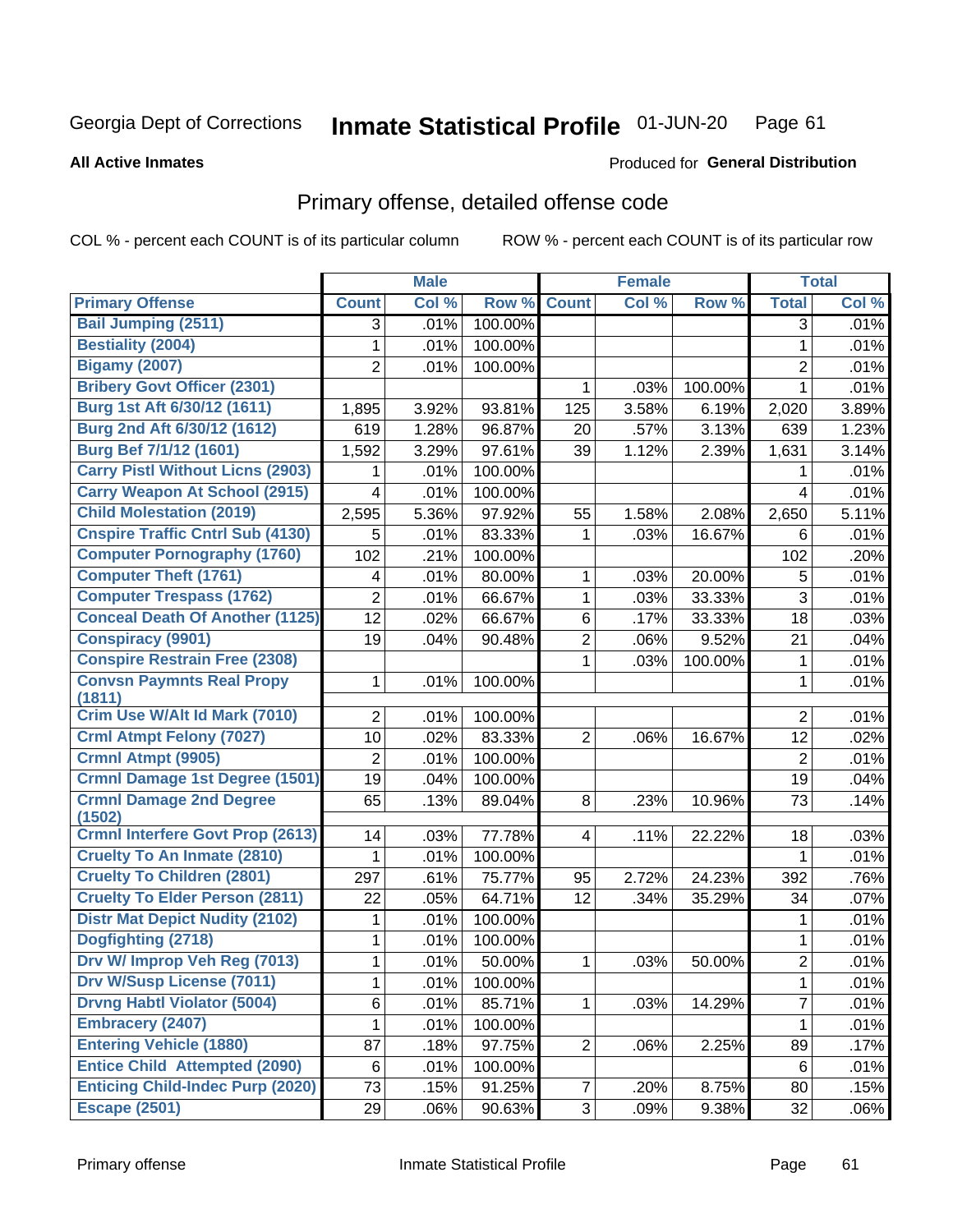#### Inmate Statistical Profile 01-JUN-20 Page 62

### **All Active Inmates**

# **Produced for General Distribution**

# Primary offense, detailed offense code

COL % - percent each COUNT is of its particular column

|                                                  |                 | <b>Male</b> |         |                 | <b>Female</b> |         |                | <b>Total</b> |
|--------------------------------------------------|-----------------|-------------|---------|-----------------|---------------|---------|----------------|--------------|
| <b>Primary Offense</b>                           | <b>Count</b>    | Col %       | Row %   | <b>Count</b>    | Col %         | Row %   | <b>Total</b>   | Col %        |
| <b>Exploit Disabled/Elder (7022)</b>             | 14              | .03%        | 48.28%  | $\overline{15}$ | .43%          | 51.72%  | 29             | .06%         |
| <b>False Certificates (2311)</b>                 | 1               | .01%        | 100.00% |                 |               |         | 1              | .01%         |
| <b>False Imprisonment (1308)</b>                 | 185             | .38%        | 95.36%  | 9               | .26%          | 4.64%   | 194            | .37%         |
| <b>False Public Alarm (2609)</b>                 | 1               | .01%        | 100.00% |                 |               |         | 1              | .01%         |
| <b>False Statements Govt (2408)</b>              | 15              | .03%        | 71.43%  | 6               | .17%          | 28.57%  | 21             | .04%         |
| <b>False Swearng Writtn Stmt</b><br>(2205)       |                 |             |         | 1               | .03%          | 100.00% | 1              | .01%         |
| <b>Family Violence Battery (1301)</b>            | 142             | .29%        | 97.93%  | 3               | .09%          | 2.07%   | 145            | .28%         |
| Feticide (1121)                                  | $\overline{2}$  | .01%        | 100.00% |                 |               |         | $\overline{2}$ | .01%         |
| <b>Feticide By Vehicle (1118)</b>                | 6               | .01%        | 100.00% |                 |               |         | 6              | .01%         |
| <b>Financial Identity Fraud (1756)</b>           | 57              | .12%        | 75.00%  | 19              | .54%          | 25.00%  | 76             | .15%         |
| <b>Fleeing/Eluding Police (2316)</b>             | 447             | .92%        | 95.11%  | 23              | .66%          | 4.89%   | 470            | .91%         |
| Forg 1st Aft 6/30/12 (1711)                      | 100             | .21%        | 70.42%  | 42              | 1.20%         | 29.58%  | 142            | .27%         |
| Forg 1st Bef 7/1/12 (1701)                       | 115             | .24%        | 70.99%  | 47              | 1.35%         | 29.01%  | 162            | .31%         |
| Forg 2nd Aft 6/30/12 (1712)                      | 24              | .05%        | 75.00%  | 8               | .23%          | 25.00%  | 32             | .06%         |
| Forg 2nd Bef 7/1/12 (1702)                       | 2               | .01%        | 100.00% |                 |               |         | $\overline{2}$ | .01%         |
| Forg 3rd Aft 6/30/12 (1713)                      | $\overline{45}$ | .09%        | 80.36%  | 11              | .32%          | 19.64%  | 56             | .11%         |
| Forg 4th Aft 6/30/12 (1714)                      | 12              | .02%        | 70.59%  | 5               | .14%          | 29.41%  | 17             | .03%         |
| <b>Forgery Credit Card (1752)</b>                | $\overline{c}$  | .01%        | 66.67%  | $\mathbf 1$     | .03%          | 33.33%  | $\sqrt{3}$     | .01%         |
| <b>Fraudulent Access Compute</b><br>(1796)       | $\overline{2}$  | .01%        | 100.00% |                 |               |         | $\overline{2}$ | .01%         |
| <b>Fraudulent Checks (1750)</b>                  |                 |             |         | 1               | .03%          | 100.00% | 1              | .01%         |
| <b>Fraudulent Credit Card (1753)</b>             | 64              | .13%        | 68.09%  | 30              | .86%          | 31.91%  | 94             | .18%         |
| <b>Gang Participation (9914)</b>                 | 57              | .12%        | 98.28%  | 1               | .03%          | 1.72%   | 58             | .11%         |
| <b>Guard Line W/Weapon/Drugs</b>                 | 23              | .05%        | 74.19%  | 8               | .23%          | 25.81%  | 31             | .06%         |
| (2963)<br><b>Habit Traf Viol/Impaired (5005)</b> | 6               | .01%        | 100.00% |                 |               |         | 6              | .01%         |
| <b>Habit Traf Viol/Other (5006)</b>              | 5               | .01%        | 100.00% |                 |               |         | 5              | .01%         |
| <b>Hijacking Motor Vehicle (1911)</b>            | 46              | .10%        | 100.00% |                 |               |         | 46             | .09%         |
| <b>Hindering Appreh Or Pun (2503)</b>            | 4               | .01%        | 66.67%  | $\overline{c}$  | .06%          | 33.33%  | 6              | .01%         |
| Hit-Run W/Injury/Fatality (5007)                 | 40              | .08%        | 85.11%  | $\overline{7}$  | .20%          | 14.89%  | 47             | .09%         |
| Home Invasion 1st Degree (7007)                  | 22              | .05%        | 88.00%  | 3               | .09%          | 12.00%  | 25             | .05%         |
| <b>Home Invasion 2nd Degree</b>                  | 2               | .01%        | 100.00% |                 |               |         | $\overline{c}$ | .01%         |
| (7008)                                           |                 |             |         |                 |               |         |                |              |
| <b>Homicide By Vessel (1124)</b>                 | 40              | .08%        | 88.89%  | 5               | .14%          | 11.11%  | 45             | .09%         |
| <b>Illegal Attm To Obt Drugs (4011)</b>          | 1               | .01%        | 33.33%  | $\overline{2}$  | .06%          | 66.67%  | $\sqrt{3}$     | .01%         |
| <b>Impersonating Officer (2405)</b>              | $\overline{c}$  | .01%        | 100.00% |                 |               |         | $\overline{2}$ | .01%         |
| <b>Impersonation (2404)</b>                      | $\overline{3}$  | .01%        | 75.00%  | $\mathbf{1}$    | .03%          | 25.00%  | 4              | .01%         |
| <b>Incest (2006)</b>                             | 225             | .46%        | 99.12%  | 2               | .06%          | .88%    | 227            | .44%         |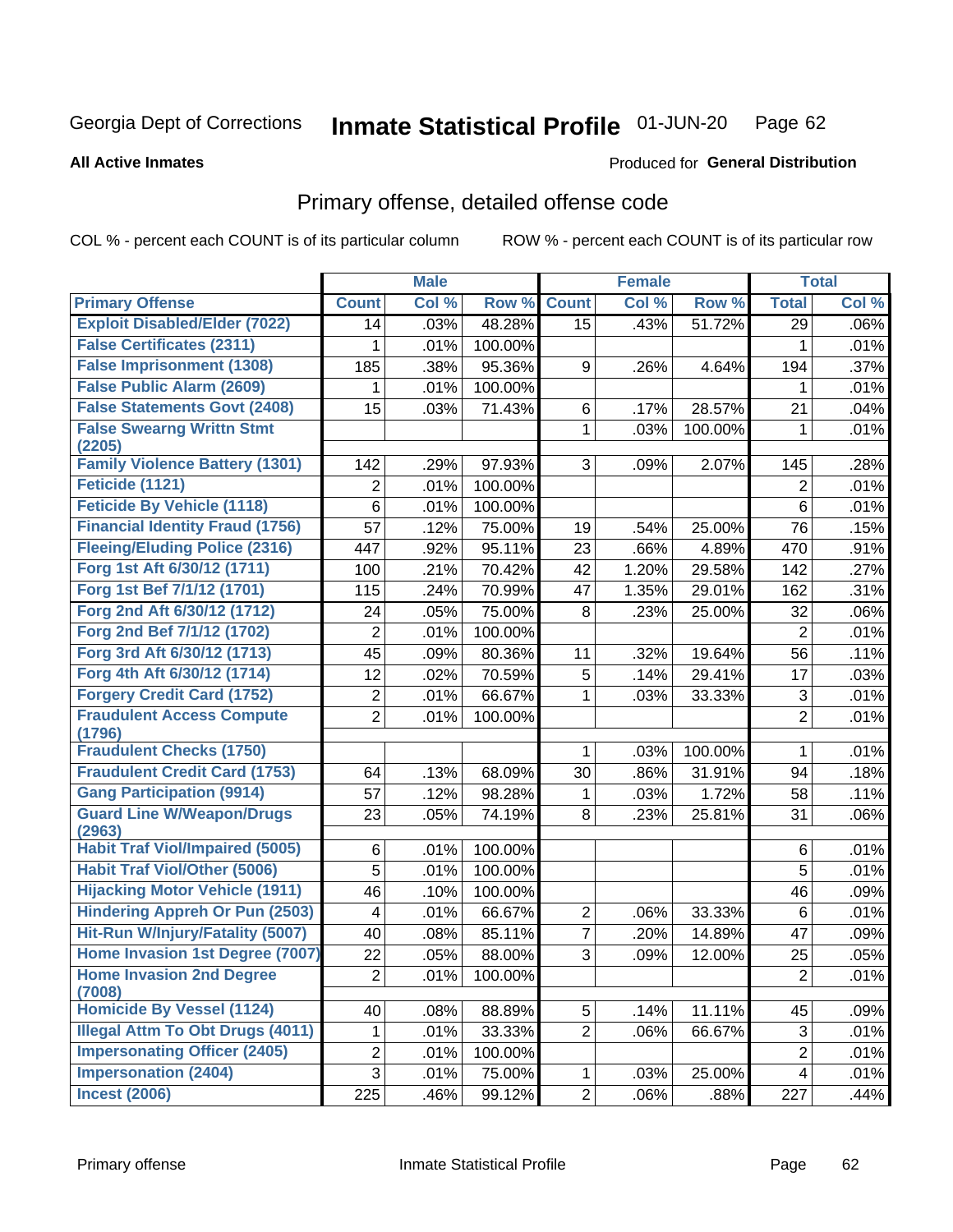**All Active Inmates** 

#### Inmate Statistical Profile 01-JUN-20 Page 63

**Produced for General Distribution** 

# Primary offense, detailed offense code

COL % - percent each COUNT is of its particular column

|                                            |                | <b>Male</b> |         |                | <b>Female</b> |        |                         | <b>Total</b> |
|--------------------------------------------|----------------|-------------|---------|----------------|---------------|--------|-------------------------|--------------|
| <b>Primary Offense</b>                     | <b>Count</b>   | Col %       | Row %   | <b>Count</b>   | Col %         | Row %  | <b>Total</b>            | Col %        |
| <b>Incest Atmpt (2098)</b>                 | 1.             | .01%        | 100.00% |                |               |        | $\mathbf 1$             | .01%         |
| <b>Inciting To Insurrection (2203)</b>     | 3              | .01%        | 75.00%  | 1              | .03%          | 25.00% | $\overline{\mathbf{4}}$ | .01%         |
| <b>Influencing Witness (2313)</b>          | 5              | .01%        | 100.00% |                |               |        | 5                       | .01%         |
| <b>Injury By Vehicle (1318)</b>            | 103            | .21%        | 84.43%  | 19             | .54%          | 15.57% | 122                     | .24%         |
| <b>Insurance Fraud (7023)</b>              | 1              | .01%        | 100.00% |                |               |        | 1                       | .01%         |
| <b>Insurrection (2202)</b>                 | 6              | .01%        | 85.71%  | $\mathbf{1}$   | .03%          | 14.29% | $\overline{7}$          | .01%         |
| <b>Interfere Electronic Dvce (2614)</b>    | 3              | .01%        | 100.00% |                |               |        | 3                       | .01%         |
| <b>Interference With Custody (1312)</b>    | 13             | .03%        | 86.67%  | $\overline{2}$ | .06%          | 13.33% | 15                      | .03%         |
| <b>Involuntary Manslaughter (1103)</b>     | 172            | .36%        | 88.66%  | 22             | .63%          | 11.34% | 194                     | .37%         |
| Kidnapping (1311)                          | 1,441          | 2.98%       | 96.84%  | 47             | 1.35%         | 3.16%  | 1,488                   | 2.87%        |
| <b>Livestock Theft (1817)</b>              | 5              | .01%        | 100.00% |                |               |        | 5                       | .01%         |
| <b>Lottery Violation (2730)</b>            | $\overline{2}$ | .01%        | 66.67%  | $\mathbf{1}$   | .03%          | 33.33% | 3                       | .01%         |
| Manf Methamph 200-399 Gm<br>(4144)         | 6              | .01%        | 100.00% |                |               |        | 6                       | .01%         |
| <b>Manf Methamph 28-199 Gm</b><br>(4143)   | 10             | .02%        | 83.33%  | $\overline{2}$ | .06%          | 16.67% | 12                      | .02%         |
| Manf Methamph 400+ Gm (4145)               | 1              | .01%        | 100.00% |                |               |        | 1                       | .01%         |
| <b>Manf Methamph Unspec Amt</b><br>(4147)  | 76             | .16%        | 91.57%  | $\overline{7}$ | .20%          | 8.43%  | 83                      | .16%         |
| <b>Manufac Marijuana (7012)</b>            | 18             | .04%        | 94.74%  | $\mathbf{1}$   | .03%          | 5.26%  | 19                      | .04%         |
| <b>Manufact Meth Near Child (2803)</b>     | 11             | .02%        | 84.62%  | $\overline{2}$ | .06%          | 15.38% | 13                      | .03%         |
| <b>Misc Assault/Battery (1300)</b>         | 9              | .02%        | 90.00%  | $\mathbf{1}$   | .03%          | 10.00% | 10                      | .02%         |
| <b>Misc Correctionl Inst Off (6200)</b>    | 8              | .02%        | 100.00% |                |               |        | 8                       | .02%         |
| <b>Misc Drugs Trafficking (4100)</b>       | 4              | .01%        | 100.00% |                |               |        | 4                       | .01%         |
| <b>Misc Forgery (1700)</b>                 | 4              | .01%        | 100.00% |                |               |        | 4                       | .01%         |
| <b>Misc Fraud (1799)</b>                   | 5              | .01%        | 50.00%  | 5              | .14%          | 50.00% | 10                      | .02%         |
| <b>Misc Homicide Offense (1100)</b>        | 5              | .01%        | 83.33%  | 1              | .03%          | 16.67% | 6                       | .01%         |
| <b>Misc Mrals/Pblic H/Safty (6000)</b>     | 3              | .01%        | 100.00% |                |               |        | 3                       | .01%         |
| <b>Misc Obscenity (2100)</b>               | 10             | .02%        | 100.00% |                |               |        | 10                      | .02%         |
| <b>Misc Public Order (2200)</b>            | 1              | .01%        | 100.00% |                |               |        | 1                       | .01%         |
| <b>Misc Sexual Offense (2000)</b>          | 22             | .05%        | 95.65%  | $\mathbf{1}$   | .03%          | 4.35%  | 23                      | .04%         |
| <b>Murder (1101)</b>                       | 6,295          | 13.01%      | 93.59%  | 431            | 12.35%        | 6.41%  | 6,726                   | 12.96%       |
| <b>Murder Conspire To Commit</b><br>(1191) | 15             | .03%        | 88.24%  | $2\vert$       | .06%          | 11.76% | 17                      | .03%         |
| Mutiny In Penal Inst (2507)                | 10             | .02%        | 100.00% |                |               |        | 10                      | .02%         |
| Necrophilia (2022)                         | 1              | .01%        | 100.00% |                |               |        | $\mathbf 1$             | .01%         |
| <b>Obstr Of Law Enf Officer (2314)</b>     | 353            | .73%        | 93.39%  | 25             | .72%          | 6.61%  | 378                     | .73%         |
| <b>Pandering By Compulsion (2017)</b>      | 3              | .01%        | 100.00% |                |               |        | 3                       | .01%         |
| Party To A Crime (9911)                    | $\mathbf 1$    | .01%        | 100.00% |                |               |        | $\mathbf{1}$            | .01%         |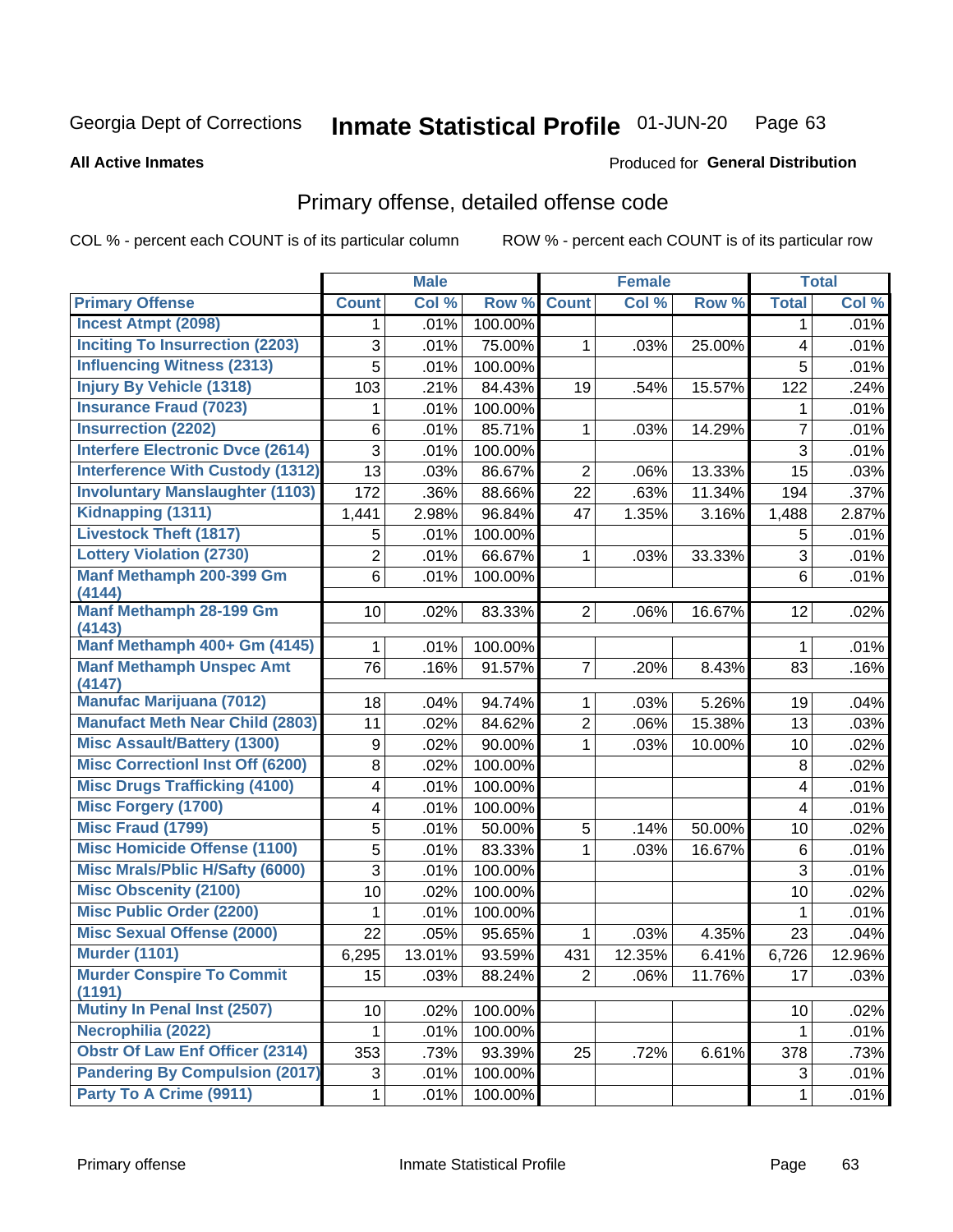#### Inmate Statistical Profile 01-JUN-20 Page 64

### **All Active Inmates**

# Produced for General Distribution

# Primary offense, detailed offense code

COL % - percent each COUNT is of its particular column

|                                            |                | <b>Male</b> |         |                | <b>Female</b> |        |                | <b>Total</b> |
|--------------------------------------------|----------------|-------------|---------|----------------|---------------|--------|----------------|--------------|
| <b>Primary Offense</b>                     | <b>Count</b>   | Col %       | Row %   | <b>Count</b>   | Col %         | Row %  | <b>Total</b>   | Col %        |
| <b>Peeping Tom (3002)</b>                  | 13             | .03%        | 100.00% |                |               |        | 13             | .03%         |
| <b>Perjury (2401)</b>                      | 1              | .01%        | 50.00%  | 1              | .03%          | 50.00% | $\overline{2}$ | .01%         |
| <b>Pimping A Minor Under 18 (2016)</b>     | 8              | .02%        | 80.00%  | $\overline{2}$ | .06%          | 20.00% | 10             | .02%         |
| Poss Alprazolam (7003)                     | 8              | .02%        | 88.89%  | 1              | .03%          | 11.11% | 9              | .02%         |
| Poss By Inm Proh Items (7015)              | 14             | .03%        | 87.50%  | $\overline{2}$ | .06%          | 12.50% | 16             | .03%         |
| <b>Poss Contraband Articles (5171)</b>     | $\overline{2}$ | .01%        | 100.00% |                |               |        | $\overline{2}$ | .01%         |
| <b>Poss Dep Stim Cntrf Drugs</b><br>(4007) | 44             | .09%        | 65.67%  | 23             | .66%          | 34.33% | 67             | .13%         |
| Poss Drug Related Matrl (4016)             | 22             | .05%        | 84.62%  | 4              | .11%          | 15.38% | 26             | .05%         |
| Poss Ephedrine (4030)                      | 1              | .01%        | 100.00% |                |               |        | 1              | .01%         |
| Poss Firearm 1st Offender (2913)           | 117            | .24%        | 95.90%  | 5              | .14%          | 4.10%  | 122            | .24%         |
| <b>Poss Firearm Convct Felon</b><br>(2914) | 1,097          | 2.27%       | 96.65%  | 38             | 1.09%         | 3.35%  | 1,135          | 2.19%        |
| Poss Hydrocodone (7004)                    | 10             | .02%        | 71.43%  | 4              | .11%          | 28.57% | 14             | .03%         |
| <b>Poss Knife During Crime (2911)</b>      | 5              | .01%        | 100.00% |                |               |        | 5              | .01%         |
| Poss Mda/Extsy (4033)                      | 3              | .01%        | 100.00% |                |               |        | 3              | .01%         |
| Poss Methamphetamine (4031)                | 449            | .93%        | 77.41%  | 131            | 3.75%         | 22.59% | 580            | 1.12%        |
| <b>Poss Narcotics Opiates (4006)</b>       | 54             | .11%        | 72.97%  | 20             | .57%          | 27.03% | 74             | .14%         |
| <b>Poss Of Certain Weapons (2912)</b>      | 20             | .04%        | 100.00% |                |               |        | 20             | .04%         |
| <b>Poss Of Cocaine (4022)</b>              | 217            | .45%        | 86.11%  | 35             | 1.00%         | 13.89% | 252            | .49%         |
| <b>Poss Of Firearm Dur Crime</b><br>(2910) | 969            | 2.00%       | 95.28%  | 48             | 1.38%         | 4.72%  | 1,017          | 1.96%        |
| Poss Of Marijuana (4009)                   | 44             | .09%        | 97.78%  | $\mathbf 1$    | .03%          | 2.22%  | 45             | .09%         |
| Poss Schedule I Drug (7034)                | 2              | .01%        | 66.67%  | 1              | .03%          | 33.33% | 3              | .01%         |
| <b>Poss Tools Commit Crime (1602)</b>      | 16             | .03%        | 94.12%  | 1              | .03%          | 5.88%  | 17             | .03%         |
| Poss W Int Dis Other Drug (4053)           | 100            | .21%        | 88.50%  | 13             | .37%          | 11.50% | 113            | .22%         |
| <b>Poss W Int Dist Cocaine (4050)</b>      | 203            | .42%        | 96.21%  | 8              | .23%          | 3.79%  | 211            | .41%         |
| Poss W Int Dist Marijuana (4051)           | 535            | 1.11%       | 94.36%  | 32             | .92%          | 5.64%  | 567            | 1.09%        |
| Poss W Int Dist Meth (4052)                | 490            | 1.01%       | 79.16%  | 129            | 3.70%         | 20.84% | 619            | 1.19%        |
| Poss Within 1000 Hous Pjt (7009)           | 7              | .01%        | 100.00% |                |               |        | 7              | .01%         |
| <b>Poss Wpn Drugs By Prisnr</b><br>(2965)  | 26             | .05%        | 89.66%  | 3              | .09%          | 10.34% | 29             | .06%         |
| <b>Prov Sex Mater To Minors (2110)</b>     | $\overline{c}$ | .01%        | 100.00% |                |               |        | $\sqrt{2}$     | .01%         |
| <b>Racketeering (3404)</b>                 | 113            | .23%        | 76.87%  | 34             | .97%          | 23.13% | 147            | .28%         |
| <b>Rape (2001)</b>                         | 1,870          | 3.86%       | 99.57%  | 8              | .23%          | .43%   | 1,878          | 3.62%        |
| <b>Reck Cond Infected Person</b><br>(1317) | $\overline{7}$ | .01%        | 87.50%  | $\mathbf 1$    | .03%          | 12.50% | 8              | .02%         |
| <b>Recv Gds Srvs Fraud Obtnd</b><br>(1755) | 1              | .01%        | 100.00% |                |               |        | 1              | .01%         |
| <b>Remov/Atmpt Wpn Pub Offl</b>            | $\overline{2}$ | .01%        | 100.00% |                |               |        | $\overline{2}$ | .01%         |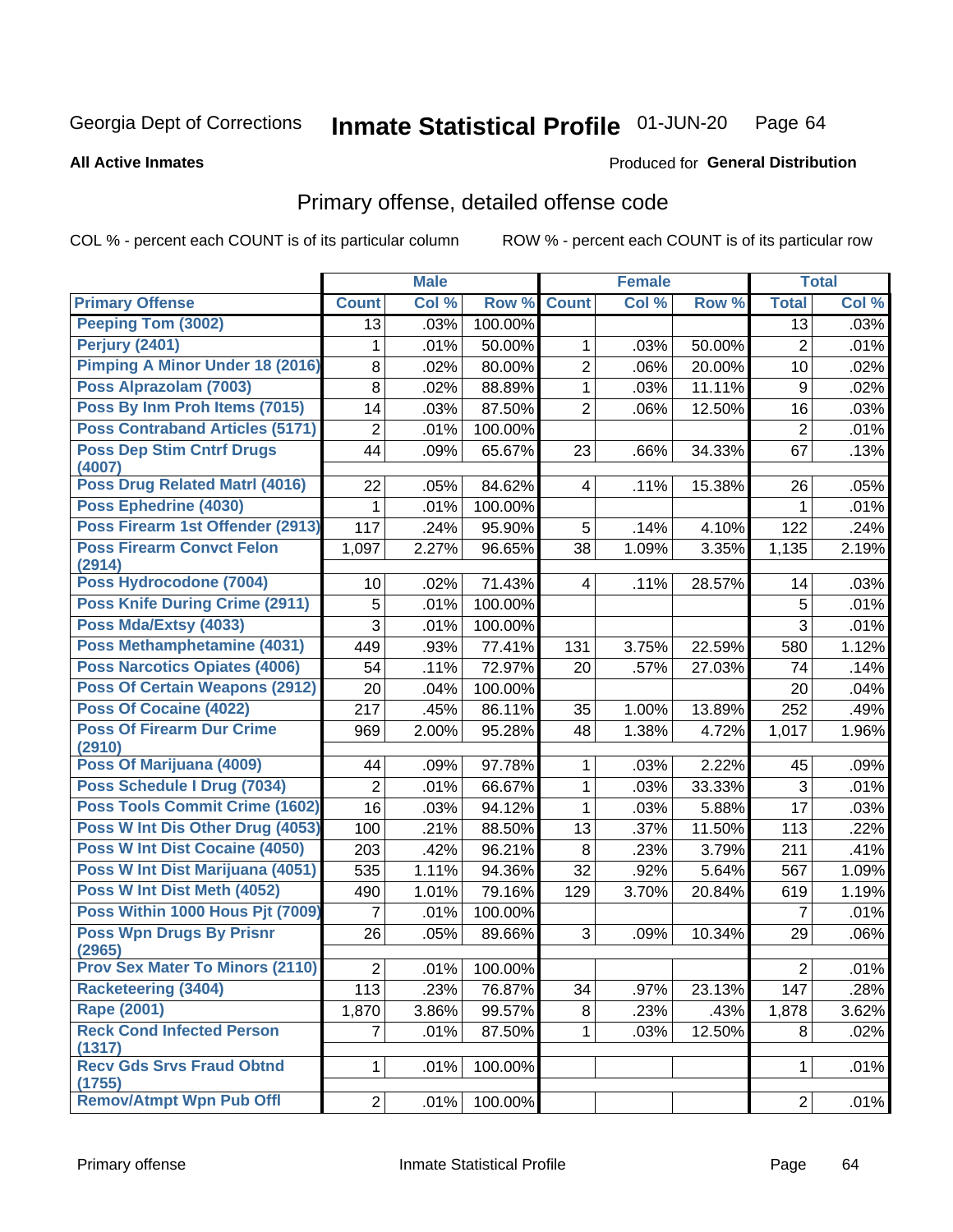#### Inmate Statistical Profile 01-JUN-20 Page 65

**All Active Inmates** 

### **Produced for General Distribution**

# Primary offense, detailed offense code

COL % - percent each COUNT is of its particular column

|                                            |                | <b>Male</b> |         |                  | <b>Female</b> |        |                | <b>Total</b> |
|--------------------------------------------|----------------|-------------|---------|------------------|---------------|--------|----------------|--------------|
| <b>Primary Offense</b>                     | <b>Count</b>   | Col %       | Row %   | <b>Count</b>     | Col %         | Row %  | <b>Total</b>   | Col %        |
| (7021)                                     |                |             |         |                  |               |        |                |              |
| Robbery (1901)                             | 920            | 1.90%       | 93.21%  | 67               | 1.92%         | 6.79%  | 987            | 1.90%        |
| <b>Robbery By Force (1903)</b>             | 180            | .37%        | 95.24%  | $\boldsymbol{9}$ | .26%          | 4.76%  | 189            | .36%         |
| <b>Robbery By Intimidation (1904)</b>      | 238            | .49%        | 92.97%  | 18               | .52%          | 7.03%  | 256            | .49%         |
| <b>Robbery By Sudden Snatch</b>            | 122            | .25%        | 91.04%  | 12               | .34%          | 8.96%  | 134            | .26%         |
| (1905)                                     |                |             |         |                  |               |        |                |              |
| <b>S/D Cocaine (4021)</b>                  | 301            | .62%        | 98.05%  | 6                | .17%          | 1.95%  | 307            | .59%         |
| S/D Cont Sub Public (4017)                 | 19             | .04%        | 100.00% |                  |               |        | 19             | .04%         |
| S/D Cont Sub School (4018)                 | 18             | .04%        | 94.74%  | 1                | .03%          | 5.26%  | 19             | .04%         |
| S/D Dep Stim Cntrf Drugs (4002)            | 20             | .04%        | 83.33%  | 4                | .11%          | 16.67% | 24             | .05%         |
| <b>S/D Narcotics Opiates (4001)</b>        | 12             | .02%        | 80.00%  | 3                | .09%          | 20.00% | 15             | .03%         |
| <b>S/D Of Lsd (4003)</b>                   | 1              | .01%        | 100.00% |                  |               |        | 1              | .01%         |
| S/D Of Marijuana (4004)                    | 132            | .27%        | 95.65%  | 6                | .17%          | 4.35%  | 138            | .27%         |
| Sale Mda/Extsy (4034)                      | 1              | .01%        | 100.00% |                  |               |        | 1              | .01%         |
| Sale Methamphetamine (4032)                | 198            | .41%        | 78.88%  | 53               | 1.52%         | 21.12% | 251            | .48%         |
| <b>Sex Exploitation Child (2843)</b>       | 264            | .55%        | 99.62%  | 1                | .03%          | .38%   | 265            | .51%         |
| <b>Sex Offender Fail Registr (2026)</b>    | 508            | 1.05%       | 98.07%  | 10               | .29%          | 1.93%  | 518            | 1.00%        |
| <b>Sex Offender Fail To Move (2028)</b>    | 6              | .01%        | 100.00% |                  |               |        | 6              | .01%         |
| Sexl/Assit/Agn/Pers/Cstdy (2023)           | 23             | .05%        | 88.46%  | 3                | .09%          | 11.54% | 26             | .05%         |
| <b>Sexual Aslt By Therapist (2024)</b>     | $\overline{2}$ | .01%        | 100.00% |                  |               |        | $\overline{2}$ | .01%         |
| <b>Sexual Battery (2011)</b>               | 157            | .32%        | 99.37%  | 1                | .03%          | .63%   | 158            | .30%         |
| <b>Simple Battery (1316)</b>               | 15             | .03%        | 93.75%  | 1                | .03%          | 6.25%  | 16             | .03%         |
| <b>Sodomy (2002)</b>                       | 21             | .04%        | 100.00% |                  |               |        | 21             | .04%         |
| <b>Solicit Sodomy From Minor</b>           | 5              | .01%        | 83.33%  | 1                | .03%          | 16.67% | 6              | .01%         |
| (2025)                                     |                |             |         |                  |               |        |                |              |
| <b>Stalking (1320)</b>                     | 1              | .01%        | 100.00% |                  |               |        | 1              | .01%         |
| <b>Statutory Rape (2018)</b>               | 726            | 1.50%       | 98.37%  | 12               | .34%          | 1.63%  | 738            | 1.42%        |
| <b>Tampering With Evidence (2315)</b>      | 10             | .02%        | 58.82%  | $\overline{7}$   | .20%          | 41.18% | 17             | .03%         |
| <b>Telecommunications Fraud</b><br>(1759)  | $\overline{2}$ | .01%        | 66.67%  | 1                | .03%          | 33.33% | 3              | .01%         |
| <b>Terrorist Threats &amp; Acts (1307)</b> | 348            | .72%        | 96.13%  | 14               | .40%          | 3.87%  | 362            | .70%         |
| <b>Theft Bring Prop In State (1815)</b>    | 10             | .02%        | 90.91%  | 1                | .03%          | 9.09%  | 11             | .02%         |
| <b>Theft By Conversion (1808)</b>          | 19             | .04%        | 90.48%  | $\overline{2}$   | .06%          | 9.52%  | 21             | .04%         |
| <b>Theft By Deception (1803)</b>           | 25             | .05%        | 67.57%  | 12               | .34%          | 32.43% | 37             | .07%         |
| Theft By Rec Stolen Prop (1806)            | 391            | .81%        | 90.30%  | 42               | 1.20%         | 9.70%  | 433            | .83%         |
| <b>Theft By Shoplifting (1821)</b>         | 356            | .74%        | 76.72%  | 108              | 3.09%         | 23.28% | 464            | .89%         |
| Theft By Taking (1802)                     | 512            | 1.06%       | 83.39%  | 102              | 2.92%         | 16.61% | 614            | 1.18%        |
| <b>Theft Credit Card (1751)</b>            | 18             | .04%        | 72.00%  | $\overline{7}$   | .20%          | 28.00% | 25             | .05%         |
| <b>Theft Motorveh Or Part (1813)</b>       |                |             |         | $\overline{2}$   |               |        |                |              |
|                                            | 22             | .05%        | 91.67%  |                  | .06%          | 8.33%  | 24             | .05%         |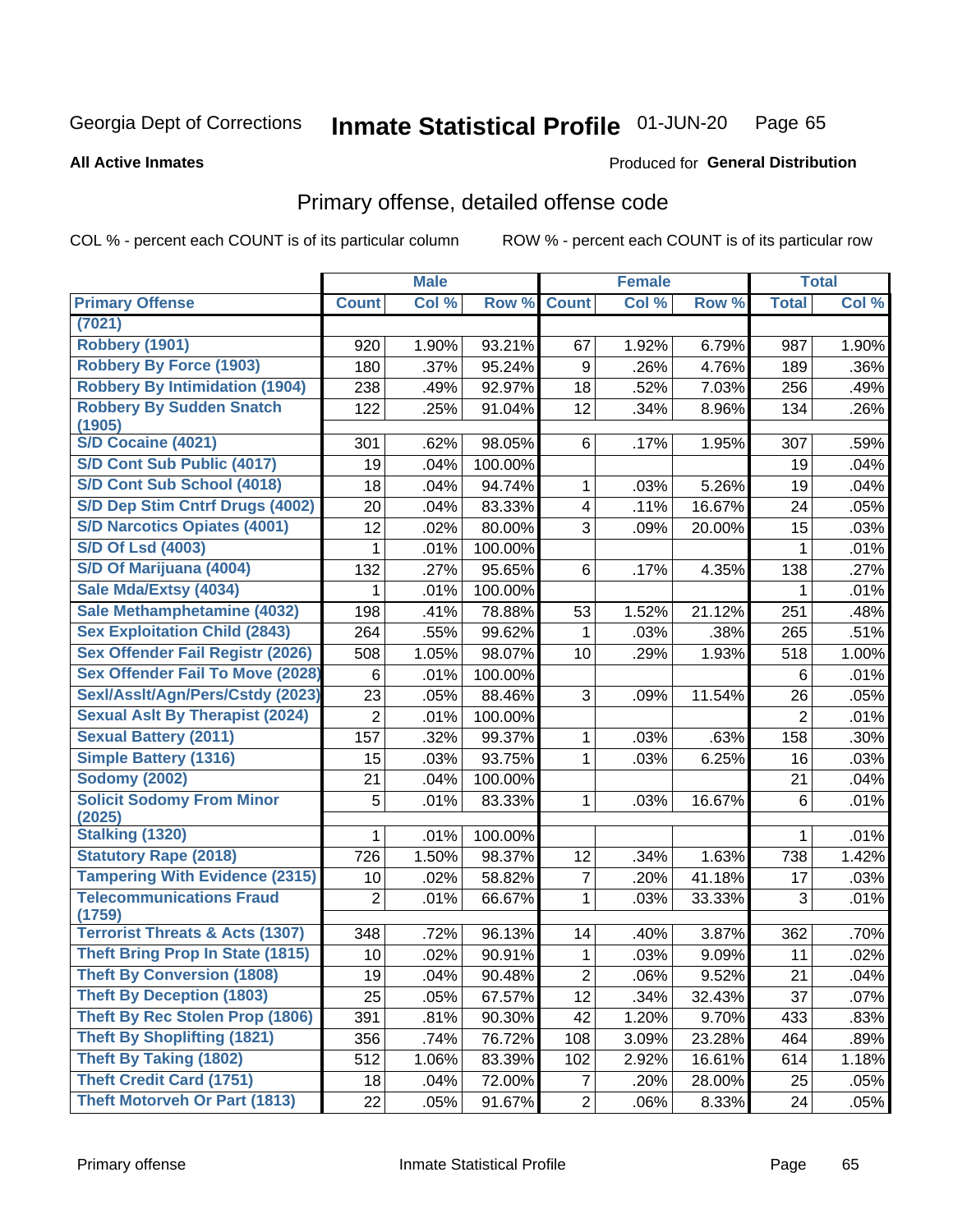#### Inmate Statistical Profile 01-JUN-20 Page 66

**Produced for General Distribution** 

### **All Active Inmates**

# Primary offense, detailed offense code

COL % - percent each COUNT is of its particular column

|                                               |                | <b>Male</b> |         |                         | <b>Female</b> |         |                | <b>Total</b> |
|-----------------------------------------------|----------------|-------------|---------|-------------------------|---------------|---------|----------------|--------------|
| <b>Primary Offense</b>                        | <b>Count</b>   | Col %       | Row %   | <b>Count</b>            | Col %         | Row %   | <b>Total</b>   | Col %        |
| <b>Theft Of Lost Property (1805)</b>          | 3              | .01%        | 75.00%  | 1                       | .03%          | 25.00%  | 4              | .01%         |
| <b>Theft Of Services (1807)</b>               | 3              | .01%        | 75.00%  | $\mathbf 1$             | .03%          | 25.00%  | 4              | .01%         |
| <b>Theft Recv Prop Out State (1816)</b>       | 3              | .01%        | 100.00% |                         |               |         | $\mathfrak{S}$ | .01%         |
| <b>Traf Amphtmine 200-399 Gm</b>              | $\overline{5}$ | .01%        | 83.33%  | $\mathbf{1}$            | .03%          | 16.67%  | 6              | .01%         |
| (4127)                                        |                |             |         |                         |               |         |                |              |
| <b>Traf Amphtmine 28-199 Gm</b><br>(4126)     | $\overline{7}$ | .01%        | 58.33%  | 5 <sup>1</sup>          | .14%          | 41.67%  | 12             | .02%         |
| Traf Amphtmine 400+ Gm (4128)                 | 3              | .01%        | 100.00% |                         |               |         | 3              | .01%         |
| <b>Traf Cocaine 201-400 Gm (4102)</b>         | 95             | .20%        | 95.96%  | 4                       | .11%          | 4.04%   | 99             | .19%         |
| <b>Traf Cocaine 401+ Gm (4103)</b>            | 86             | .18%        | 95.56%  | $\overline{\mathbf{4}}$ | .11%          | 4.44%   | 90             | .17%         |
| Traf Cocaine Less 200 Gm (4101)               | 154            | .32%        | 96.25%  | 6                       | .17%          | 3.75%   | 160            | .31%         |
| <b>Traf Marijna 10-2000 Lb (4121)</b>         | 49             | .10%        | 89.09%  | 6                       | .17%          | 10.91%  | 55             | .11%         |
| <b>Traf Marijna 10001+ Lb (4123)</b>          |                |             |         | 1                       | .03%          | 100.00% | $\mathbf 1$    | .01%         |
| <b>Traf Mda/Extsy 200-399gm</b>               | $\overline{2}$ | .01%        | 100.00% |                         |               |         | $\overline{2}$ | .01%         |
| (4151)                                        |                |             |         |                         |               |         |                |              |
| <b>Traf Mda/Extsy 28-199gm (4150)</b>         | 8              | .02%        | 100.00% |                         |               |         | 8              | .02%         |
| Traf Mda/Extsy 400+Gm (4152)                  | 3              | .01%        | 100.00% |                         |               |         | 3              | .01%         |
| <b>Traf Methamph 200-399 Gm</b><br>(4141)     | 146            | .30%        | 85.38%  | 25                      | .72%          | 14.62%  | 171            | .33%         |
| <b>Traf Methamph 28-199 Gm</b>                | 461            | .95%        | 79.62%  | 118                     | 3.38%         | 20.38%  | 579            | 1.12%        |
| (4140)                                        |                |             |         |                         |               |         |                |              |
| Traf Methamph 400+ Gm (4142)                  | 97             | .20%        | 88.18%  | 13                      | .37%          | 11.82%  | 110            | .21%         |
| <b>Traf Methamph Unspec Amt</b><br>(4146)     | 101            | .21%        | 80.16%  | 25                      | .72%          | 19.84%  | 126            | .24%         |
| <b>Traf Methaqualone&lt; 400 Gm</b><br>(4124) | $\overline{2}$ | .01%        | 100.00% |                         |               |         | $\overline{2}$ | .01%         |
| <b>Traf Narcotic 15-28 Gm (4112)</b>          | 36             | .07%        | 87.80%  | 5                       | .14%          | 12.20%  | 41             | .08%         |
| Traf Narcotic 29+ Gm (4113)                   | 38             | .08%        | 97.44%  | $\mathbf 1$             | .03%          | 2.56%   | 39             | .08%         |
| Traf Narcotic Less 14 Gm (4111)               | 53             | .11%        | 82.81%  | 11                      | .32%          | 17.19%  | 64             | .12%         |
| <b>Traffick Labor Servitude (1330)</b>        | 1              | .01%        | 100.00% |                         |               |         | 1              | .01%         |
| <b>Traffick Sexual Servitude (1331)</b>       | 22             | .05%        | 91.67%  | $\overline{2}$          | .06%          | 8.33%   | 24             | .05%         |
| <b>Unauth Dist Contrild Sub (4135)</b>        |                |             |         | $\mathbf 1$             | .03%          | 100.00% | 1              | .01%         |
| <b>Unauth Dist Recrd Devices</b><br>(9907)    | 1              | .01%        | 100.00% |                         |               |         | 1              | .01%         |
| <b>Unknown Offense (9999)</b>                 | 7              | .01%        | 100.00% |                         |               |         | $\overline{7}$ | .01%         |
| Uniwfl Mfg/Del/Dist N-C S (4014)              | 3              | .01%        | 100.00% |                         |               |         | $\sqrt{3}$     | .01%         |
| <b>Use Comm Facity Vio C Sub</b>              | 9              | .02%        | 90.00%  | $\mathbf{1}$            | .03%          | 10.00%  | 10             | .02%         |
| (4133)                                        |                |             |         |                         |               |         |                |              |
| <b>Vandalism To Church Etc (1505)</b>         | 1              | .01%        | 100.00% |                         |               |         | 1              | .01%         |
| <b>Vehicular Homicide (1123)</b>              | 323            | .67%        | 78.21%  | 90                      | 2.58%         | 21.79%  | 413            | .80%         |
| <b>Viol Dngrous Drgs Act (4013)</b>           | 155            | .32%        | 84.24%  | 29                      | .83%          | 15.76%  | 184            | .35%         |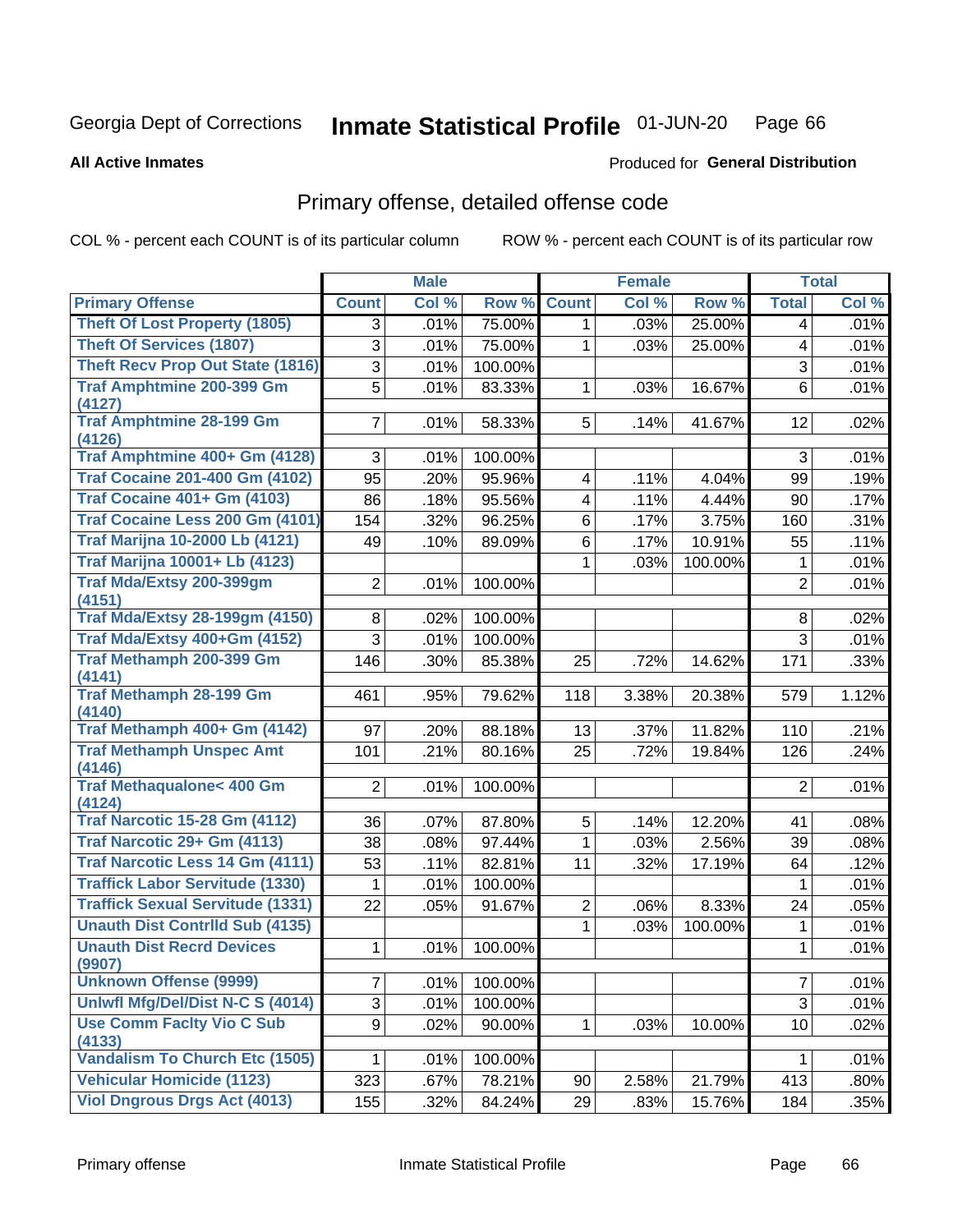#### Inmate Statistical Profile 01-JUN-20 Page 67

Produced for General Distribution

### **All Active Inmates**

# Primary offense, detailed offense code

COL % - percent each COUNT is of its particular column

|                                         |                | <b>Male</b> |         |                | <b>Female</b> |         |                | <b>Total</b> |
|-----------------------------------------|----------------|-------------|---------|----------------|---------------|---------|----------------|--------------|
| <b>Primary Offense</b>                  | <b>Count</b>   | Col %       | Row %   | <b>Count</b>   | Col %         | Row %   | <b>Total</b>   | Col %        |
| Viol Ga Cntrl Sbst Act (4012)           | 1              | .01%        | 100.00% |                |               |         | 1              | .01%         |
| <b>Viol Motor Vehicle Laws (5001)</b>   | 25             | .05%        | 92.59%  | $\overline{2}$ | .06%          | 7.41%   | 27             | .05%         |
| <b>Viol Oath Public Offer (2302)</b>    | $\overline{4}$ | .01%        | 80.00%  | $\mathbf{1}$   | .03%          | 20.00%  | 5              | .01%         |
| <b>Violatn Othr States Law (8001)</b>   | 37             | .08%        | 88.10%  | 5              | .14%          | 11.90%  | 42             | .08%         |
| <b>Vol Manslaughter Of Fetus</b>        | 4              | .01%        | 100.00% |                |               |         | 4              | .01%         |
| (1119)                                  |                |             |         |                |               |         |                |              |
| <b>Voluntary Manslaughter (1102)</b>    | 1,113          | 2.30%       | 88.33%  | 147            | 4.21%         | 11.67%  | 1,260          | 2.43%        |
| <b>Abandonment Of Dep Child (11)</b>    | 4              | .01%        | 100.00% |                |               |         | 4              | .01%         |
| <b>Assault &amp; Battery (21)</b>       | 5              | .01%        | 100.00% |                |               |         | 5              | .01%         |
| <b>Bad Checks (52)</b>                  | $\overline{2}$ | .01%        | 66.67%  | 1              | .03%          | 33.33%  | 3              | .01%         |
| <b>Burglary (45)</b>                    | 9              | .02%        | 100.00% |                |               |         | 9              | .02%         |
| <b>Cheating &amp; Swindling (51)</b>    | 1              | .01%        | 100.00% |                |               |         | $\mathbf{1}$   | .01%         |
| <b>Cpwl &amp; Concealed Weapon (93)</b> | 6              | .01%        | 100.00% |                |               |         | 6              | .01%         |
| <b>Crmnl Attempt (98)</b>               | 1              | .01%        | 100.00% |                |               |         | $\mathbf{1}$   | .01%         |
| <b>Dui (72)</b>                         | 5              | .01%        | 100.00% |                |               |         | 5              | .01%         |
| Escape (92)                             | 3              | .01%        | 100.00% |                |               |         | 3              | .01%         |
| Forgery (55)                            | 3              | .01%        | 100.00% |                |               |         | 3              | .01%         |
| Lottery (54)                            | 1              | .01%        | 100.00% |                |               |         | $\mathbf{1}$   | .01%         |
| <b>Misc Misdemeanor (500)</b>           | $\overline{2}$ | .01%        | 100.00% |                |               |         | $\overline{2}$ | .01%         |
| <b>Other Misdemeanor (99)</b>           | 16             | .03%        | 94.12%  | 1              | .03%          | 5.88%   | 17             | .03%         |
| <b>Pointing Gun At Another (96)</b>     | 1              | .01%        | 100.00% |                |               |         | 1              | .01%         |
| <b>Poss Ntp Whiskey (64)</b>            | $\overline{2}$ | .01%        | 100.00% |                |               |         | $\overline{2}$ | .01%         |
| <b>Prostitution (81)</b>                |                |             |         | 1              | .03%          | 100.00% | $\mathbf{1}$   | .01%         |
| <b>Public Drunkenness (61)</b>          | 4              | .01%        | 100.00% |                |               |         | 4              | .01%         |
| <b>Simple Assault (24)</b>              | 1              | .01%        | 100.00% |                |               |         | $\mathbf{1}$   | .01%         |
| <b>Simple Battery (25)</b>              | $\overline{2}$ | .01%        | 100.00% |                |               |         | $\overline{2}$ | .01%         |
| <b>Theft By Taking - Larceny (41)</b>   | 25             | .05%        | 100.00% |                |               |         | 25             | .05%         |
| Viol Motor Veh Law (71)                 | 3              | .01%        | 100.00% |                |               |         | 3              | .01%         |
| <b>Wife Beating (28)</b>                | $\overline{2}$ | .01%        | 100.00% |                |               |         | $\overline{2}$ | .01%         |
| <b>Total Rported</b>                    | 48,402         | 101%        | 93.27%  | 3,490          | 100%          | 6.73%   | 51,892         | 101%         |

| <b>Not Reported</b> | 94     |       | 94    |
|---------------------|--------|-------|-------|
| Total               | 48,496 | 3,490 | 1,986 |

| Mode (most frequent) | 1101 Murder | 1101 Murder | 1101 Murder |
|----------------------|-------------|-------------|-------------|
|                      |             |             |             |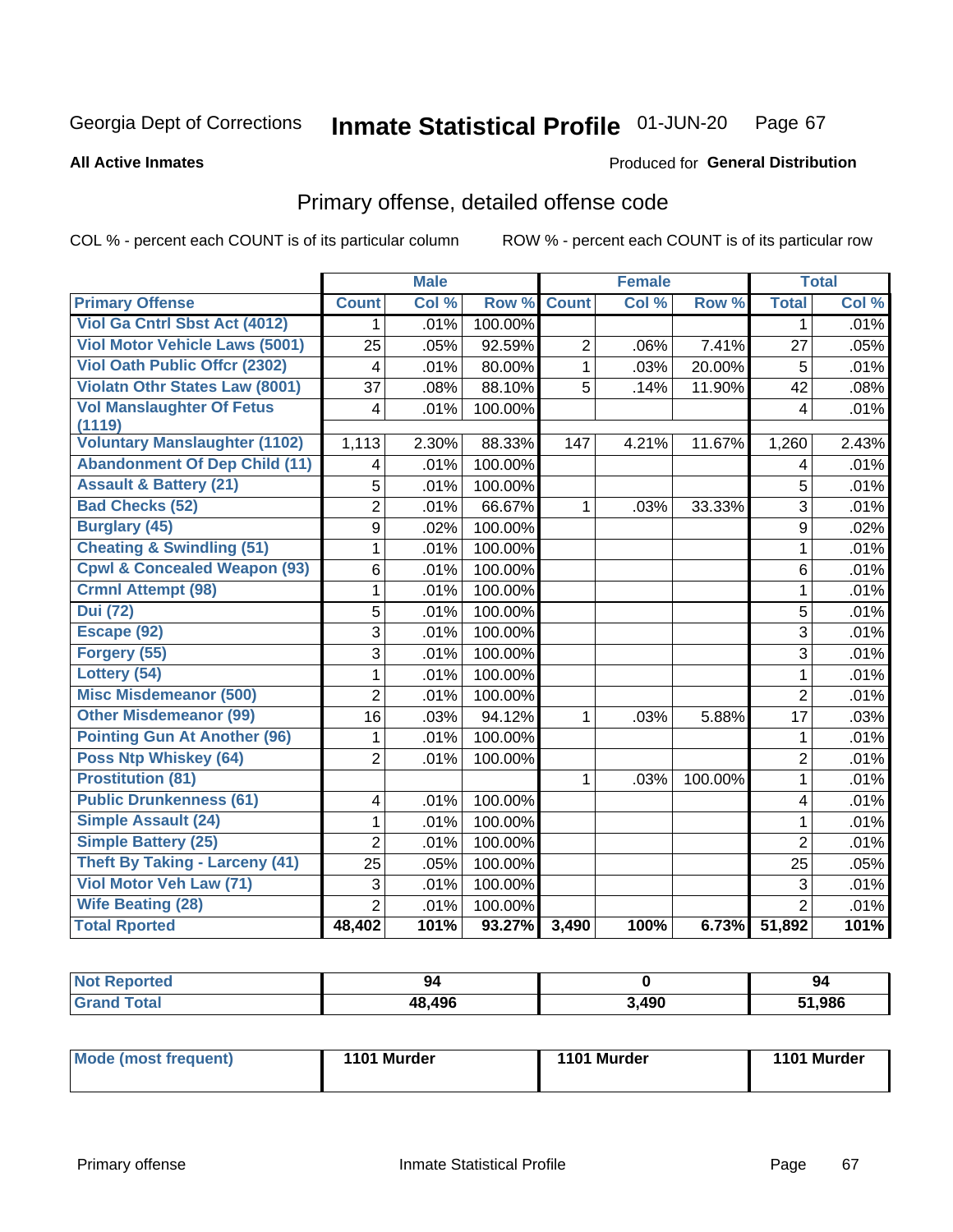#### Inmate Statistical Profile 01-JUN-20 Page 68

**Produced for General Distribution** 

#### **All Active Inmates**

# County of conviction of primary offense

COL % - percent each COUNT is of its particular column

|     |                             |              | <b>Male</b> |                  |                          | <b>Female</b> |        |              | <b>Total</b> |
|-----|-----------------------------|--------------|-------------|------------------|--------------------------|---------------|--------|--------------|--------------|
|     | <b>County of Conviction</b> | <b>Count</b> | Col %       | Row <sub>%</sub> | <b>Count</b>             | Col %         | Row %  | <b>Total</b> | Col %        |
| 000 | <b>Unknown</b>              | 182          | .38%        | 94.79%           | 10                       | .29%          | 5.21%  | 192          | .37%         |
| 001 | <b>Appling County</b>       | 110          | .23%        | 95.65%           | $\mathbf 5$              | .14%          | 4.35%  | 115          | .22%         |
| 002 | <b>Atkinson County</b>      | 44           | .09%        | 88.00%           | $\,6$                    | .17%          | 12.00% | 50           | .10%         |
| 003 | <b>Bacon County</b>         | 85           | .18%        | 96.59%           | $\overline{3}$           | .09%          | 3.41%  | 88           | .17%         |
| 004 | <b>Baker County</b>         | 13           | .03%        | 86.67%           | $\overline{2}$           | .06%          | 13.33% | 15           | .03%         |
| 005 | <b>Baldwin County</b>       | 279          | .58%        | 92.38%           | 23                       | .66%          | 7.62%  | 302          | .58%         |
| 006 | <b>Banks County</b>         | 66           | .14%        | 90.41%           | $\overline{7}$           | .20%          | 9.59%  | 73           | .14%         |
| 007 | <b>Barrow County</b>        | 313          | .65%        | 90.20%           | 34                       | .97%          | 9.80%  | 347          | .67%         |
| 008 | <b>Bartow County</b>        | 574          | 1.18%       | 88.31%           | 76                       | 2.18%         | 11.69% | 650          | 1.25%        |
| 009 | <b>Ben Hill County</b>      | 227          | .47%        | 93.80%           | 15                       | .43%          | 6.20%  | 242          | .47%         |
| 010 | <b>Berrien County</b>       | 97           | .20%        | 96.04%           | 4                        | .11%          | 3.96%  | 101          | .19%         |
| 011 | <b>Bibb County</b>          | 1,092        | 2.25%       | 95.12%           | 56                       | 1.60%         | 4.88%  | 1,148        | 2.21%        |
| 012 | <b>Bleckley County</b>      | 61           | .13%        | 89.71%           | $\overline{7}$           | .20%          | 10.29% | 68           | .13%         |
| 013 | <b>Brantley County</b>      | 90           | .19%        | 90.00%           | 10                       | .29%          | 10.00% | 100          | .19%         |
| 014 | <b>Brooks County</b>        | 52           | .11%        | 98.11%           | 1                        | .03%          | 1.89%  | 53           | .10%         |
| 015 | <b>Bryan County</b>         | 44           | .09%        | 97.78%           | 1                        | .03%          | 2.22%  | 45           | .09%         |
| 016 | <b>Bulloch County</b>       | 504          | 1.04%       | 93.68%           | 34                       | .97%          | 6.32%  | 538          | 1.03%        |
| 017 | <b>Burke County</b>         | 218          | .45%        | 94.78%           | 12                       | .34%          | 5.22%  | 230          | .44%         |
| 018 | <b>Butts County</b>         | 130          | .27%        | 92.20%           | 11                       | .32%          | 7.80%  | 141          | .27%         |
| 019 | <b>Calhoun County</b>       | 23           | .05%        | 85.19%           | $\overline{\mathcal{A}}$ | .11%          | 14.81% | 27           | .05%         |
| 020 | <b>Camden County</b>        | 178          | .37%        | 92.23%           | 15                       | .43%          | 7.77%  | 193          | .37%         |
| 021 | <b>Candler County</b>       | 111          | .23%        | 93.28%           | $\,8\,$                  | .23%          | 6.72%  | 119          | .23%         |
| 022 | <b>Carroll County</b>       | 586          | 1.21%       | 90.85%           | 59                       | 1.69%         | 9.15%  | 645          | 1.24%        |
| 023 | <b>Catoosa County</b>       | 327          | .67%        | 91.09%           | 32                       | .92%          | 8.91%  | 359          | .69%         |
| 024 | <b>Charlton County</b>      | 68           | .14%        | 87.18%           | 10                       | .29%          | 12.82% | 78           | .15%         |
| 025 | <b>Chatham County</b>       | 1,839        | 3.79%       | 96.13%           | 74                       | 2.12%         | 3.87%  | 1,913        | 3.68%        |
| 026 | <b>Chattahoochee County</b> | 20           | .04%        | 100.00%          |                          |               |        | 20           | .04%         |
| 027 | <b>Chattooga County</b>     | 219          | .45%        | 89.75%           | 25                       | .72%          | 10.25% | 244          | .47%         |
| 028 | <b>Cherokee County</b>      | 549          | 1.13%       | 90.89%           | 55                       | 1.58%         | 9.11%  | 604          | 1.16%        |
| 029 | <b>Clarke County</b>        | 529          | 1.09%       | 92.48%           | 43                       | 1.23%         | 7.52%  | 572          | 1.10%        |
| 030 | <b>Clay County</b>          | 20           | .04%        | 83.33%           | 4                        | .11%          | 16.67% | 24           | .05%         |
| 031 | <b>Clayton County</b>       | 1,293        | 2.67%       | 93.36%           | 92                       | 2.64%         | 6.64%  | 1,385        | 2.66%        |
| 032 | <b>Clinch County</b>        | 41           | .08%        | 89.13%           | 5                        | .14%          | 10.87% | 46           | .09%         |
| 033 | <b>Cobb County</b>          | 2,466        | 5.08%       | 92.57%           | 198                      | 5.67%         | 7.43%  | 2,664        | 5.12%        |
| 034 | <b>Coffee County</b>        | 218          | .45%        | 94.37%           | 13                       | .37%          | 5.63%  | 231          | .44%         |
| 035 | <b>Colquitt County</b>      | 220          | .45%        | 96.49%           | 8                        | .23%          | 3.51%  | 228          | .44%         |
| 036 | <b>Columbia County</b>      | 396          | .82%        | 90.41%           | 42                       | 1.20%         | 9.59%  | 438          | .84%         |
| 037 | <b>Cook County</b>          | 109          | .22%        | 93.16%           | 8                        | .23%          | 6.84%  | 117          | .23%         |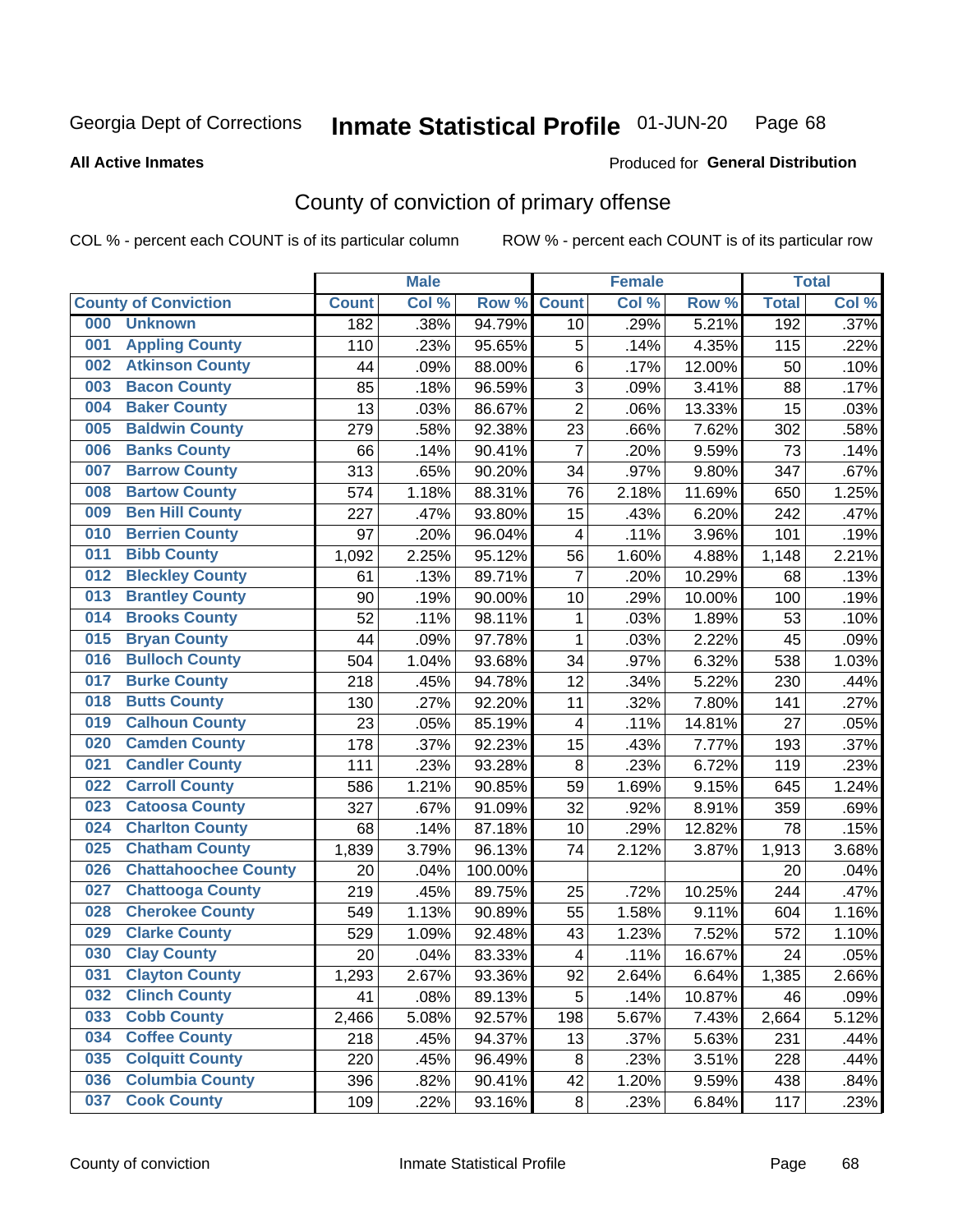#### Inmate Statistical Profile 01-JUN-20 Page 69

Produced for General Distribution

### **All Active Inmates**

# County of conviction of primary offense

COL % - percent each COUNT is of its particular column

|                                |              | <b>Male</b> |         |                | <b>Female</b> |        |              | <b>Total</b> |
|--------------------------------|--------------|-------------|---------|----------------|---------------|--------|--------------|--------------|
| <b>County of Conviction</b>    | <b>Count</b> | Col %       | Row %   | <b>Count</b>   | Col %         | Row %  | <b>Total</b> | Col %        |
| <b>Coweta County</b><br>038    | 596          | 1.23%       | 94.75%  | 33             | .95%          | 5.25%  | 629          | 1.21%        |
| <b>Crawford County</b><br>039  | 21           | .04%        | 95.45%  | 1              | .03%          | 4.55%  | 22           | .04%         |
| <b>Crisp County</b><br>040     | 335          | .69%        | 93.31%  | 24             | .69%          | 6.69%  | 359          | .69%         |
| <b>Dade County</b><br>041      | 84           | .17%        | 92.31%  | $\overline{7}$ | .20%          | 7.69%  | 91           | .18%         |
| <b>Dawson County</b><br>042    | 94           | .19%        | 93.07%  | $\overline{7}$ | .20%          | 6.93%  | 101          | .19%         |
| 043<br><b>Decatur County</b>   | 239          | .49%        | 93.73%  | 16             | .46%          | 6.27%  | 255          | .49%         |
| <b>Dekalb County</b><br>044    | 2,772        | 5.72%       | 95.09%  | 143            | 4.10%         | 4.91%  | 2,915        | 5.61%        |
| <b>Dodge County</b><br>045     | 122          | .25%        | 95.31%  | 6              | .17%          | 4.69%  | 128          | .25%         |
| <b>Dooly County</b><br>046     | 123          | .25%        | 95.35%  | 6              | .17%          | 4.65%  | 129          | .25%         |
| 047<br><b>Dougherty County</b> | 781          | 1.61%       | 95.59%  | 36             | 1.03%         | 4.41%  | 817          | 1.57%        |
| <b>Douglas County</b><br>048   | 977          | 2.01%       | 90.80%  | 99             | 2.84%         | 9.20%  | 1,076        | 2.07%        |
| <b>Early County</b><br>049     | 76           | .16%        | 96.20%  | 3              | .09%          | 3.80%  | 79           | .15%         |
| <b>Echols County</b><br>050    | 11           | .02%        | 91.67%  | $\mathbf{1}$   | .03%          | 8.33%  | 12           | .02%         |
| 051<br><b>Effingham County</b> | 244          | .50%        | 88.41%  | 32             | .92%          | 11.59% | 276          | .53%         |
| <b>Elbert County</b><br>052    | 138          | .28%        | 95.17%  | $\overline{7}$ | .20%          | 4.83%  | 145          | .28%         |
| <b>Emanuel County</b><br>053   | 161          | .33%        | 92.53%  | 13             | .37%          | 7.47%  | 174          | .33%         |
| <b>Evans County</b><br>054     | 85           | .18%        | 94.44%  | 5              | .14%          | 5.56%  | 90           | .17%         |
| <b>Fannin County</b><br>055    | 95           | .20%        | 87.96%  | 13             | .37%          | 12.04% | 108          | .21%         |
| <b>Fayette County</b><br>056   | 320          | .66%        | 92.22%  | 27             | .77%          | 7.78%  | 347          | .67%         |
| <b>Floyd County</b><br>057     | 873          | 1.80%       | 91.61%  | 80             | 2.29%         | 8.39%  | 953          | 1.83%        |
| <b>Forsyth County</b><br>058   | 365          | .75%        | 92.64%  | 29             | .83%          | 7.36%  | 394          | .76%         |
| <b>Franklin County</b><br>059  | 142          | .29%        | 86.59%  | 22             | .63%          | 13.41% | 164          | .32%         |
| <b>Fulton County</b><br>060    | 4,851        | 10.00%      | 96.10%  | 197            | 5.64%         | 3.90%  | 5,048        | 9.71%        |
| <b>Gilmer County</b><br>061    | 96           | .20%        | 92.31%  | 8              | .23%          | 7.69%  | 104          | .20%         |
| <b>Glascock County</b><br>062  | 8            | .02%        | 100.00% |                |               |        | 8            | .02%         |
| 063<br><b>Glynn County</b>     | 530          | 1.09%       | 94.81%  | 29             | .83%          | 5.19%  | 559          | 1.08%        |
| <b>Gordon County</b><br>064    | 369          | .76%        | 89.56%  | 43             | 1.23%         | 10.44% | 412          | .79%         |
| <b>Grady County</b><br>065     | 147          | .30%        | 96.08%  | 6              | .17%          | 3.92%  | 153          | .29%         |
| <b>Greene County</b><br>066    | 104          | .21%        | 91.23%  | 10             | .29%          | 8.77%  | 114          | .22%         |
| <b>Gwinnett County</b><br>067  | 2,498        | 5.15%       | 93.45%  | 175            | 5.01%         | 6.55%  | 2,673        | 5.14%        |
| <b>Habersham County</b><br>068 | 116          | .24%        | 92.06%  | 10             | .29%          | 7.94%  | 126          | .24%         |
| 069<br><b>Hall County</b>      | 674          | 1.39%       | 93.09%  | 50             | 1.43%         | 6.91%  | 724          | 1.39%        |
| <b>Hancock County</b><br>070   | 34           | .07%        | 89.47%  | 4              | .11%          | 10.53% | 38           | .07%         |
| <b>Haralson County</b><br>071  | 112          | .23%        | 91.06%  | 11             | .32%          | 8.94%  | 123          | .24%         |
| 072<br><b>Harris County</b>    | 119          | .25%        | 94.44%  | $\overline{7}$ | .20%          | 5.56%  | 126          | .24%         |
| <b>Hart County</b><br>073      | 170          | .35%        | 93.41%  | 12             | .34%          | 6.59%  | 182          | .35%         |
| <b>Heard County</b><br>074     | 50           | .10%        | 94.34%  | 3              | .09%          | 5.66%  | 53           | .10%         |
| <b>Henry County</b><br>075     | 674          | 1.39%       | 89.39%  | 80             | 2.29%         | 10.61% | 754          | 1.45%        |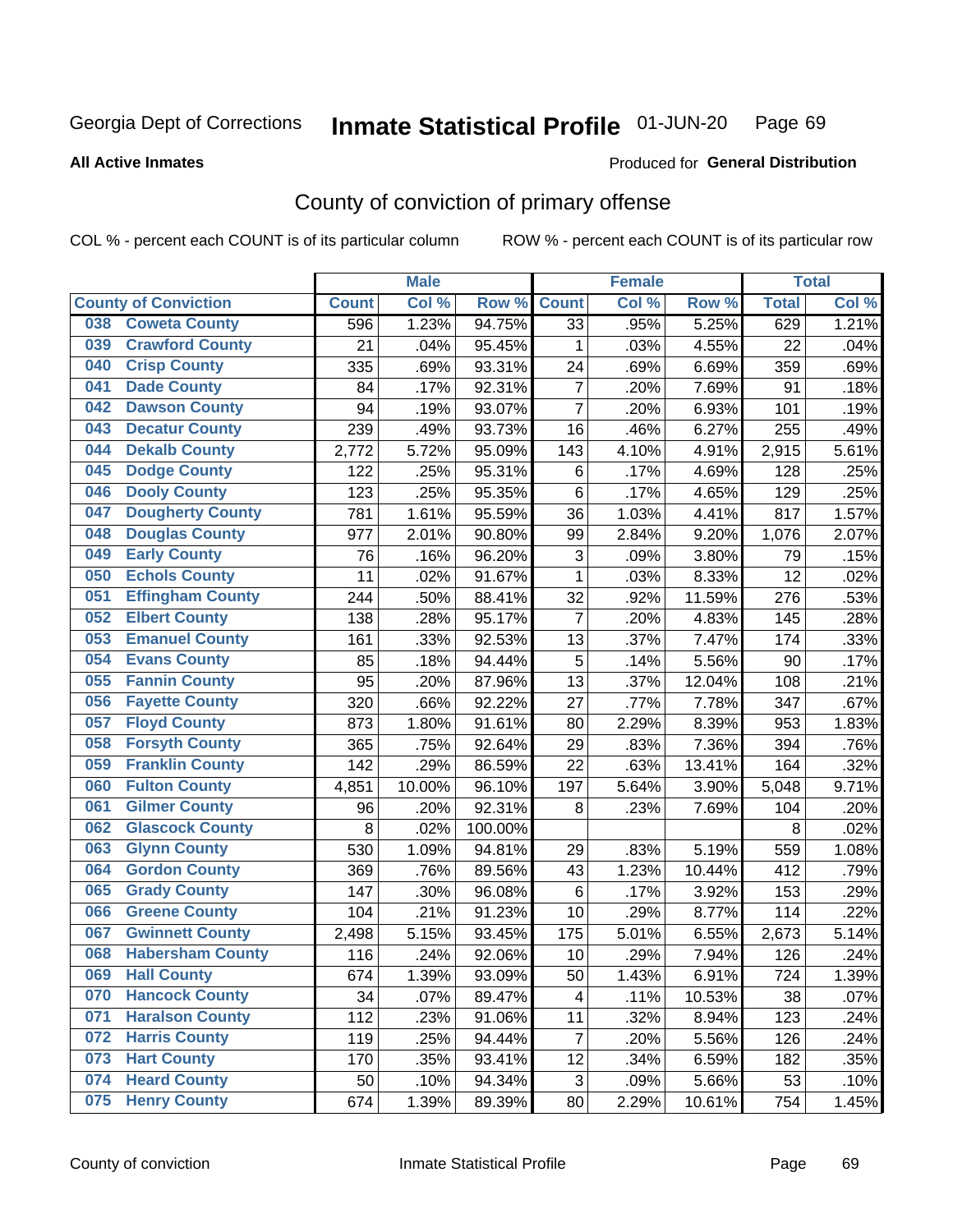#### Inmate Statistical Profile 01-JUN-20 Page 70

### **All Active Inmates**

# Produced for General Distribution

# County of conviction of primary offense

COL % - percent each COUNT is of its particular column

|                                 |              | <b>Male</b> |        |                | <b>Female</b> |        |                  | <b>Total</b> |
|---------------------------------|--------------|-------------|--------|----------------|---------------|--------|------------------|--------------|
| <b>County of Conviction</b>     | <b>Count</b> | Col %       | Row %  | <b>Count</b>   | Col %         | Row %  | <b>Total</b>     | Col %        |
| 076 Houston County              | 665          | 1.37%       | 93.01% | 50             | 1.43%         | 6.99%  | $\overline{715}$ | 1.38%        |
| <b>Irwin County</b><br>077      | 62           | .13%        | 93.94% | 4              | .11%          | 6.06%  | 66               | .13%         |
| <b>Jackson County</b><br>078    | 268          | .55%        | 93.71% | 18             | .52%          | 6.29%  | 286              | .55%         |
| <b>Jasper County</b><br>079     | 63           | .13%        | 95.45% | 3              | .09%          | 4.55%  | 66               | .13%         |
| <b>Jeff Davis County</b><br>080 | 88           | .18%        | 95.65% | 4              | .11%          | 4.35%  | 92               | .18%         |
| <b>Jefferson County</b><br>081  | 152          | .31%        | 95.00% | 8              | .23%          | 5.00%  | 160              | .31%         |
| <b>Jenkins County</b><br>082    | 72           | .15%        | 94.74% | 4              | .11%          | 5.26%  | 76               | .15%         |
| <b>Johnson County</b><br>083    | 45           | .09%        | 95.74% | $\overline{2}$ | .06%          | 4.26%  | 47               | .09%         |
| <b>Jones County</b><br>084      | 173          | .36%        | 89.18% | 21             | .60%          | 10.82% | 194              | .37%         |
| <b>Lamar County</b><br>085      | 69           | .14%        | 92.00% | 6              | .17%          | 8.00%  | 75               | .14%         |
| <b>Lanier County</b><br>086     | 39           | .08%        | 92.86% | 3              | .09%          | 7.14%  | 42               | .08%         |
| <b>Laurens County</b><br>087    | 291          | .60%        | 93.27% | 21             | .60%          | 6.73%  | 312              | .60%         |
| <b>Lee County</b><br>088        | 67           | .14%        | 90.54% | $\overline{7}$ | .20%          | 9.46%  | 74               | .14%         |
| <b>Liberty County</b><br>089    | 207          | .43%        | 94.95% | 11             | .32%          | 5.05%  | 218              | .42%         |
| <b>Lincoln County</b><br>090    | 31           | .06%        | 96.88% | 1              | .03%          | 3.13%  | 32               | .06%         |
| <b>Long County</b><br>091       | 66           | .14%        | 94.29% | 4              | .11%          | 5.71%  | 70               | .13%         |
| <b>Lowndes County</b><br>092    | 449          | .93%        | 95.74% | 20             | .57%          | 4.26%  | 469              | .90%         |
| <b>Lumpkin County</b><br>093    | 93           | .19%        | 91.18% | 9              | .26%          | 8.82%  | 102              | .20%         |
| <b>Macon County</b><br>094      | 51           | .11%        | 96.23% | $\overline{2}$ | .06%          | 3.77%  | 53               | .10%         |
| <b>Madison County</b><br>095    | 132          | .27%        | 90.41% | 14             | .40%          | 9.59%  | 146              | .28%         |
| <b>Marion County</b><br>096     | 32           | .07%        | 91.43% | 3              | .09%          | 8.57%  | 35               | .07%         |
| <b>Mcduffie County</b><br>097   | 183          | .38%        | 94.82% | 10             | .29%          | 5.18%  | 193              | .37%         |
| <b>Mcintosh County</b><br>098   | 59           | .12%        | 90.77% | 6              | .17%          | 9.23%  | 65               | .13%         |
| <b>Meriwether County</b><br>099 | 169          | .35%        | 92.35% | 14             | .40%          | 7.65%  | 183              | .35%         |
| <b>Miller County</b><br>100     | 33           | .07%        | 94.29% | $\overline{c}$ | .06%          | 5.71%  | 35               | .07%         |
| <b>Mitchell County</b><br>101   | 145          | .30%        | 95.39% | $\overline{7}$ | .20%          | 4.61%  | 152              | .29%         |
| <b>Monroe County</b><br>102     | 148          | .31%        | 91.93% | 13             | .37%          | 8.07%  | 161              | .31%         |
| 103<br><b>Montgomery County</b> | 25           | .05%        | 86.21% | 4              | .11%          | 13.79% | 29               | .06%         |
| 104<br><b>Morgan County</b>     | 136          | .28%        | 91.89% | 12             | .34%          | 8.11%  | 148              | .28%         |
| <b>Murray County</b><br>105     | 204          | .42%        | 92.73% | 16             | .46%          | 7.27%  | 220              | .42%         |
| <b>Muscogee County</b><br>106   | 1,199        | 2.47%       | 95.01% | 63             | 1.81%         | 4.99%  | 1,262            | 2.43%        |
| 107<br><b>Newton County</b>     | 675          | 1.39%       | 90.73% | 69             | 1.98%         | 9.27%  | 744              | 1.43%        |
| <b>Oconee County</b><br>108     | 52           | .11%        | 98.11% | 1              | .03%          | 1.89%  | 53               | .10%         |
| <b>Oglethorpe County</b><br>109 | 62           | .13%        | 95.38% | 3              | .09%          | 4.62%  | 65               | .13%         |
| <b>Paulding County</b><br>110   | 228          | .47%        | 93.44% | 16             | .46%          | 6.56%  | 244              | .47%         |
| <b>Peach County</b><br>111      | 77           | .16%        | 93.90% | 5              | .14%          | 6.10%  | 82               | .16%         |
| <b>Pickens County</b><br>112    | 100          | .21%        | 91.74% | 9              | .26%          | 8.26%  | 109              | .21%         |
| <b>Pierce County</b><br>113     | 123          | .25%        | 91.79% | 11             | .32%          | 8.21%  | 134              | .26%         |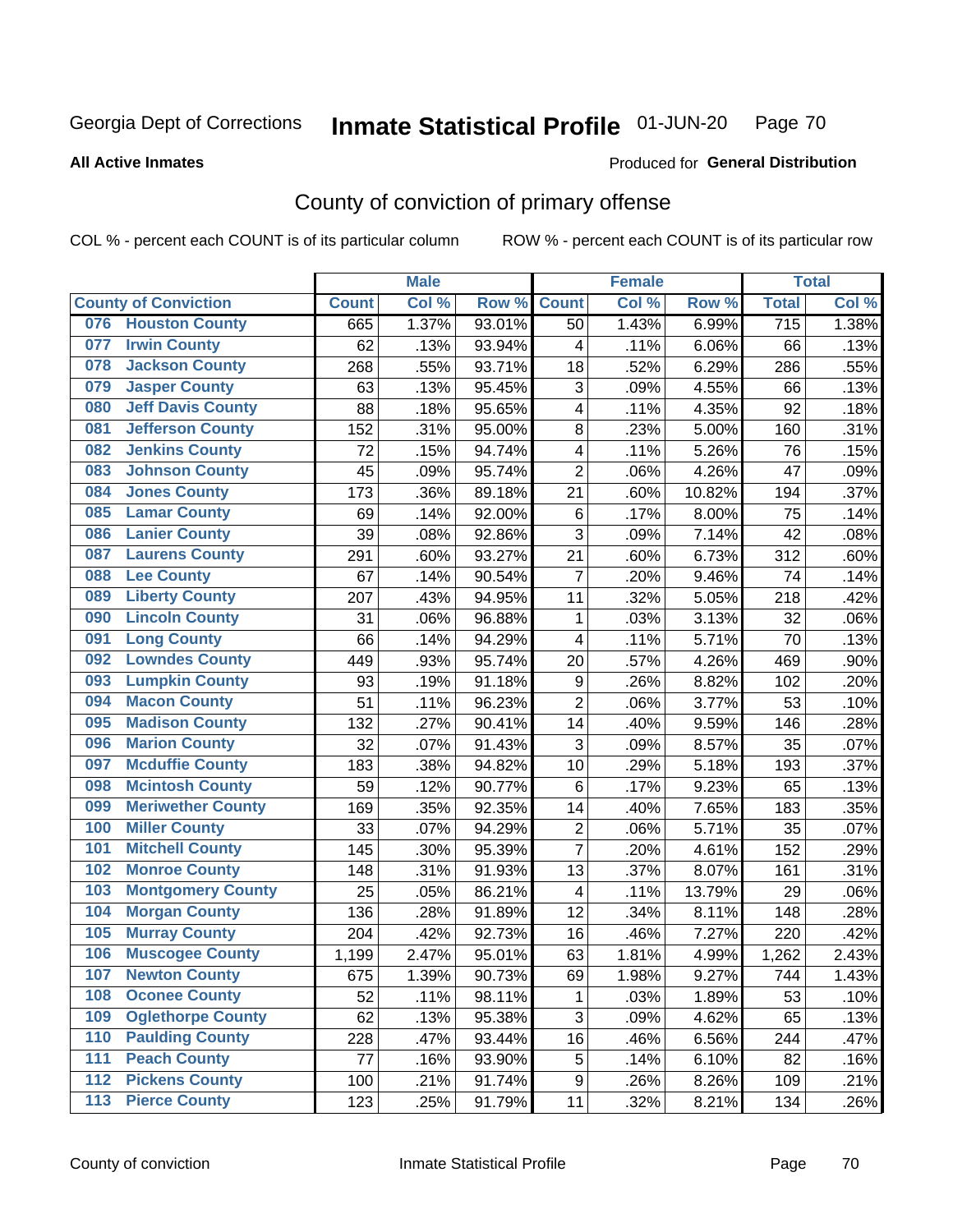#### Inmate Statistical Profile 01-JUN-20 Page 71

**All Active Inmates** 

### Produced for General Distribution

# County of conviction of primary offense

COL % - percent each COUNT is of its particular column

|                                          |              | <b>Male</b> |         |                | <b>Female</b> |        |                 | <b>Total</b> |
|------------------------------------------|--------------|-------------|---------|----------------|---------------|--------|-----------------|--------------|
| <b>County of Conviction</b>              | <b>Count</b> | Col %       | Row %   | <b>Count</b>   | Col %         | Row %  | <b>Total</b>    | Col %        |
| <b>Pike County</b><br>114                | 42           | .09%        | 93.33%  | 3              | .09%          | 6.67%  | $\overline{45}$ | .09%         |
| <b>Polk County</b><br>$\overline{115}$   | 204          | .42%        | 91.89%  | 18             | .52%          | 8.11%  | 222             | .43%         |
| <b>Pulaski County</b><br>116             | 44           | .09%        | 91.67%  | 4              | .11%          | 8.33%  | 48              | .09%         |
| <b>Putnam County</b><br>117              | 154          | .32%        | 96.86%  | 5              | .14%          | 3.14%  | 159             | .31%         |
| <b>Quitman County</b><br>118             | 14           | .03%        | 93.33%  | $\mathbf{1}$   | .03%          | 6.67%  | 15              | .03%         |
| <b>Rabun County</b><br>119               | 63           | .13%        | 91.30%  | 6              | .17%          | 8.70%  | 69              | .13%         |
| <b>Randolph County</b><br>120            | 49           | .10%        | 94.23%  | 3              | .09%          | 5.77%  | 52              | .10%         |
| <b>Richmond County</b><br>121            | 1,825        | 3.76%       | 93.83%  | 120            | 3.44%         | 6.17%  | 1,945           | 3.74%        |
| <b>Rockdale County</b><br>122            | 458          | .94%        | 94.05%  | 29             | .83%          | 5.95%  | 487             | .94%         |
| <b>Schley County</b><br>123              | 14           | .03%        | 100.00% |                |               |        | 14              | .03%         |
| <b>Screven County</b><br>124             | 113          | .23%        | 94.17%  | 7              | .20%          | 5.83%  | 120             | .23%         |
| <b>Seminole County</b><br>125            | 60           | .12%        | 85.71%  | 10             | .29%          | 14.29% | 70              | .13%         |
| <b>Spalding County</b><br>126            | 469          | .97%        | 92.50%  | 38             | 1.09%         | 7.50%  | 507             | .98%         |
| <b>Stephens County</b><br>127            | 138          | .28%        | 92.00%  | 12             | .34%          | 8.00%  | 150             | .29%         |
| <b>Stewart County</b><br>128             | 30           | .06%        | 90.91%  | 3              | .09%          | 9.09%  | 33              | .06%         |
| <b>Sumter County</b><br>129              | 203          | .42%        | 95.75%  | 9              | .26%          | 4.25%  | 212             | .41%         |
| <b>Talbot County</b><br>130              | 27           | .06%        | 93.10%  | $\overline{2}$ | .06%          | 6.90%  | 29              | .06%         |
| <b>Taliaferro County</b><br>131          | 15           | .03%        | 100.00% |                |               |        | 15              | .03%         |
| <b>Tattnall County</b><br>132            | 193          | .40%        | 89.77%  | 22             | .63%          | 10.23% | 215             | .41%         |
| <b>Taylor County</b><br>133              | 58           | .12%        | 90.63%  | $\,6$          | .17%          | 9.38%  | 64              | .12%         |
| <b>Telfair County</b><br>134             | 94           | .19%        | 94.95%  | 5              | .14%          | 5.05%  | 99              | .19%         |
| <b>Terrell County</b><br>135             | 80           | .16%        | 94.12%  | 5              | .14%          | 5.88%  | 85              | .16%         |
| <b>Thomas County</b><br>136              | 189          | .39%        | 95.45%  | 9              | .26%          | 4.55%  | 198             | .38%         |
| <b>Tift County</b><br>137                | 314          | .65%        | 95.44%  | 15             | .43%          | 4.56%  | 329             | .63%         |
| <b>Toombs County</b><br>138              | 309          | .64%        | 91.96%  | 27             | .77%          | 8.04%  | 336             | .65%         |
| <b>Towns County</b><br>139               | 53           | .11%        | 74.65%  | 18             | .52%          | 25.35% | 71              | .14%         |
| <b>Treutlen County</b><br>140            | 67           | .14%        | 97.10%  | $\overline{2}$ | .06%          | 2.90%  | 69              | .13%         |
| <b>Troup County</b><br>141               | 633          | 1.31%       | 93.23%  | 46             | 1.32%         | 6.77%  | 679             | 1.31%        |
| <b>Turner County</b><br>142              | 68           | .14%        | 95.77%  | 3              | .09%          | 4.23%  | 71              | .14%         |
| <b>Twiggs County</b><br>$\overline{143}$ | 51           | .11%        | 94.44%  | 3              | .09%          | 5.56%  | 54              | .10%         |
| <b>Union County</b><br>144               | 118          | .24%        | 85.51%  | 20             | .57%          | 14.49% | 138             | .27%         |
| 145<br><b>Upson County</b>               | 175          | .36%        | 91.62%  | 16             | .46%          | 8.38%  | 191             | .37%         |
| <b>Walker County</b><br>146              | 425          | .88%        | 91.40%  | 40             | 1.15%         | 8.60%  | 465             | .89%         |
| <b>Walton County</b><br>147              | 630          | 1.30%       | 91.57%  | 58             | 1.66%         | 8.43%  | 688             | 1.32%        |
| <b>Ware County</b><br>148                | 283          | .58%        | 92.79%  | 22             | .63%          | 7.21%  | 305             | .59%         |
| <b>Warren County</b><br>149              | 32           | .07%        | 94.12%  | $\overline{2}$ | .06%          | 5.88%  | 34              | .07%         |
| <b>Washington County</b><br>150          | 193          | .40%        | 92.79%  | 15             | .43%          | 7.21%  | 208             | .40%         |
| <b>Wayne County</b><br>151               | 182          | .38%        | 89.66%  | 21             | .60%          | 10.34% | 203             | .39%         |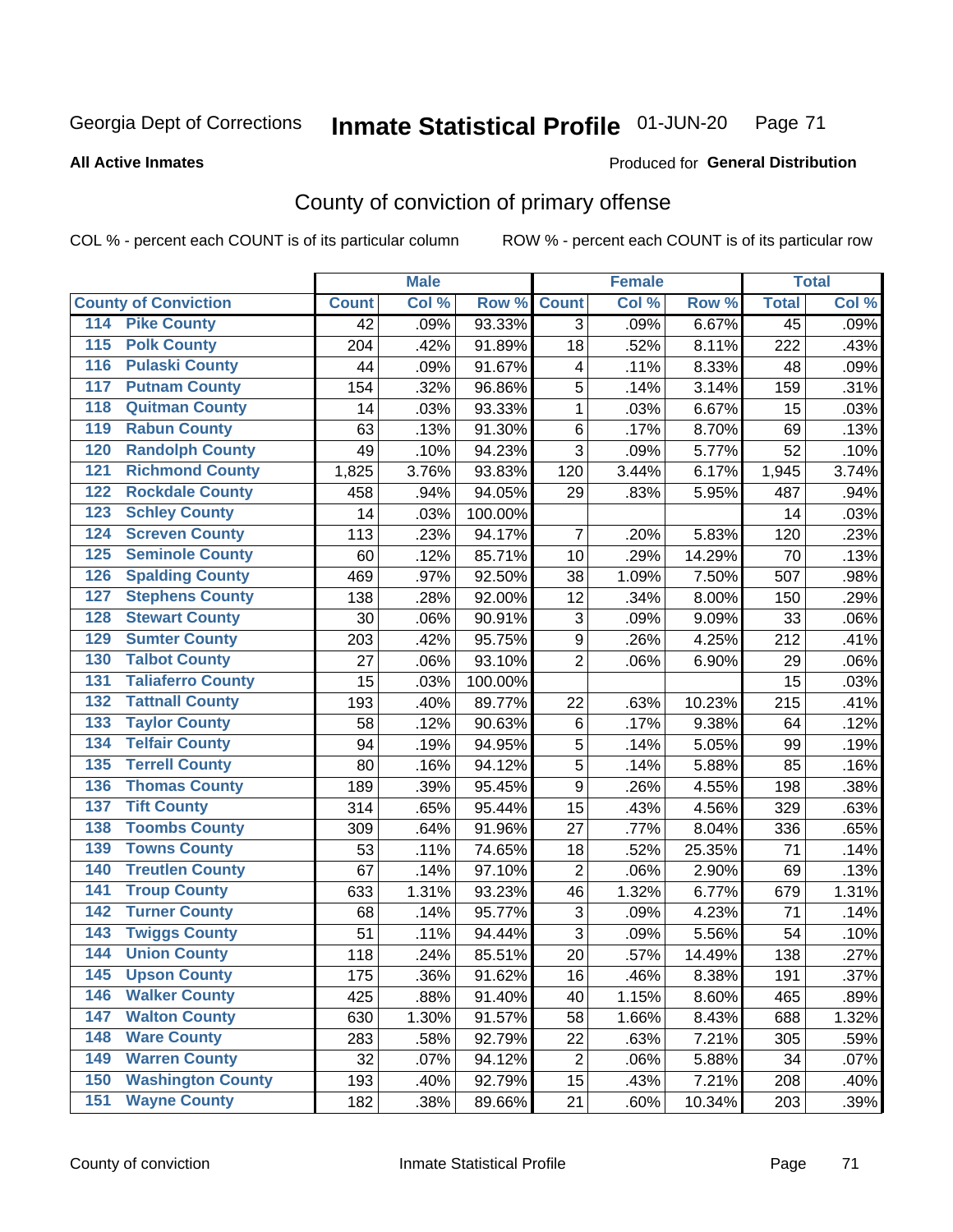#### Inmate Statistical Profile 01-JUN-20 Page 72

**All Active Inmates** 

### Produced for General Distribution

# County of conviction of primary offense

COL % - percent each COUNT is of its particular column

|                                |              | <b>Male</b> |             |       | <b>Female</b> |        |              | <b>Total</b> |
|--------------------------------|--------------|-------------|-------------|-------|---------------|--------|--------------|--------------|
| <b>County of Conviction</b>    | <b>Count</b> | Col %       | Row % Count |       | Col %         | Row %  | <b>Total</b> | Col %        |
| <b>Webster County</b><br>152   | 6            | $.01\%$     | 75.00%      | 2     | $.06\%$       | 25.00% | 8            | .02%         |
| <b>Wheeler County</b><br>153   | 16           | .03%        | 100.00%     |       |               |        | 16           | .03%         |
| <b>White County</b><br>154     | 92           | .19%        | 91.09%      | 9     | .26%          | 8.91%  | 101          | .19%         |
| <b>Whitfield County</b><br>155 | 709          | 1.46%       | 88.07%      | 96    | 2.75%         | 11.93% | 805          | 1.55%        |
| <b>Wilcox County</b><br>156    | 55           | $.11\%$     | 94.83%      | 3     | .09%          | 5.17%  | 58           | .11%         |
| <b>Wilkes County</b><br>157    | 57           | .12%        | 96.61%      | 2     | $.06\%$       | 3.39%  | 59           | .11%         |
| <b>Wilkinson County</b><br>158 | 44           | .09%        | 97.78%      |       | .03%          | 2.22%  | 45           | .09%         |
| <b>Worth County</b><br>159     | 116          | .24%        | 92.80%      | 9     | .26%          | 7.20%  | 125          | .24%         |
| <b>Total Rported</b>           | 48,496       | 100%        | 93.29%      | 3,490 | 100%          | 6.71%  | 51,986       | 100%         |

| <b>Not Reported</b> |        |       |        |
|---------------------|--------|-------|--------|
| <b>Grand Total</b>  | 48,496 | 3,490 | 51,986 |

| Mode (most frequent) | <b>Fulton County</b> | <b>Cobb County</b> | <b>Fulton County</b> |
|----------------------|----------------------|--------------------|----------------------|
|                      |                      |                    |                      |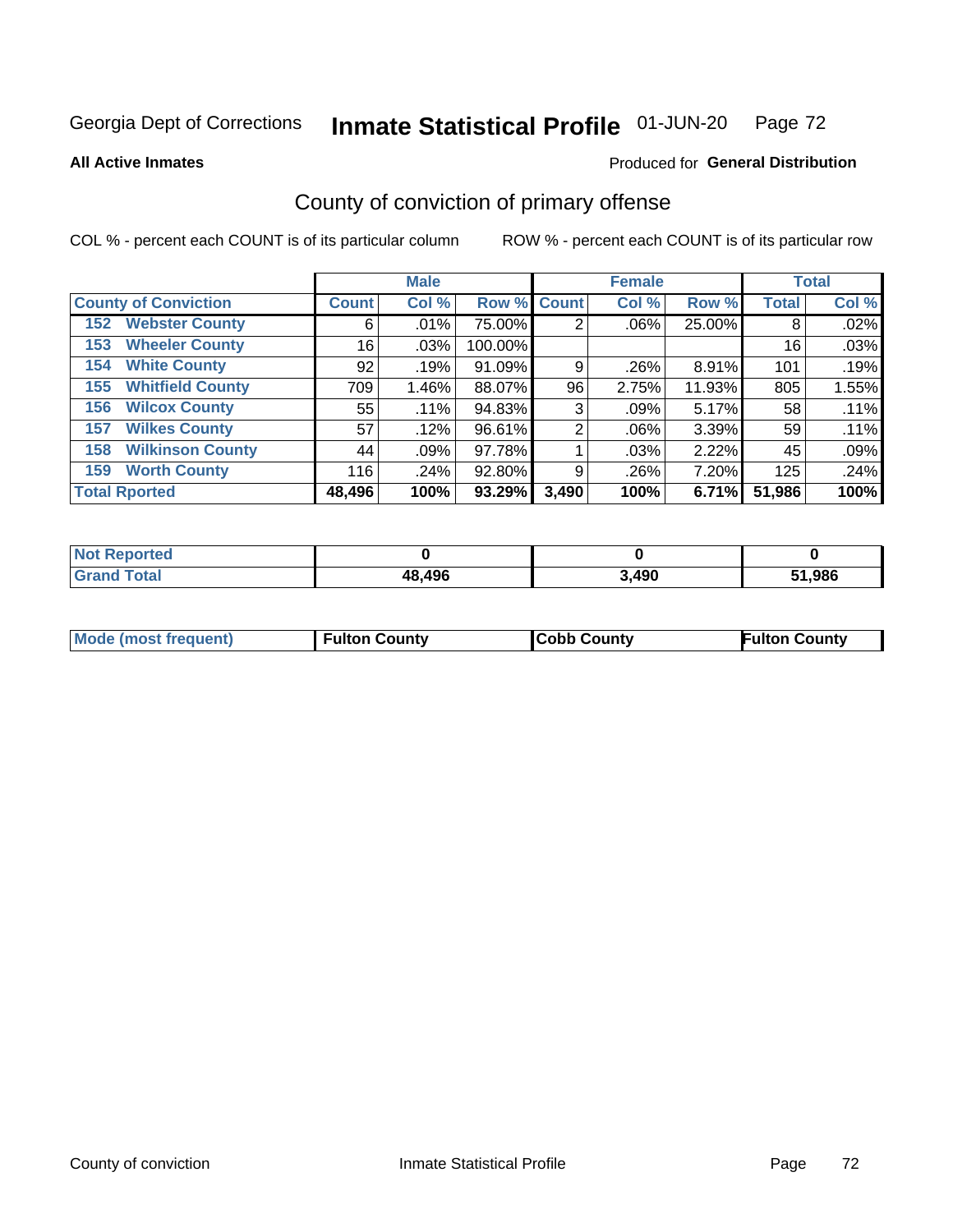# Georgia Dept of Corrections **All Active Inmates**

#### Inmate Statistical Profile 01-JUN-20 Page 73

Produced for General Distribution

# Circuit of conviction of primary offense

COL % - percent each COUNT is of its particular column ROW % - percent each COUNT is of its particular row

|                         |                                 | <b>Male</b>  |        |        | <b>Female</b> |       |          | <b>Total</b> |       |
|-------------------------|---------------------------------|--------------|--------|--------|---------------|-------|----------|--------------|-------|
|                         | <b>Circuit of Conviction</b>    | <b>Count</b> | Col %  | Row %  | <b>Count</b>  | Col % | Row %    | <b>Total</b> | Col % |
| 1                       | <b>Alapaha Circuit</b>          | 330          | .68%   | 92.70% | 26            | .75%  | 7.30%    | 356          | .69%  |
| $\overline{2}$          | <b>Alcovy Circuit</b>           | 1,305        | 2.70%  | 91.13% | 127           | 3.65% | 8.87%    | 1,432        | 2.76% |
| $\overline{\mathbf{3}}$ | <b>Atlanta Circuit</b>          | 4,851        | 10.04% | 96.10% | 197           | 5.66% | 3.90%    | 5,048        | 9.75% |
| 4                       | <b>Atlantic Circuit</b>         | 654          | 1.35%  | 93.03% | 49            | 1.41% | 6.97%    | 703          | 1.36% |
| 5                       | <b>Augusta Circuit</b>          | 2,439        | 5.05%  | 93.34% | 174           | 5.00% | 6.66%    | 2,613        | 5.04% |
| $\overline{6}$          | <b>Blue Ridge Circuit</b>       | 549          | 1.14%  | 90.89% | 55            | 1.58% | 9.11%    | 604          | 1.17% |
| $\overline{\mathbf{7}}$ | <b>Brunswick Circuit</b>        | 1,088        | 2.25%  | 93.63% | 74            | 2.13% | 6.37%    | 1,162        | 2.24% |
| $\overline{\mathbf{8}}$ | <b>Chattahoochee Circuit</b>    | 1,455        | 3.01%  | 94.73% | 81            | 2.33% | 5.27%    | 1,536        | 2.97% |
| $\overline{9}$          | <b>Cherokee Circuit</b>         | 943          | 1.95%  | 88.79% | 119           | 3.42% | 11.21%   | 1,062        | 2.05% |
| 10                      | <b>Clayton Circuit</b>          | 1,293        | 2.68%  | 93.36% | 92            | 2.64% | 6.64%    | 1,385        | 2.67% |
| $\overline{11}$         | <b>Cobb Circuit</b>             | 2,466        | 5.10%  | 92.57% | 198           | 5.69% | 7.43%    | 2,664        | 5.14% |
| $\overline{12}$         | <b>Conasauga Circuit</b>        | 913          | 1.89%  | 89.07% | 112           | 3.22% | 10.93%   | 1,025        | 1.98% |
| 13                      | <b>Cordele Circuit</b>          | 740          | 1.53%  | 93.91% | 48            | 1.38% | 6.09%    | 788          | 1.52% |
| 14                      | <b>Coweta Circuit</b>           | 2,034        | 4.21%  | 92.92% | 155           | 4.45% | 7.08%    | 2,189        | 4.23% |
| 15                      | <b>Dougherty Circuit</b>        | 781          | 1.62%  | 95.59% | 36            | 1.03% | 4.41%    | 817          | 1.58% |
| 16                      | <b>Dublin Circuit</b>           | 454          | .94%   | 94.19% | 28            | .80%  | 5.81%    | 482          | .93%  |
| 17                      | <b>Eastern Circuit</b>          | 1,839        | 3.81%  | 96.13% | 74            | 2.13% | 3.87%    | 1,913        | 3.69% |
| 18                      | <b>Flint Circuit</b>            | 674          | 1.40%  | 89.39% | 80            | 2.30% | 10.61%   | 754          | 1.46% |
| 19                      | <b>Griffin Circuit</b>          | 1,006        | 2.08%  | 92.29% | 84            | 2.41% | 7.71%    | 1,090        | 2.10% |
| $\overline{20}$         | <b>Gwinnett Circuit</b>         | 2,498        | 5.17%  | 93.45% | 175           | 5.03% | 6.55%    | 2,673        | 5.16% |
| $\overline{21}$         | <b>Houston Circuit</b>          | 665          | 1.38%  | 93.01% | 50            | 1.44% | 6.99%    | 715          | 1.38% |
| $\overline{22}$         | <b>Lookout Mountain Circuit</b> | 1,055        | 2.18%  | 91.03% | 104           | 2.99% | 8.97%    | 1,159        | 2.24% |
| 23                      | <b>Macon Circuit</b>            | 1,190        | 2.46%  | 95.05% | 62            | 1.78% | 4.95%    | 1,252        | 2.42% |
| $\overline{24}$         | <b>Middle Circuit</b>           | 926          | 1.92%  | 92.88% | 71            | 2.04% | 7.12%    | 997          | 1.92% |
| 25                      | <b>Mountain Circuit</b>         | 317          | .66%   | 91.88% | 28            | .80%  | 8.12%    | 345          | .67%  |
| 26                      | <b>Northeastern Circuit</b>     | 768          | 1.59%  | 93.09% | 57            | 1.64% | 6.91%    | 825          | 1.59% |
| $\overline{27}$         | <b>Northern Circuit</b>         | 644          | 1.33%  | 91.74% | 58            | 1.67% | 8.26%    | 702          | 1.36% |
| 28                      | <b>Ocmulgee Circuit</b>         | 987          | 2.04%  | 92.59% | 79            | 2.27% | 7.41%    | 1,066        | 2.06% |
| 29                      | <b>Oconee Circuit</b>           | 362          | .75%   | 93.30% | 26            | .75%  | 6.70%    | 388          | .75%  |
| 30                      | <b>Ogeechee Circuit</b>         | 933          | 1.93%  | 92.38% | 77            | 2.21% | 7.62%    | 1,010        | 1.95% |
| $\overline{31}$         | <b>Pataula Circuit</b>          | 332          | .69%   | 92.22% | 28            | .80%  | 7.78%    | 360          | .70%  |
| 32                      | <b>Piedmont Circuit</b>         | 647          | 1.34%  | 91.64% | 59            | 1.70% | $8.36\%$ | 706          | 1.36% |
| 33                      | <b>Rome Circuit</b>             | 873          | 1.81%  | 91.61% | 80            | 2.30% | 8.39%    | 953          | 1.84% |
| 34                      | <b>South Georgia Circuit</b>    | 567          | 1.17%  | 94.19% | 35            | 1.01% | 5.81%    | 602          | 1.16% |
| 35                      | <b>Southern Circuit</b>         | 921          | 1.91%  | 95.94% | 39            | 1.12% | 4.06%    | 960          | 1.85% |
| 36                      | <b>Southwestern Circuit</b>     | 371          | .77%   | 94.16% | 23            | .66%  | 5.84%    | 394          | .76%  |
| 37                      | <b>Stone Mountain Circuit</b>   | 2,772        | 5.74%  | 95.09% | 143           | 4.11% | 4.91%    | 2,915        | 5.63% |
| 38                      | <b>Tallapoosa Circuit</b>       | 316          | .65%   | 91.59% | 29            | .83%  | 8.41%    | 345          | .67%  |
| 39                      | <b>Tifton Circuit</b>           | 560          | 1.16%  | 94.75% | 31            | .89%  | 5.25%    | 591          | 1.14% |
| 40                      | <b>Toombs Circuit</b>           | 326          | .67%   | 95.60% | 15            | .43%  | 4.40%    | 341          | .66%  |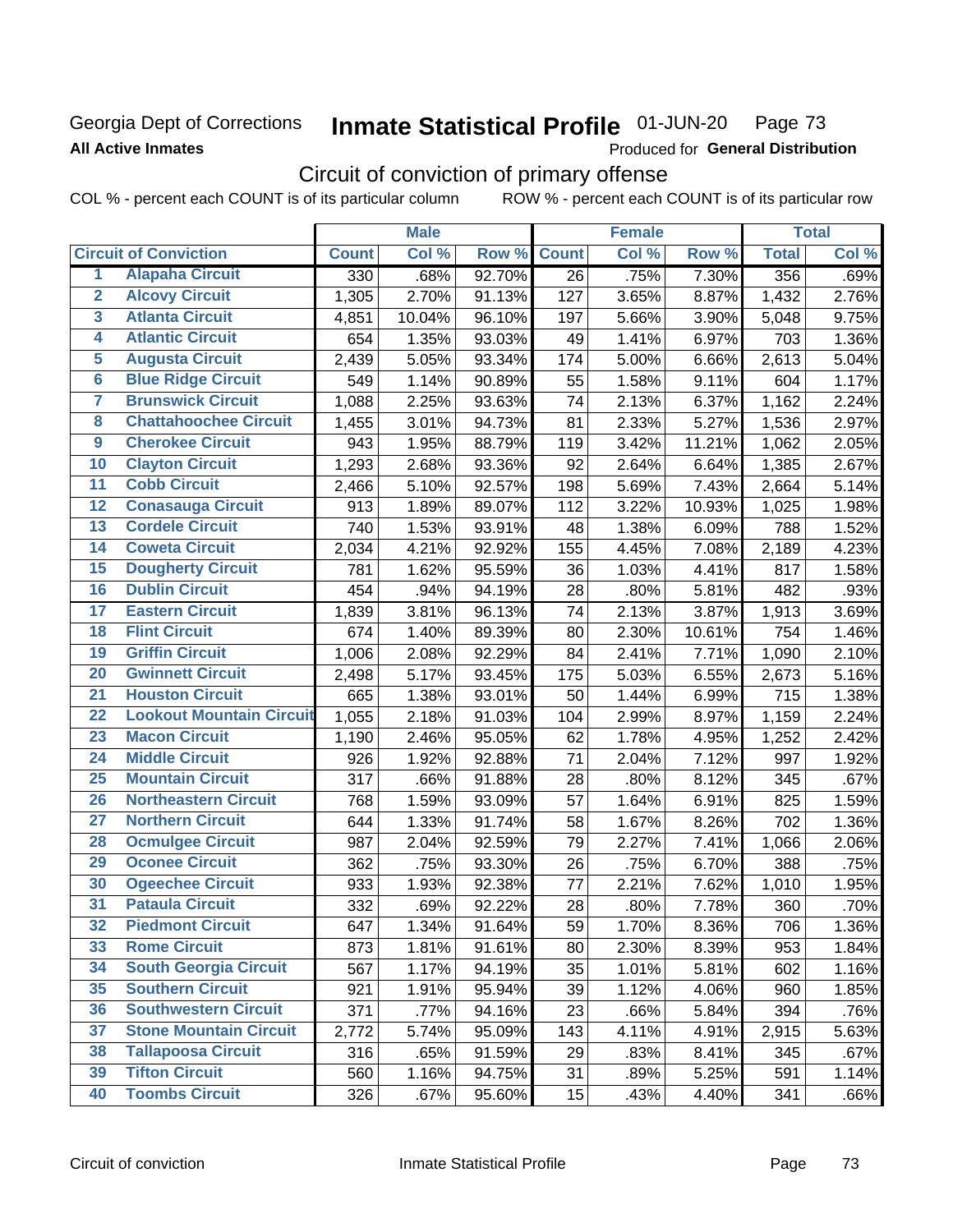### **Georgia Dept of Corrections All Active Inmates**

#### Inmate Statistical Profile 01-JUN-20 Page 74

Produced for General Distribution

# Circuit of conviction of primary offense

|                     |                                  |              | <b>Male</b> |        |              | <b>Female</b> |        |              | <b>Total</b> |  |
|---------------------|----------------------------------|--------------|-------------|--------|--------------|---------------|--------|--------------|--------------|--|
|                     | <b>Circuit of Conviction</b>     | <b>Count</b> | Col %       | Row %  | <b>Count</b> | Col %         | Row %  | <b>Total</b> | Col %        |  |
| 41                  | <b>Waycross Circuit</b>          | 867          | 1.79%       | 92.63% | 69           | 1.98%         | 7.37%  | 936          | 1.81%        |  |
| 42                  | <b>Western Circuit</b>           | 581          | 1.20%       | 92.96% | 44           | 1.26%         | 7.04%  | 625          | 1.21%        |  |
| 43                  | <b>Rockdale Circuit</b>          | 458          | .95%        | 94.05% | 29           | .83%          | 5.95%  | 487          | .94%         |  |
| 44                  | <b>Douglas Circuit</b>           | 977          | 2.02%       | 90.80% | 99           | 2.84%         | 9.20%  | 1,076        | 2.08%        |  |
| 45                  | <b>Appalachian Circuit</b>       | 291          | .60%        | 90.65% | 30           | .86%          | 9.35%  | 321          | .62%         |  |
| 46                  | <b>Enotah Circuit</b>            | 356          | .74%        | 86.41% | 56           | 1.61%         | 13.59% | 412          | .80%         |  |
| 47                  | <b>Bell-Forsyth J.C.</b>         | 365          | .76%        | 92.64% | 29           | .83%          | 7.36%  | 394          | .76%         |  |
| 48                  | <b>Towaliga Judicial Circuit</b> | 347          | .72%        | 92.04% | 30           | .86%          | 7.96%  | 377          | .73%         |  |
| 49                  | <b>Paulding Circuit</b>          | 228          | .47%        | 93.44% | 16           | .46%          | 6.56%  | 244          | .47%         |  |
|                     | <b>Total Rported</b>             | 48,314       | 100%        | 93.28% | 3,480        | 100%          | 6.72%  | 51,794       | 100%         |  |
| <b>Not Renorted</b> |                                  |              | 182         |        |              | 10            |        |              | 192          |  |

| $\blacksquare$       | IUZ     | יי    | 1 <i>34</i>    |
|----------------------|---------|-------|----------------|
| <b>Grand Total</b>   | 48,496  | 3,490 | 51,986         |
|                      |         |       |                |
| Mode (most frequent) | Atlanta | Cobb  | <b>Atlanta</b> |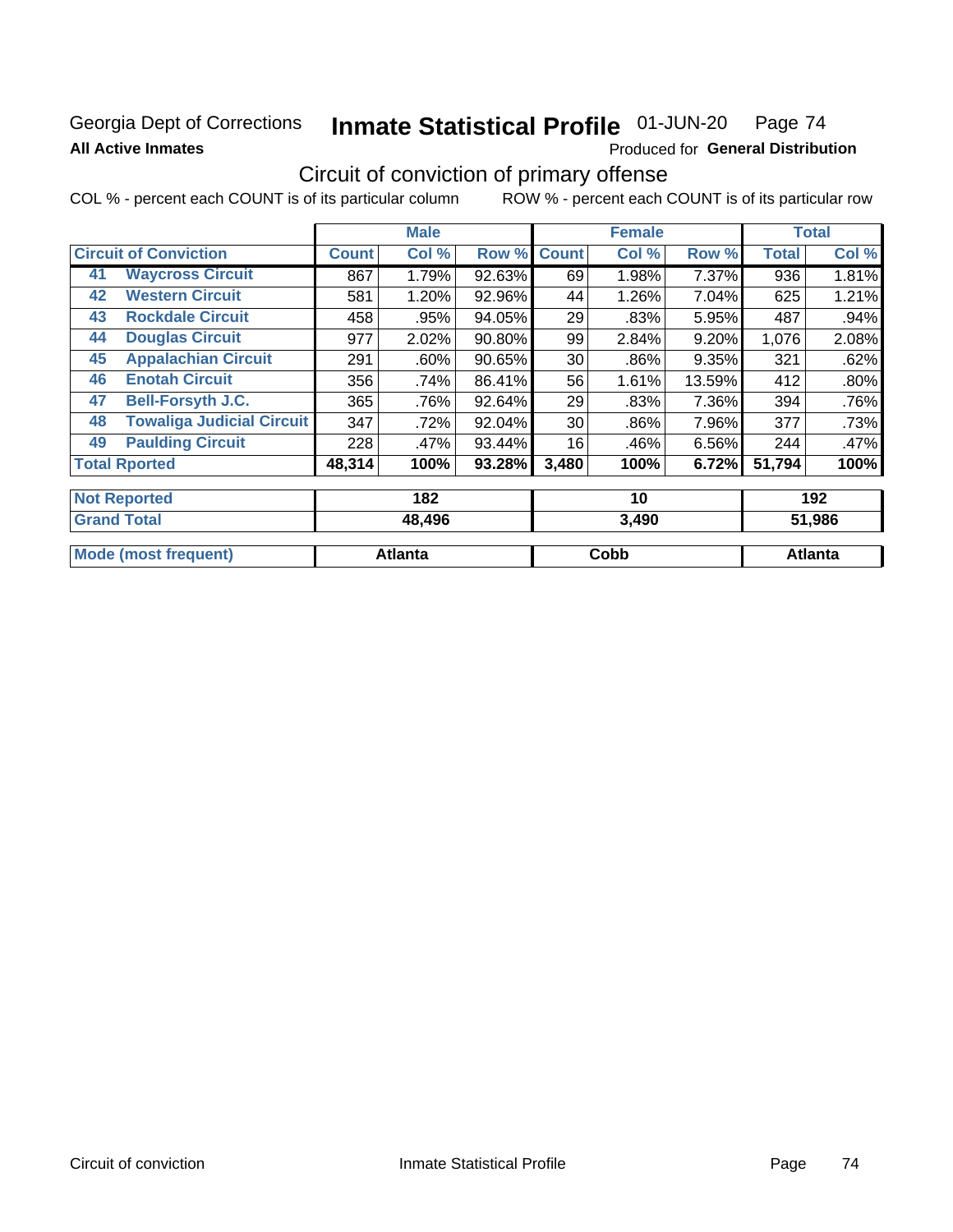### **All Active Inmates**

#### Produced for **General Distribution**

### Years served (jail + prison) in this incarceration

|                              |              | <b>Male</b> |        |                | <b>Female</b> |                  |              | <b>Total</b> |
|------------------------------|--------------|-------------|--------|----------------|---------------|------------------|--------------|--------------|
| <b>Years Served</b>          | <b>Count</b> | Col %       | Row %  | <b>Count</b>   | Col %         | Row <sub>%</sub> | <b>Total</b> | Col%         |
| Less than one year           | 7,973        | 16.44%      | 91.46% | 744            | 21.32%        | 8.54%            | 8,717        | 16.77%       |
| 1 to 1.99 years              | 7,143        | 14.73%      | 91.10% | 698            | 20.00%        | 8.90%            | 7,841        | 15.09%       |
| 2 to 2.99 years              | 5,302        | 10.94%      | 91.30% | 505            | 14.47%        | 8.70%            | 5,807        | 11.17%       |
| 3 to 3.99 years              | 4,056        | 8.37%       | 93.56% | 279            | 7.99%         | 6.44%            | 4,335        | 8.34%        |
| $\overline{4}$ to 4.99 years | 3,276        | 6.76%       | 93.84% | 215            | 6.16%         | 6.16%            | 3,491        | 6.72%        |
| 5 to 5.99 years              | 2,594        | 5.35%       | 92.68% | 205            | 5.87%         | 7.32%            | 2,799        | 5.39%        |
| 6 to 6.99 years              | 2,218        | 4.57%       | 94.66% | 125            | 3.58%         | 5.34%            | 2,343        | 4.51%        |
| 7 to 7.99 years              | 1,938        | 4.00%       | 93.80% | 128            | 3.67%         | 6.20%            | 2,066        | 3.97%        |
| 8 to 8.99 years              | 1,770        | 3.65%       | 95.06% | 92             | 2.64%         | 4.94%            | 1,862        | 3.58%        |
| 9 to 9.99 years              | 1,494        | 3.08%       | 94.74% | 83             | 2.38%         | 5.26%            | 1,577        | 3.03%        |
| 10 to 10.99 years            | 1,054        | 2.17%       | 94.28% | 64             | 1.83%         | 5.72%            | 1,118        | 2.15%        |
| 11 to 11.99 years            | 933          | 1.92%       | 95.89% | 40             | 1.15%         | 4.11%            | 973          | 1.87%        |
| 12 to 12.99 years            | 951          | 1.96%       | 95.77% | 42             | 1.20%         | 4.23%            | 993          | 1.91%        |
| 13 to 13.99 years            | 818          | 1.69%       | 96.12% | 33             | 0.95%         | 3.88%            | 851          | 1.64%        |
| 14 to 14.99 years            | 694          | 1.43%       | 95.72% | 31             | 0.89%         | 4.28%            | 725          | 1.39%        |
| 15 to 15.99 years            | 516          | 1.06%       | 94.85% | 28             | 0.80%         | 5.15%            | 544          | 1.05%        |
| 16 to 16.99 years            | 483          | 1.00%       | 94.89% | 26             | 0.74%         | 5.11%            | 509          | 0.98%        |
| 17 to 17.99 years            | 523          | 1.08%       | 95.09% | 27             | 0.77%         | 4.91%            | 550          | 1.06%        |
| 18 to 18.99 years            | 429          | 0.88%       | 96.84% | 14             | 0.40%         | 3.16%            | 443          | 0.85%        |
| 19 to 19.99 years            | 442          | 0.91%       | 97.79% | 10             | 0.29%         | 2.21%            | 452          | 0.87%        |
| 20 to 20.99 years            | 350          | 0.72%       | 94.85% | 19             | 0.54%         | 5.15%            | 369          | 0.71%        |
| 21 to 21.99 years            | 324          | 0.67%       | 95.29% | 16             | 0.46%         | 4.71%            | 340          | 0.65%        |
| 22 to 22.99 years            | 367          | 0.76%       | 97.09% | 11             | 0.32%         | 2.91%            | 378          | 0.73%        |
| 23 to 23.99 years            | 348          | 0.72%       | 97.48% | 9              | 0.26%         | 2.52%            | 357          | 0.69%        |
| 24 to 24.99 years            | 316          | 0.65%       | 96.64% | 11             | 0.32%         | 3.36%            | 327          | 0.63%        |
| 25 to 25.99 years            | 304          | 0.63%       | 97.12% | 9              | 0.26%         | 2.88%            | 313          | 0.60%        |
| 26 to 26.99 years            | 255          | 0.53%       | 97.70% | $\,6$          | 0.17%         | 2.30%            | 261          | 0.50%        |
| 27 to 27.99 years            | 190          | 0.39%       | 98.96% | $\overline{2}$ | 0.06%         | 1.04%            | 192          | 0.37%        |
| 28 to 28.99 years            | 174          | 0.36%       | 96.67% | 6              | 0.17%         | 3.33%            | 180          | 0.35%        |
| 29 to 29.99 years            | 146          | 0.30%       | 98.65% | $\overline{2}$ | 0.06%         | 1.35%            | 148          | 0.28%        |
| Thirty + years               | 1,105        | 2.28%       | 99.10% | 10             | 0.29%         | 0.90%            | 1,115        | 2.15%        |
| <b>Total Reported</b>        | 48,486       | 100%        | 93.29% | 3,490          | 100%          | 6.71%            | 51,976       | 100%         |

| <b>Not Reported</b>      |        |       | ่า บ   |
|--------------------------|--------|-------|--------|
| <b>Grand Total</b>       | 48,496 | 3,490 | 51,986 |
|                          |        |       |        |
| <b>Mean</b><br>(average) | 7.15   | 4.57  | 6.98   |

| N                       | 1 . I J            | 7.JI               | v.ju                  |
|-------------------------|--------------------|--------------------|-----------------------|
| Median (middle)         | 3.94               | 2.545              | 3.8                   |
| Mode<br>(most frequent) | Less than one year | Less than one year | Less than one<br>vear |
|                         |                    |                    |                       |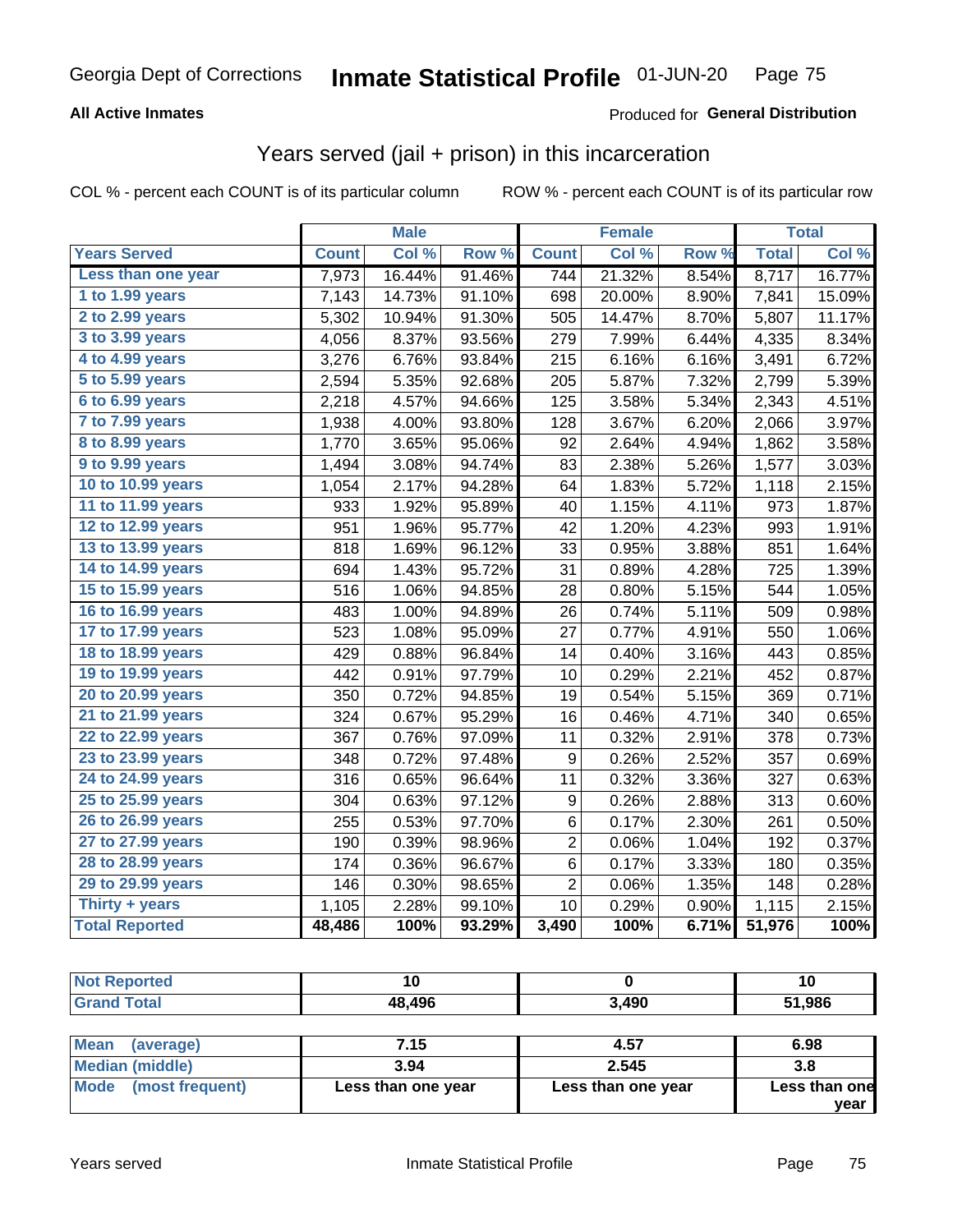#### **All Active Inmates**

Produced for **General Distribution**

### Results of most recent HIV tests

|                         | <b>Male</b>  |        | <b>Female</b> |              |        | Total    |        |        |
|-------------------------|--------------|--------|---------------|--------------|--------|----------|--------|--------|
| <b>HIV Test Results</b> | <b>Count</b> | Col %  | Row %I        | <b>Count</b> | Col %  | Row %    | Total  | Col %  |
| <b>Positive</b>         | 596          | 1.36%  | 93.56%        | 41           | 1.45%  | $6.44\%$ | 637    | 1.36%  |
| <b>Negative</b>         | 43,288       | 98.64% | 93.93%        | 2,795        | 98.55% | $6.07\%$ | 46,083 | 98.63% |
| Indeterminate           | ົ            | 0.01%  | 100.00%       |              |        |          |        | 0.01%  |
| <b>Total Reported</b>   | 43,887       | 100%   | $93.93\%$     | 2,836        | 100%   | $6.07\%$ | 46,723 | 100%   |

| <b>Not Reported</b> | 4,609  | 654   | 5,263  |
|---------------------|--------|-------|--------|
| Total<br>' Grano    | 48,496 | 3,490 | 51,986 |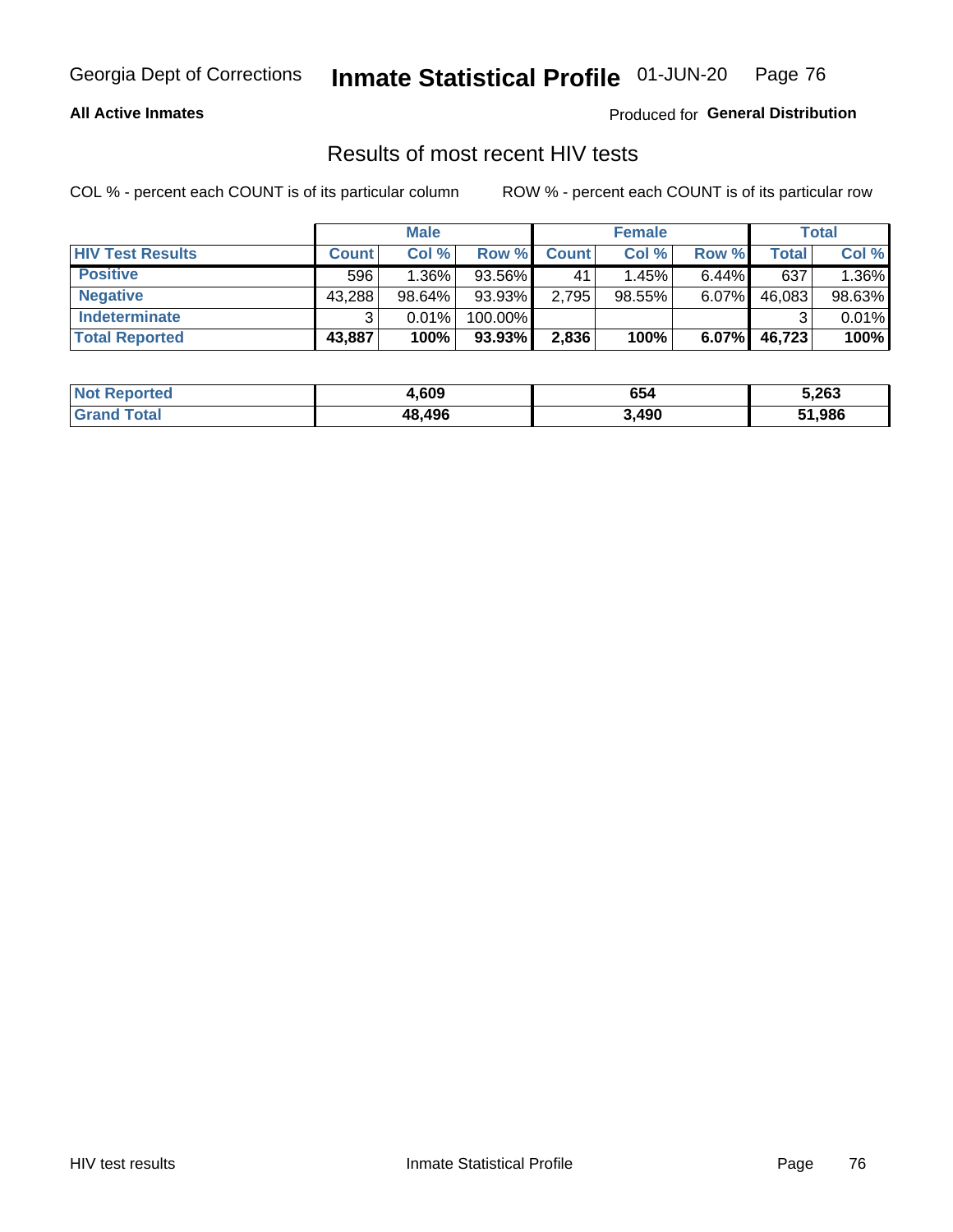#### **All Active Inmates**

#### Produced for **General Distribution**

### Results of most recent tuberculosis test

|                                  | <b>Male</b>  |        | <b>Female</b> |              |           | Total    |        |        |
|----------------------------------|--------------|--------|---------------|--------------|-----------|----------|--------|--------|
| <b>Tuberculosis Test Results</b> | <b>Count</b> | Col %  | Row %         | <b>Count</b> | Col %     | Row %    | Total  | Col %  |
| <b>Positive on current test</b>  | 5.821        | 12.66% | 98.10%        | 113          | $3.47\%$  | $1.90\%$ | 5,934  | 12.05% |
| <b>Positive on previous test</b> |              | 0.01%  | 100.00%       |              |           |          |        | 0.01%  |
| <b>Negative</b>                  | 40.165       | 87.34% | 92.73%        | 3,147        | $96.53\%$ | $7.27\%$ | 43,312 | 87.95% |
| <b>Total Reported</b>            | 45,988       | 100%   | 93.38%        | 3,260        | 100%      | 6.62%    | 49,248 | 100.0% |

| <b>Not Reported</b> | 2,508  | 230   | 2,738  |
|---------------------|--------|-------|--------|
| <b>Total</b>        | 48,496 | 3,490 | 51,986 |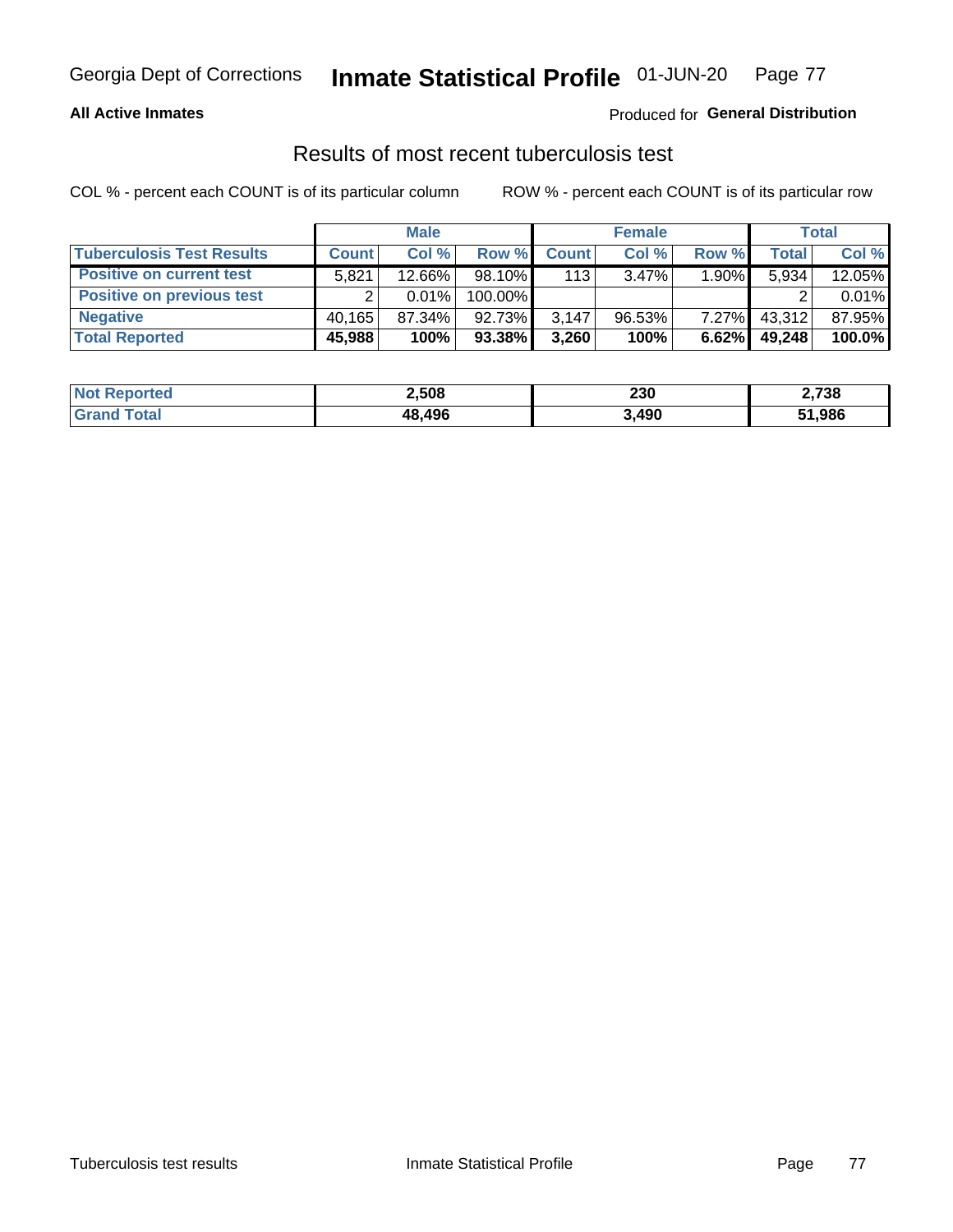#### **All Active Inmates**

Produced for **General Distribution**

### Results of most recent syphilis test

|                                 | <b>Male</b>  |        | <b>Female</b> |              |           | Total    |        |        |
|---------------------------------|--------------|--------|---------------|--------------|-----------|----------|--------|--------|
| <b>Syphilis Test Results</b>    | <b>Count</b> | Col%   | Row %         | <b>Count</b> | Col %     | Row %    | Total  | Col %  |
| <b>Positive on current test</b> | 147          | 1.42%  | 95.45%        |              | 1.90%     | $4.55\%$ | 154.   | 1.44%  |
| <b>Negative</b>                 | 10.169       | 98.58% | 96.57%        | 361          | $98.10\%$ | $3.43\%$ | 10,530 | 98.56% |
| <b>Total Reported</b>           | 10,316       | 100%   | 96.56% I      | 368          | 100%      | $3.44\%$ | 10,684 | 100%   |

| <b>Not Reported</b> | 38,180 | 3,122 | 41,302 |
|---------------------|--------|-------|--------|
| <b>Grand Total</b>  | 48,496 | 3,490 | 51,986 |